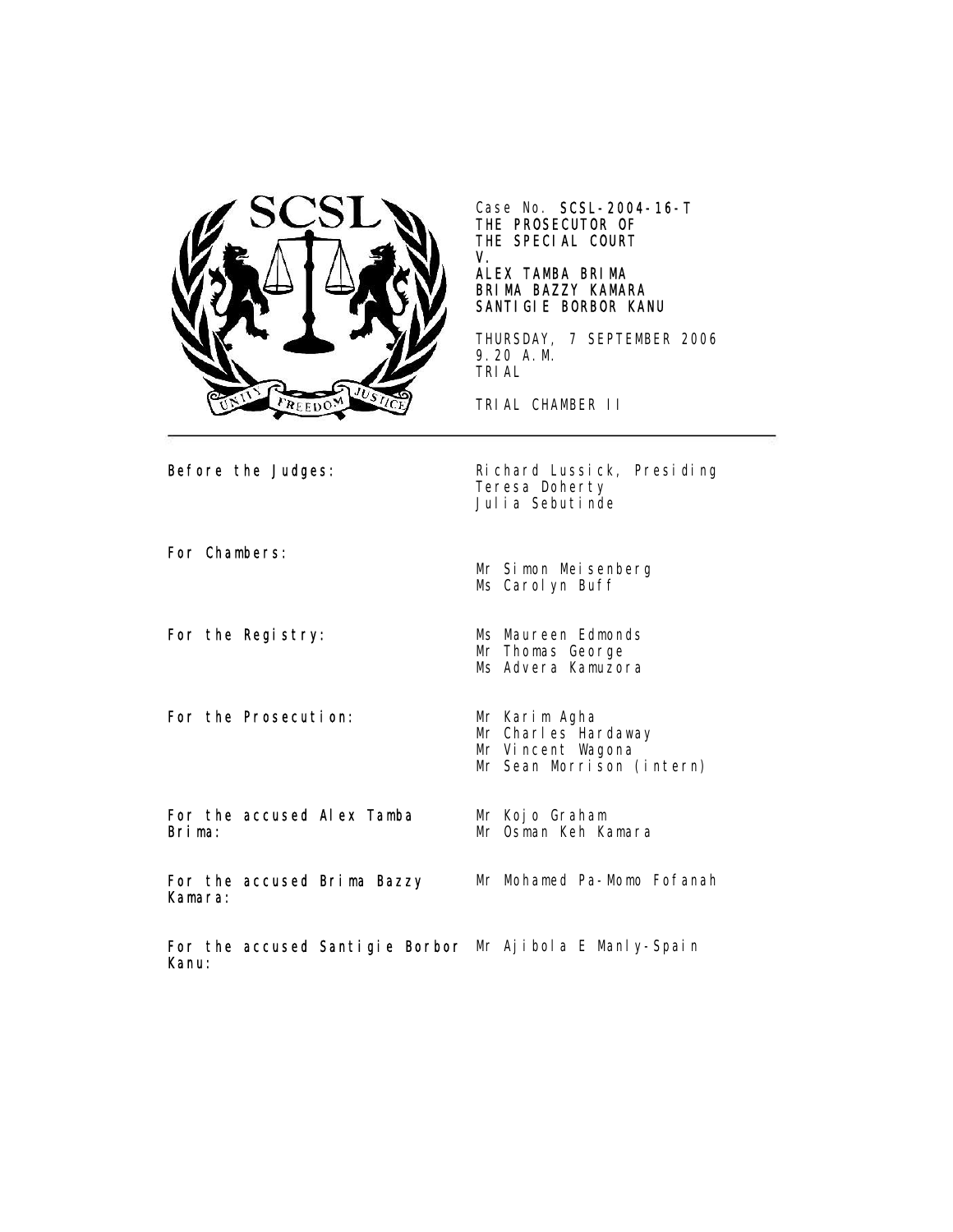1 2 3 4 5 6 7 8 9 09:20:43 10 11 12 13 14 15 09:21:38 16 17 18 19 09:21:59 20 21 22 23 24 25 09:22:35 26 27 28 29 [AFRC07SEP06A - CR] Thursday, 7 September 2006 [The accused present] [The witness entered court] [Open session] [Upon commencing at 9.20 a.m.] PRESIDING JUDGE: Good morning, Mr Witness. I'll remind you that you are still on your oath to tell the truth that you took yesterday. Is that clear? I think you will need to switch the witness's microphone on. WITNESS: DAB-018 [Continued] [The witness answered through interpreter] EXAMINED BY MR GRAHAM: [Continued] Q. Mr Witness, good morning. A. Good morning. Q. Mr Witness, yesterday we left off from where you were telling us about the meeting that was called by Hajah. And apart from what Hajah told you, and those at the gathering, to the effect that a Lebanese boy called Moudi had called in the Kamajors to come and take the soldiers out of the town, did he say anything else to the gathering? A. No. Q. You earlier on also told this Court that in May of 1997, when you heard an announcement to the effect that the SLPP government had been removed from power, you mentioned that you heard one name, if I'm right, Tamba Gborie, if I'm right. And I want to ask you, Mr Witness, did you hear of any individuals being appointed as AFRC government officials during this period as members of the AFRC government -- sorry, if I may put it that

## Page 2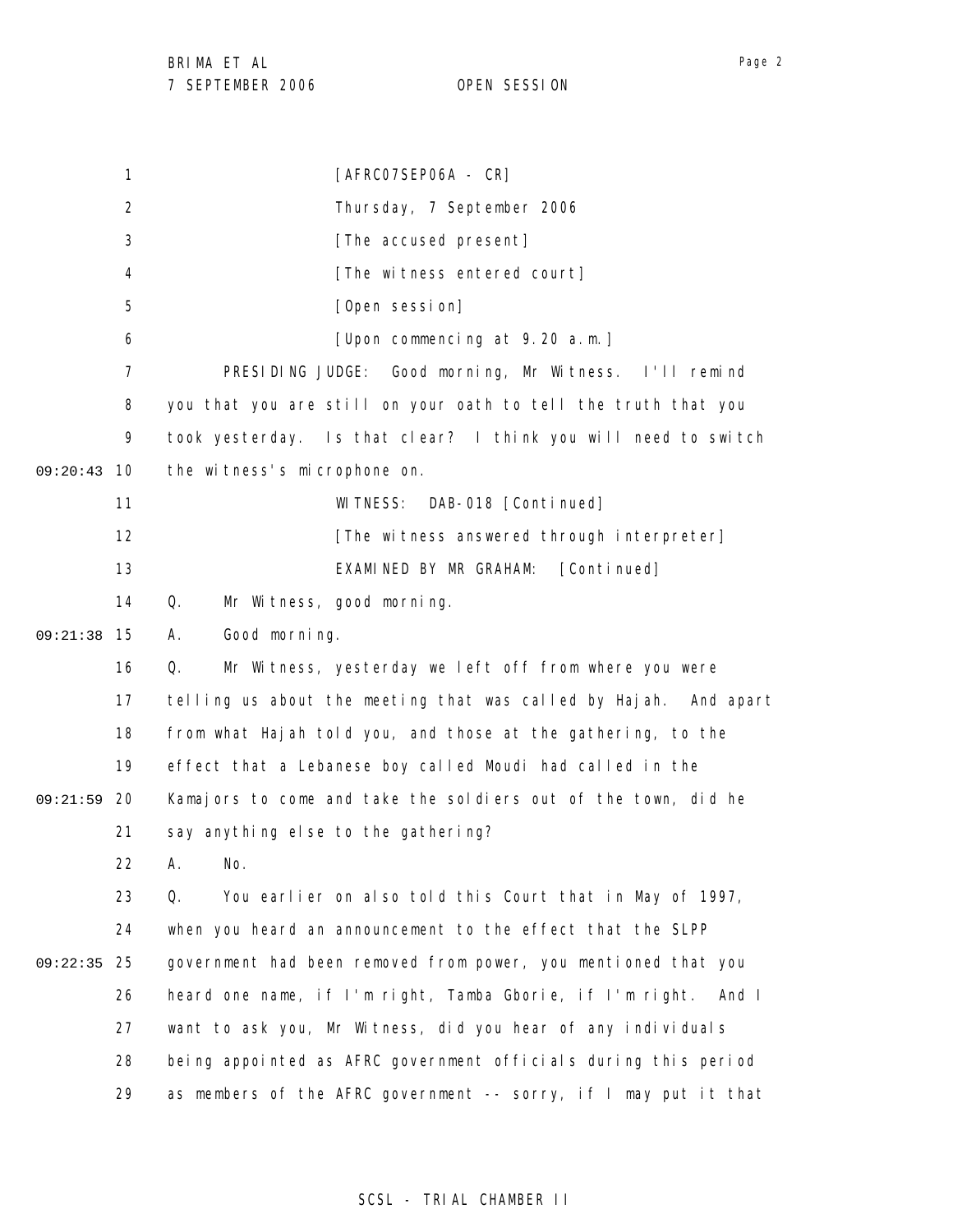1 2 3 4 5 6 7 8 9 09:23:43 10 11 12 13 14 09:24:06 15 16 17 18 19 09:24:16 20 21 22 23 24 25 09:24:38 26 27 28 29 09:23:35 way? A. No. Q. Did you hear -- do you know whether one Tamba Brima was a member of the AFRC government? A. No. Q. During -- PRESIDING JUDGE: That means you don't know; is that right? MR GRAHAM: Sorry. THE WITNESS: I don't know. I don't know. MR GRAHAM: Thank you. Q. During the meeting that was called by Hajah at Ngaia, do you remember whether there were any members of the AFRC government present at that meeting? A. No. MR AGHA: Your Honours, is that I don't know, or there was not? PRESIDING JUDGE: Could you make this clear, please, Mr Graham. There are two possible answers to your question. MR GRAHAM: Yes. Q. When you say "no," what do you mean by no? A. I don't know. Q. Thank you. And, Mr Witness, after the meeting at Ngaia, did you do anything? A. Yes. Q. What did you do? Please tell this Court. A. All of us pulled out and went to Kabala. Q. When you say "all of us," what do you mean by "us"? Who are you referring to as all of us? A. The battalion. The battalion.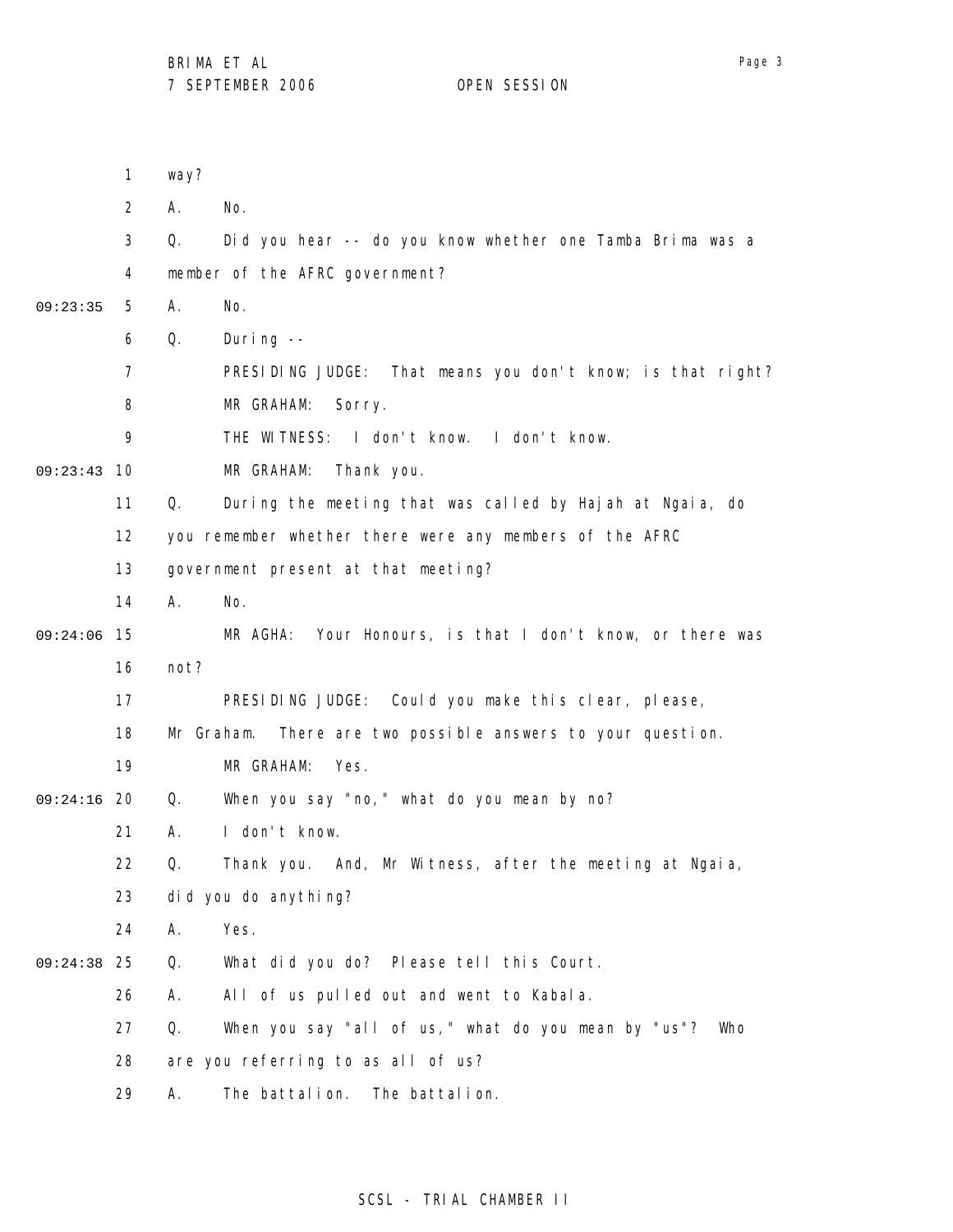1 2 3 4 5 6 7 8 9 09:26:08 10 11 12 13 14 15 09:26:39 16 17 18 19 09:27:05 20 21 22 23 24 25 09:27:43 26 27 28 29 09:25:40 Q. Do you know how many of you approximately pulled out? A. Over a thousand. Q. And where did you pull out to? A. Kabala. Q. How did you get to Kabala? A. [No interpretation]. Q. No, but I'm saying by what means; did you walk; did you go by a motor vehicle? How did you get to Kabala? A. We walked. Some people boarded vehicles. Q. And did you eventually arrive at Kabala, Mr Witness? A. Yes, sir. Q. Do you remember the time of what month you arrived -- what month and year -- of the year you arrived in Kabala, Mr Witness? A. I cannot recall the month, but the year, I think it was in '97. Q. Mr Witness, was this pull-out before or after the ECOMOG intervention in Freetown? A. After the ECOMOG intervention. Q. And do you know what year the ECOMOG intervention took place? A. '97. Q. Mr Witness, with who did you arrive at in Kabala? A. I said it was a battalion. I wasn't alone. Q. Thank you. And, Mr Witness, did you do anything when you arrived at Kabala? A. Yes. Q. What did you do? A. We heard an information that Johnny Paul was at a village called Mabonkani.

## SCSL - TRIAL CHAMBER II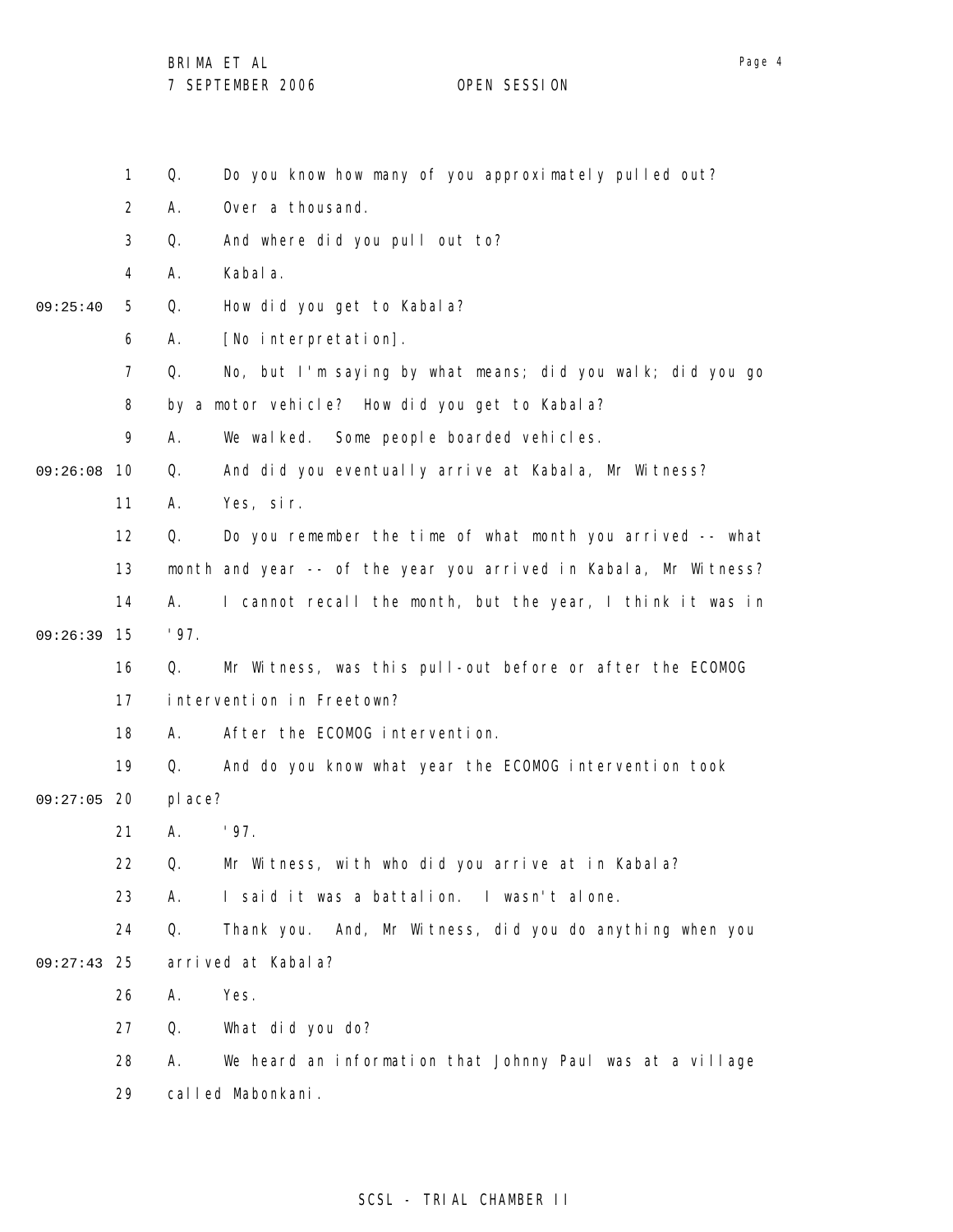1 2 3 4 5 6 7 8 9 09:29:15 10 11 12 13 14 09:29:54 15 16 17 18 19 09:30:19 20 21 22 23 24 25 09:30:44 26 27 28 29 09:28:43 Q. How did you hear that information, Mr Witness? A. Well, we pulled out with a radio set. Q. And did you hear that information from the radio set? A. Yes. Q. Mr Witness, before you -- before I go on, how long were you in Kabala before you heard this information about where Johnny Paul Koroma was? A. Well, we arrived in Kabala. It wasn't a month when we heard that Johnny Paul was at Mabonkani. MR GRAHAM: Your Honours, Mabonkani is spelt M-A-B-O-N-K-A-N-E-H [sic]. Mabonkani. Q. And prior to the message, were you, together with all the battalion you referred to, were you all staying in Kabala? A. Yes, sir. Q. So when you heard this message about Johnny Paul Koroma did you do anything, Mr Witness? A. Ask me again. Ask me the question again. Q. You've told us you heard some message from a radio set regarding Johnny Paul Koroma, and I'm asking you: Did you do anything when -- after you heard that message? A. Yes. Yes. Q. Please tell this Court what you did, Mr Witness. A. We moved from Kabala. We went to collect him from Mabonkani. Q. Mr Witness, when you say "we," who are you referring to as "we"? A. The battalion. Most of the battalion. Some members of the battalion remained, others went. Q. Do you remember approximately how many of you, from the

### SCSL - TRIAL CHAMBER II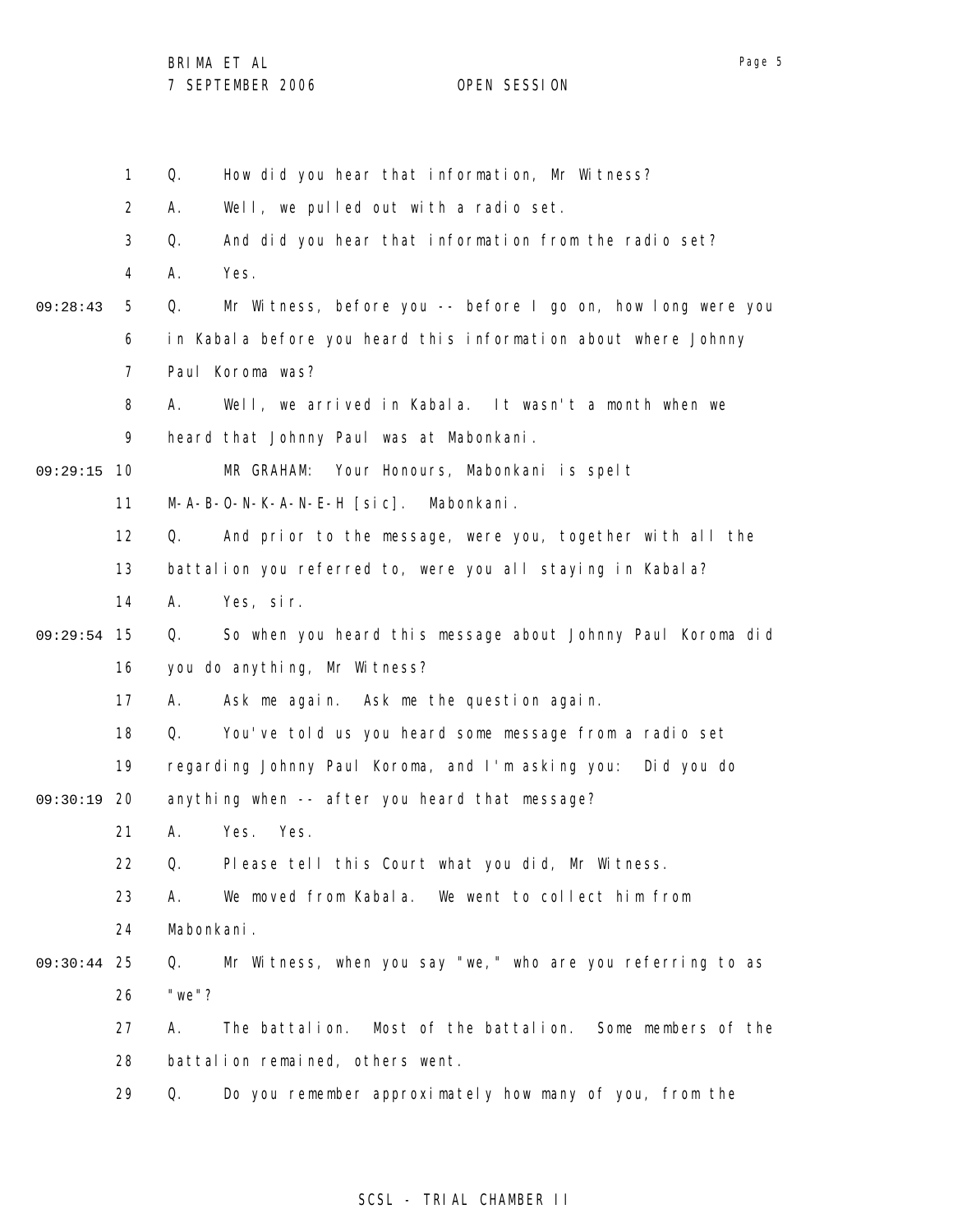Page 6

|          | $\mathbf{1}$   | battalion, went?                                                  |
|----------|----------------|-------------------------------------------------------------------|
|          | $\overline{2}$ | We were many. I cannot call the number.<br>А.                     |
|          | 3              | And how -- how did you move, you together with those of<br>Q.     |
|          | 4              | whom you have referred to, how did you move from Kabala to your   |
| 09:31:32 | 5              | intended destination? Did you walk, or did you go by motor car?   |
|          | 6              | By a vehicle.<br>А.                                               |
|          | 7              | Mr Witness, did you -- where did you go from Kabala,<br>Q.        |
|          | 8              | together, you together with the other individuals you referred to |
|          | 9              | earlier?                                                          |
| 09:32:01 | 10             | We came back to Kabala. We came back to Kabala.<br>А.             |
|          | 11             | Sorry, did you -- I'm sorry. Let me rephrase. Did you get<br>Q.   |
|          | 12             | to meet Johnny Paul Koroma when you left Kabala, you, together    |
|          | 13             | with the other individuals you've referred to?                    |
|          | 14             | Yes.<br>А.                                                        |
| 09:32:21 | 15             | Can you tell this Court where you met Johnny Paul Koroma?<br>Q.   |
|          | 16             | It was at Mabonkani Junction. It was at the Junction.<br>Α.       |
|          | 17             | And when you met him, was he alone?<br>Q.                         |
|          | 18             | No, sir.<br>А.                                                    |
|          | 19             | Q.<br>Who was he with, Mr Witness, if you know?                   |
| 09:32:53 | 20             | I saw CSO Rambo, that is the SLA, and many other soldiers<br>А.   |
|          | 21             | were with him.                                                    |
|          | 22             | Your Honours, we've heard that name before.<br>MR GRAHAM:         |
|          | 23             | Q.<br>When you met Johnny Paul Koroma, together with CSO Rambo,   |
|          | 24             | and the others you've referred to, did anything happen?           |
| 09:33:20 | 25             | We moved from Mabonkani to Kabala.<br>А.                          |
|          | 26             | Q.<br>Before you go on, when you got to Mabonkani to meet Johnny  |
|          | 27             | Paul Koroma, how long did you stay there before you left to go to |
|          | 28             | Kabal a?                                                          |
|          | 29             | It was the same day, the same day.<br>Α.                          |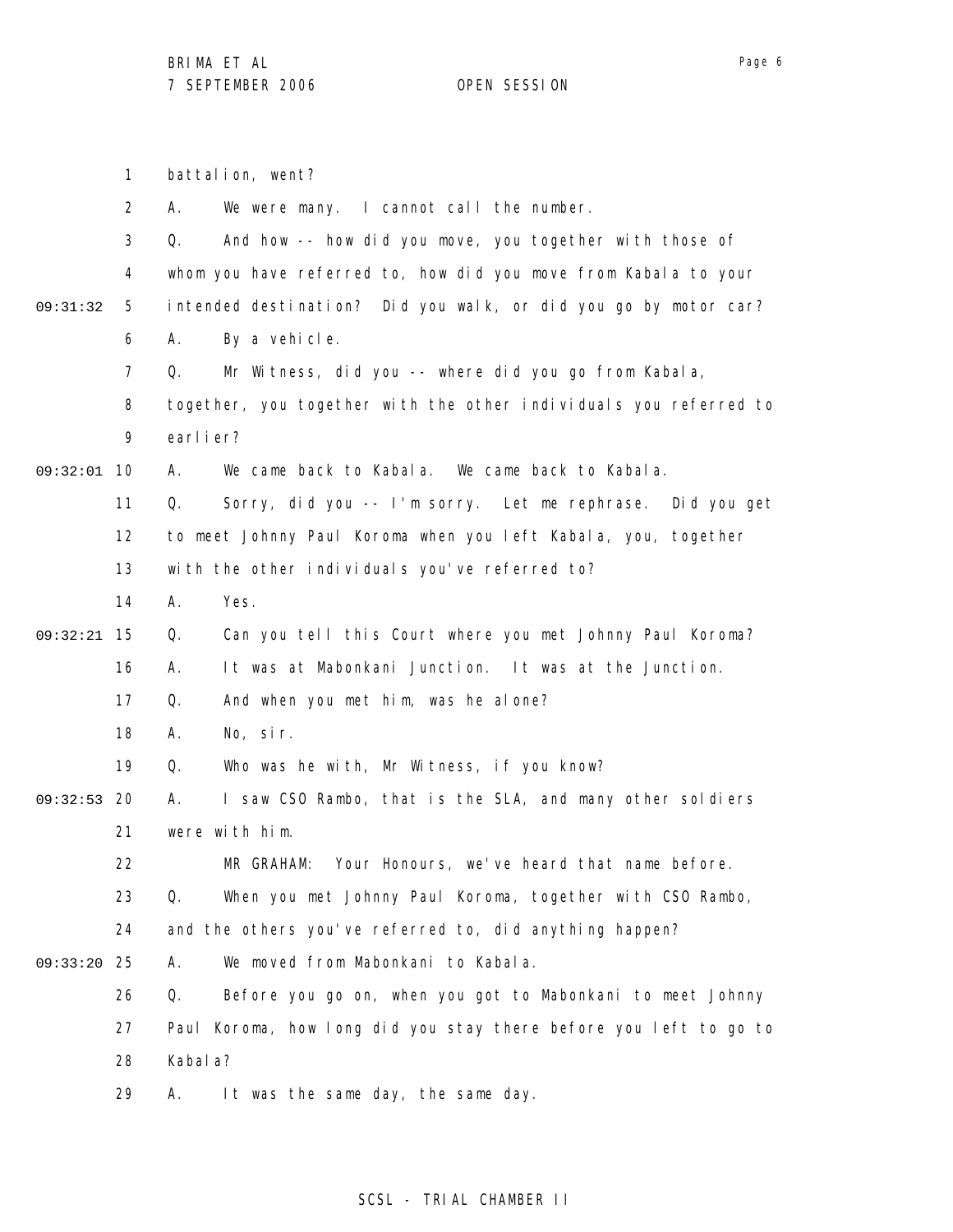|          | 1  | And do you remember what time -- excuse me. Sorry,<br>Q.          |
|----------|----|-------------------------------------------------------------------|
|          | 2  | Your Honours. Mr Witness, how did you, together with the group    |
|          | 3  | that you met with Johnny Paul Koroma, how did you all travel back |
|          | 4  | to Kabal a?                                                       |
| 09:34:16 | 5  | In a vehicle. But he was in his own vehicle; we were just<br>А.   |
|          | 6  | serving as escort.                                                |
|          | 7  | Q.<br>And do you know what time of the day you left Mabonkani?    |
|          | 8  | I have forgotten, sir.<br>А.                                      |
|          | 9  | Q.<br>But do you know when you arrived in Kabala?                 |
| 09:34:48 | 10 | It was the same day.<br>А.                                        |
|          | 11 | And did anything happen when you arrived in Kabala?<br>Q.         |
|          | 12 | Yes.<br>Α.                                                        |
|          | 13 | Q.<br>Can you please tell this Court, Mr Witness, what happened?  |
|          | 14 | Yes.<br>Α.                                                        |
| 09:35:20 | 15 | Please tell this Court, Mr Witness, what happened.<br>Q.          |
|          | 16 | I saw Johnny Paul Koroma. He summoned all the soldiers<br>А.      |
|          | 17 | with the RUF. We came and made a muster parade.                   |
|          | 18 | And do you know who called the muster parade?<br>Q.               |
|          | 19 | It was Johnny Paul Koroma who called the muster parade.<br>А.     |
| 09:36:01 | 20 | How do you know, Mr Witness, that it was Johnny Paul Koroma<br>Q. |
|          | 21 | who called the muster parade?                                     |
|          | 22 | I saw him in person.<br>Α.                                        |
|          | 23 | Q.<br>And did the muster parade take place, Mr Witness?           |
|          | 24 | Yes, man.<br>А.                                                   |
| 09:36:29 | 25 | And do you know whether anyone addressed the muster parade?<br>Q. |
|          | 26 | It was he, Johnny Paul, who addressed the muster<br>А.<br>Yes.    |
|          | 27 | parade.                                                           |
|          | 28 | And, Mr Witness, can you tell this Court what Johnny Paul<br>Q.   |
|          | 29 | Koroma said during his address to the muster parade?              |

# Page 7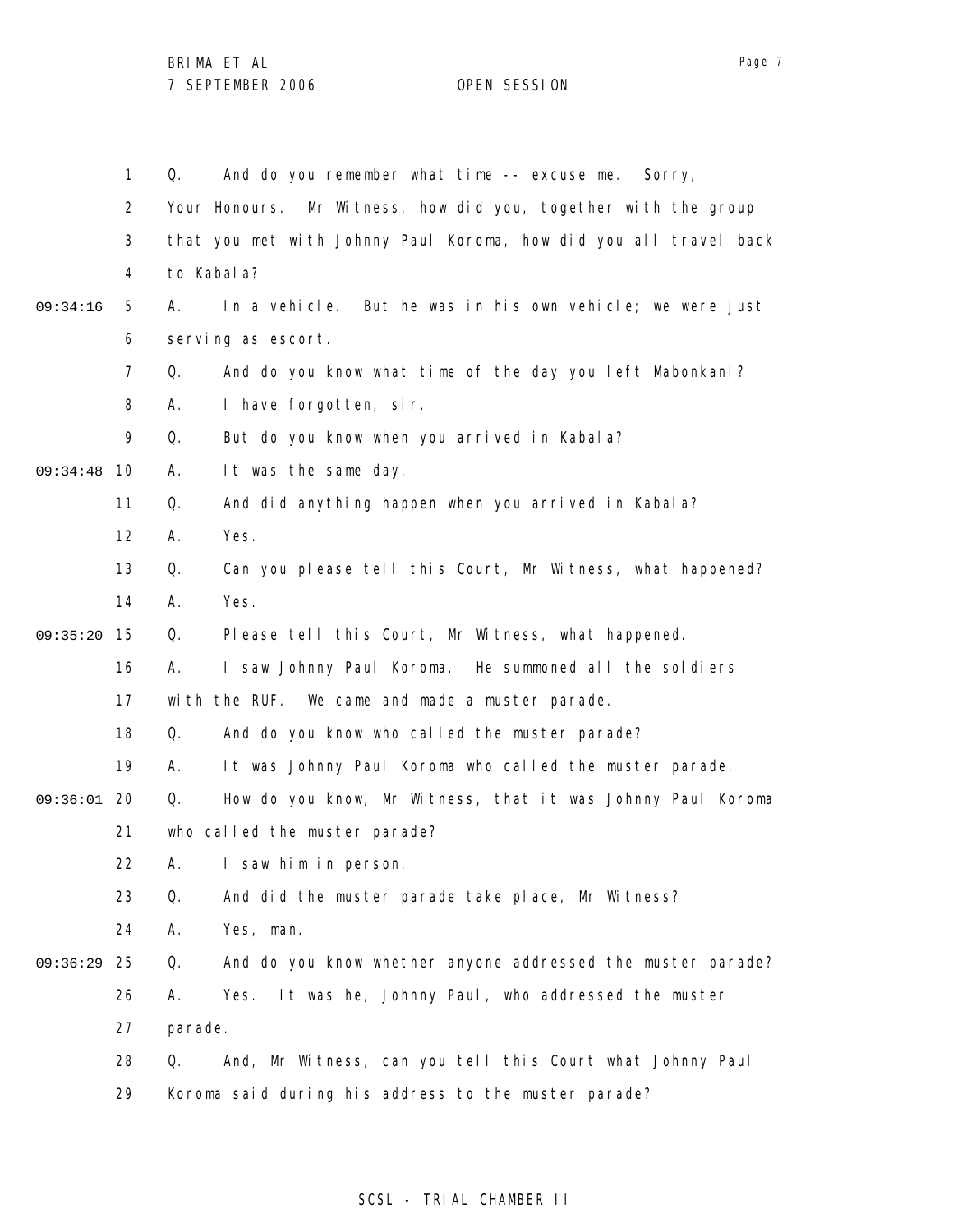A. Yes.

1

Page 8

|          | $\overline{2}$ | Q.        | Mr Witness, please tell the Court.                              |
|----------|----------------|-----------|-----------------------------------------------------------------|
|          | 3              | А.        | He said, right now, the country is not stable, and at the       |
|          | 4              |           | point at which we were, we were to receive orders from the RUF, |
| 09:37:21 | 5              |           | he had no way to pay us. We have to take orders from the RUF.   |
|          | 6              | Q.        | Was that all he said? Did he say anything else, apart from      |
|          | $\overline{7}$ | that?     |                                                                 |
|          | 8              | Α.        | No.                                                             |
|          | 9              | Q.        | And in what language did he address the muster parade, if       |
| 09:37:46 | 10             |           | you know, Mr Witness?                                           |
|          | 11             | А.        | It was in Krio.                                                 |
|          | 12             | Q.        | And did you -- do you -- did anyone else address the muster     |
|          | 13             |           | parade, apart from Johnny Paul Koroma, Mr Witness?              |
|          | 14             | А.        | No, I did not see anybody.                                      |
| 09:38:07 | 15             | Q.        | So did anything happen after Johnny Paul Koroma had             |
|          | 16             |           | addressed the muster parade in Kabala, Mr Witness?              |
|          | 17             | Α.        | Yes, sir.                                                       |
|          | 18             | Q.        | Please tell this Court what happened, Mr Witness.               |
|          | 19             | А.        | He said we should escort him to Kono.                           |
| 09:38:34 | 20             | Q.        | And after he said that, did anything happen, Mr Witness?        |
|          | 21             | Α.        | Yes.                                                            |
|          | 22             | Q.        | Can you tell this Court what happened, Mr Witness?              |
|          | 23             | А.        | He said he was going to Kailahun. Some of us did not go         |
|          | 24             |           | with him again, because we were already under the RUF.          |
| 09:39:06 | 25             | Q.        | When you say "some of us," who are you referring to as          |
|          | 26             | " $us$ "? |                                                                 |
|          | 27             | А.        | I and my men did not go to Kabala with him -- sorry,            |
|          | 28             |           | Kailahun, with him. I remained in Kono.                         |
|          | 29             | Q.        | But before you go on, you said "some of us remained<br>0kay.    |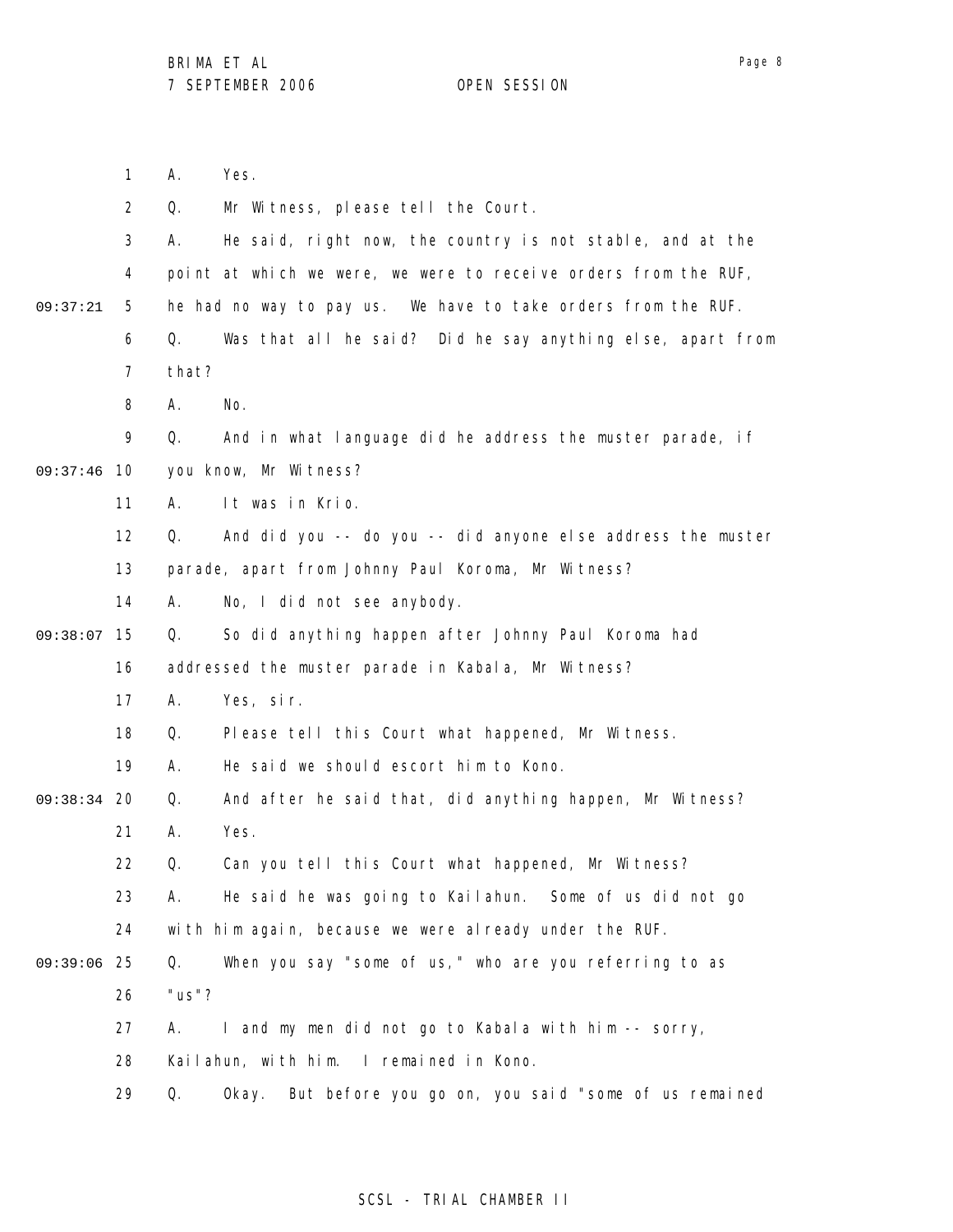BRIMA ET AL

Mr Witness?

A. Yes. Yes.

A. Yes.

1

2

3

4

5

6 7

8

9

11

12

13

14

16

17

18

19

09:40:11 10

09:39:52

15 09:40:39

7 SEPTEMBER 2006 OPEN SESSION

under the control of the RUF." What do you mean by that, A. Well, the order had changed. It was the RUF who gave us orders at that moment. So we received orders from the RUF. Q. Who told you that the order had changed, Mr Witness? MR AGHA: It's already been asked. Objection, Your Honour. PRESIDING JUDGE: That's already been answered, Mr Graham. MR GRAHAM: Very well, Your Honour. Q. Mr Witness, did you arrive with Johnny Paul Koroma in Kono? Q. Do you remember where you went to when you arrived in Kono? Q. Can you please tell this Court. A. It was at Koakoyima. Koakoyima. MR GRAHAM: Your Honours, Koakoyima is spelt K-O-I-Q-U-I-M-A [sic]. Koakoyima. Q. And do you know where Koakoyima is? A. Yes, I am a native born of Kono. Q. And did anything happen when you got to Koakoyima with

- 09:41:07 20 Johnny Paul Koroma?
	- 21 A. Yes. He decided to go to Kailahun.
	- 22 Q. And do you know whether he met any individuals or persons
	- 23 at Koakoyima, apart from those with whom he travelled from Kabala
	- 24 to Kono?
- 25 09:41:28 JUDGE SEBUTINDE: I'm sorry to interrupt, Mr Graham.
	- 26 MR GRAHAM: Yes. Hold on, Mr Witness.
		- 27 THE WITNESS: Yes.
		- 28 29 JUDGE SEBUTINDE: Please wait. I may have got this wrong, and I stand to be corrected. Did this witness not say that he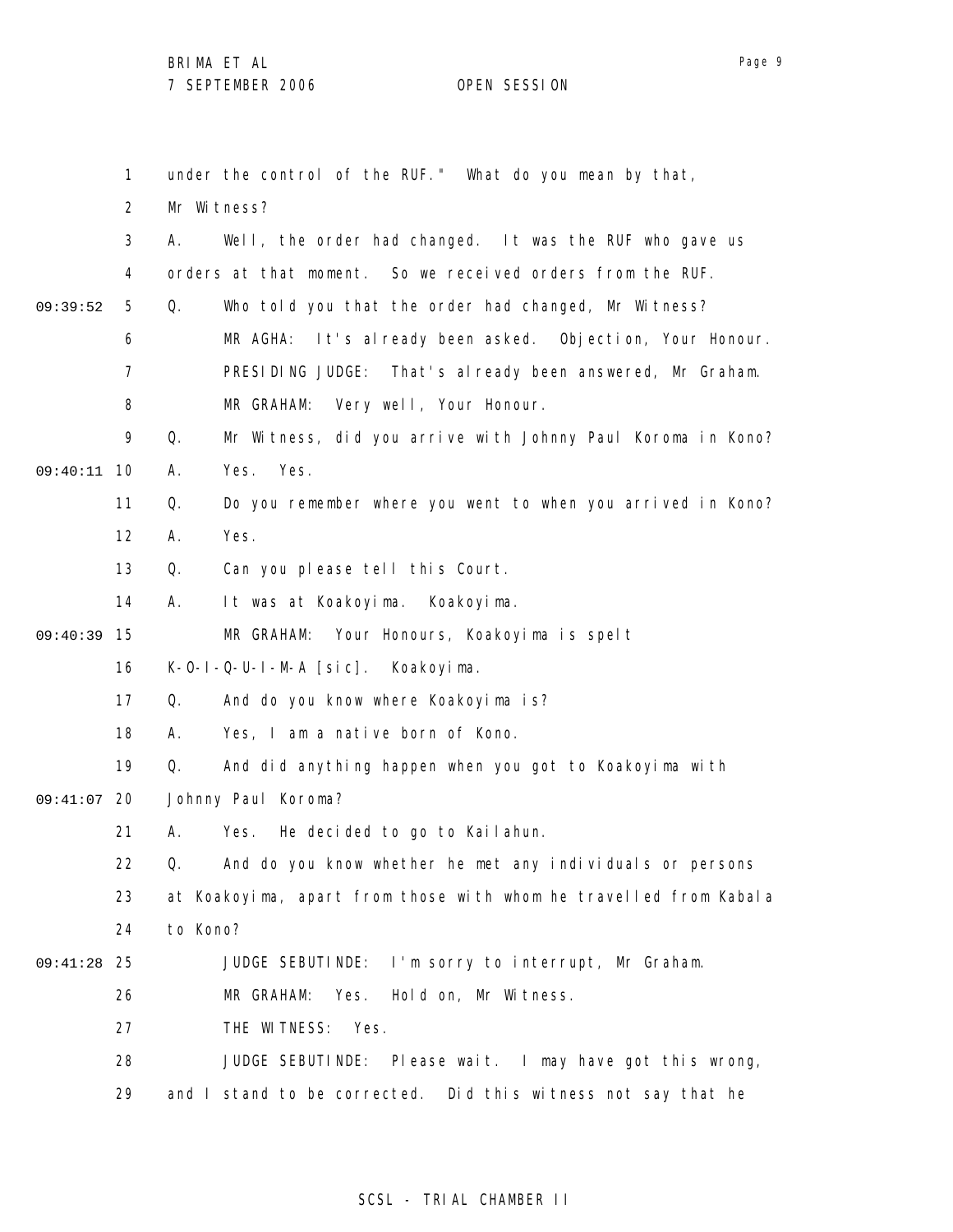|          | $\mathbf{1}$   | and his men remained in Kabala, under the orders of the RUF?       |
|----------|----------------|--------------------------------------------------------------------|
|          | 2              | Actually, he soon after, I think,<br>MR GRAHAM:<br>No.             |
|          | 3              | corrected himself on that Kabala by saying that they went to       |
|          | 4              | Kono; was part of the group that went to Kono. I don't -- but      |
| 09:41:55 | 5              | that is what I believe I heard him say. He did mention Kabala,     |
|          | 6              | but soon after, having corrected himself by using the word Kono.   |
|          | $\overline{7}$ | But I can seek clarification from him, but that is what I believe  |
|          | 8              | I heard.                                                           |
|          | 9              | Mr Witness, did you leave -- when Johnny Paul Koroma was<br>Q.     |
| 09:42:22 | 10             | leaving Kabala to go to Kono, did you go along with him?           |
|          | 11             | Yes, we went with him.<br>Yes.<br>А.                               |
|          | 12             | And I'd asked you earlier on whether you know -- whether<br>Q.     |
|          | 13             | you remember Johnny Paul Koroma meeting any individuals or         |
|          | 14             | persons at Koakoyima?                                              |
| 09:42:47 | 15             | Yes.<br>А.                                                         |
|          | 16             | Can you tell this Court?<br>Q.                                     |
|          | 17             | He met General Issa and Morris Kallon, including some RUF<br>А.    |
|          | 18             | and some SLA soldiers.                                             |
|          | 19             | How do you know that he met General Issa, Mr Witness?<br>Q.        |
| 09:43:11 | 20             | Well, we were together. I, too, was in Koakoyima, and I<br>А.      |
|          | 21             | saw him there, until the time we met Johnny Paul Koroma.<br>He     |
|          | 22             | summoned a meeting and, in that meeting, only they attended the    |
|          | 23             | meeting.                                                           |
|          | 24             | Q.<br>When you -- and do you know what was -- sorry,               |
| 09:43:49 | 25             | Mr Witness, did anything happen after the meeting<br>Your Honours. |
|          | 26             | that you've just described?                                        |
|          | 27             | He went to Kailahun.<br>Α.                                         |
|          | 28             | Q.<br>How do you know that he went to Kailahun, Mr Witness?        |
|          | 29             | He said some of us should go and escort him, but some of us<br>Α.  |

## SCSL - TRIAL CHAMBER II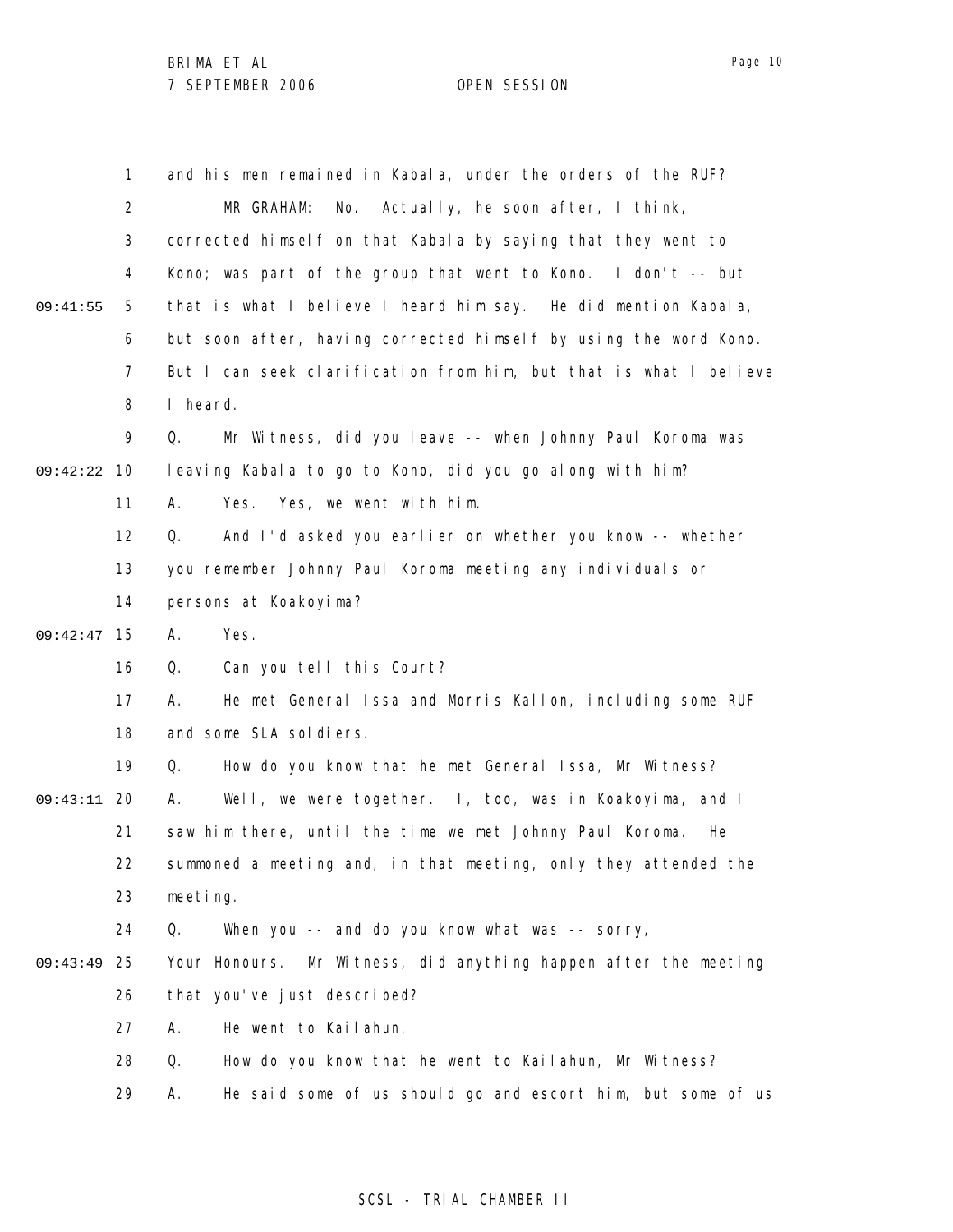1 2 3 4 5 6 7 8 9 09:45:05 10 11 12 13 14 15 09:45:19 16 17 18 19 09:45:47 20 21 22 23 24 25 09:46:25 26 27 28 29 09:44:32 were no longer willing to go and escort him, so we remained in Kono. It was some of our colleague soldiers that went and escorted him. Q. Thank you. And, Mr Witness, you said you stayed in Kono. So, did you -- what did you do in Kono after Johnny Paul Koroma left for Kailahun? A. I was as an RUF there. Q. Mr Witness, you've -- up until the time that you went to Kono from Kabala, did you still consider yourself a serving member of the SLA? MR AGHA: Leading question, Your Honour. I object. PRESIDING JUDGE: It is leading, Mr Graham. Not allowed. MR GRAHAM: Very well, Your Honour. Q. Mr Witness, what do you mean by you were RUF? A. Because Johnny Paul had said that everybody should take orders from the RUF, so if I were to refuse taking order from the RUF, I would have been shot and killed. Q. How do you know that you would have been shot and killed, Mr Witness? A. Well, we used to see things like this happen at the -- at the ground. They will come and capture some soldiers. Within some few seconds, you will see them lying dead on the street. Q. Who would come and capture some soldiers, Mr Witness? A. In the RUF, you had the MPs. They had the military police in the RUF. They would meet you sitting. They had their own charges. Maybe you don't have any strong opponent. You will be arrested physically, and you have to follow them. Q. Mr Witness, so during this period, did you take any orders or command from any individual in Kono?

### SCSL - TRIAL CHAMBER II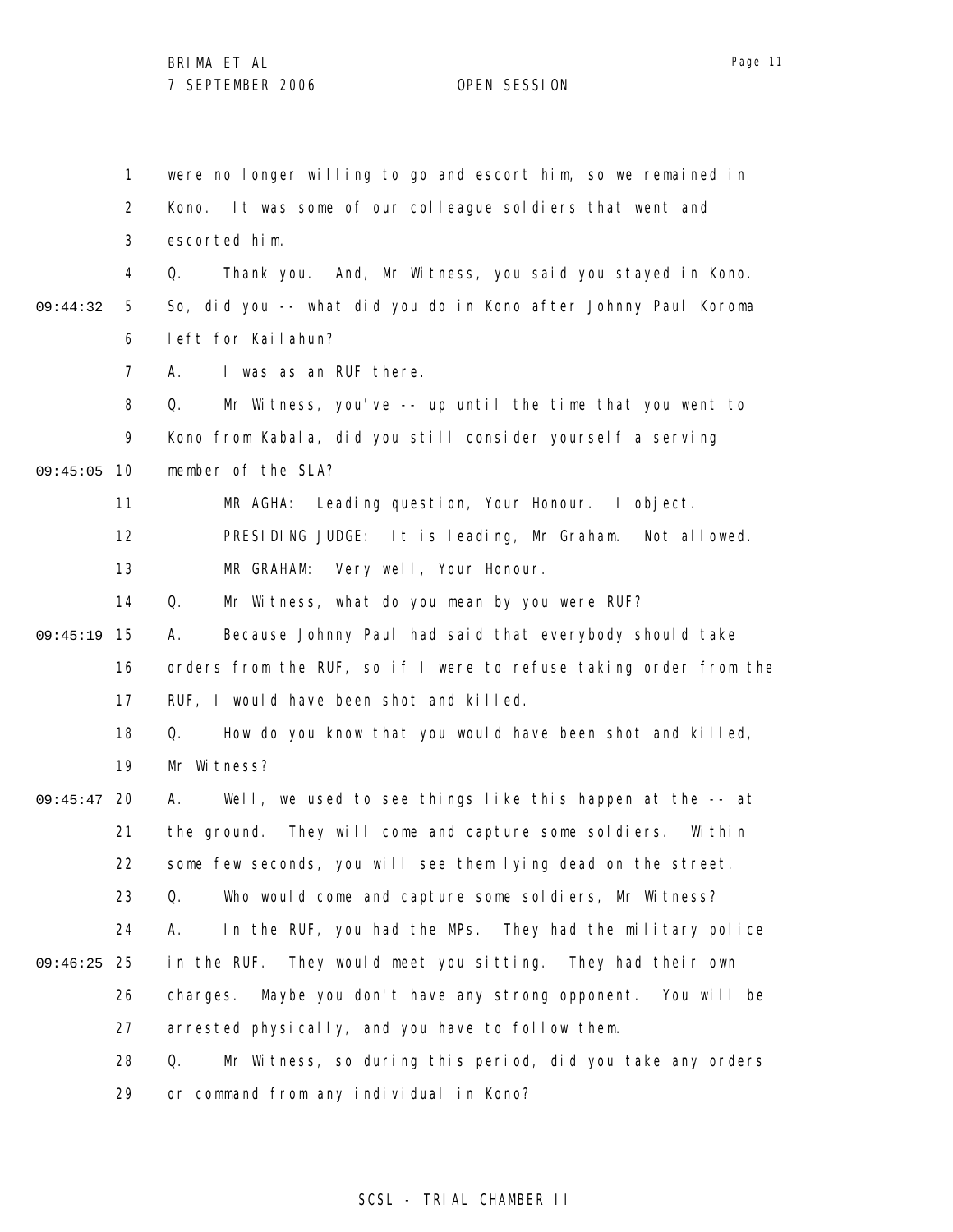1 2 3 4 5 6 7 8 9 09:47:34 10 11 12 13 14 09:48:06 15 16 17 18 19 09:48:39 20 21 22 23 24 25 09:49:10 26 27 28 29 09:47:12 A. Yes, yes. I was with Akim. MR GRAHAM: Your Honours, Akim, A-K-I-M. I believe we've had that before. Q. And this Akim, do you know whether he belonged to any of the armed factions? A. Yes. Q. Please tell this Court what you know. A. I knew Akim as SLA, but when we went to the bush, he associated himself with the RUF, so at the end of the day became an RUF. So initially we knew him as a soldier. He encouraged us to be his bodyguards, but he never discussed with us any issues pertaining to the SLA. Q. And how do you know that he associated with the RUF, Mr Witness; that is, Colonel Akim. A. He was a commander. He had a battalion for himself, so some of his SLAs -- some of the SLAs that were senior to him, they started working under him, so we observed some contact between he and Morris Kallon. They used to discuss freely, so some of us had no opportunity to do so. Q. Thank you, Mr Witness. And, Mr Witness, apart from Akim, whom you've mentioned, do you know of any other SLA who associated with the RUF? A. Yes. I know Colonel Maada. He himself, all of us were RUF. We had no SLA again, but we knew ourselves as this one was a soldier, this one was a soldier. And the only thing, we subdued ourselves to the RUF, so we received orders from the RUF, so all of us were RUF. There were no SLAs again, because all of us had subdued ourselves under the RUF. Q. Thank you, Mr Witness. And, Mr Witness --

### SCSL - TRIAL CHAMBER II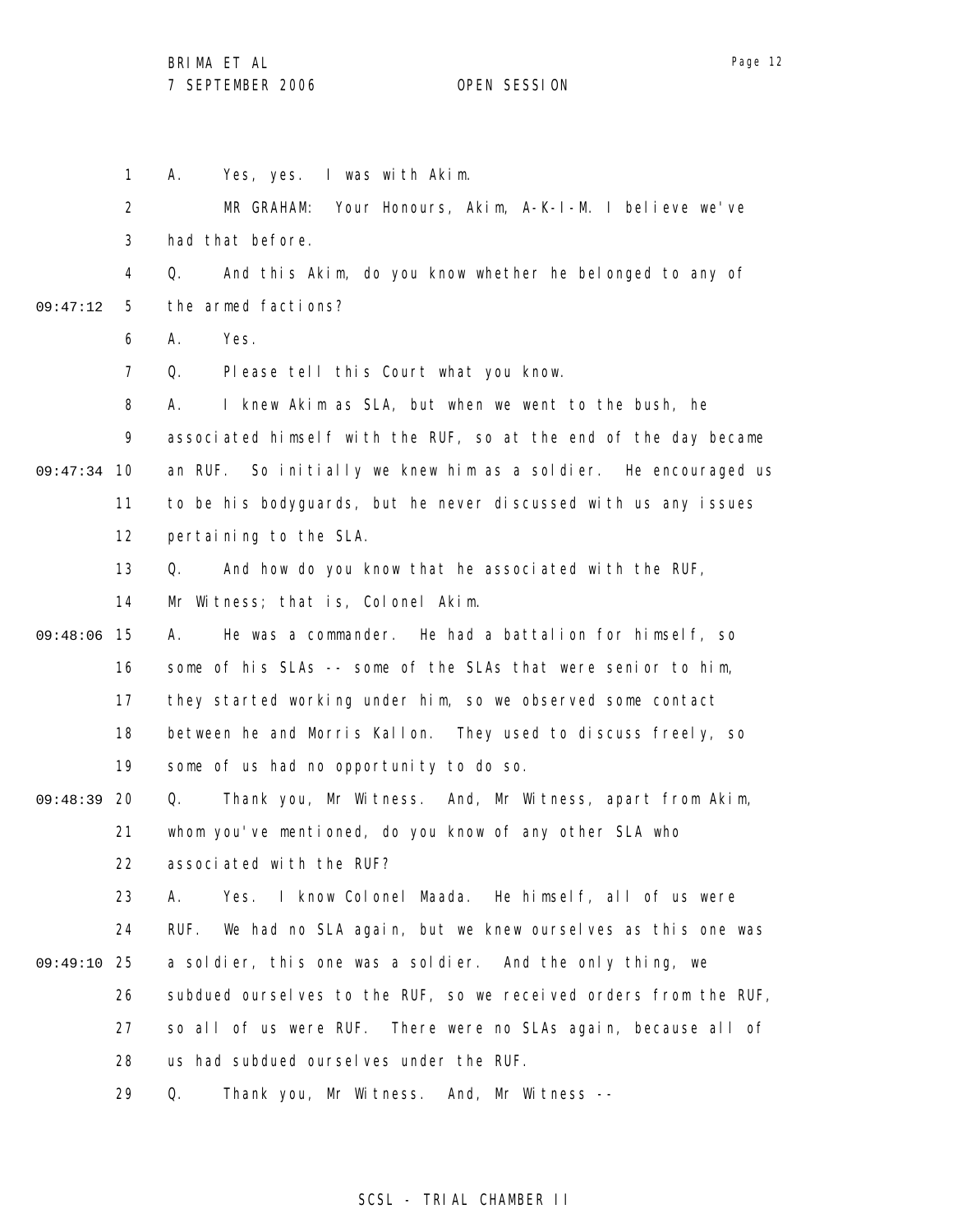BRIMA ET AL

7 SEPTEMBER 2006 OPEN SESSION

1 2 3 4 5 6 7 8 9 09:49:57 10 11 12 13 14 15 09:50:22 16 17 18 19 09:50:51 20 21 22 23 24 25 09:51:16 26 27 28 29 09:49:46 JUDGE SEBUTINDE: Could you spell the name of that person? MR GRAHAM: Sorry, Your Honour. It's M-A-A-D-A. I'm sorry, Your Honours. Q. And, Mr Witness, Akim, do you know whether he was a senior commander in the RUF? MR AGHA: It's a leading question, Your Honour. I'd object to that. PRESIDING JUDGE: Yes, that's leading. Not allowed, Mr Graham. MR GRAHAM: Q. Mr Witness, could you describe to the Court the relationship, if any, between the SLA and the RUF during the period after Johnny Paul Koroma left for Kailahun? A. I don't understand. Q. You're saying that -- you've just told this Court that there were some SLAs in Kono who were under the control of the RUF, and I'm asking you, if you know, to describe the nature of the relationship, if any, between the SLAs and the RUF? A. No. No. No. Q. What do you mean by no, Mr Witness? A. We're not -- we're not in any friendship. The only relationship -- all of us were rebels. You wouldn't say you were an SLA. If you say so, you had a problem, so everybody was an RUF, was totally an RUF. You wouldn't talk about anything concerning the SLA during that period. Q. Mr Witness, if you say you describe yourself as an SLA, you would have a problem; what do you mean by that? What kind of problem would you have? A. Well, there was an order that there was no SLA, that

#### SCSL - TRIAL CHAMBER II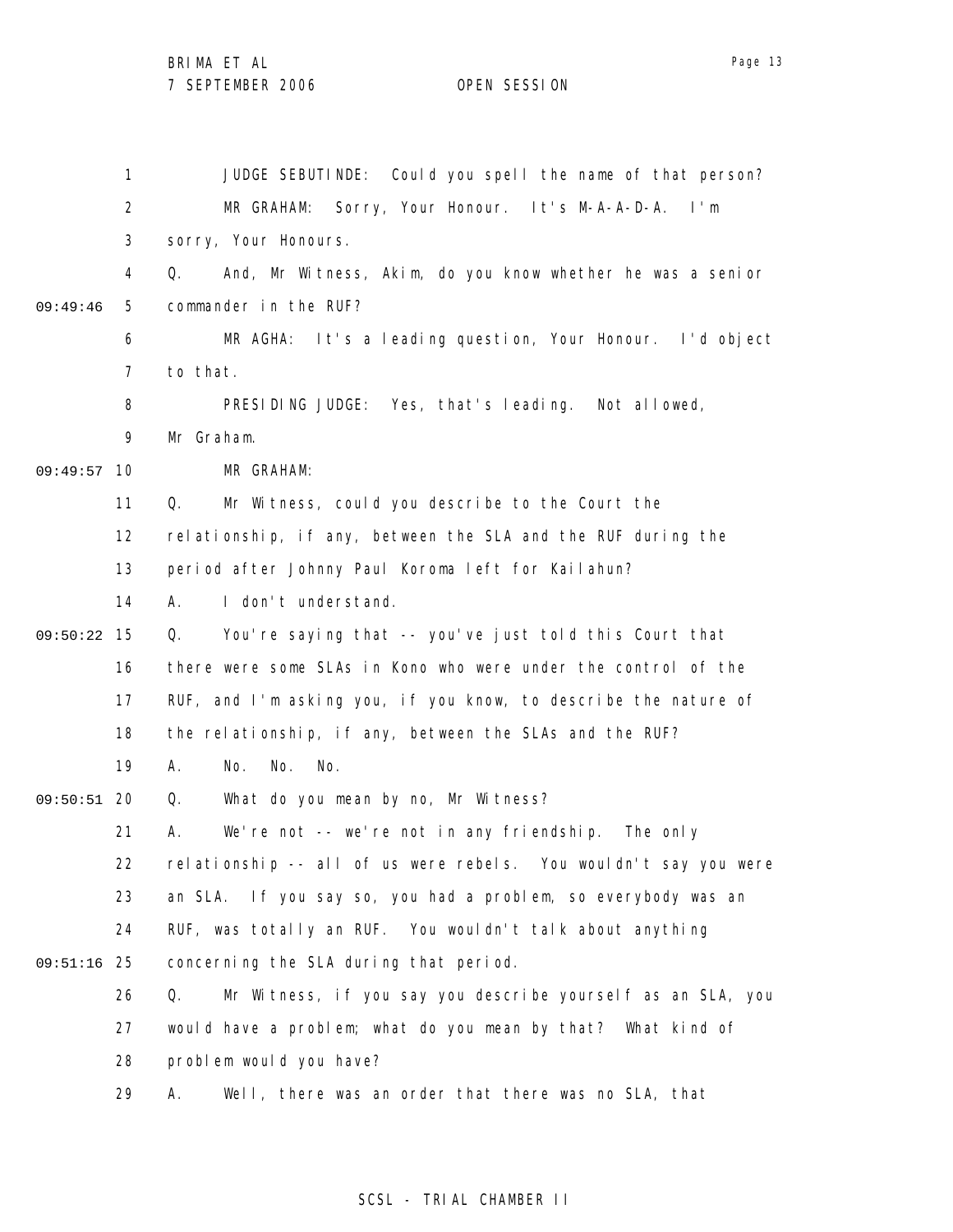1 2 3 4 5 6 7 8 9 09:52:27 10 11 12 13 14 09:53:06 15 16 17 18 19 09:53:40 20 21 22 23 24 25 09:54:12 26 27 28 29 09:52:09 everybody should subdue himself under the RUF, and the RUF had a pass which bear the writings United Front of Sierra Leone, so that was what we followed. That in existence, there was the People's Army. It wasn't the SLA. Q. You talked about an order -- very well. You just mentioned the People's Army. What is the People's Army, if you know, Mr Witness? A. I don't know. It was only the pass that they issued out, that expression was boldly written on it. Q. Who issued out these passes, Mr Witness? A. They did not give me a pass, but I used to see some of these passes were issued to SLA soldiers, RUF soldiers from - which they used from one location to the other. Q. And do you know whether any of the SLAs that you knew in Kono at the time could issue any passes? A. Except Akim, who used to give passes. He was a colonel and he was the battalion commander there. Q. Thank you. Mr Witness, how long did you stay under the control of the RUF in Kono, after Johnny Paul Koroma left for Kailahun? A. I was there about two to three months until the time when the chopper came, until the time when General Issa passed an order. I'm not talking about the SLA Rambo, it was the RUF Rambo. General Issa said that at any time the jets came, if somebody was to burn between 10 to 15 houses, he was going to give him a promotion. Q. Okay. Before I come to that, Mr Witness, during this period, did you take -- that you were in Kono, according to you, under the control of the RUF -- did you take any command from the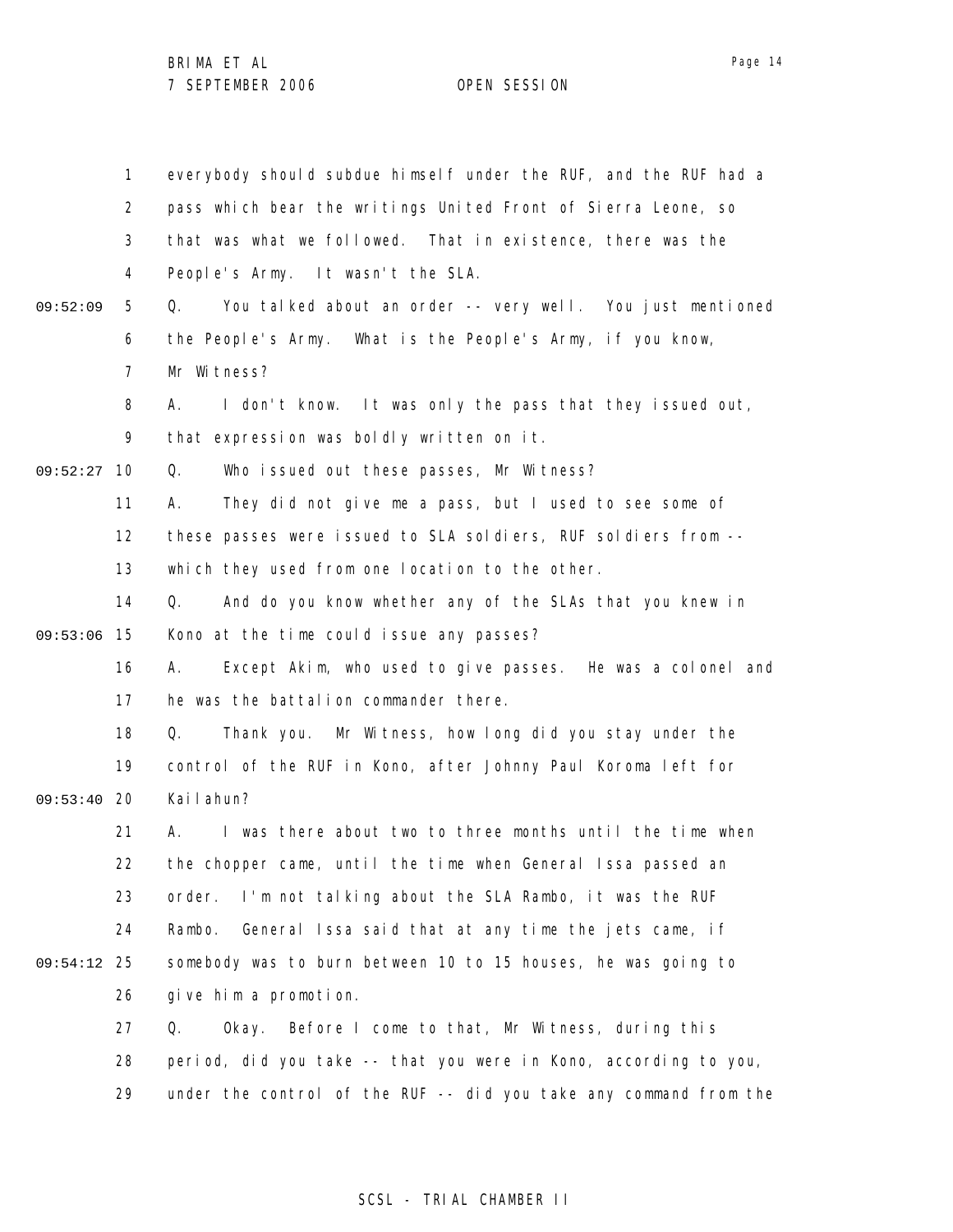|             | 1              | RUF?                                                              |
|-------------|----------------|-------------------------------------------------------------------|
|             | $\overline{2}$ | MR AGHA:<br>Leading question, Your Honour. I object to that.      |
|             | 3              | PRESIDING JUDGE: Yes, it is objected to as leading,               |
|             | 4              | Mr Graham.                                                        |
| 09:54:53    | 5              | MR GRAHAM:                                                        |
|             | 6              | Mr Witness, apart from Akim, did any member of the RUF,<br>Q.     |
|             | $\overline{7}$ | that you know, in Kono at the time, ask you to do anything?       |
|             | 8              | I don't understand. I don't understand. I don't<br>А.             |
|             | 9              | understand.                                                       |
| 09:55:19    | 10             | During the time that you were in Kono, did you take any<br>Q.     |
|             | 11             | instructions from any RUF?                                        |
|             | 12             | Yes.<br>А.                                                        |
|             | 13             | From which RUF person did you take instructions?<br>Q.            |
|             | 14             | Akim.<br>А.                                                       |
| 09:55:42    | 15             | And, apart from Akim, did you take instructions from anyone<br>Q. |
|             | 16             | el se?                                                            |
|             | 17             | Except Issa and Morris Kallon, who were at the ground, but<br>А.  |
|             | 18             | my own commander was Akim, so I did not receive any orders from   |
|             | 19             | any other commander, except him.                                  |
| 09:56:11 20 |                | But do you know whether other SLAs took instructions from<br>Q.   |
|             | 21             | any RUF?                                                          |
|             | 22             | A. Yes                                                            |
|             | 23             | How do you know that, Mr Witness?<br>Q.                           |
|             | 24             | From the beginning, I have told you that the order had<br>А.      |
| 09:56:32    | 25             | changed.<br>Everybody was under the RUF. Everybody was an RUF.    |
|             | 26             | Mr Witness, who was Morris Kallon?<br>Q.                          |
|             | 27             | They called -- they said he was a general.<br>А.                  |
|             | 28             | Who said he was a general?<br>Q.                                  |
|             | 29             | That was -- that's what I used to hear, Mosquito used to<br>А.    |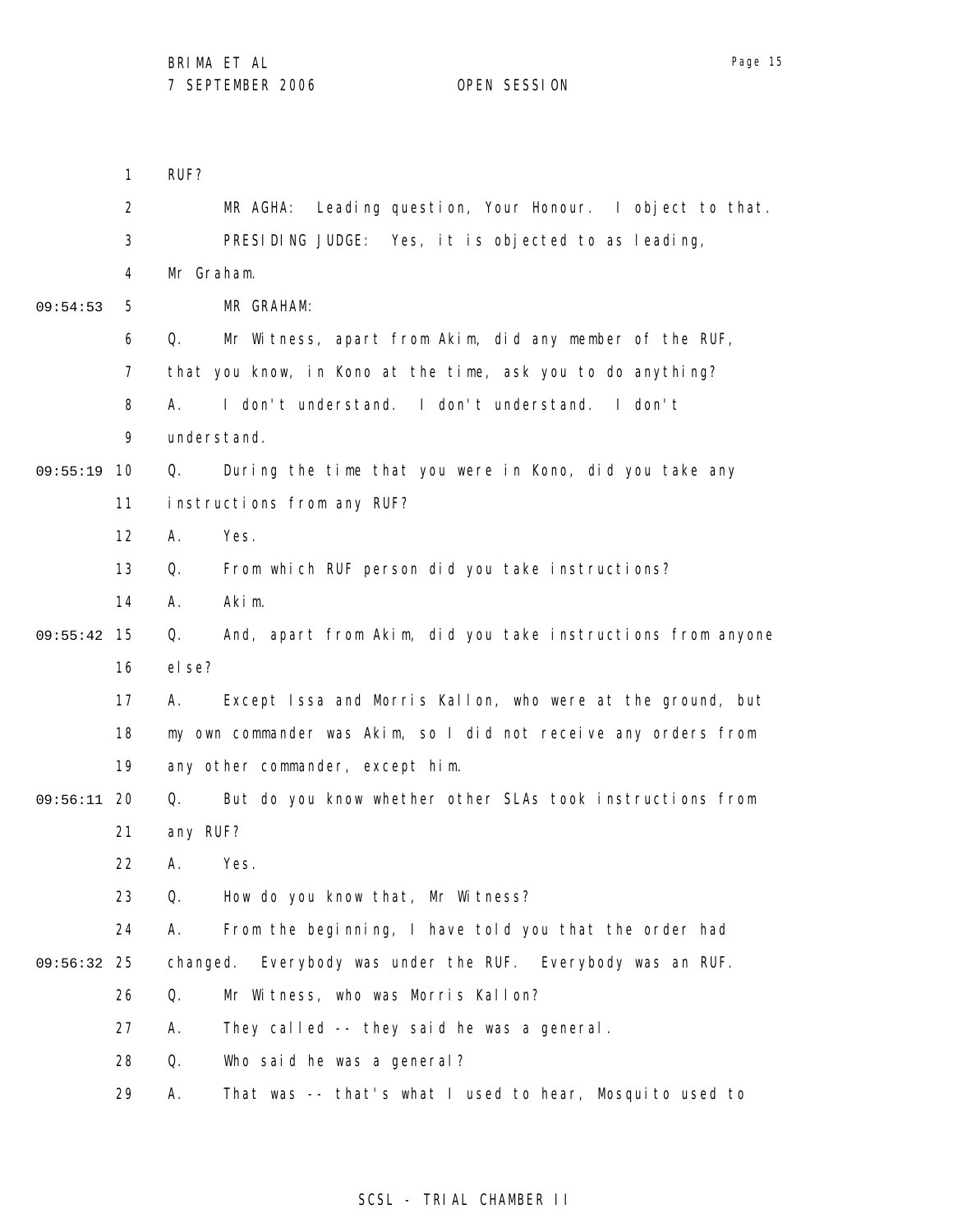1 call them, he and Issa.

|          | $\overline{2}$ | Q.        | And, Mr Witness, during this period that you were in Kono,     |
|----------|----------------|-----------|----------------------------------------------------------------|
|          | 3              |           | together with the other SLAs, did you carry any arms?          |
|          | 4              | А.        | Yes.                                                           |
| 09:57:25 | 5              | Q.        | What kind of arms did you carry?                               |
|          | 6              | А.        | I used to use the AK-47.                                       |
|          | $\overline{7}$ | Q.        | Thank you, Mr Witness. Mr Witness, you told us earlier on      |
|          | 8              |           | about Colonel Issa in Kono. How did you know that Colonel Issa |
|          | 9              |           | had made a statement relating to the burning of houses?        |
| 09:58:05 | 10             |           | Objection, Your Honour. I don't think he's ever<br>MR AGHA:    |
|          | 11             |           | mentioned a Colonel Issa.                                      |
|          | 12             |           | PRESIDING JUDGE: I have "general, " actually.                  |
|          | 13             |           | MR GRAHAM:<br>General Issa.                                    |
|          | 14             |           | PRESIDING JUDGE: You're going to have to rephrase the          |
| 09:58:20 | 15             | question. |                                                                |
|          | 16             |           | THE WITNESS:<br>He is the Issa. He is the Issa.                |
|          | 17             |           | MR GRAHAM:                                                     |
|          | 18             | Q.        | Do you know the rank of Issa Sesay in the RUF, Mr Witness?     |
|          | 19             | А.        | General Issa Sesay.                                            |
| 09:58:37 | 20             | Q.        | How do you know he was a general, Mr Witness?                  |
|          | 21             | А.        | I have told the Court that their overall boss, Mosquito,       |
|          | 22             |           | used to call he and Morris Kallon generals.                    |
|          | 23             | Q.        | And, Mr Witness, I'm saying, how did you know that General     |
|          | 24             |           | Issa had made a statement relating to the burning of ten to 15 |
| 09:59:07 | 25             |           | houses? How do you know that?                                  |
|          | 26             | Α.        | Ten and 50. It was in my presence. Ten and 50.<br>l t          |
|          | 27             |           | happened in my presence.                                       |
|          | 28             | Q.        | Can you tell this Court exactly what general, to the best      |
|          | 29             |           | of your recollection, what General Issa said in your presence? |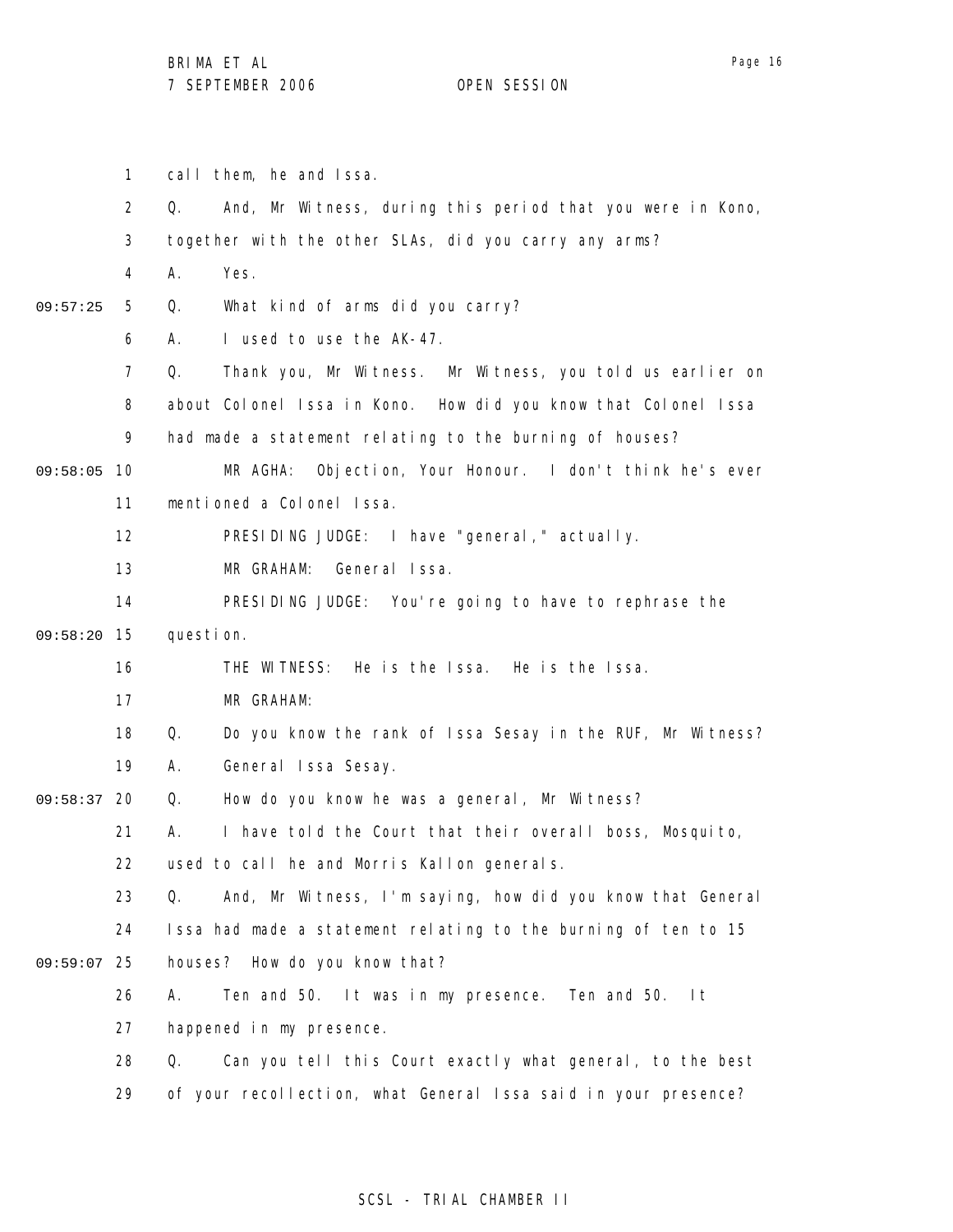1 2 3 4 5 6 7 8 9 10 10:00:25 11 12 13 14 15 10:00:45 16 17 18 19 20 10:01:14 21 22 23 24 25 10:01:40 26 27 28 29 10:00:01 A. He said, between ten and 50 houses should be burned at any time the chopper arrived, so that smoke will be emitted into space, and the chopper will not be able to locate the place. JUDGE SEBUTINDE: Mr Interpreter, was that 15 or 50? THE WITNESS: Fifty, between ten and 50. MR GRAHAM: Q. Mr Witness, do you know what chopper General Issa was referring to? A. It was the ECOMOG chopper, the ECOMOG chopper, which we used to see. Q. And, Mr Witness, when General Issa gave these instructions in your presence, do you know whether these instructions were carried out or not? A. In my presence, the instruction was carried immediately. Q. Mr Witness, who carried out the instructions immediately? A. It was General Issa. Q. Mr Witness, my question was that -- you said that the instructions were carried out immediately, and I'm saying, who carried out these instructions? A. It was Colonel Rambo. Colonel Rambo. Q. How did Colonel Rambo carry out these instructions, Mr Witness? A. Well, in the RUF, you have an MP office, that is the RUF MPs. They had the way they normally make it, but if I say it now, you will not understand, but they had an MP office. That is where they normally give all information about the RUF. Q. MP, what does it stand for? Do you know what it stands for, Mr Witness? A. Military Police.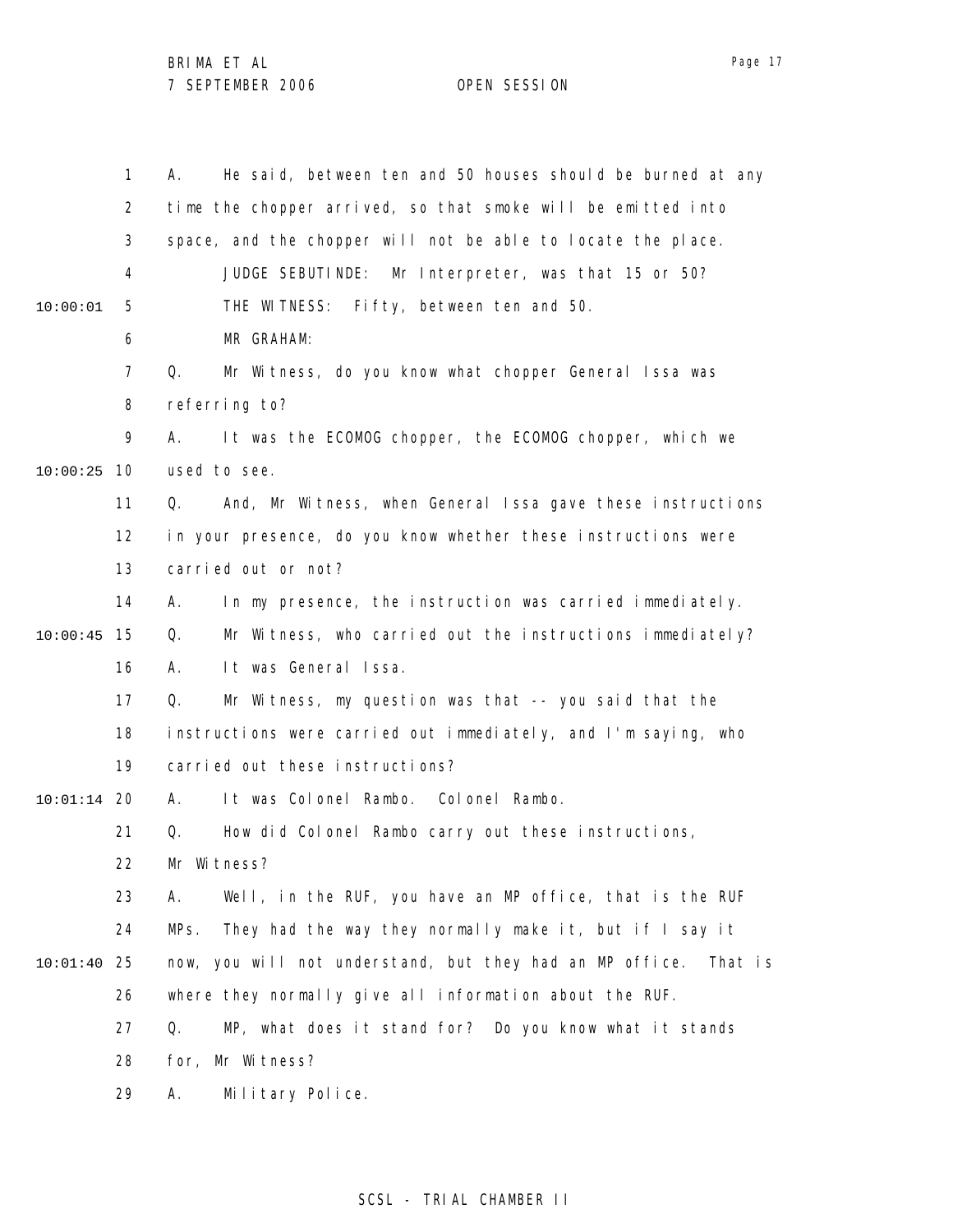1 2 3 4 5 6 7 8 9 10 10:02:57 11 12 13 14 15 10:03:28 16 17 18 19 20 10:04:07 21 22 23 24 25 10:04:29 26 27 28 29 10:02:26 Q. And Mr Witness, after General Issa's instructions, did you, yoursel f, witness any individuals burning any houses in Kono? A. Yes, sir. Yes, sir. Q. Mr Witness, can you tell this Court what you saw? A. I saw, in the town, the whole town was on fire, even some houses, and even my own house, it was on fire. And then, the following day, I heard a gunshot, so I decided to go to Kailahun. Q. Before you go on, Mr Witness, you said Colonel Rambo carried -- immediately carried out instructions. Do you know this Colonel Rambo? Was he SLA or RUF? A. He's RUF. He was RUF. We never had SLA. Q. And can you tell this Court, to your best approximation, how many houses were on fire, that you saw on fire at the time? A. No, it was plenty. Q. During the time that the burning of the houses was going on, did you observe anyone supervising this activity; the burning of the houses? A. No, no. Q. And during this period -- sorry, Your Honours. Mr Witness, have you heard about the Alpha Jet before? A. Yes. Q. Do you know what the Alpha Jet is? A. Yes. Q. Can you please tell this Court what you believe the Alpha Jet is? A. It has a BMG at the side. It has some launcher bombs. It is -- it is fearsome. It is a war property. Q. And, Mr Witness, do you -- during this period, did you see any Alpha Jets during the period of the burning of the houses?

### SCSL - TRIAL CHAMBER II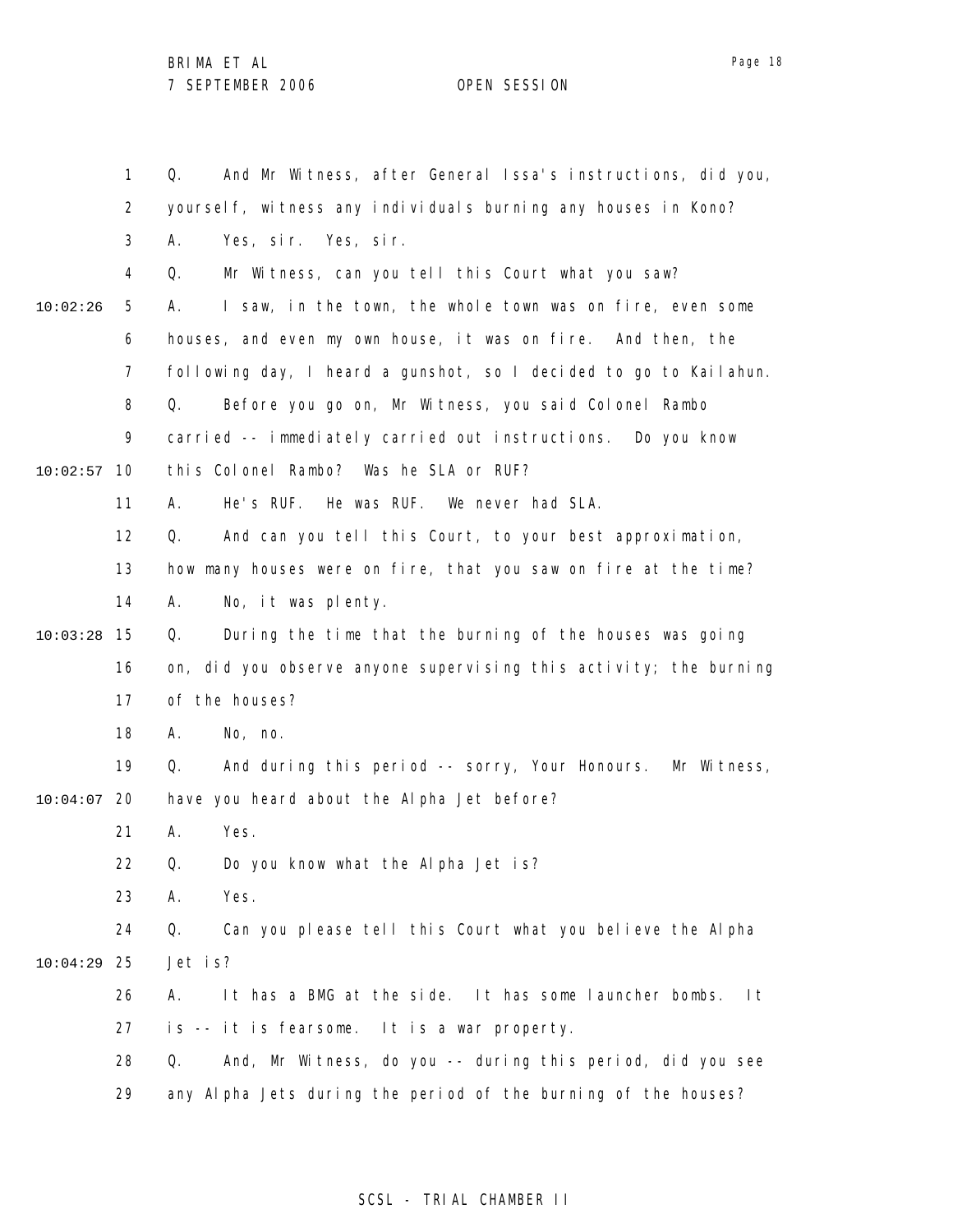1 2 3 4 5 6 7 8 9 10 10:06:00 11 12 13 14 15 10:06:33 16 17 18 19 20 10:07:01 21 22 23 24 25 10:07:31 26 27 28 29 10:05:26 A. Yes. I saw -- the first day I saw an Alpha Jet flew -- fly over. Q. Where did you see the Alpha Jet fly over, Mr Witness? A. In Koidu Town. Q. And how many times did you see this Alpha Jet flying over Koidu Town, Mr Witness? A. You can see it once, and sometimes you can see it twice. Q. The time that you observed the Alpha Jets flying over Koidu, did you see or observe the Alpha Jets doing anything? A. It used to bomb. Q. What do you mean by "it used to bomb"? A. It had some cluster bombs, very big ones, when it drops them. Anywhere it drops it, that whole place -- that whole place would be turned over and some of the bombs did not even explode, so we saw them ourselves. Q. Did you see any places being turned over as a result of the bombs from the Alpha Jet? A. Well, some areas, when a target has been missed, you will see that even the earth, the stones, will be turned over. And sometimes the bomb itself does not explode. Q. And do you know whether any of the bombs fell on any of the houses in Koidu? A. No, I don't know. I don't know. Q. And, Mr Witness, during -- have you heard about the name Kamajor before? MR AGHA: Objection, Your Honour. He's already mentioned yesterday about Kamajor. PRESIDING JUDGE: Yes, let's not go back over that again, Mr Graham. Move on.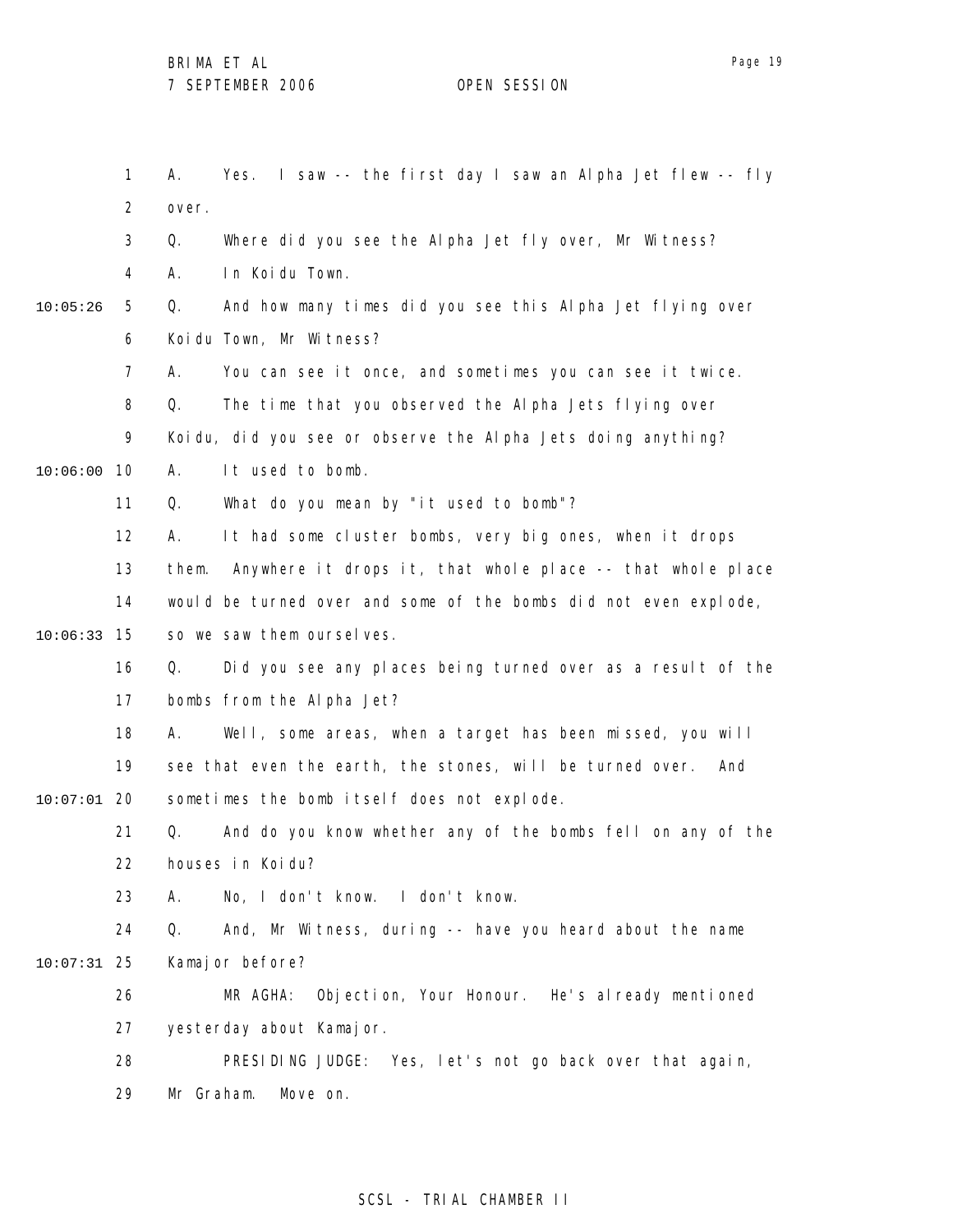1 2 3 4 5 6 7 8 9 10 10:08:19 11 12 13 14 15 10:08:44 16 17 18 19 20 10:09:00 21 22 23 24 25 10:09:29 26 27 28 29 10:08:02 MR GRAHAM: Very well. Q. Mr Witness, during the time that you were in Kono, did you see or hear of any fighting between the RUF and the Kamajors? MR AGHA: Leading question, Your Honour. I'd object to that. PRESIDING JUDGE: Mr Graham, the Prosecution's made it clear that they object to leading and leading is generally not allowed, so will you please rephrase that question. MR GRAHAM: Thank you, Your Honour. Q. Mr Witness, during the period that you were in Kono, did you see or hear of any fighting between any armed factions? A. Yes. Q. Can you tell this Court about that? A. Yes. Q. Please do, Mr Witness. A. Kamajors used to come and attack Koidu Town, and sometimes Koidu Town would go and attack some villages around, around the Mende areas where the Kamajors were. So most times that tussle used to go. These will come and the others will go. Q. How do you know that the Kamajors would attack areas in Koidu? How do you know that, Mr Witness? A. I was an armed man. That was where I was. I know them. I was used to them. Q. And do you know why the Kamajors were attacking Koidu Town? A. It was to send the soldiers out of there. The RUF soldiers and some other soldiers who were there. To say ECOMOG had taken over Sierra Leone, so they were also coming to take over Koidu Town. That was the tussle through which we went. Q. Were you, at any point of time, part of this tussle that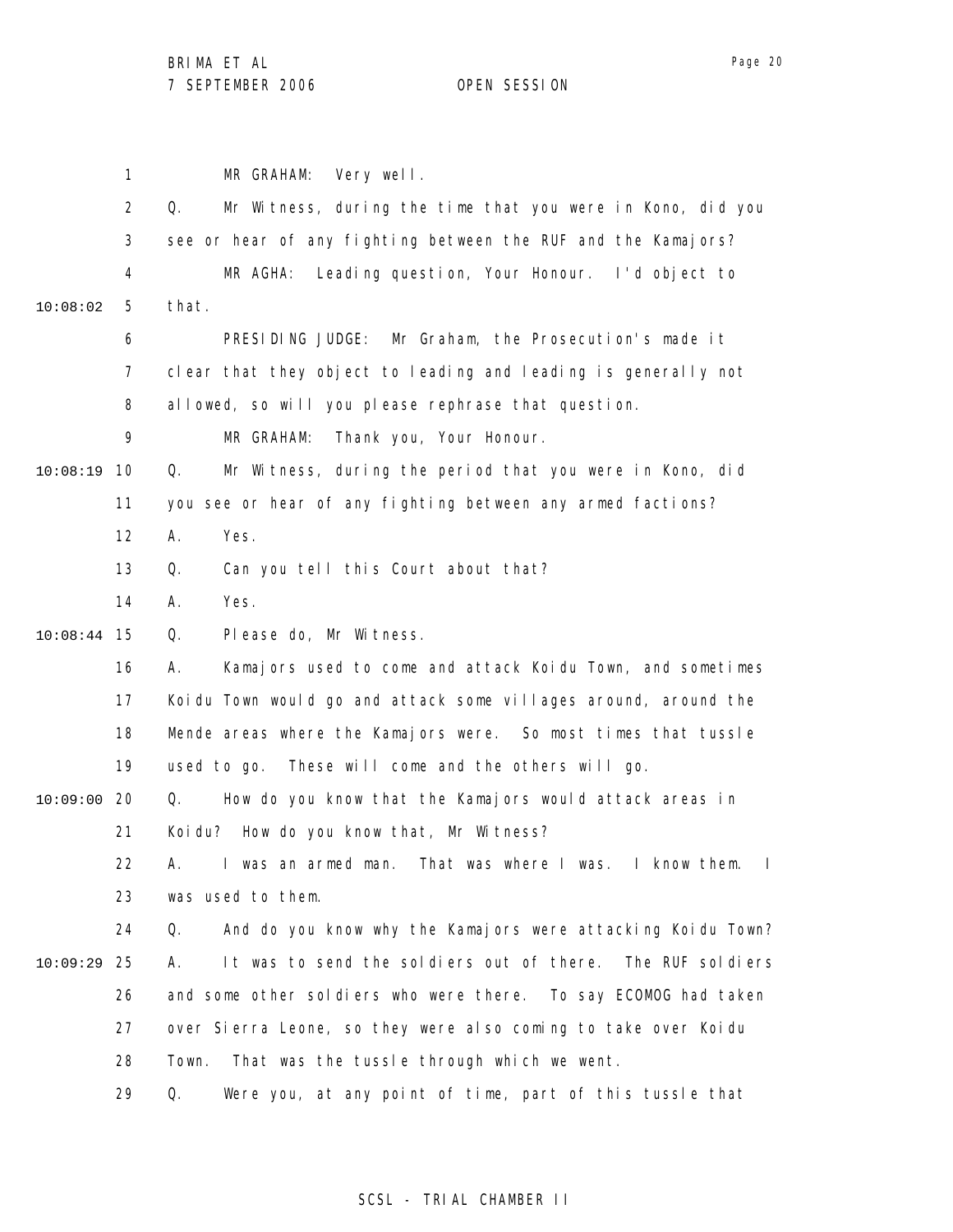1 2 3 4 5 6 7 8 9 10 10:10:26 11 12 13 14 15 10:10:46 16 17 18 19 20 10:11:02 21 22 23 24 25 10:11:33 26 27 28 29 10:10:06 you just referred to? A. Yes. Q. Will you tell this Court about that? A. I was a member of the RUF there. Q. And did you, as a member of the RUF, did you engage in any fighting with other armed factions? Were you part of any -- MR AGHA: Objection, Your Honour. I think he has already said he was fighting the Kamajors. THE WITNESS: Yes. PRESIDING JUDGE: Yes, you're going to have to move on, Mr Graham. MR GRAHAM: Q. Mr Witness, you've told this Court how long you stayed in Koidu Town. Did you, at any point in time, have to leave Koidu? A. Yes. Q. And was there a reason why you had to leave Koidu? A. Yes. Q. Can you please, Mr Witness, tell this Court why you had to leave Koidu? A. I had a gunshot in my -- in my leg. Q. How did you get a gunshot in your leg, Mr Witness? A. You know, most times the Kamajors used to come there. We counter-attacked them. So it was through exchange of fire that we had -- that I had a bullet shot. Q. Thank you, Mr Witness. And after you had the bullet shot what -- did anything happen to you? A. Yes. Q. Please tell this Court what happened to you, Mr Witness. A. They took me to Kailahun for medical treatment.

## Page 21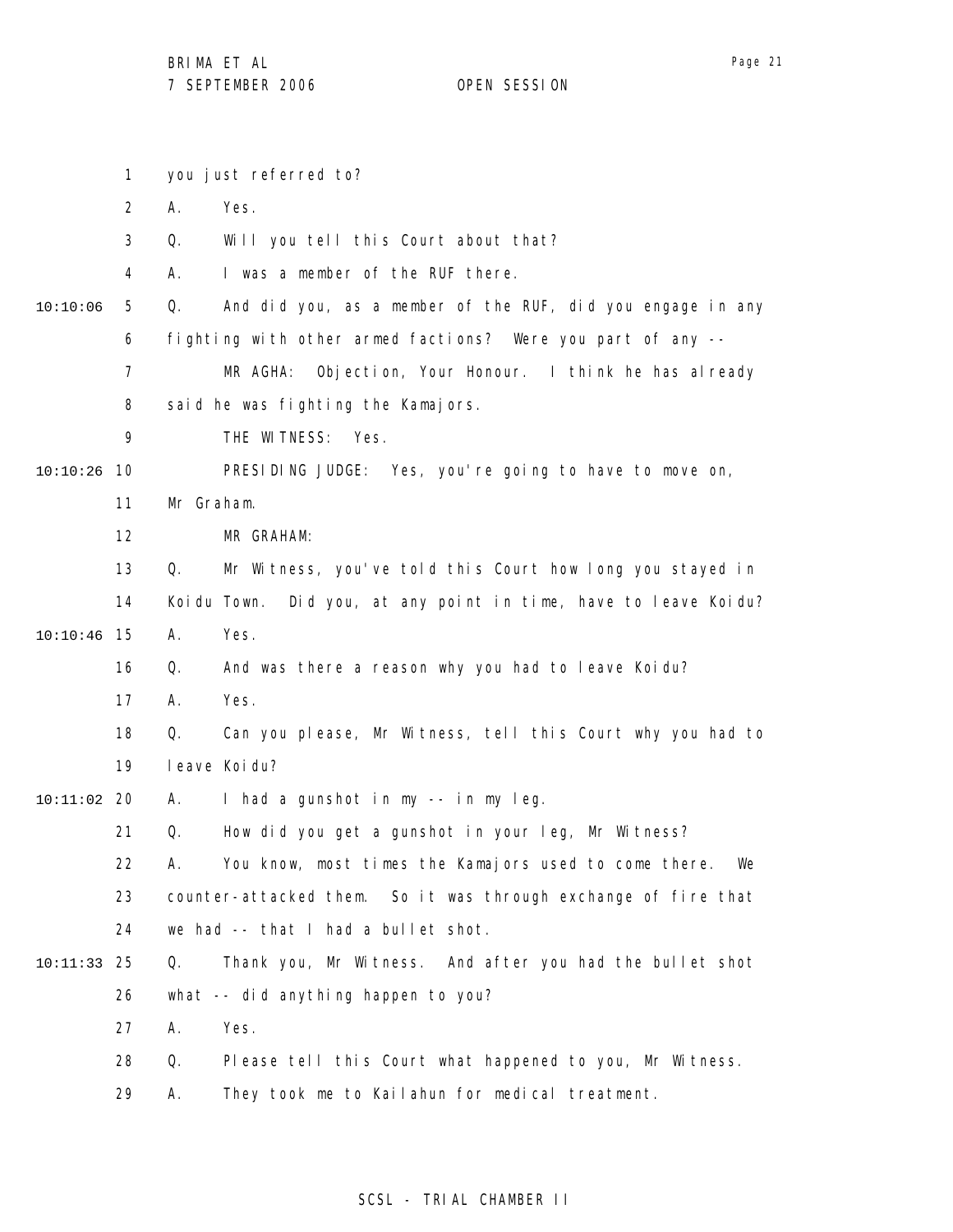|          | $\mathbf{1}$   | Who took you to Kailahun for medical treatment, Mr Witness?<br>Q. |
|----------|----------------|-------------------------------------------------------------------|
|          | $\overline{2}$ | Well, it was a nurse and a Major GR, who was a Vanguard<br>А.     |
|          | 3              | He was a Liberian. He said -- he was a Liberian,<br>sol di er.    |
|          | 4              | because he was a good friend of mine. He said he was a born of    |
| 10:12:25 | 5              | Liberia, so they came there to fight here. So he was a friend of  |
|          | 6              | He escorted me to Kailahun District.<br>mi ne.                    |
|          | $\overline{7}$ | And how do you know he was a Liberian, Mr Witness?<br>Q.          |
|          | 8              | He was my friend. He used to explain himself to me, and<br>А.     |
|          | 9              | his language, his intonation, his accent, it was like Liberian,   |
| 10:12:54 | 10             | and he said he was born around the Foya axis in Liberia.          |
|          | 11             | And do you know whether this Liberian belonged to any armed<br>Q. |
|          | 12             | facti on?                                                         |
|          | 13             | Fight where?<br>Where?<br>А.                                      |
|          | 14             | I asked you:<br>Do you know whether he belonged -- to which<br>Q. |
| 10:13:22 | 15             | of the armed factions or fighting forces did this Liberian belong |
|          | 16             | to, if you know?                                                  |
|          | 17             | Yes, yes.<br>Α.                                                   |
|          | 18             | Please tell this Court.<br>Q.                                     |
|          | 19             | He was an MPFL.<br>А.                                             |
| 10:13:36 | 20             | What do you mean by MPFL, Mr Witness? Do you know what<br>Q.      |
|          | 21             | that means?                                                       |
|          | 22             | I don't know.<br>He said he was an MPFL.<br>Α.                    |
|          | 23             | And, Mr Witness, this Liberian that you described as an<br>Q.     |
|          | 24             | MPFL, do you know whether he was fighting alongside any group in  |
| 10:14:04 | 25             | Kono?                                                             |
|          | 26             | Yes.<br>Α.                                                        |
|          | 27             | Please tell this Court.<br>Q.                                     |
|          | 28             | He was an RUF. He came together with the RUF. He was with<br>А.   |
|          | 29             | the RUF.                                                          |

## SCSL - TRIAL CHAMBER II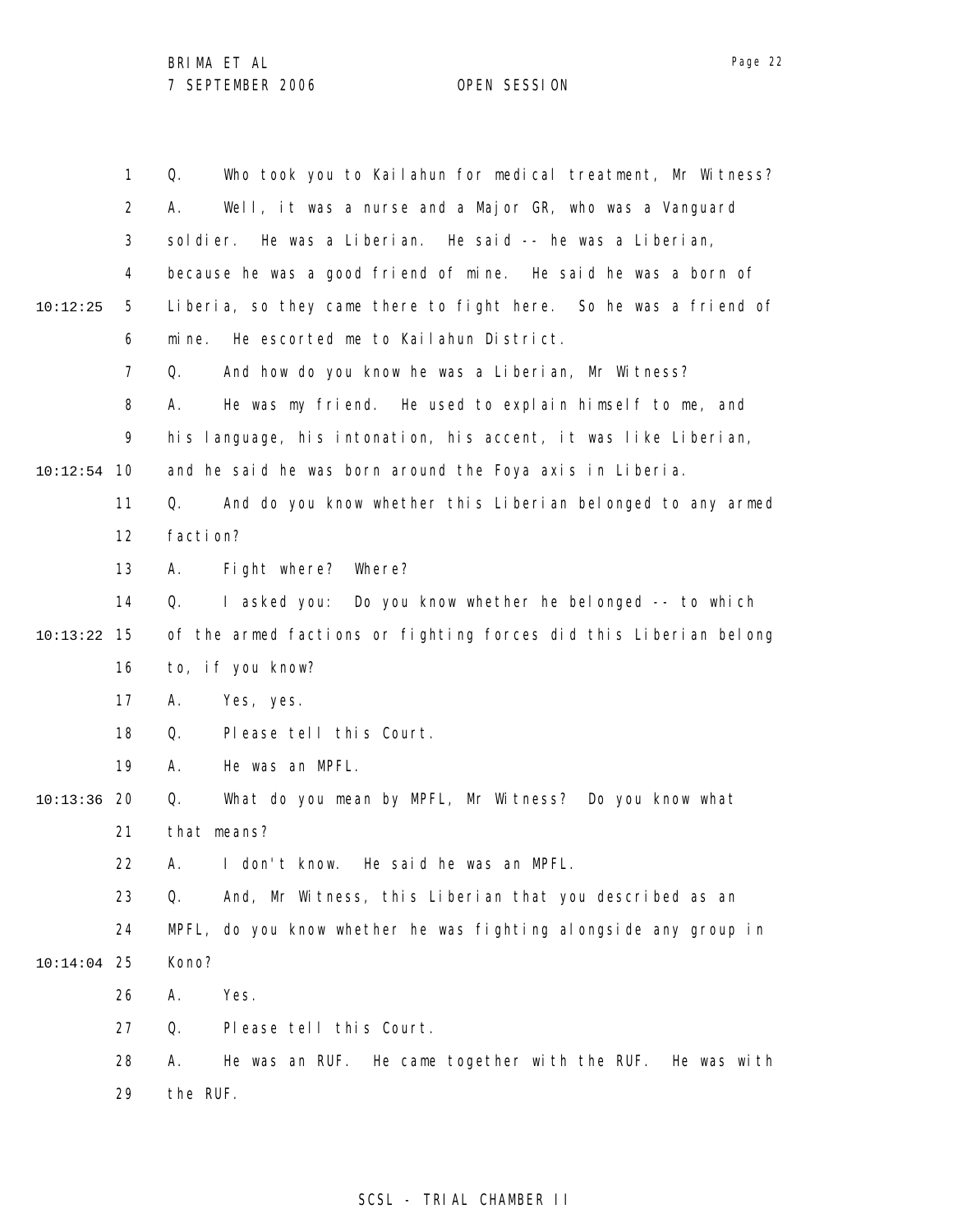1 2 3 4 5 6 7 8 9 10 10:15:06 11 12 13 14 15 10:15:30 16 17 18 19 20 10:15:51 21 22 23 24 25 10:16:12 26 27 28 29 10:14:38 Q. Thank you. And, Mr Witness, apart from this Liberian who you referred, do you know whether there were any other Liberians who were with the RUF? A. They were plenty. Q. When you say plenty, Mr Witness, can you give us an approximation of how many Liberians were with the RUF? A. They were scattered all about. They were not placed in a particular area. Some areas 50, some 30. Every battalion had some Vanguards who were Liberians. They called themselves Vanguards, so I can cannot tell the actual amount. Q. Thank you. And do you know whether these Vanguards were taking instructions from any particular individual or group? A. They took orders from Sam Bockarie. They were within the RUF. They were RUFs. Q. Thank you, Mr Witness. Mr Witness, Sam Bockarie, do you know him by any other name? A. Yes. Q. Can you please tell this Court by what other name you know Sam Bockarie? A. Sam Bockarie, alias Mosquito. MR GRAHAM: Thank you. Your Honours, Mosquito, we've had that before. Q. Mr Witness, before I go on to Kailahun, I'm going to ask you a few questions about Kono. Was there any mining in Kono during the period that you returned from Kabala, and with -- A. Yes. Q. What was -- who was -- what was being -- do you know what was being -- sorry, Your Honours. Who was engaged in the mining in Kono then?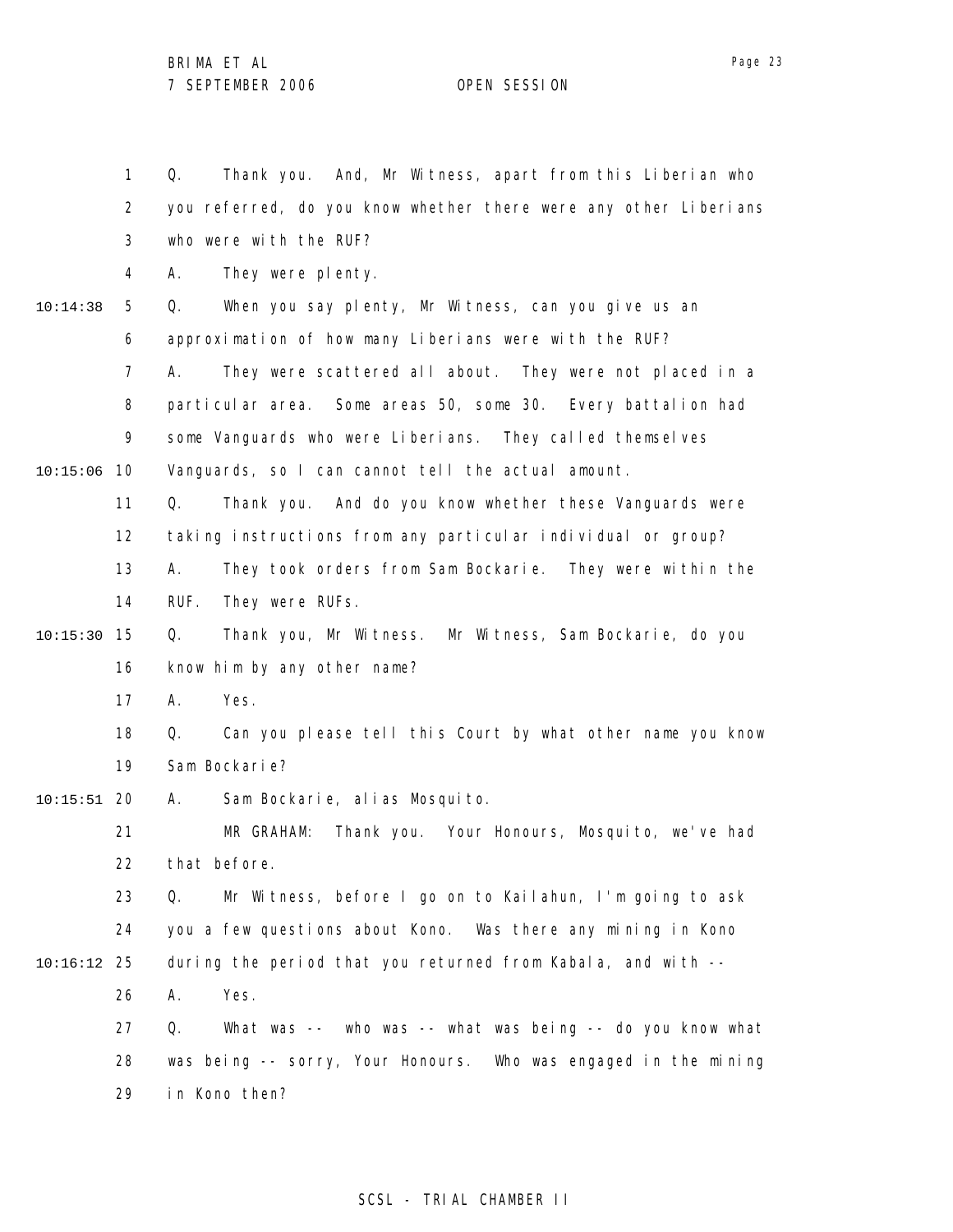|               | $\mathbf{1}$   | RUF.<br>Α.                                                        |
|---------------|----------------|-------------------------------------------------------------------|
|               | $\overline{2}$ | Q.<br>How do you know it was the RUF?                             |
|               | 3              | I have told you from the start, that everybody now subdued<br>А.  |
|               | 4              | to the RUF, so nobody had any other control. Even if you had      |
| 10:16:55      | 5              | number ten, which was the smallest sized diamond, you cannot do   |
|               | 6              | any other thing, you have to use it as the property of the RUF.   |
|               | $\overline{7}$ | We are all under the RUF.                                         |
|               | 8              | And, thank you, Mr Witness. What was the RUF mining in<br>Q.      |
|               | 9              | Kono?                                                             |
| $10:17:15$ 10 |                | A.<br>It was diamond.                                             |
|               | 11             | And who did the mining -- who actually did the mining on<br>Q.    |
|               | 12             | the ground during the time that you were in Kono?                 |
|               | 13             | It was the RUF.<br>А.                                             |
|               | 14             | And apart from the RUF, was any other group engaged in<br>Q.      |
| $10:18:04$ 15 |                | mining in Kono at the time, do you know?                          |
|               | 16             | Everybody was RUF. It was the RUF that was mining.<br>А.<br>No.   |
|               | 17             | There was no other group, no other faction.                       |
|               | 18             | And do you know whether there were any civilians in Kono<br>Q.    |
|               | 19             | during this time?                                                 |
| $10:18:28$ 20 |                | RUF had a family. They would have families who were<br>А.<br>Yes. |
|               | 21             | ci vi l i ans.                                                    |
|               | 22.            | Q. And, Mr Witness, do you know -- sorry, Your Honours.<br>Do.    |
|               | 23             | you know whether the RUF forced any civilians to engage in mining |
|               | 24             | on their behalf?                                                  |
| $10:19:13$ 25 |                | Yes.<br>Α.                                                        |
|               | 26             | How do you know that, Mr Witness?<br>Q.                           |
|               | 27             | During that time, they had a van that patrolled around and<br>А.  |
|               | 28             | that sometimes, if the gravel that is out was for Issa, he would  |
|               | 29             | send his soldiers for them to go and wash it up. And the CSO      |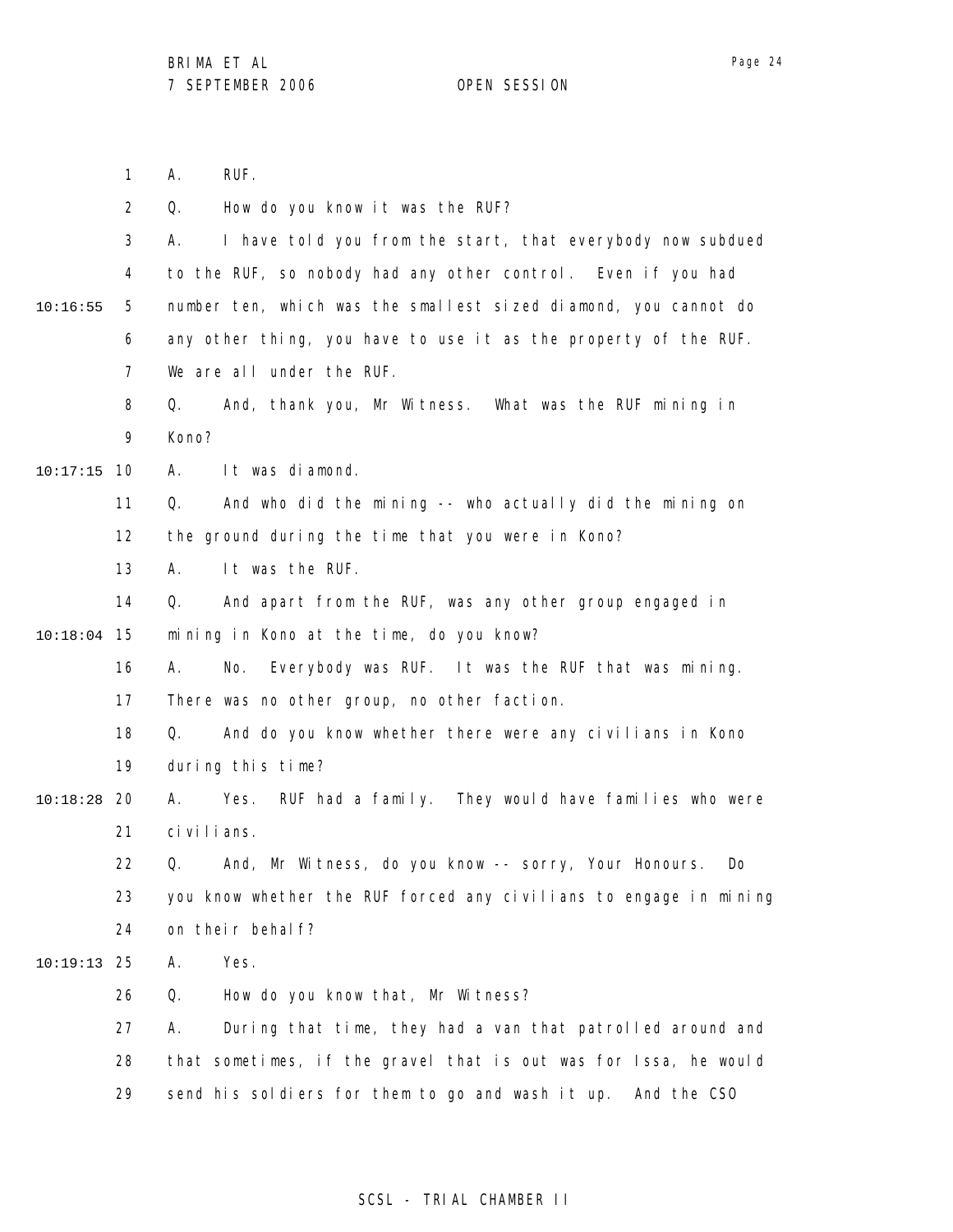1 2 3 4 5 6 7 8 9 10 10:20:11 11 12 13 14 15 10:20:38 16 17 18 19 20 10:20:52 21 22 23 24 25 10:21:13 26 27 28 29 10:19:54 would go there. If there is a diamond, he will take it to Issa and Issa, too, had his own boss, who was Mosquito, he would take it to him. PRESIDING JUDGE: Mr Witness, you weren't asked about that at all. Please listen to what counsel is asking you. MR GRAHAM: Q. Mr Witness, listen to the questions and let your answers respond directly to the questions that I've asked. Mr Witness, you've told this Court that you were taken to Kailahun; did you eventually arrive in Kailahun? A. Yes, I reached Kailahun. MR GRAHAM: Your Honours, with your kind permission, the third accused would want to use the restroom. PRESIDING JUDGE: Yes, he can leave the Court. MR GRAHAM: Q. Mr Witness, do you know where you were taken to when you got to Kailahun? A. Yes. Q. Where were you taken to, Mr Witness? A. They had a place that was called Medical Combat, for people who were casualties. That was where they took me to. Q. And when they took you to Medical Combat, did anything happen? A. Yes. Q. Can you -- A. I was almost feeling better then, from there, I saw Mosquito came. He met us, most of us who were SLA, some of us who were RUFs, but by then, we are now subdued to RUF, but also we are the SLAs, they said we were passing informations to our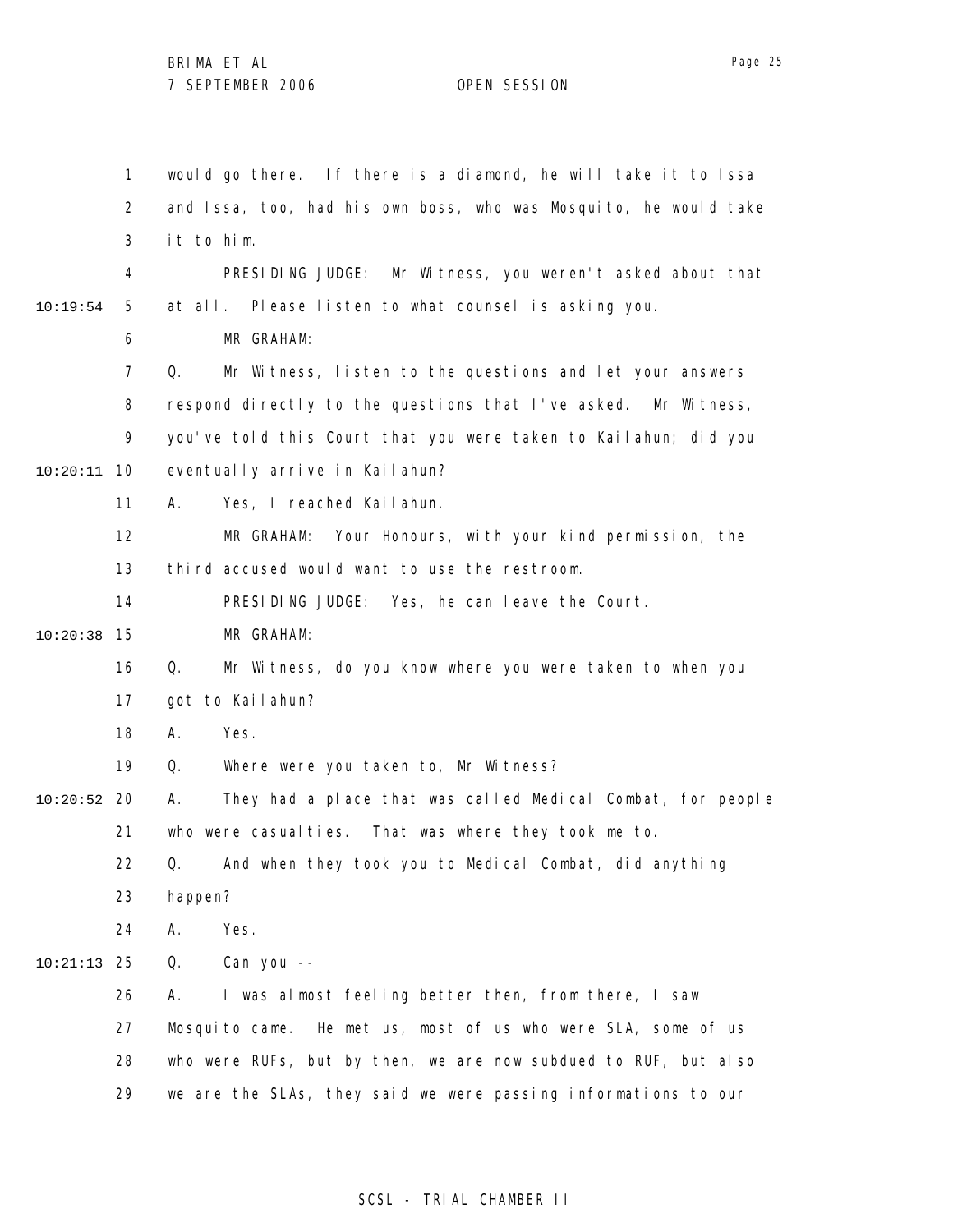1 2 3 4 5 6 7 8 9 10 10:22:15 11 12 13 14 15 10:22:39 16 17 18 19 20 10:23:11 21 22 23 24 25 10:23:37 26 27 28 29 10:21:51 brother RUFs in Kabala, and that he was going to take us from that position. Q. Hold on a second, before you go on. You said Mosquito met you. Where did he meet you, together with the other SLAs? A. Inside Kailahun. Q. Was this when you were at Medical Combat? A. Yes, sir. Q. And do you remember approximately how many other SLAs were with you at Medical Combat? A. Yes. Q. Can you please tell this Court, Mr Witness? A. I had a friend of mine, who was Babu. There another one called Fitay. We were all at medical there, and we were all now -- at that time, we have now been abducted by the RUF. So we were all within that company. Q. And you've told this Court -- what else did Mosquito say to you and the other SLAs when he met you in Kailahun, as you've told this Court? A. He said some of us, the SLAs, who were now around areas like Kono, Pendembu and some other villages, they were sending messages to our brother SLAs who were in Kabala, because they never had a signaller, who was sending signals. So they said they were sending messages to our brothers in Kabala and he said he was going to take us all to Buedu to stay with him there. So he took us to Buedu. Q. Okay. Before you go on, you said, you made mention -- used the expression that because they never had a signaller. What do you mean by that? Because who never had a signaller? A. The RUF. They had their own signaller, but when we came,

### SCSL - TRIAL CHAMBER II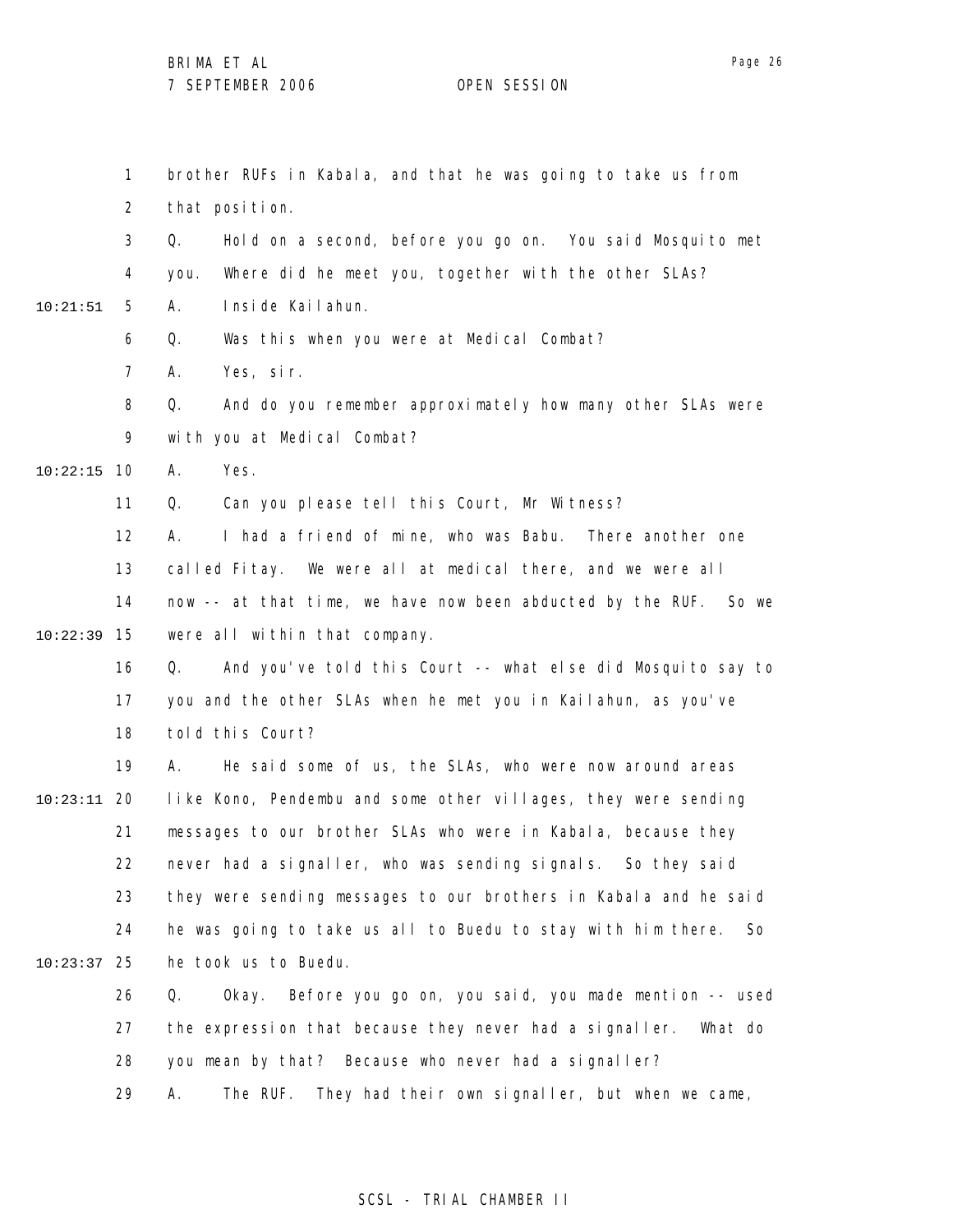|               | 1              | and we were now mixed up, we also had our own signallers, we had   |
|---------------|----------------|--------------------------------------------------------------------|
|               | $\overline{2}$ | They send codes to the army. So they were always<br>three of them. |
|               | 3              | embarrassed by them, that they were now talking to their own       |
|               | 4              | brothers who were in Kabala, and that any business that was going  |
| 10:24:14      | 5              | on in Kailahun and Buedu, they were the people who would tell      |
|               | 6              | their own brothers, SLAs, in those areas. That is what I mean.     |
|               | 7              | Okay. So, Mr Witness, thank you. So did Mosquito take you<br>Q.    |
|               | 8              | to Buedu?                                                          |
|               | 9              | Yes, yes.<br>А.                                                    |
| 10:24:44      | 10             | Did -- how many of you did he take to Buedu?<br>Q.                 |
|               | 11             | We were more than seven, but he was -- he used to take us<br>А.    |
|               | 12             | by instalments. Some of us -- he took -- he took three of us       |
|               | 13             | first and later, four later, but those were Daru soldiers, so I    |
|               | 14             | never understood them well.                                        |
| 10:25:10      | 15             | What do you mean they were Daru soldiers? What do you mean<br>Q.   |
|               | 16             | by Daru soldiers, Mr Witness?                                      |
|               | 17             | They were at Daru when the intervention took place. And<br>А.      |
|               | 18             | when they had this information that Johnny Paul Koroma said every  |
|               | 19             | one of us should subdue to Mosquito, they never had any ways to    |
| $10:25:32$ 20 |                | come to Kenema, so they only took the plan to go towards           |
|               | 21             | Pendembu, because it was just about 18 miles from there, so they   |
|               | 22             | went there.                                                        |
|               | 23             | Thank you, Mr Witness. Mr Witness, did anything happen<br>Q.       |
|               | 24             | when Mosquito took you to Buedu?                                   |
| 10:25:48      | 25             | Yes, yes. I saw him torturing one Honourable Adams.<br>He<br>Α.    |
|               | 26             | was tied on a stick and he was being tortured. And he told me      |
|               | 27             | that that is how they deal with any SLA who normally pass on our   |
|               | 28             | secrets, which they call leak buckets, to their own brothers, and  |
|               | 29             | this is one of your men we are now torturing.                      |
|               |                |                                                                    |

## SCSL - TRIAL CHAMBER II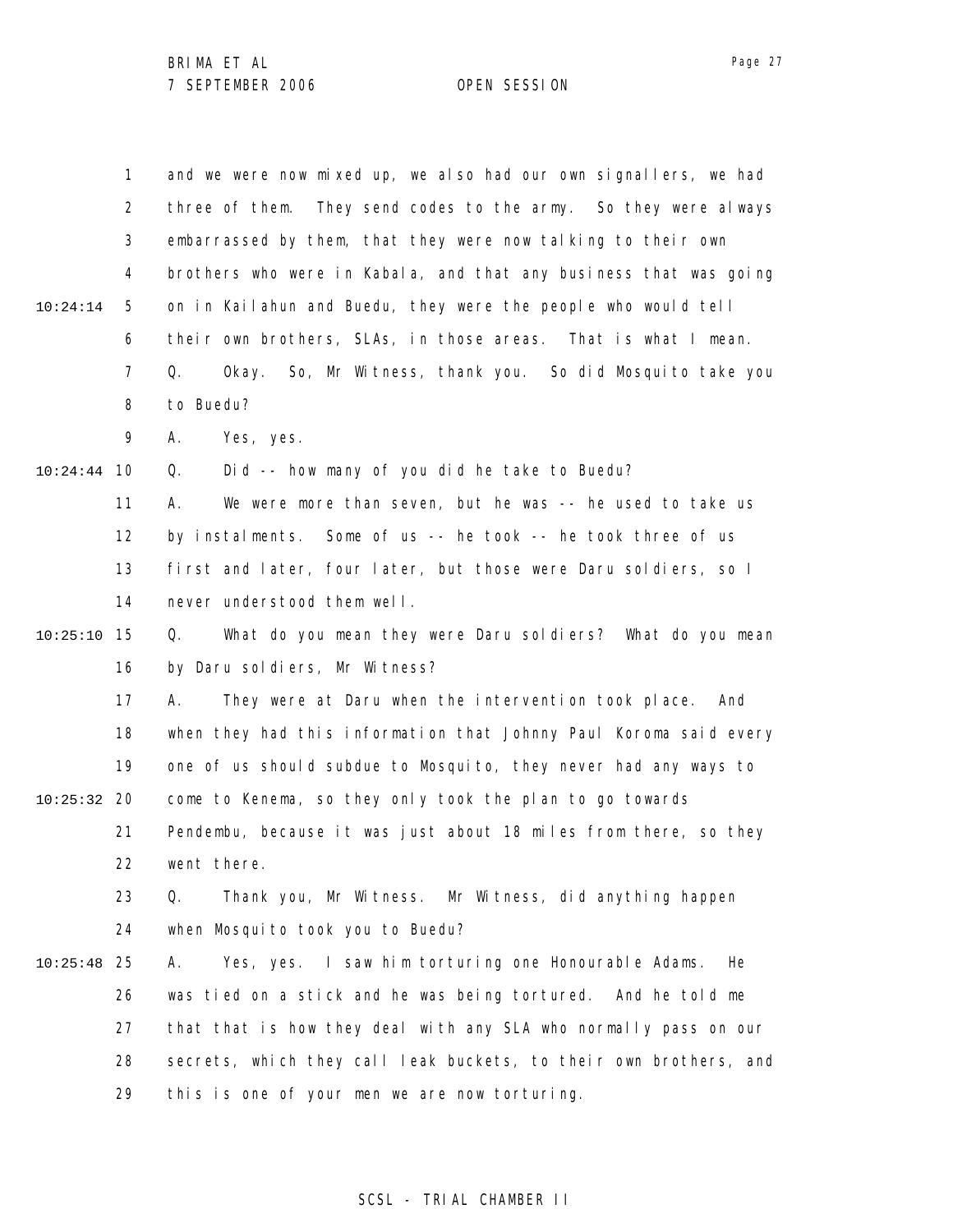1 2 3 4 5 6 7 8 9 10 10:27:18 11 12 13 14 15 10:27:39 16 17 18 19 20 10:28:02 21 22 23 24 25 10:28:37 26 27 28 29 10:26:40 Q. Mr Witness, you just mentioned an expression. What did you say? You said leak bucket? A. Leak bucket. They had -- they had their own terms, their own terminologies. MR GRAHAM: That is L-E-A-K and bucket as in B-U-C-K-E-T. Q. And, Mr Witness, this Honourable Adams, did you know him before the day you met him in Buedu when Mosquito took you there? A. Yes. I knew him in Freetown. Q. How did you know him in Freetown, Mr Witness? A. We were all soldiers, we were altogether. We were all working at Cockerill. Q. And, Mr Witness, during this time that Mosquito took you to Buedu, did you see who was carrying out the torture of Honourable Adams? A. It was the RUF. They were the RUF. About six to seven RUF. They had black rubbers, about six to seven. Q. And did you observe -- JUDGE SEBUTINDE: Sorry, black what? MR GRAHAM: Black rubbers, R-U-B-B-E-R. THE WITNESS: Black rubber, the African type of rubbers that they normally use to fetch water from the well. It is just like a cable, an electric cable. MR GRAHAM: Q. And, Mr Witness, did you observe how Honourable Adams was being tortured by the RUF? A. Yes. We stopped there. I saw he was being tied on a guava tree, and he was being flogged seriously. Q. Did you see what he was being flogged with, Mr Witness?? A. A water well rubber. The rubber normally used to draw

### SCSL - TRIAL CHAMBER II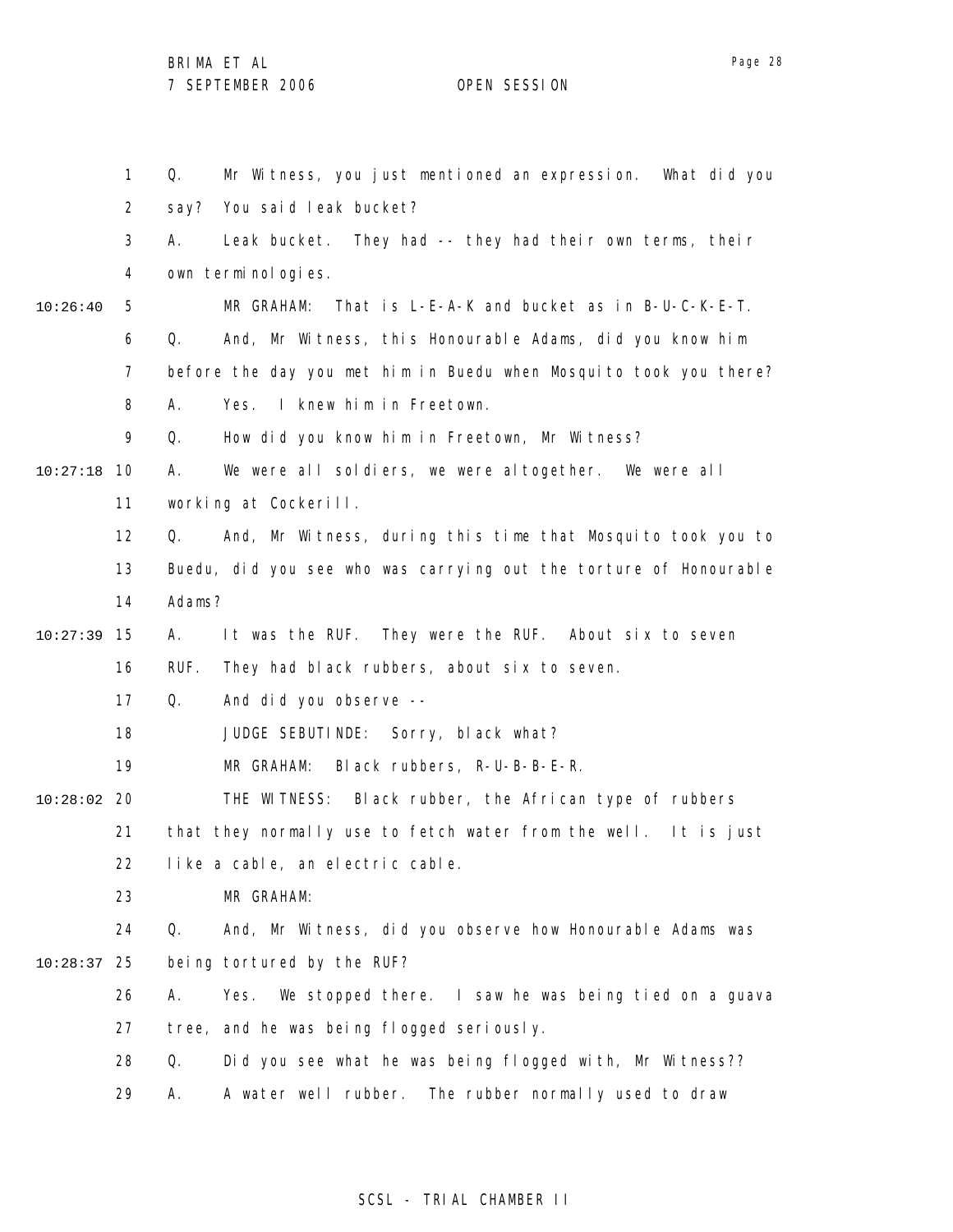1 2 3 4 5 6 7 8 9 10 10:30:25 11 12 13 14 15 10:30:41 16 17 18 19 20 10:31:04 21 22 23 24 25 10:31:44 26 27 28 29 10:29:33 water from the well, and things like electric cables. Q. And what were they using these rubber and electric cables for? A. To beat anyone who was concerned. Q. And after Mosquito told you what would happen, did anything else happen after you saw them torture Honourable Adams in Buedu? A. After he was being tortured, we proceeded to Buedu. Q. During the -- how long did you stay in Buedu, Mr Witness? How long? Do you know how long you stayed in Buedu? A. For a long time. I was there for a long time. Since we had moved from Kailahun, we went to Buedu. We were there, but we had freedom of movement, but we were there. Some of us, he loved us. He even gave us a lodge at his own house, and some people were -- some other men were around, but they were being moni tored. Q. Thank you. Mr Witness, during the period that you were in Buedu, apart from Mosquito, did you see any other RUF commanders in Buedu? A. Yes. Q. Can you tell this Court whom did you see in Buedu? A. I saw Maada. I saw Major Alarm Blow. I saw that JR. Q. Could you mention the last name you just mentioned? A. Major JR. JR. Q. [Microphone not activated]. Mr Witness, during the time that you were in Kailahun, did you ever see General Issa Sesay. MR AGHA: Leading question, Your Honour. I'd object to that. MR GRAHAM: Q. Mr Witness, during the time that you were in Kailahun, did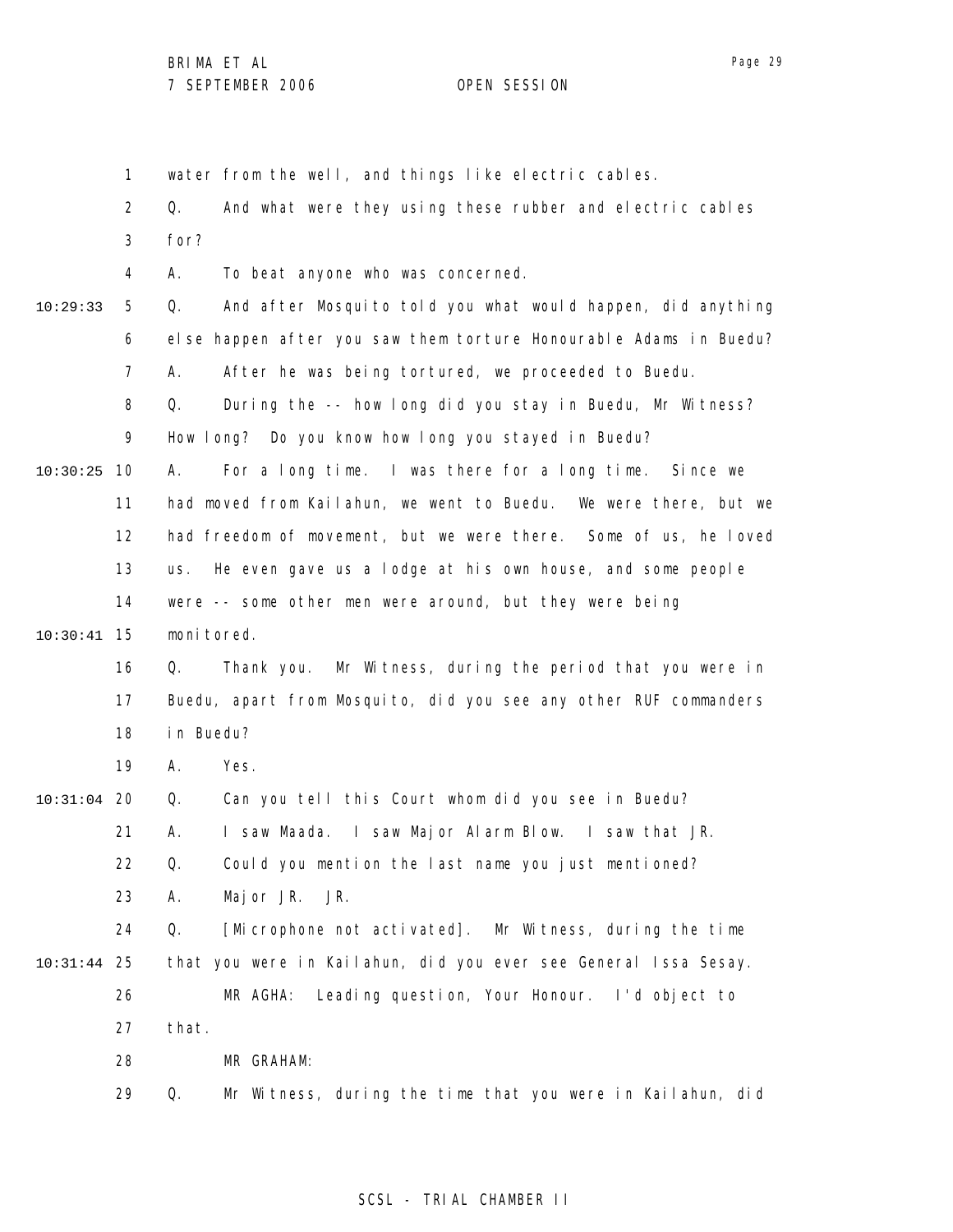|          | $\mathbf{1}$ | you observe the SLAs being treated in any particular way?         |
|----------|--------------|-------------------------------------------------------------------|
|          | 2            | Well, I heard an information about it, but I was not there,<br>А. |
|          | 3            | because the guardroom was secured by RUF. They said Tamba Brima   |
|          | 4            | was in the guardroom, but I didn't see him. I didn't see him      |
| 10:32:37 | 5            | with my naked eyes, but I heard an information in Buedu that      |
|          | 6            | Tamba Brima was being locked up in a guardroom.                   |
|          | 7            | Who gave you that information, Mr Witness?<br>Q.                  |
|          | 8            | I had a friend called Laga. He was a signaller; Laga.<br>А.<br>He |
|          | 9            | gave me the information.                                          |
| 10:32:59 | 10           | MR GRAHAM: Your Honours, Laga is L-A-G-A.<br>Laga.                |
|          | 11           | And, Mr Witness, during the period that you were in<br>Q.         |
|          | 12           | Kailahun, do you know whether any SLAs in Kailahun, whether any   |
|          | 13           | of them were killed?                                              |
|          | 14           | MR AGHA:<br>Leading question again, Your Honour. I'd object.      |
| 10:33:41 | 15           | PRESIDING JUDGE: Well, once more, it's leading, Mr Graham.        |
|          | 16           | MR GRAHAM:                                                        |
|          | 17           | Mr Witness, apart from the information you said you were<br>Q.    |
|          | 18           | given about Tamba Brima, did you hear any other information about |
|          | 19           | SLAs in Kailahun?                                                 |
| 10:34:05 | 20           | They were saying that they were sending messages to<br>А.<br>Yes. |
|          | 21           | our brothers who were in Kabala and Kurubonla, so they were being |
|          | 22           | monitored for that, so nobody had time for that, that you will    |
|          | 23           | keep yourself busy to know about that.                            |
|          | 24           | Thank you. Mr Witness, you've also told us what your<br>Q.        |
| 10:34:36 | 25           | friend told you, that Tamba Brima was in the guardroom.<br>Do you |
|          | 26           | know the Tamba Brima?                                             |
|          | 27           | MR AGHA:<br>Your Honour, I would object at this stage.<br>Thi s   |
|          | 28           | witness is not being put down as an alibi witness at all, and yet |
|          | 29           | he seems to be giving evidence on that, in some parts. We'd ask   |

## SCSL - TRIAL CHAMBER II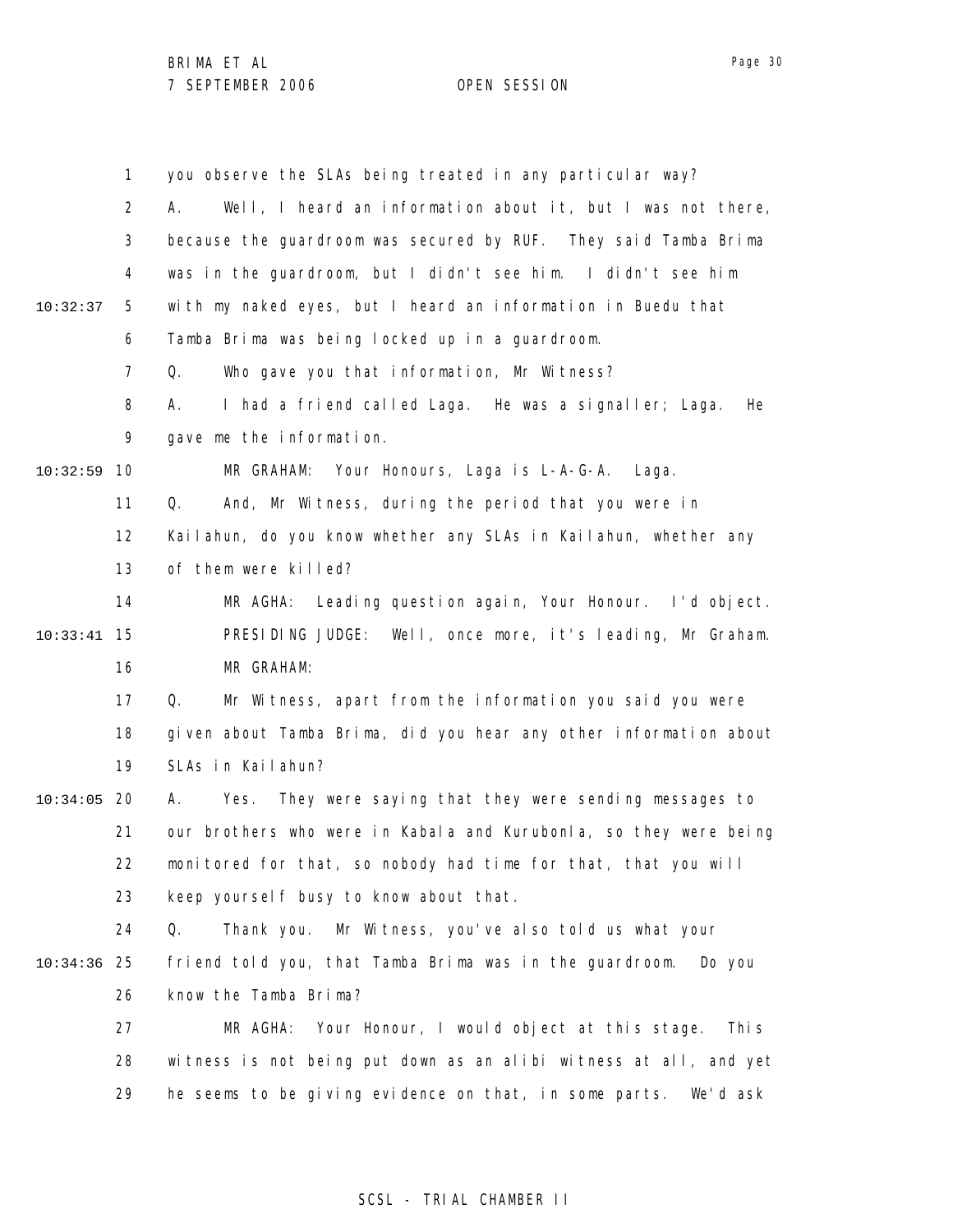1 2 3 4 5 6 7 8 9 10 10:35:24 11 12 13 14 15 10:35:43 16 17 18 19 20 10:35:51 21 22 23 24 25 10:36:12 26 27 28 29 10:35:08 for the exclusion of any evidence regarding the first accused. PRESIDING JUDGE: Look, I think he can give evidence of what he observed in that -- you're objecting he hasn't given evidence under the rules as required, he hasn't been nominated as an alibi witness; is that you're saying? MR AGHA: No, he has not been served as an alibi witness under Rule 67, I believe, which we required from the Defence. PRESIDING JUDGE: Why wasn't that, Mr Graham? MR GRAHAM: Your Honour, he is not an alibi witness. He is not an alibi witness, Your Honour. He was in Kailahun, and, Your Honours, he has told this Court he was informed that there was one Tamba Brima in the guardroom. And I'm asking him whether he knew the Tamba Brima. That was the question I was going to ask him. But we have not listed him as an alibi witness at all, Your Honour. PRESIDING JUDGE: Where do you get the impression that this goes to alibi? MR AGHA: Well, my understanding of the Defence case, and certainly from the first accused's evidence, that he was in Kailahun under detention during the time which various crimes were committed by, the Prosecution allege, him and men under his command, and this witness is indicating that he heard that Tamba Brima was indeed in Kailahun during that time period so -- PRESIDING JUDGE: Well, he hasn't said that it was in the same time period that you've referred to, has he? MR AGHA: Well, in his evidence, he has indicated up to July, the first accused. Now, he's arrived in Kono after a couple of months. PRESIDING JUDGE: Well, I think that's a very specious

#### SCSL - TRIAL CHAMBER II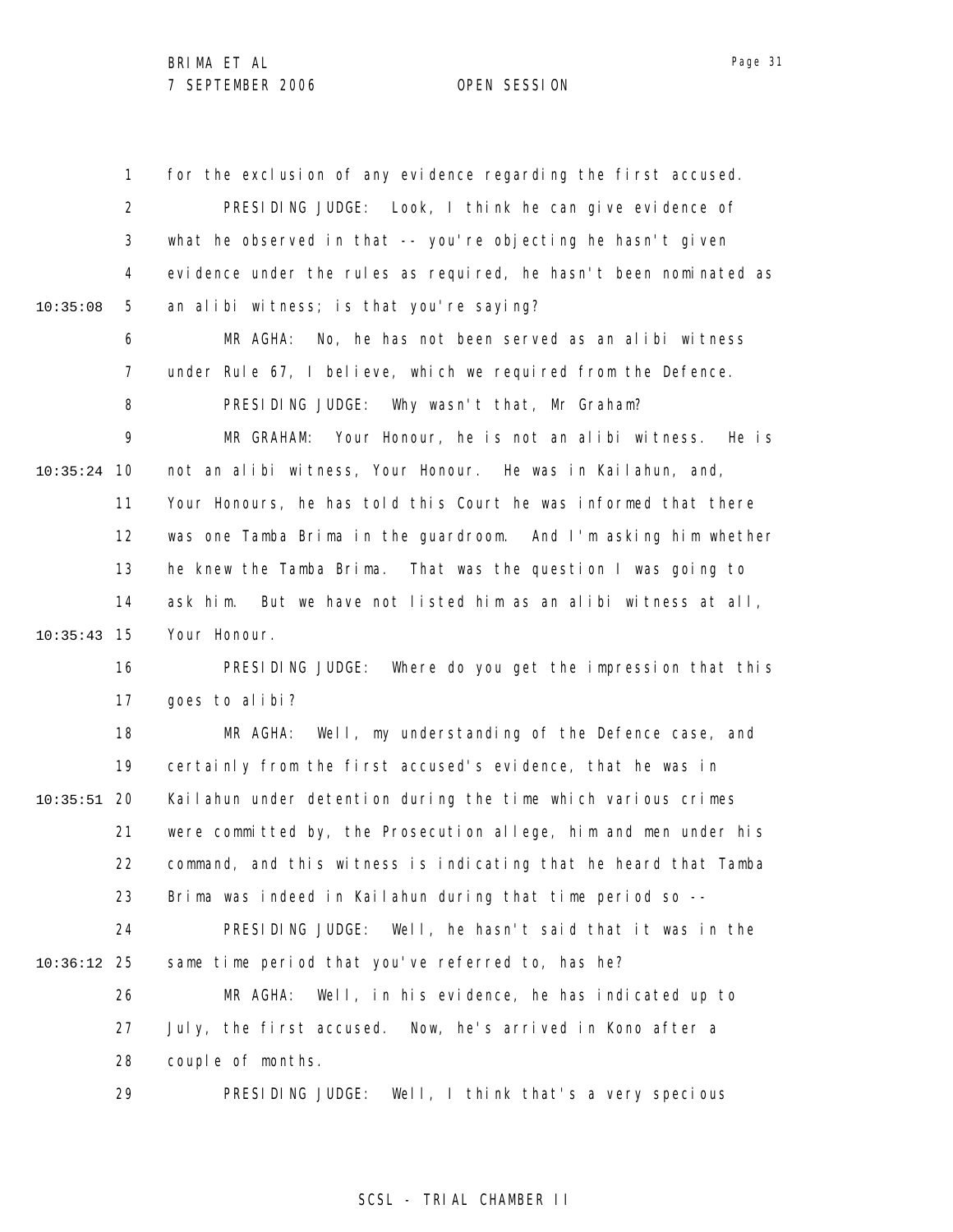|          | $\mathbf{1}$   | This witness, to me, is a person who is not very<br>argument.    |
|----------|----------------|------------------------------------------------------------------|
|          | 2              | precise on times. For instance, he didn't seem to be able to     |
|          | 3              | differentiate between events that happened in 1997, and those    |
|          | 4              | that happened in 1998. So I have difficulty seeing how this      |
| 10:36:49 | 5              | would go to alibi, Mr Agha.                                      |
|          | 6              | Well, Your Honour, we also believe it's quite<br>MR AGHA:        |
|          | $\overline{7}$ | important evidence, and it is not mentioned in any of the        |
|          | 8              | summaries, so the Prosecution haven't been put on any notice as  |
|          | 9              | $to - -$                                                         |
| 10:37:02 | 10             | PRESIDING JUDGE: All right. Well, you can listen to it           |
|          | 11             | and make appropriate applications for us to consider.            |
|          | 12             | MR AGHA:<br>Thank you, Your Honour.                              |
|          | 13             | PRESIDING JUDGE: Yes, Mr Graham.                                 |
|          | 14             | MR GRAHAM:                                                       |
| 10:37:19 | 15             | Mr Witness, the Tamba Brima that you told this Court that<br>Q.  |
|          | 16             | you were told was in the guardroom, did you know him?            |
|          | 17             | Yes, I knew him.<br>А.                                           |
|          | 18             | Did you know him, Mr Witness?<br>Q.                              |
|          | 19             | I knew him as a soldier. And then we were all born in the<br>А.  |
| 10:37:42 | 20             | same town.                                                       |
|          | 21             | Mr Witness, you knew him as a soldier where? Where did you<br>Q. |
|          | 22             | know him as a soldier?                                           |
|          | 23             | I knew him in Freetown, and I knew him in Kono.<br>А.            |
|          | 24             | And $--$<br>Q.                                                   |
| 10:38:08 | 25             | JUDGE SEBUTINDE: I'm sorry to interrupt, Mr Graham. I'm          |
|          | 26             | not certain where this guardroom -- the exact location of this   |
|          | 27             | guardroom.                                                       |
|          | 28             | MR GRAHAM:                                                       |
|          | 29             | Q.<br>Mr Witness, this guardroom that you've referred to, do you |
|          |                |                                                                  |

## SCSL - TRIAL CHAMBER II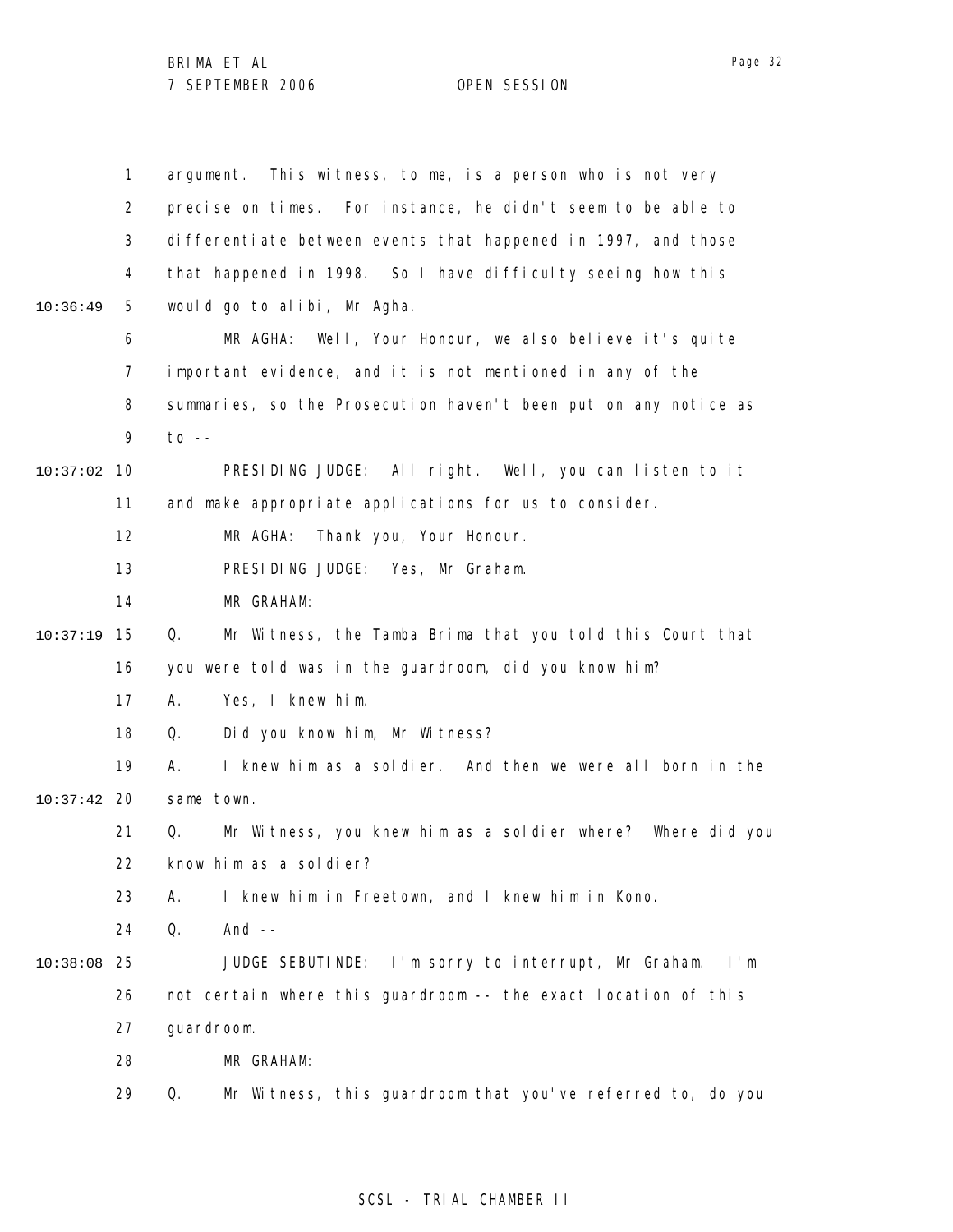1 2 3 4 5 6 7 8 9 10 10:38:57 11 12 13 14 15 10:39:21 16 17 18 19 20 10:39:42 21 22 23 24 25 10:40:07 26 27 28 29 10:38:42 know where in Kailahun that this guardroom was? A. Yes. There was a guardroom in Kailahun. There was another guardroom in Buedu, which was normally used for torturing people. They can take you from Kailahun and send you to Buedu, and they can take you from Buedu and send you to Kailahun, but actually Buedu was the headquarter. There was Kailahun -- Q. So I'm saying that the guardroom that you -- was it the one in Buedu, or the one in Kailahun? A. The one at Buedu. Q. Okay. I'll move on. Mr Witness, how long did you stay in Kailahun? A. Well, for a long time. I cannot recall, but it was for a long time. Q. And did you ever have to leave Kailahun for anywhere? A. Yes. Q. Can you please tell the Court where you left for, from Kailahun? A. Yes. Q. Please tell this Court. A. They attacked Voinjama when Mosquito came and said some of us should mobilise ourselves and then go and capture Voinjama, which is in Liberia, which was part of the Lofa District. Q. Hold on, a second. MR GRAHAM: Your Honours, Jonjama is spelt J-O-N-J-A-M-A  $[si c]$ . Q. But, Mr Witness, before you go on, where is Lofa County? You said Jonjama is in Lofa. Where is Lofa County? Do you know where Lofa County is? A. Yes. I know Lofa.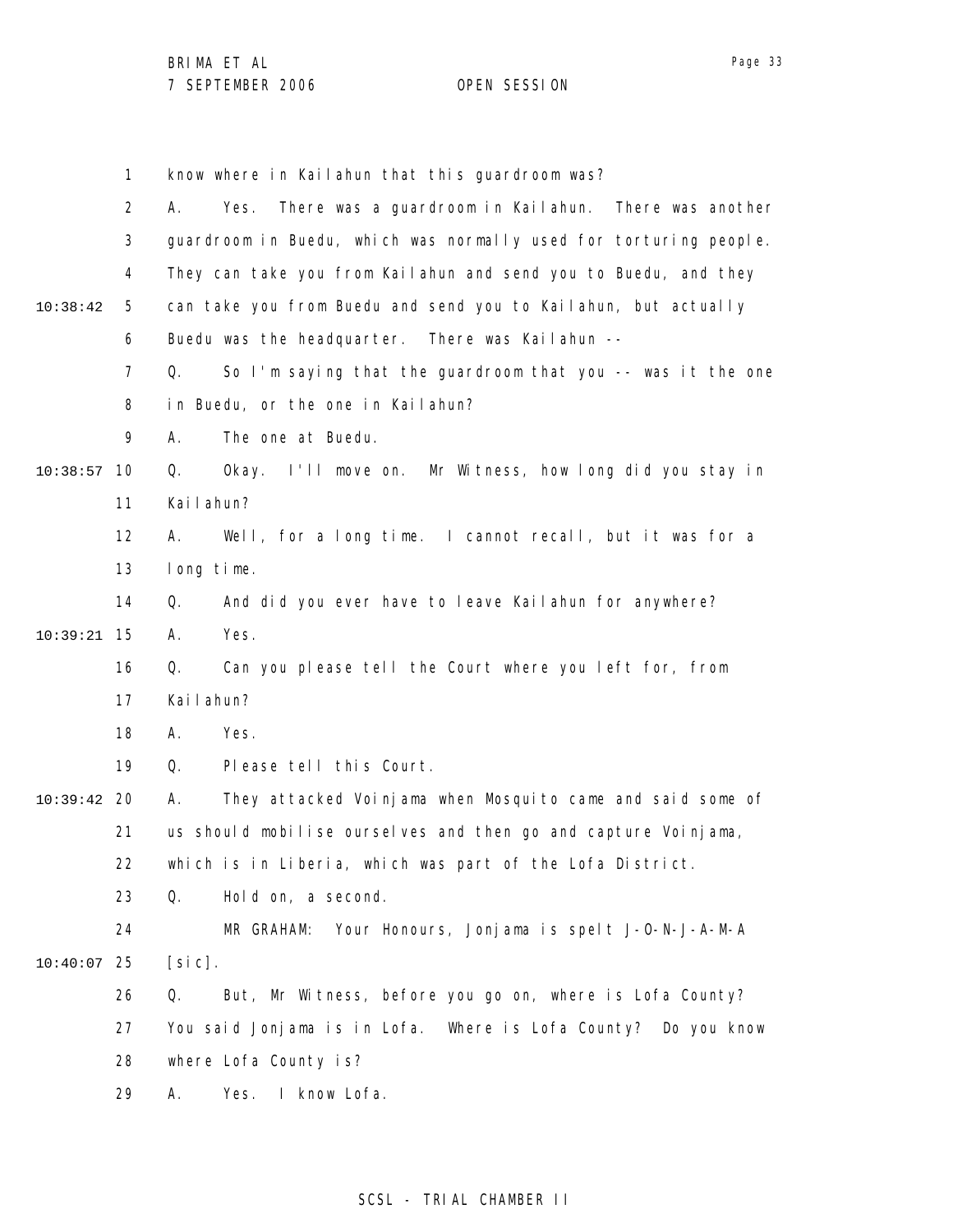1 2 3 4 5 6 7 8 9 10 10:41:02 11 12 13 14 15 10:41:30 16 17 18 19 20 10:41:51 21 22 23 24 25 10:42:20 26 27 28 29 10:40:43 Q. Where is Lofa County, Mr Witness? A. Well, when they say county, it is just like a district. That was the second district, because it was the broadest and biggest district. From Sierra Leone side, it had borders with us, somewhere around Foya Tinka, Foya Kama, Golahun and Voinjama up to Gbarnga. Q. Mr Witness, listen to the question that I asked. Jonjama, Lofa County, in which country is that? A. It is Liberia. Q. How do you know that Lofa County is in Liberia, Mr Witness? A. Well, I went there in person. I went there in person. Q. Thank you. Mr Witness, just before that, you told the Court that Jonjama had been captured. Who had captured Jonjama? A. Voinjama was captured by Mosquito Spray, another faction that was around the border area. I cannot tell the real location, but they were the people who were at Voinjama. They captured Voinjama and they took out the AFL soldiers out of there, so that gave the cause that Mosquito gave us the command to go and get them out of there, so that we can go and base there. Q. Mr Witness, do you remember what year this was? A. After -- let me say -- '87, '88. Anyway, I've forgotten, but it was within that one year, and one year, five months difference. Between one year, five months. That was the time it took place. Q. Do you know whether the period you are referring to is the period after the ECOMOG intervention in Freetown? Was it after or before that period? A. It was the ECOMOG intervention, when we were now going, up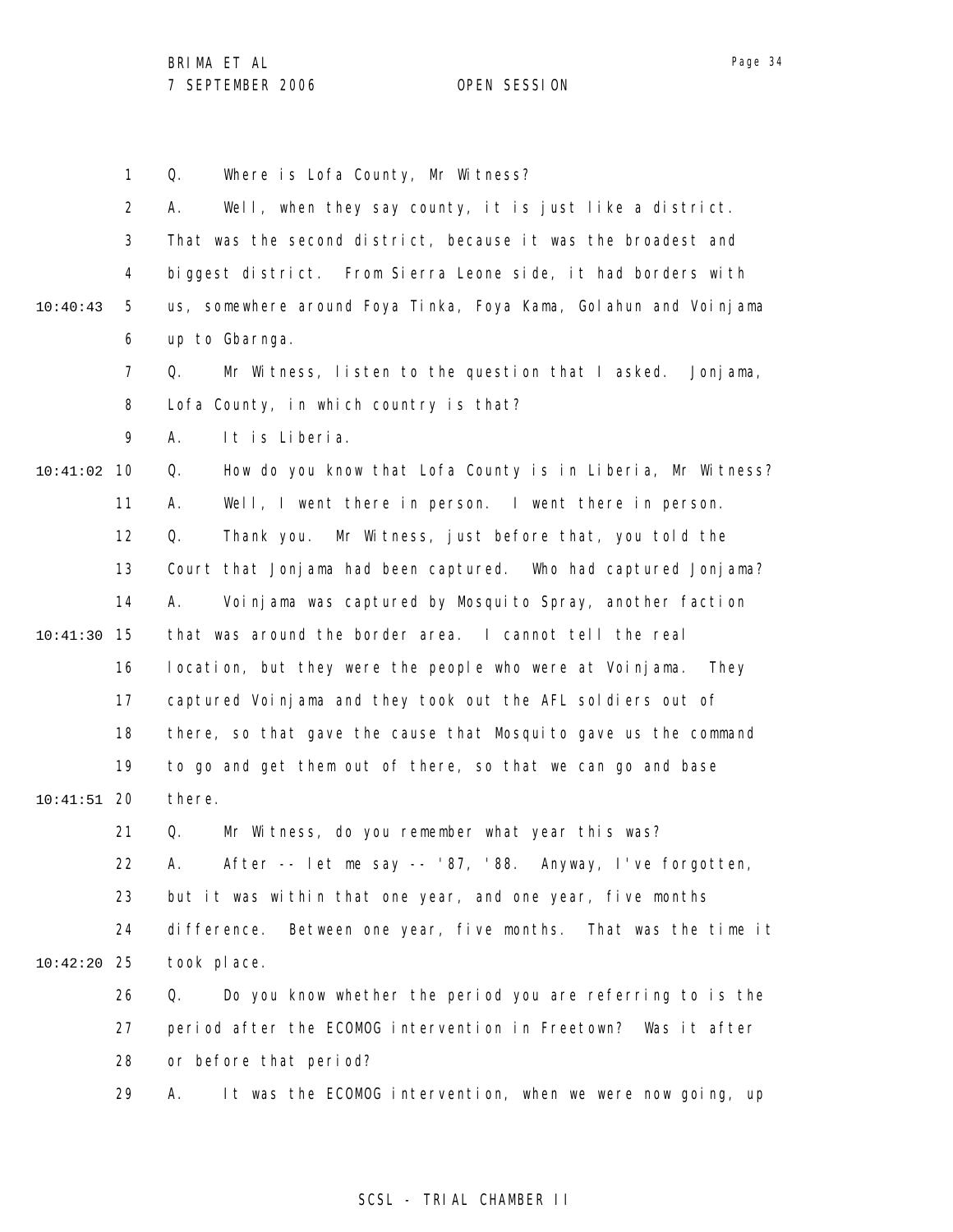1 to the time we reached that particular area.

2 3 4 5 6 7 8 9 10 10:43:38 11 12 13 14 15 10:43:58 16 17 18 19 20 10:44:33 21 22 23 24 25 10:44:45 26 27 28 29 10:43:25 Q. And, Mr Witness, during the period that you -- so apart from the instructions that you said that Sam Bockarie gave to you and others to capture Jonjama, did you receive any other instructions from Mosquito during the time that you were in Kailahun? A. Yes. Q. Can you -- A. He gave us -- Q. Please tell the Court [microphone not activated], Mr Witness? A. Well, when we came from Voinjama, we came to Sierra Leone. After one to two months, he said that there were -- some arms were going to come through Liberia, which we are to go and collect, but he will give us escort to go and collect the arms. So we went and stopped -- okay, I will come back, when I recall. We stopped around the border between -- it was in the city in Gbarnga. They went into the city, the Liberian city, and they came with three trucks load of arms, and two other men from Liberia, who were introduced to us. We spoke with them because we were four in number who went to take the arms, so we spoke with them. Q. Thank you, Mr Witness. Mr Witness -- MR FOFANAH: Excuse me, Your Honours, I've heard the names Jonjama and Voinjama. Can we seek clarification whether the witness is referring to one and the same place? PRESIDING JUDGE: Well, he's your witness, Mr Fofanah. MR GRAHAM: Q. Mr Witness, you've mentioned two places. I think Jonjama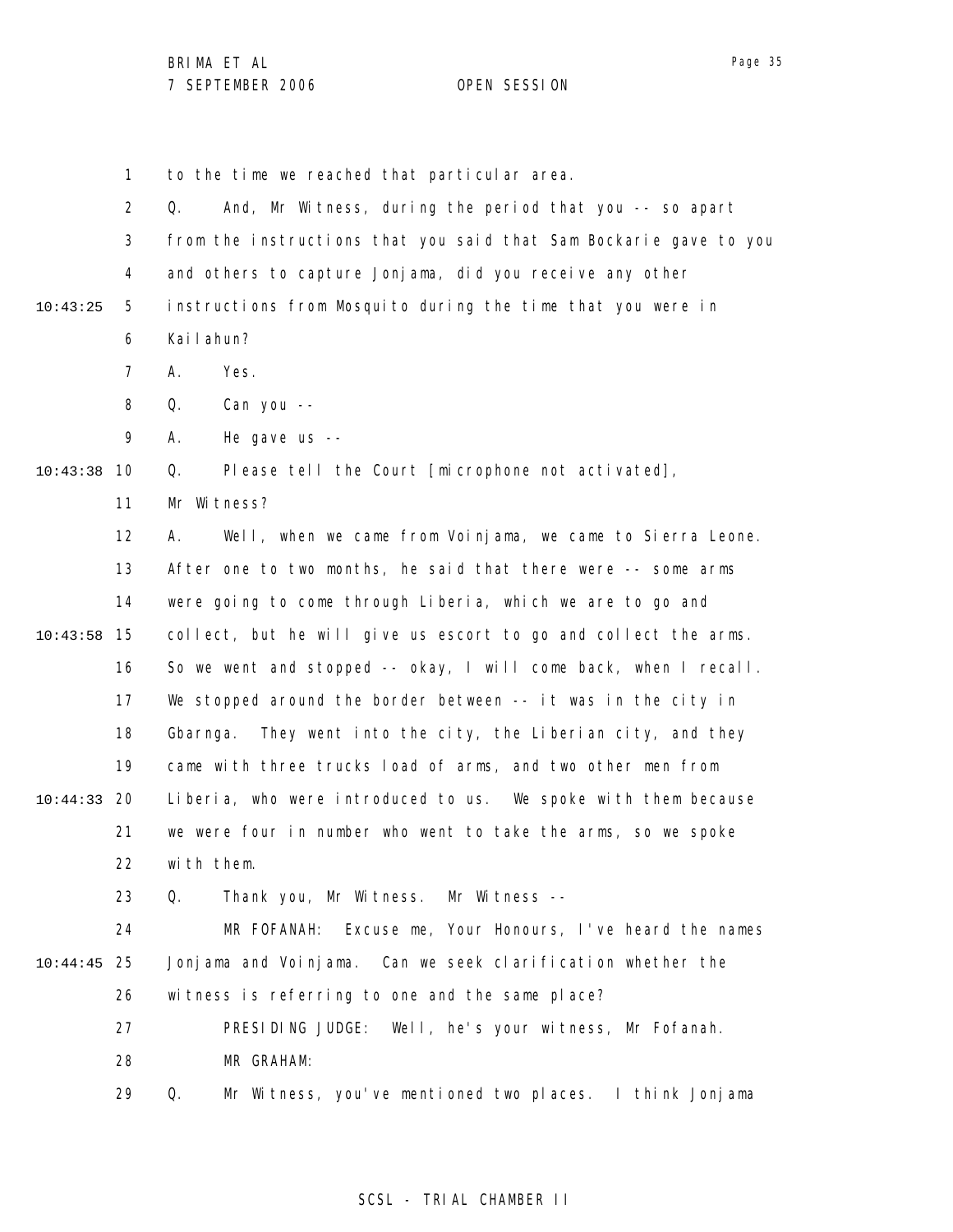1 and Voinjama; is it the same place?

|          | $\overline{2}$ | Voinjama, it is on the Lofa axis. It is just like when you<br>А.  |
|----------|----------------|-------------------------------------------------------------------|
|          | 3              | say Bo District. It is under -- sometimes when you say Bo or you  |
|          | 4              | say Kenema and you say Tongo. That is like that. The Lofa is a    |
| 10:45:33 | 5              | district, and the Voinjama is just something like a sub-area      |
|          | 6              | where people were living their life. It was a big town, but it    |
|          | $\overline{7}$ | was the Lofa that was the district, and the Voinjama was the      |
|          | 8              | town.                                                             |
|          | 9              | Okay. So my question simply is: Are you referring to the<br>Q.    |
| 10:45:51 | 10             | same place when you mentioned Jonjama and Voinjama? Are you       |
|          | 11             | referring to the same place?                                      |
|          | 12             | JUDGE SEBUTINDE: Mr Graham, this witness has actually not         |
|          | 13             | spoken the word Jonjama. It is you who spelt it as such. He has   |
|          | 14             | consistently called the name Voinjama, but when you spelt it, you |
| 10:46:15 | 15             | spelt it with a J.                                                |
|          | 16             | MR GRAHAM: Very well, Your Honours. Then, Your Honours,           |
|          | 17             | I'll proceed. I'll proceed from that point.                       |
|          | 18             | JUDGE SEBUTINDE: Shall we maintain the spelling that you          |
|          | 19             | gave us?                                                          |
| 10:46:23 | 20             | MR GRAHAM: Yes, Your Honours. I believe I heard Jonjama,          |
|          | 21             | but we can go with "V". I mean, I heard Jonjama but I may be      |
|          | 22             | gui ded by Your Honours.                                          |
|          | 23             | JUDGE SEBUTINDE: We can't guide you. It is your witness.          |
|          | 24             | MR GRAHAM:                                                        |
| 10:46:34 | 25             | Mr Witness, can you please re-mention the name.<br>Q.<br>ls it    |
|          | 26             | Voinjama or Jonjama? Can you please tell the Court.               |
|          | 27             | Voi nj ama.<br>Voi nj ama.<br>А.                                  |
|          | 28             | Your Honours, you are right. It starts with a<br>MR GRAHAM:       |
|          | 29             | V, V-O-N-J-A-M-A [sic]. Voinjama.                                 |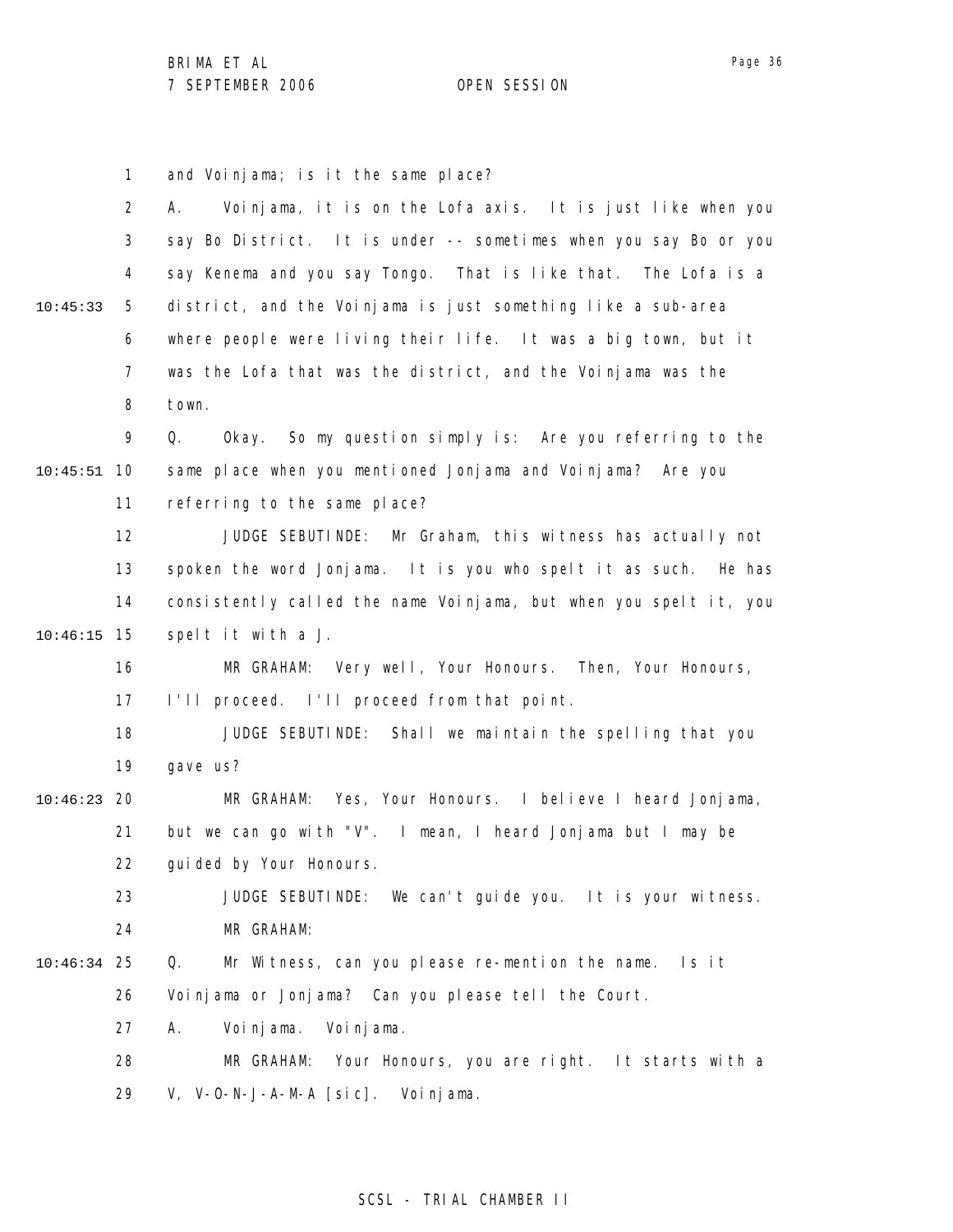1 2 3 4 5 6 7 8 9 10 10:47:46 11 12 13 14 15 10:47:58 16 17 18 19 20 10:48:19 21 22 23 24 25 10:48:55 26 27 28 29 10:47:27 Q. Mr Witness, apart from the instructions that you've told us that you were given by Mosquito, did you receive any further instructions from him during this time that you were in Kailahun? A. Excuse me. The instructions that I received from Kailahun was to collect arms which he collected from Gbarnga, and which we came with to Buedu. That was the instruction I received from him. Q. Thank you. And I asked you: Did you receive any other instructions apart from that? A. No. JUDGE SEBUTINDE: What is the border crossing? Gbarnga? MR GRAHAM: He said Gbarnga. THE WITNESS: Voinjama. Voinjama. MR GRAHAM: Q. No, but apart from Voinjama, you mentioned Gbarnga, I think. A. Gbarnga, yes. It is at the same Lofa axis. Voinjama is before and -- Q. Mr Witness, I want to hear the pronunciations just for the Gbarnga, that's all. A. Voinjama. Gbarnga. Gbarnga. MR GRAHAM: Your Honours, I believe it is spelt K-P-A-N-G-A -- G-B-A-N-G-A [sic]. Gbarnga. Thank you. Q. Mr Witness -- Your Honour, it is time, but I have a few questions, if I may be permitted just to go on? PRESIDING JUDGE: Go ahead. MR GRAHAM: Yes, thank you. Q. Mr Witness, during -- did you hear about the overthrow of the government of President Kabbah in May of 1997? Did you hear

#### SCSL - TRIAL CHAMBER II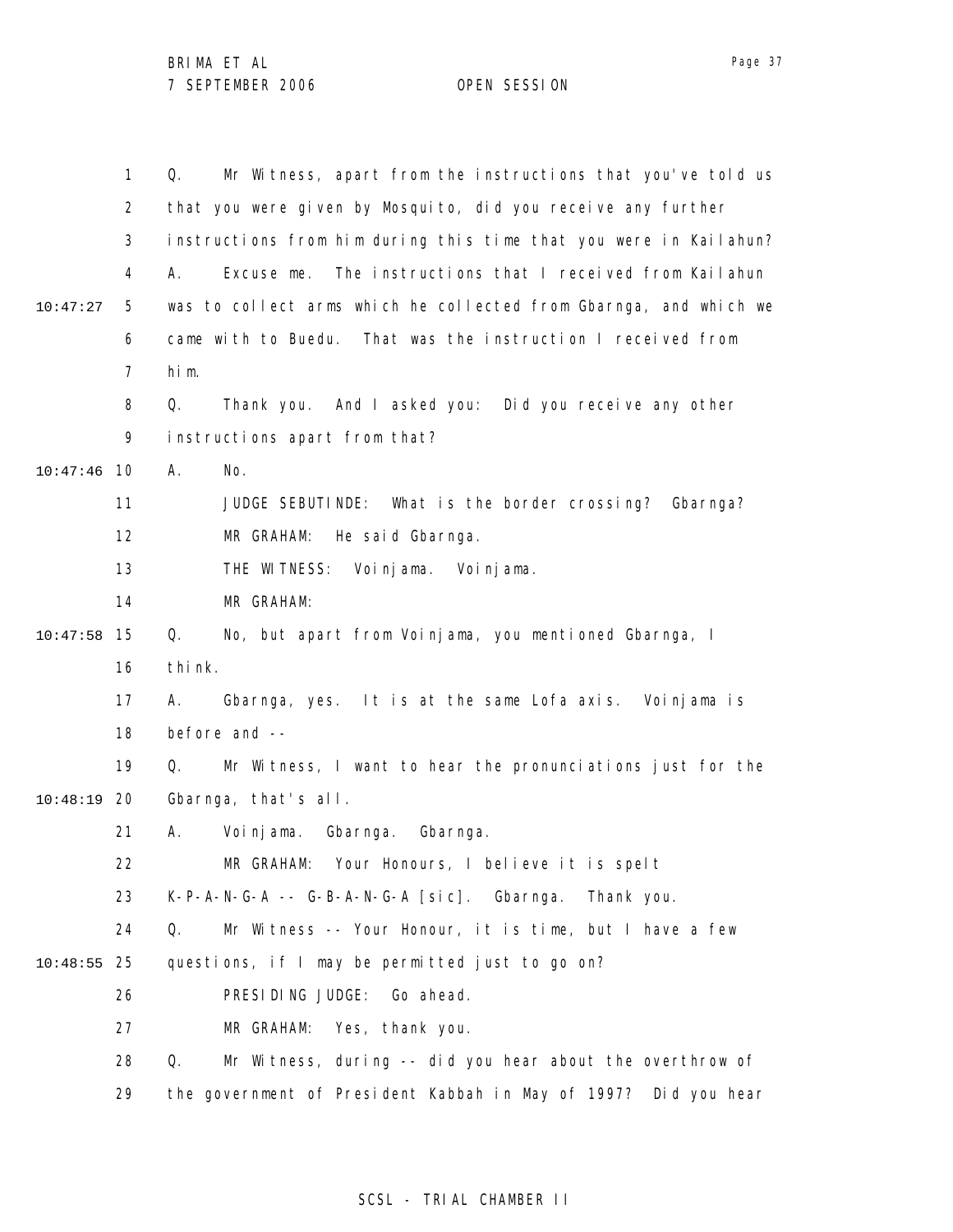1 2 3 4 5 6 7 8 9 10 10:49:49 11 12 13 14 15 10:50:16 16 17 18 19 20 10:50:31 21 22 23 24 25 10:50:51 26 27 28 29 10:49:21 about that? MR AGHA: Your Honour, that's been asked and answered. PRESIDING JUDGE: Yes, we're going back to the beginning now, Mr Graham. MR GRAHAM: Your Honours, just a second. I was just laying the  $-$ Q. Mr Witness, you heard about the January 6th invasion of Freetown in 1999? Did you hear about the January 6th invasion of 1999? A. Yes. Q. Did you ever get to hear those who were responsible for the January 6th, 1999 invasion of Freetown? A. I was in Kono. I heard that Corporal Gborie had overthrown. I heard that over the BBC. But I wasn't present, and I don't know about that. MR GRAHAM: Your Honours, I don't have any further questions for this witness. I'm grateful for the time. PRESIDING JUDGE: Thank you, Mr Graham. JUDGE DOHERTY: Mr Graham, you asked the witness a question concerning the invasion. He appears to have answered relating to the overthrow. MR GRAHAM: Your Honours, I don't -- Your Honours, I don't intend to pursue that line of questioning. JUDGE DOHERTY: Very well, Mr Graham. MR GRAHAM: I'm grateful. PRESIDING JUDGE: Anything else in chief? MR MANLY-SPAIN: Yes, Your Honours, just a few questions. EXAMINED BY MANLY-SPAIN: Q. Mr Witness, good morning.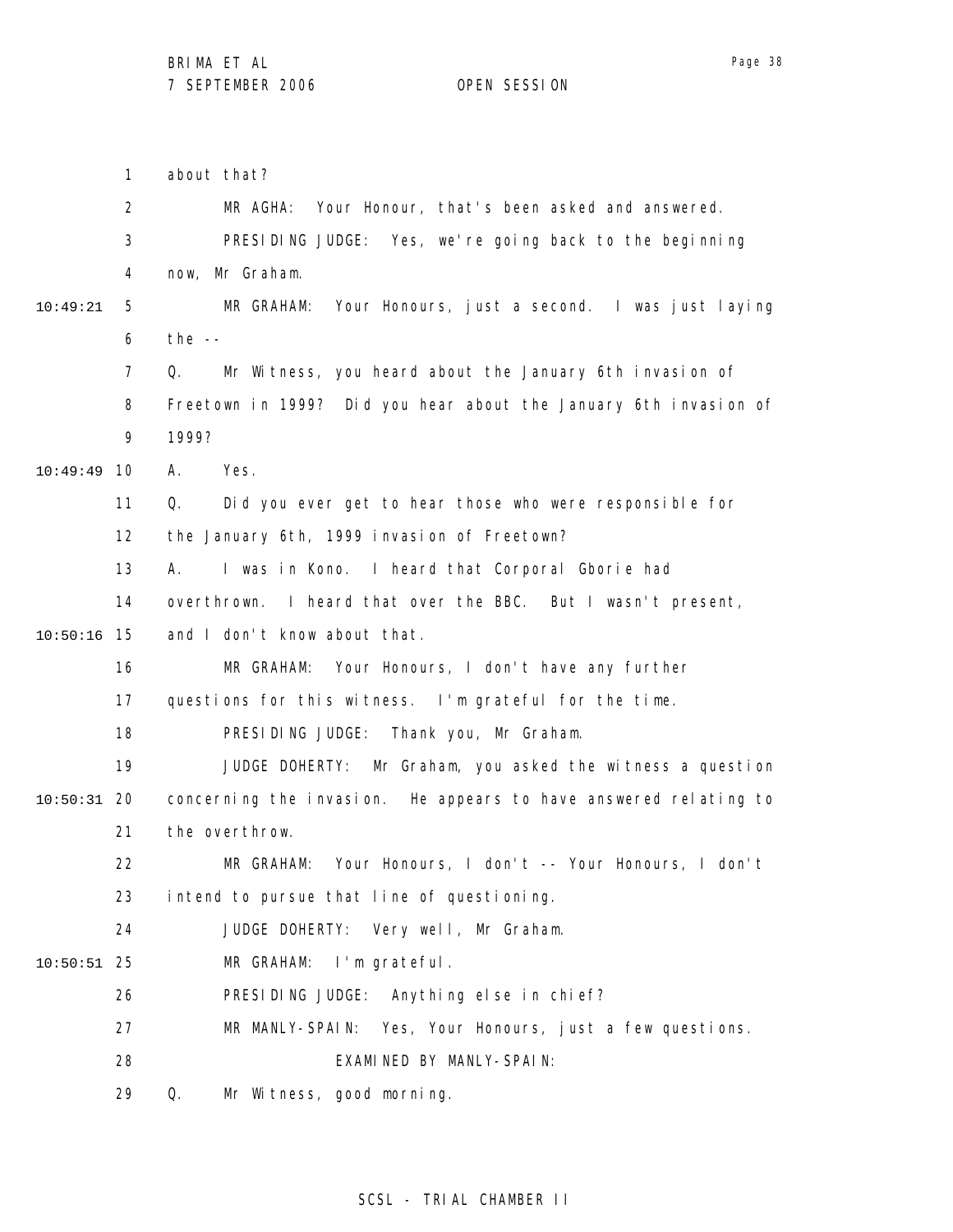1 A. Good morning, sir.

|          | $\overline{2}$ | Mr Witness, I believe twice the word honourable -- you<br>Q.        |
|----------|----------------|---------------------------------------------------------------------|
|          | 3              | mentioned Honourable Momoh and Honourable Adams.<br>Do you know     |
|          | 4              | where they were called honourables?                                 |
| 10:51:18 | 5              | I don't know.<br>А.                                                 |
|          | 6              | Thank you. Mr Witness, you also mentioned that you saw the<br>Q.    |
|          | $\overline{7}$ | Alpha Jets fly over Koidu and drop bombs. Did you witness the       |
|          | 8              | Al pha Jets fl ying anywhere else in Sierra Leone?                  |
|          | 9              | No, except in Kono.<br>А.                                           |
| 10:51:52 | 10             | Thank you, Mr Witness. Mr Witness, when peace was signed<br>Q.      |
|          | 11             | between the government and the RUF, did you go back to the army?    |
|          | 12             | Yes, I went back to the army. I did some British training,<br>А.    |
|          | 13             | BSCT 9.                                                             |
|          | 14             | Thank you, Mr Witness. Did you go through disarmament?<br>Q.        |
| 10:52:30 | 15             | Well, I passed through the border, because after the<br>А.          |
|          | 16             | Liberian operation, I was sent to a border, so I decided to make    |
|          | 17             | a judgment according to my manpower, so I used the Guinea route     |
|          | 18             | to come to Freetown by Masanta. It is a crossing point wherein      |
|          | 19             | canoes could ply. Between the RUF in Sierra Leone and Guinea,       |
| 10:53:05 | -20            | they had a crossing point wherein canoes could ply.                 |
|          | 21             | Q.<br>Okay, Mr Witness. What I was asking you is that, have you     |
|          | 22             | retired from the army? Very quickly, now.                           |
|          | 23             | Yes, I have retired from the army.<br>Α.                            |
|          | 24             | Q.<br>Mr Witness, you've mentioned one name as one of<br>Thank you. |
| 10:53:30 | 25             | the SLAs with who you were at Buedu, Babu.                          |
|          | 26             | Yes, sir.<br>Α.                                                     |
|          | 27             | That is spelt B-A-B-0-0 [sic].<br>MR MANLY-SPAIN:                   |
|          | 28             | Q.<br>Do you know whether that was his actual name or a nickname?   |
|          | 29             | It was his false name. That is the way I knew he was<br>Α.          |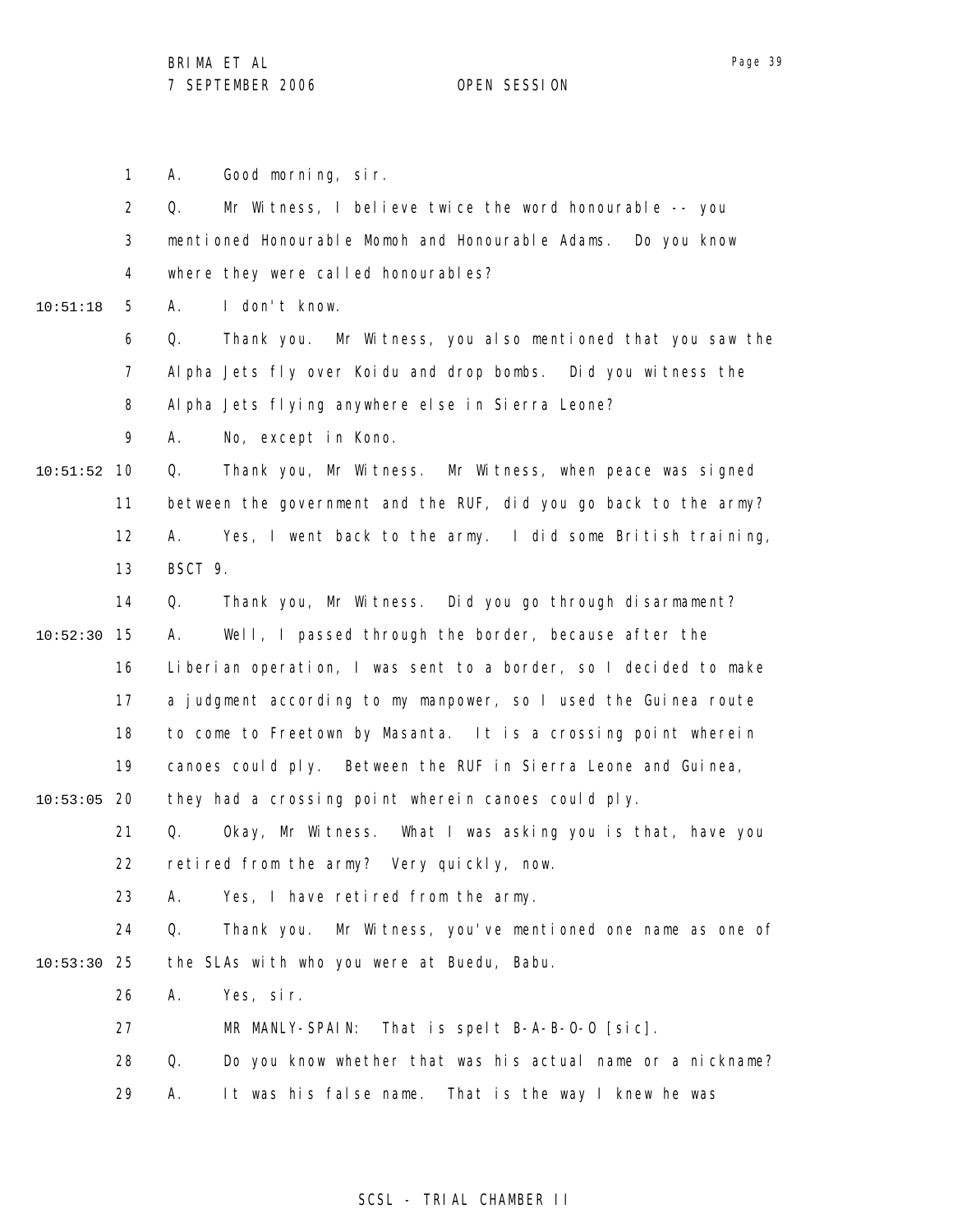|          | $\mathbf{1}$   | That was his false name.<br>called.                                |
|----------|----------------|--------------------------------------------------------------------|
|          | $\overline{2}$ | Do you know his real name?<br>Q.                                   |
|          | 3              | No.<br>No.<br>А.                                                   |
|          | 4              | Thank you. Mr Witness, you told this Court about you and<br>Q.     |
| 10:54:12 | 5              | others going to collect arms from Gbarnga. Is Gbarnga in Liberia   |
|          | 6              | or in Sierra Leone?                                                |
|          | $\overline{7}$ | It is in Liberia. In Liberia.<br>А.                                |
|          | 8              | After you collected these arms, did you take them to any<br>Q.     |
|          | 9              | person?                                                            |
| 10:54:32 | 10             | We came with them, together with Mosquito. He only<br>А.           |
|          | 11             | introduced two people to us. One, he said he was the Defence       |
|          | 12             | Minister, Daniel Chea, and another Kissy Man, who was born in      |
|          | 13             | Sierra Leone, and his father came from Liberia, who was Colonel    |
|          | 14             | Jebuh.<br>He was the personal security to Charles Taylor, so those |
| 10:54:58 | 15             | were the two people he met us to, he introduced us to.             |
|          | 16             | MR MANLY-SPAIN: I don't know if Your Honours care to have          |
|          | 17             | the names again?                                                   |
|          | 18             | PRESIDING JUDGE:<br>Yes.                                           |
|          | 19             | MR MANLY-SPAIN: Daniel Chea, I believe the surname is              |
| 10:55:16 | 20             | spelt C-H-E-H [sic] who he says was the defence minister in        |
|          | 21             | Liberia, and who was the other person?                             |
|          | 22             | THE WITNESS: Colonel Jebuh.                                        |
|          | 23             | MR MANLY-SPAIN: I hazard a guess as J-E-B-U-H.                     |
|          | 24             | Q.<br>Thank you. Mr Witness, where were these arms taken to?       |
| 10:55:36 | 25             | We came with them in Buedu.<br>Α.                                  |
|          | 26             | Finally, Mr Witness, do you know whether any of these arms<br>Q.   |
|          | 27             | were sent to SLAs who were in the Northern Jungle at the time?     |
|          | 28             | That's a leading question, Your Honour, and I'd<br>MR AGHA:        |
|          | 29             | object.                                                            |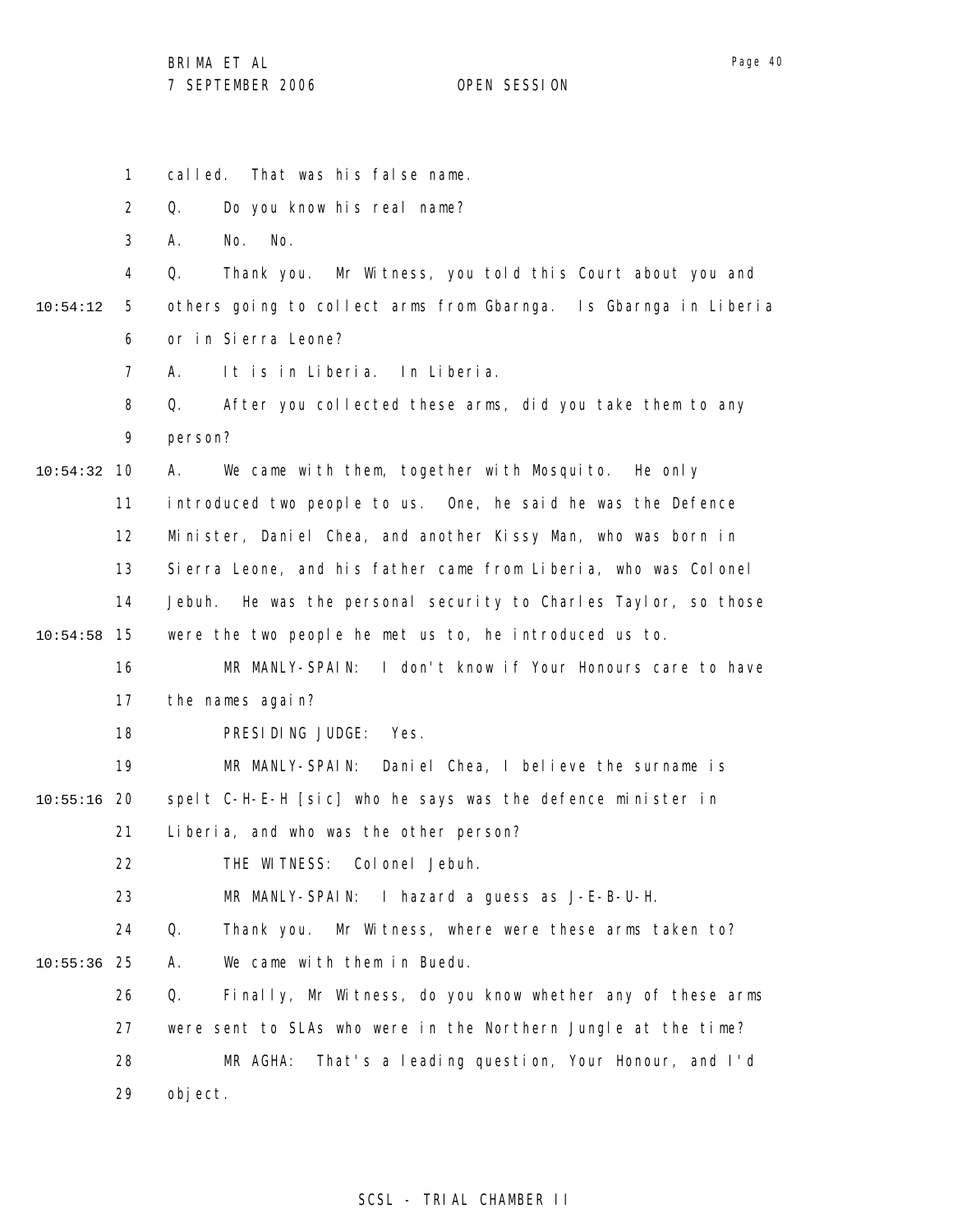1 2 3 4 5 6 7 8 9 10 10:56:29 11 12 13 14 15 10:56:55 16 17 18 19 20 10:57:16 21 22 23 24 25 10:57:29 26 27 28 29 10:56:09 PRESIDING JUDGE: Well, yes, it is leading, Mr Manly-Spain. MR MANLY-SPAIN: I don't want to argue on it Your Honour, because you have ruled, but -- PRESIDING JUDGE: Well, you know the difference between a leading question and a permissible question. MR MANLY-SPAIN: Yes, I do, Your Honour, but I believe that is a question that could be answered yes or no. PRESIDING JUDGE: Well, so could the question, "Do you know where the arms went?" Without suggesting the answer. MR MANLY-SPAIN: Q. Do you know whether any of these arms were sent anywhere else in Sierra Leone? A. It was at Voinjama. When we collected them from Gbarnga, we came with them to Buedu, so the distribution, I don't know about them, because it was done by Mosquito, but we came with the arms to Buedu. Q. Do you know whether it was sent to any particular person? A. No. MR MANLY-SPAIN: That would be all, Your Honour. THE WITNESS: No. MR MANLY-SPAIN: Thank you. MR FOFANAH: Your Honours, I have a number of questions. I don't know if I can wait until after the break time. PRESIDING JUDGE: We will hear them now and then we will take a break so that Mr Agha can commence his cross-examination straight after the break. MR FOFANAH: Much obliged. EXAMINED BY MR FOFANAH: Q. Good morning, Mr Witness. Just a number of questions.

## SCSL - TRIAL CHAMBER II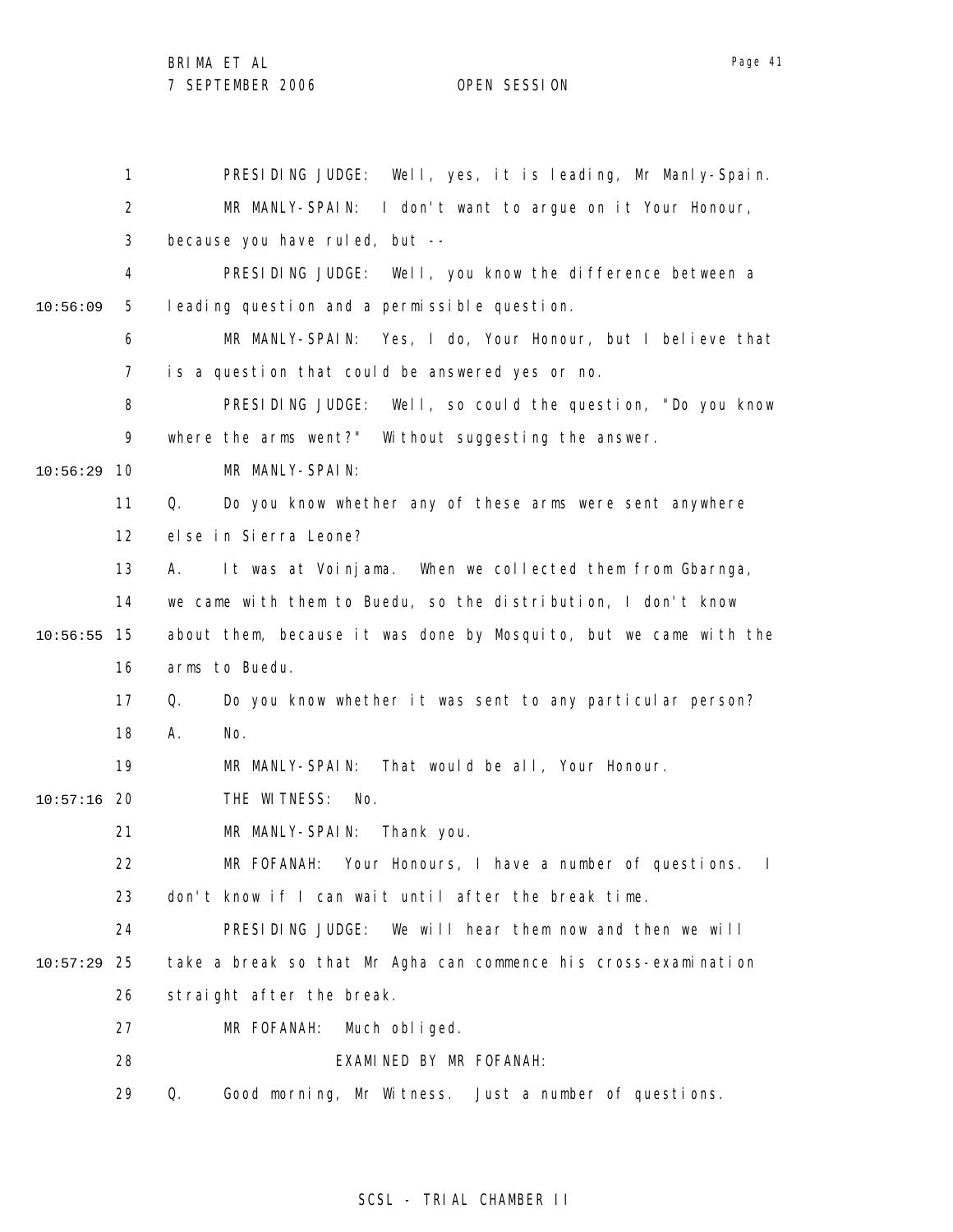1 2 3 4 5 6 7 8 9 10 10:58:32 11 12 13 14 15 10:58:50 16 17 18 19 20 10:59:08 21 22 23 24 25 10:59:28 26 27 28 29 10:58:03 Mr Witness, do you recall February 1998 in Sierra Leone? A. I cannot recall, except he explained to me. I don't know dates. I don't know dates at all. If you explain to me, maybe I can recall. Q. Okay. Well, let us come back to 1997 when you said you heard Gborie announce a coup in Sierra Leone. Did you hear the name Ibrahim Bazzy Kamara as being a member of those who plotted the coup? A. No, sir. No, sir. Q. Do you know if the said Ibrahim Bazzy Kamara served the AFRC as an officer? MR AGHA: Leading question, Your Honour, and I'd object to that. PRESIDING JUDGE: Yes. Not allowed, Mr Fofanah. MR FOFANAH: As Your Honour pleases. Q. Did you hear the name Ibrahim Bazzy Kamara in the government that was subsequently formed after the coup? MR AGHA: Again, that's leading, Your Honour; I'd object to that. THE WITNESS: No, sir. PRESIDING JUDGE: It's been answered, Mr Agha. MR FOFANAH: Q. Now, on your first -- I mean, from '97, when you left Freetown to return to Kono, when you arrived at Kono, did you see or hear about any Ibrahim Bazzy Kamara being present in Kono? A. No. Q. When you arrived in Kono in 1997, do you know whether the soldiers and rebels whom you met in Kono had any overall commander?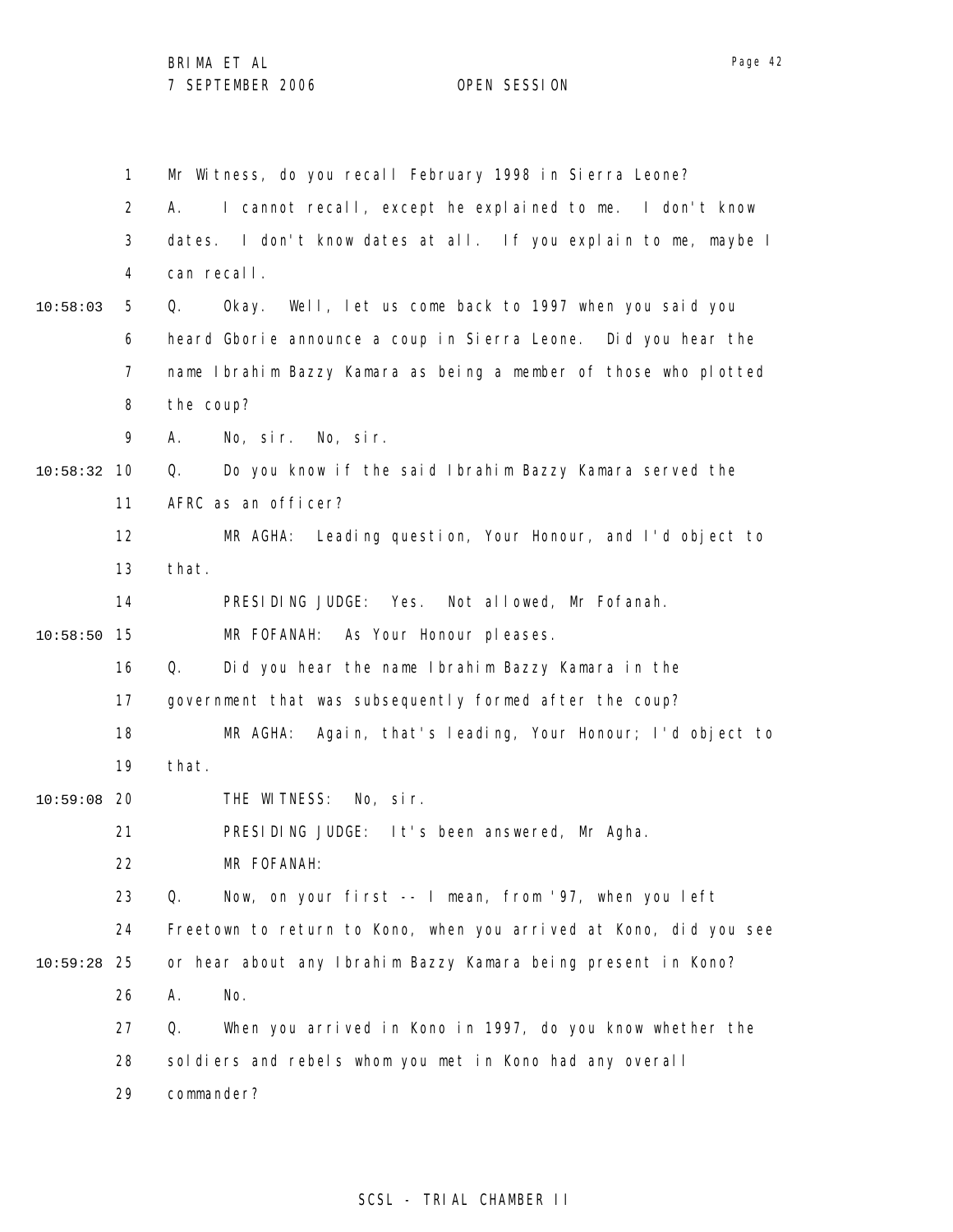BRIMA ET AL

7 SEPTEMBER 2006 OPEN SESSION

1 2 3 4 5 6 7 8 9 10 11:00:12 11 12 13 14 15 11:00:27 16 17 18 19 20 11:00:46 21 22 23 24 25 11:00:56 26 27 28 29 11:00:05 MR AGHA: Your Honour, I'd object to that question. I don't think he said when he returned to -- THE WITNESS: Yes. MR AGHA: -- [overlapping speakers] soldiers and rebels were together. PRESIDING JUDGE: Well, he's answered "yes" already, in any event. MR FOFANAH: And in any case, I believe he said that before. Q. Now, since you said that there was an overall commander, who was the overall commander when you went --MR AGHA: Could we have a time period for which he's talking about -- THE WITNESS: We heard Issa -- MR FOFANAH: I've said in 1997 when he returned, when he left Freetown for Kono, because he said that, I mean, he left Freetown sometime in July, or so, and he spent six months. MR AGHA: Right, so that's immediately after he returned from Freetown to Kono. Thank you. We're clear. PRESIDING JUDGE: All right. His answer was, "We heard Issa" -- MR FOFANAH: Q. Yes, who is Issa -- PRESIDING JUDGE: Well, he has already -- THE WITNESS: General Issa was the commander there and Akim. PRESIDING JUDGE: [Microphone not activated] Mr Fofanah. MR FOFANAH: Well, he has been using the word Issa Sesay before and Colonel Issa.

## SCSL - TRIAL CHAMBER II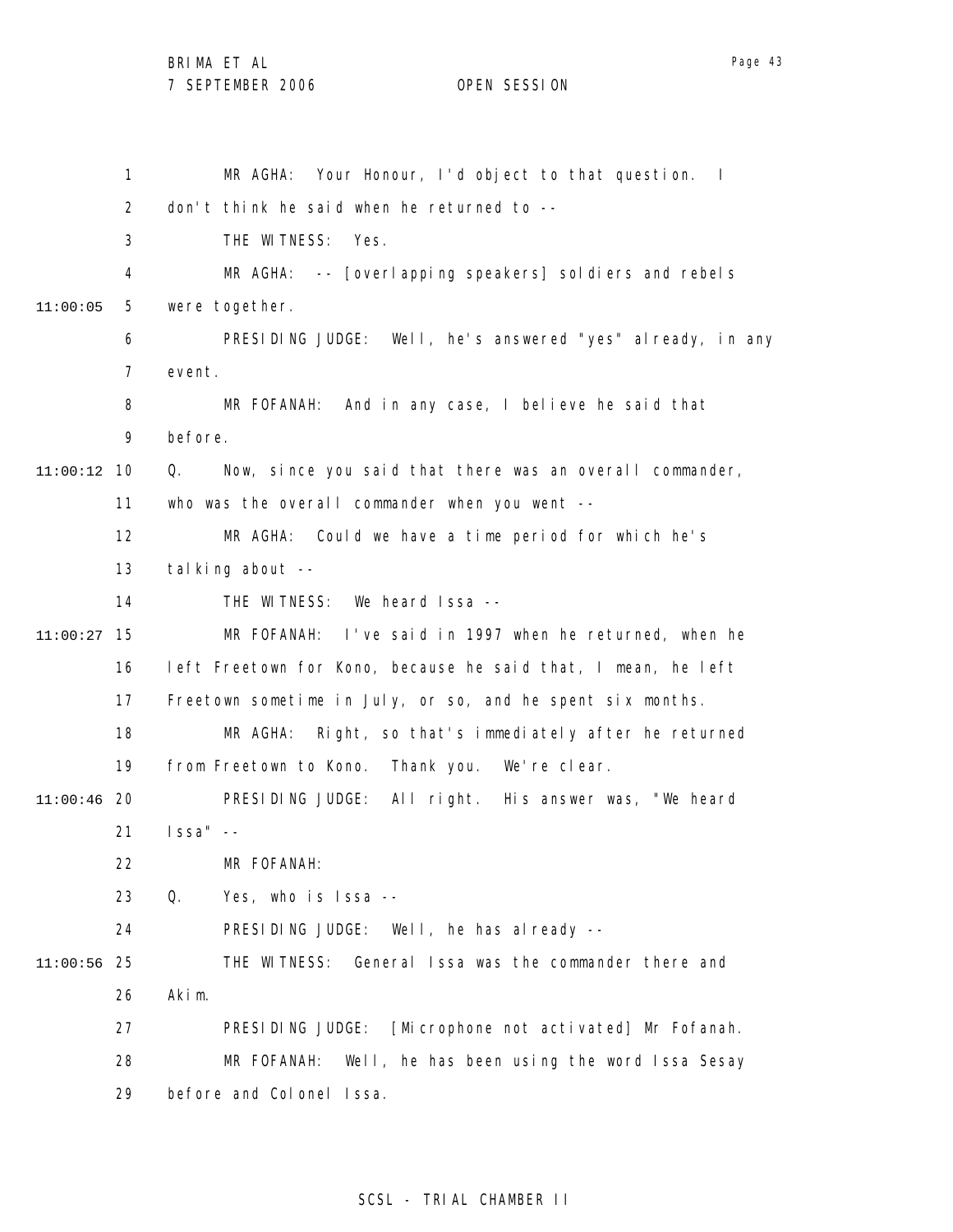Page 44

1 2 3 4 5 6 7 8 9 10 11:01:37 11 12 13 14 15 11:02:02 16 17 18 19 20 11:02:41 21 22 23 24 25 11:02:54 26 27 28 29 11:01:22 PRESIDING JUDGE: All right. Go ahead. MR FOFANAH: Thank you, Your Honour. Q. Now, during your stay in Kono before your pull-out to Kabala, did you, throughout that period, see or hear about any Ibrahim Bazzy Kamara being present there? A. No, sir. Q. Before the pull-out to Kabala? A. No, sir, no sir. Q. In Kono? A. In Kono? No, I did not see him. I did not see him. Q. Now, also on your pull-out to Kabala, did you see or hear about any Ibrahim Bazzy Kamara when you were on your way to Kabala? A. I heard that he was in Kabala, but I did not see him. Q. Now, upon your return to Kono from Kabala with Johnny Paul Koroma, did you hear or see any Ibrahim Bazzy Kamara, upon your return from Kabala, in Kono? A. No. Q. Was there any overall commander in Kono, upon your return from Kabala? MR AGHA: Objection, Your Honour. I think he's answered who this was in Mr Graham's questioning. THE WITNESS: Yes. MR FOFANAH: Respectfully, Your Honours, I didn't hear him talk about -- PRESIDING JUDGE: All right. Go on. Let him answer it. MR FOFANAH: Q. Who was the overall commander in Kono? A. It was General Issa and Morris Kallon.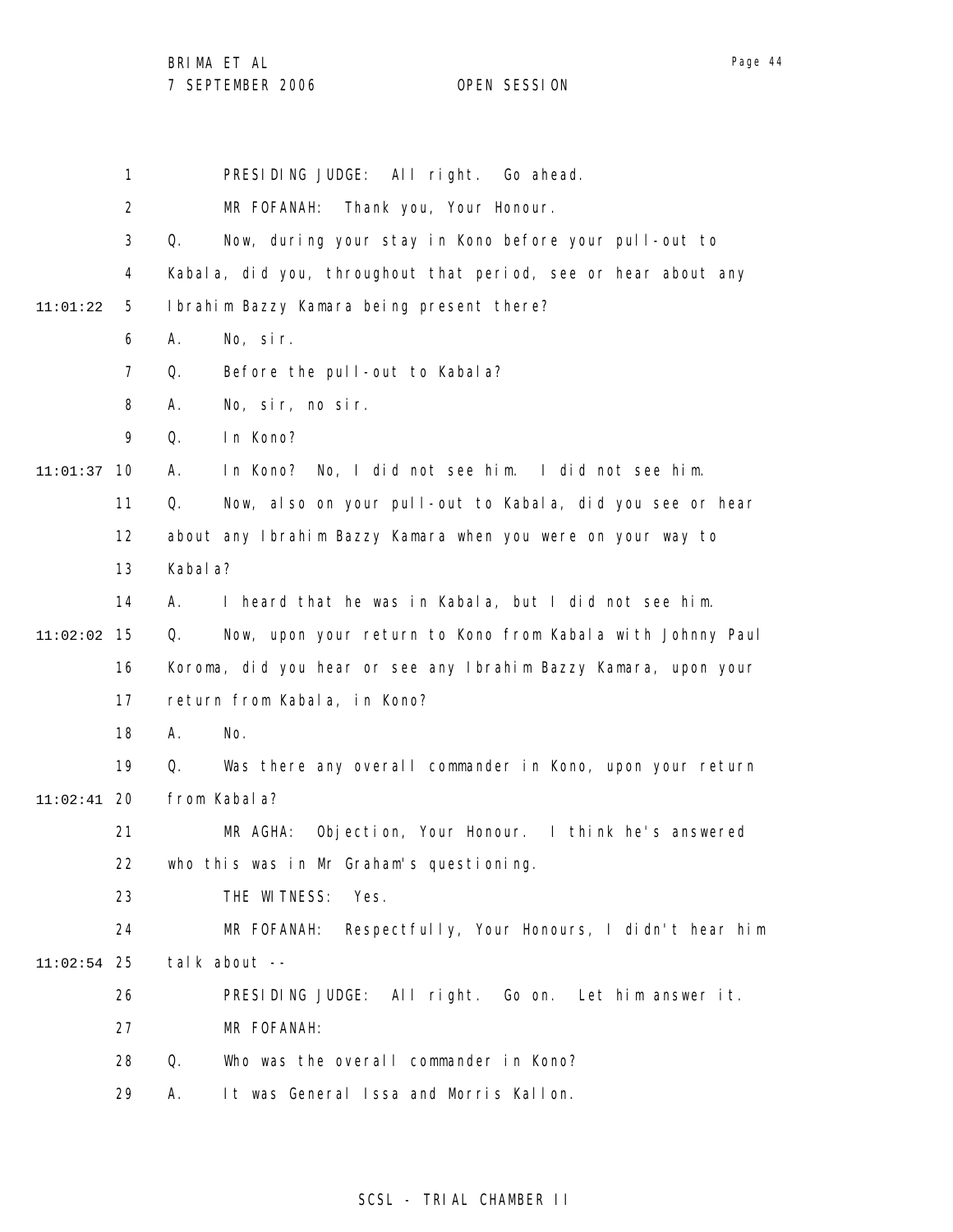|          | 1              | What do you mean by that? Were they joint overall<br>Q.           |
|----------|----------------|-------------------------------------------------------------------|
|          | $\overline{2}$ | commanders, or was one deputy to the other?                       |
|          | 3              | PRESIDING JUDGE: Or don't you know? That's another                |
|          | 4              | al ternative.                                                     |
| 11:03:26 | 5              | THE WITNESS: The one was the boss. The other one was the          |
|          | 6              | subordinate. General Issa -- General Issa was the commander.      |
|          | $\overline{7}$ | Morris Kallon, he was the second in command.                      |
|          | 8              | MR FOFANAH:                                                       |
|          | 9              | Q.<br>Now, you've talked about burning of houses in Kono.<br>Now, |
| 11:03:46 | 10             | throughout your stay in Kono, did you see or hear about any       |
|          | 11             | Ibrahim Bazzy Kamara giving instructions for the burning of       |
|          | 12             | houses in Kono.                                                   |
|          | 13             | Objection, Your Honour. Leading question.<br>MR AGHA:             |
|          | 14             | THE WITNESS: I said, no, no.                                      |
| 11:04:00 | 15             | PRESIDING JUDGE: Well, he's answered it in any event.<br>But      |
|          | 16             | that goes to the indictment, doesn't it?                          |
|          | 17             | MR FOFANAH: Exactly. As Your Honour pleases.                      |
|          | 18             | Now, you've told us that, I mean, plenty houses were burnt.<br>Q. |
|          | 19             | Now, these houses that you refer to as plenty, were they up to    |
| 11:04:21 | -20            | 100 or more in Kono?                                              |
|          | 21             | PRESIDING JUDGE: He said he couldn't give a number.<br>That       |
|          | 22             | was my recollection.                                              |
|          | 23             | THE WITNESS:<br>There were over a hundred.                        |
|          | 24             | PRESIDING JUDGE:<br>Well, now he can give a number.               |
| 11:04:33 | 25             | As Your Honour pleases.<br>MR FOFANAH:                            |
|          | 26             | Q.<br>You also said when you were testifying about the Kamajors,  |
|          | 27             | that the Kamajors would attack Koidu Town and Koidu Town would in |
|          | 28             | Now, what do you mean when you said<br>turn attack the Kamajors.  |
|          | 29             | Koidu Town would in turn attack the Kamajors?                     |

# SCSL - TRIAL CHAMBER II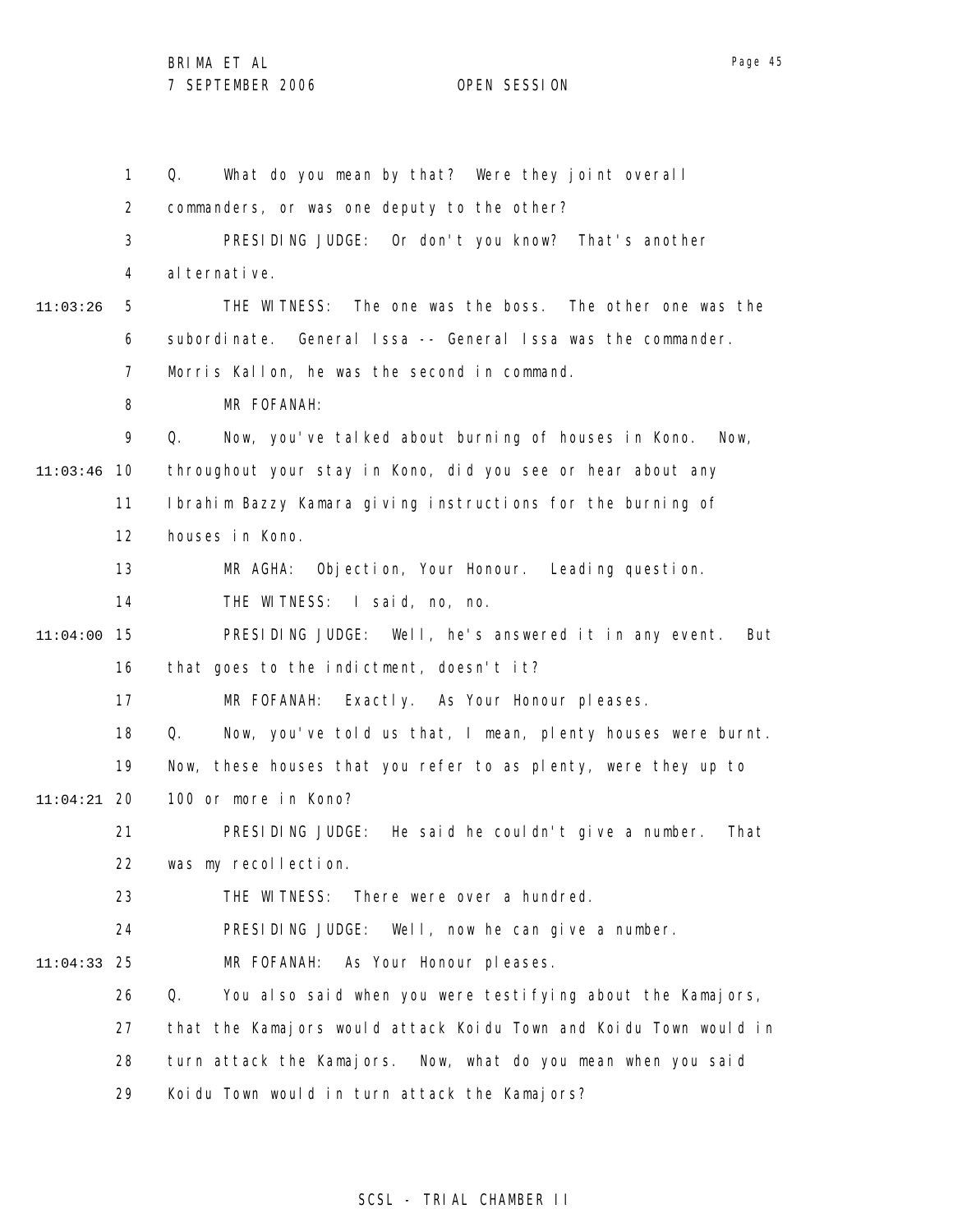|          | $\mathbf{1}$   | The Kamajors, they came with fighting -- they came from<br>А.     |
|----------|----------------|-------------------------------------------------------------------|
|          | 2              | Walehun, a place, they came and attacked the RUF soldiers that    |
|          | 3              | were based in Kono, and sometimes, as they were retreating, or    |
|          | 4              | they captured a particular area, and they were forced out and, at |
| 11:05:17 | 5              | times, we ourselves move and attack them in their villages or     |
|          | 6              | early in the morning. So we heard that tussle.                    |
|          | $\overline{7}$ | What do you mean by "we ourselves"?<br>Q.                         |
|          | 8              | I was one of those that went to attack with other<br>А.           |
|          | 9              | colleagues.                                                       |
| 11:05:42 | 10             | Now, apart from the RUF families who you said were<br>Q.          |
|          | 11             | civilians, were there any other civilians present in Kono during  |
|          | 12             | the RUF presence there?                                           |
|          | 13             | Well, I wouldn't say. A civilian is a civilian.<br>А.<br>A        |
|          | 14             | civilian is a civilian. So I don't know where each and everybody  |
| 11:06:03 | 15             | came from.                                                        |
|          | 16             | Thank you very much. I have no further<br>MR FOFANAH:             |
|          | 17             | questions.                                                        |
|          | 18             | Thank you, Mr Fofanah. We will take a<br>PRESIDING JUDGE:         |
|          | 19             | Mr Witness, we're going to have a very short break.<br>break now. |
| 11:06:16 | 20             | I have to tell you that you're not -- remind you that you're not  |
|          | 21             | to discuss the case or any evidence with any other person.<br>Now |
|          | 22             | we'll break until 11.25.<br>We'll resume then.                    |
|          | 23             | [Break taken at 11.05 a.m.]                                       |
|          | 24             | [Upon resuming at 11.28 a.m.]                                     |
| 11:29:20 | 25             | PRESIDING JUDGE:<br>Yes, Mr Agha.                                 |
|          | 26             | CROSS-EXAMINED BY MR AGHA:                                        |
|          | 27             | Mr Witness, I'm going to ask you some questions and these<br>Q.   |
|          | 28             | can be answered shortly usually with a yes or no answer.<br>So I  |
|          | 29             | would be grateful if you could answer my questions truthfully; do |

SCSL - TRIAL CHAMBER II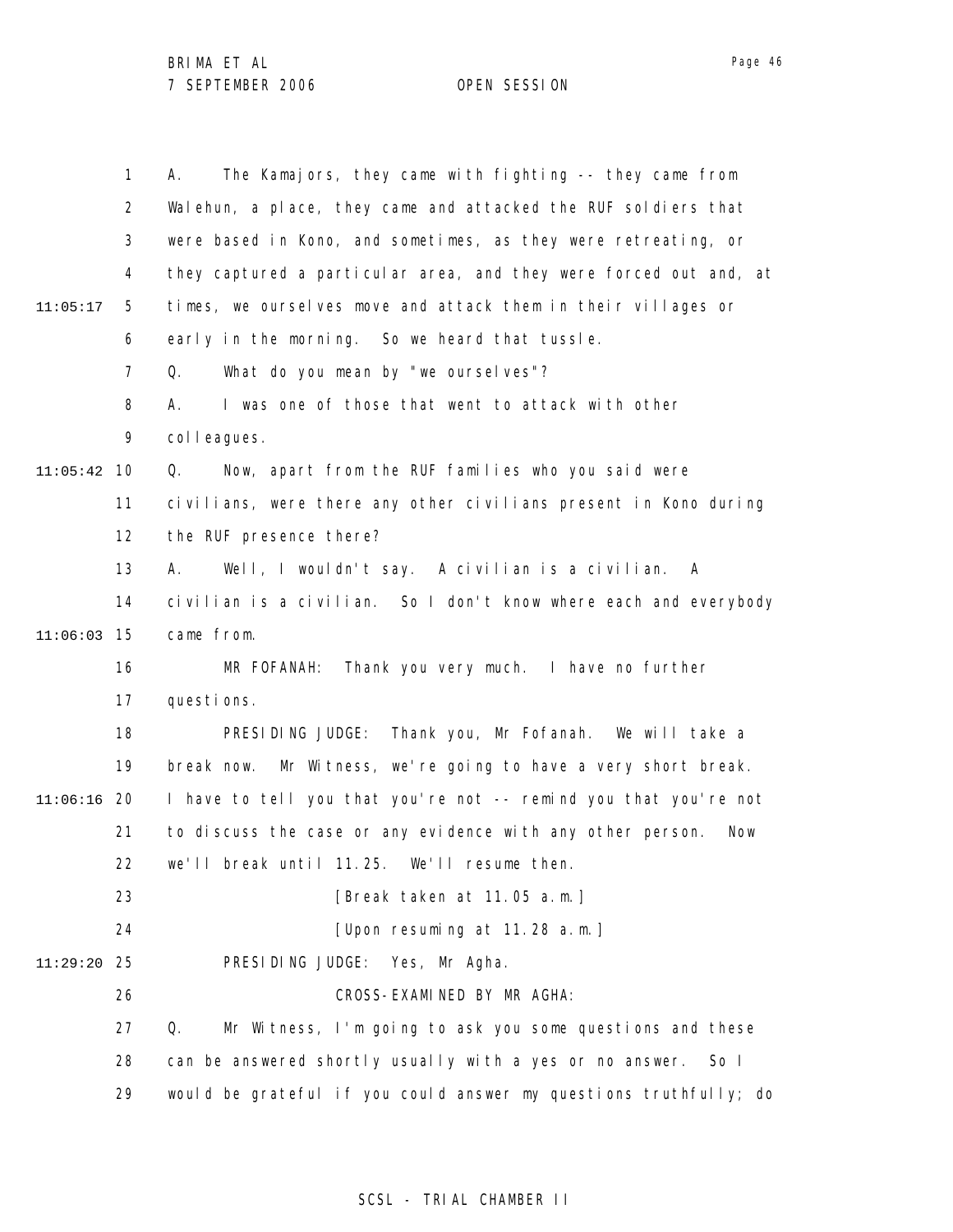|               | 1                 | you understand?                                                   |
|---------------|-------------------|-------------------------------------------------------------------|
|               | $\overline{2}$    | Yes, sir.<br>Α.                                                   |
|               | 3                 | You mentioned that in 1992 you were appointed a vigilante<br>Q.   |
|               | 4                 | with the Sierra Leonean border guard; do you remember that?       |
| 11:29:51      | 5                 | Yes, sir.<br>А.                                                   |
|               | 6                 | Q.<br>And you received your first training at Daru in Kailahun,   |
|               | $\overline{7}$    | which lasted about three weeks; is that right?                    |
|               | 8                 | Yes, sir.<br>Α.                                                   |
|               | 9                 | And this training involved the four phases of war, didn't<br>Q.   |
| 11:30:10      | 10                | i t?                                                              |
|               | 11                | Yes, sir.<br>А.                                                   |
|               | $12 \overline{ }$ | Now, you said one of these phases of war was capture; what<br>Q.  |
|               | 13                | did they teach you about capture?                                 |
|               | 14                | To capture a particular area; to drive away an enemy that<br>А.   |
| 11:30:33      | - 15              | was based el sewhere; and you take over that place.               |
|               | 16                | Another phase of the war was retreat; what did they teach<br>Q.   |
|               | 17                | you about retreat?                                                |
|               | 18                | If the enemy's firepower is more than yours, you should<br>А.     |
|               | 19                | retreat and later you come. That is what is referred to as        |
| $11:31:03$ 20 |                   | retreat.                                                          |
|               | 21                | Were you told just to run away or retreat following orders<br>Q.  |
|               | 22                | of your commanders?                                               |
|               | 23                | When you receive an order from your commander, you retreat.<br>Α. |
|               | 24                | And likewise when you capture, you follow the orders of<br>Q.     |
| 11:31:31      | 25                | your commanders to attack the village and hold the village; is    |
|               | 26                | that right?                                                       |
|               | 27                | Yes, sir.<br>А.                                                   |
|               | 28                | Now, you received this training with a another group of<br>Q.     |
|               | 29                | vigilantes; is that right?                                        |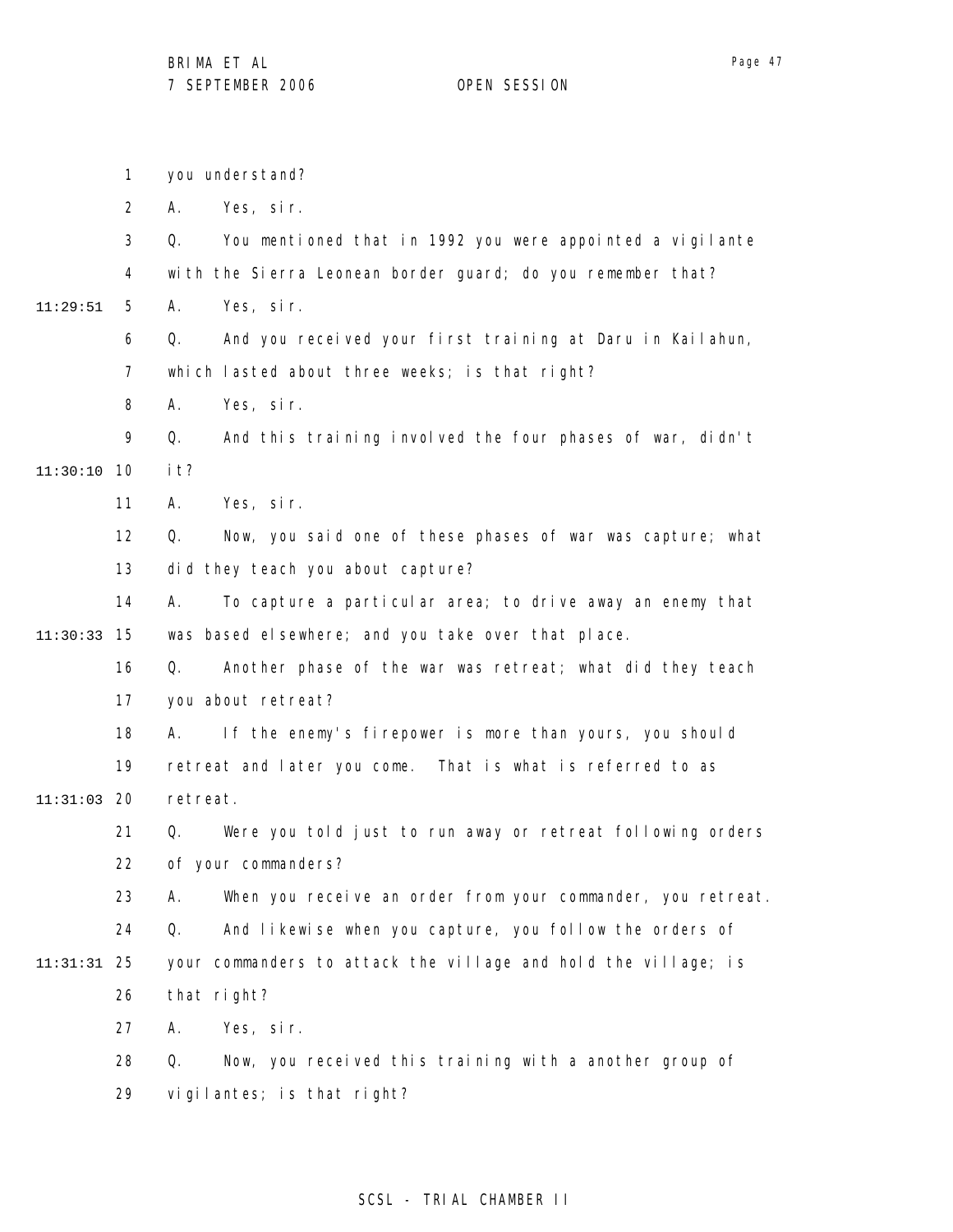1 2 3 4 5 6 7 8 9 10 11:32:21 11 12 13 14 15 11:32:45 16 17 18 19 20 11:33:17 21 22 23 24 25 11:33:28 26 27 28 11:31:58 A. Yes, sir. Q. Now, in this first training, were you trained by a member of the Sierra Leone Army, or by a member of the Sierra Leone border guard? A. It was the Sierra Leone Army. Q. Now, in 1992, after your first training, the Sierra Leone border guard were working with the Sierra Leone Army in fighting the RUF; is that right? A. Yes, sir. Q. And you received a second set of training on the four phases of war, didn't you? A. Yes, sir. Q. Was this training also in 1992? A. No, sir. Q. Which date was the second training? A. I wouldn't recall the date, but it was in the year 2005. Q. Okay. And this was a training with the British? A. No, sir. Q. So at this training you were taught the same four phases of war; is that right? A. Yes, sir. Q. And how long did the second training last? A. Over three months. Q. Now, this second training, it's not the second training at Benguema I'm talking about. Earlier, you mentioned in your evidence that you did a second training at Daru in Kailahun after your first training for about three weeks -- Kailahun; it's that training I'm referring to.

> 29 A. I am not talking about that training.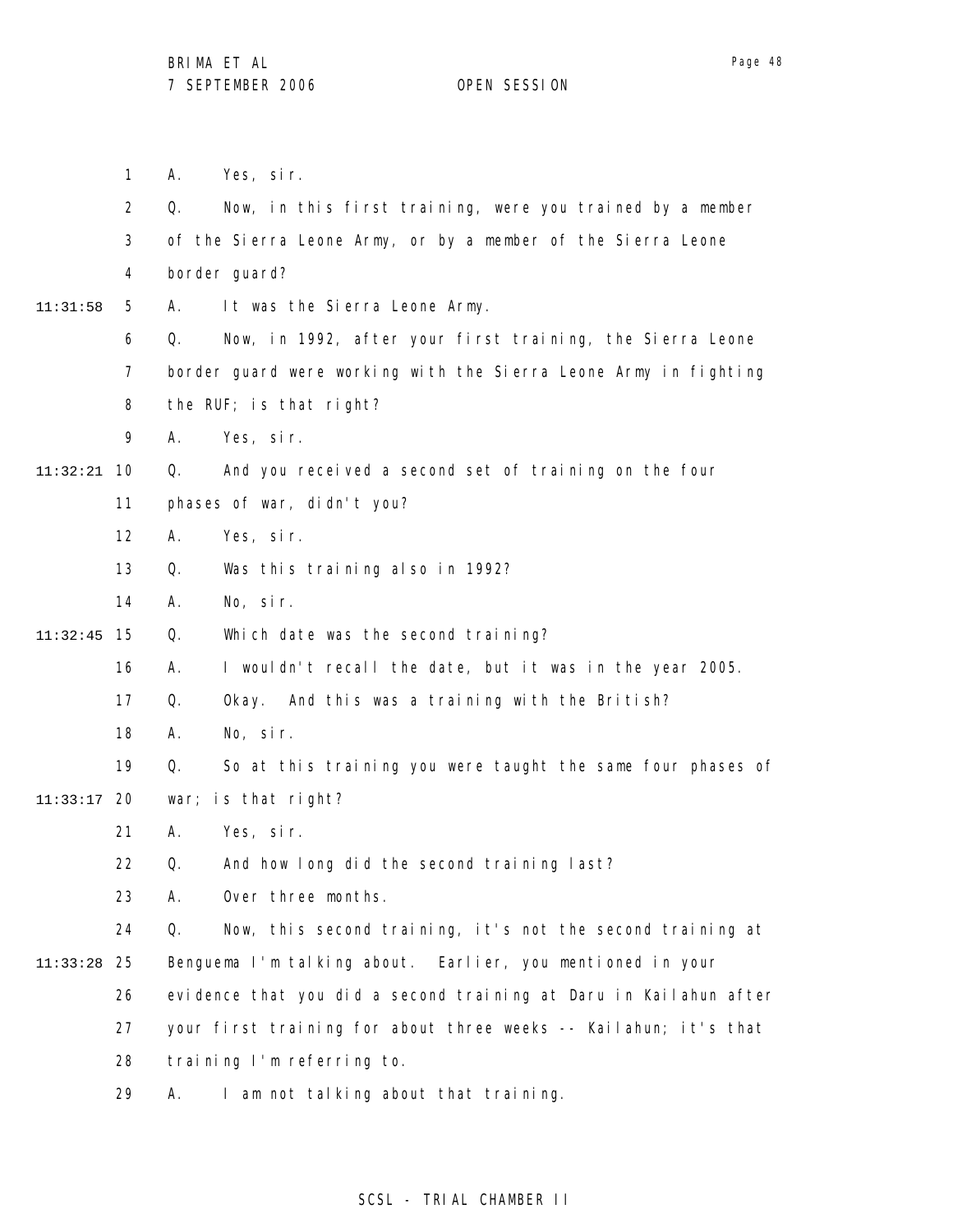|          | $\mathbf{1}$   | Okay. So let's focus on the second training in Kailahun,<br>Q.    |
|----------|----------------|-------------------------------------------------------------------|
|          | $\overline{2}$ | That happened before you were posted to the war front<br>in Daru. |
|          | 3              | in Kailahun in 1992?                                              |
|          | 4              | It was the first training.<br>А.                                  |
| 11:34:08 | 5              | And did you say you had a second training in Kailahun, in<br>Q.   |
|          | 6              | Daru?                                                             |
|          | $\overline{7}$ | No, sir.<br>А.                                                    |
|          | 8              | Q.<br>You didn't say that?                                        |
|          | 9              | Not at all.<br>А.                                                 |
| 11:34:17 | 10             | I suggest to you that in your earlier evidence you did say<br>Q.  |
|          | 11             | you received a second training in Daru in Kailahun; what do you   |
|          | 12             | have to say about that?                                           |
|          | 13             | I did not say so. I was trained in Benguema during the<br>А.      |
|          | 14             | second training.                                                  |
| 11:34:39 | 15             | Now, coming back to the first training, were you<br>Q.<br>0kay.   |
|          | 16             | al so trained how to use a weapon?                                |
|          | 17             | Yes, sir.<br>Α.                                                   |
|          | 18             | Q.<br>Were you taught about following orders of your commanders?  |
|          | 19             | Yes, sir.<br>А.                                                   |
| 11:35:00 | 20             | Were you taught about parades?<br>Q.                              |
|          | 21             | Yes, sir.<br>А.                                                   |
|          | 22             | And marching?<br>Q.                                               |
|          | 23             | Yes, sir.<br>А.                                                   |
|          | 24             | Then between 1992 and 1995, you were posted in Kailahun on<br>Q.  |
| 11:35:18 | 25             | the war front; is that right?                                     |
|          | 26             | No, sir.<br>А.                                                    |
|          | 27             | Q.<br>So when were you posted to Kailahun on the war front<br>No. |
|          | 28             | as a vigilante, for the first time?                               |
|          | 29             | It was in '92.<br>А.                                              |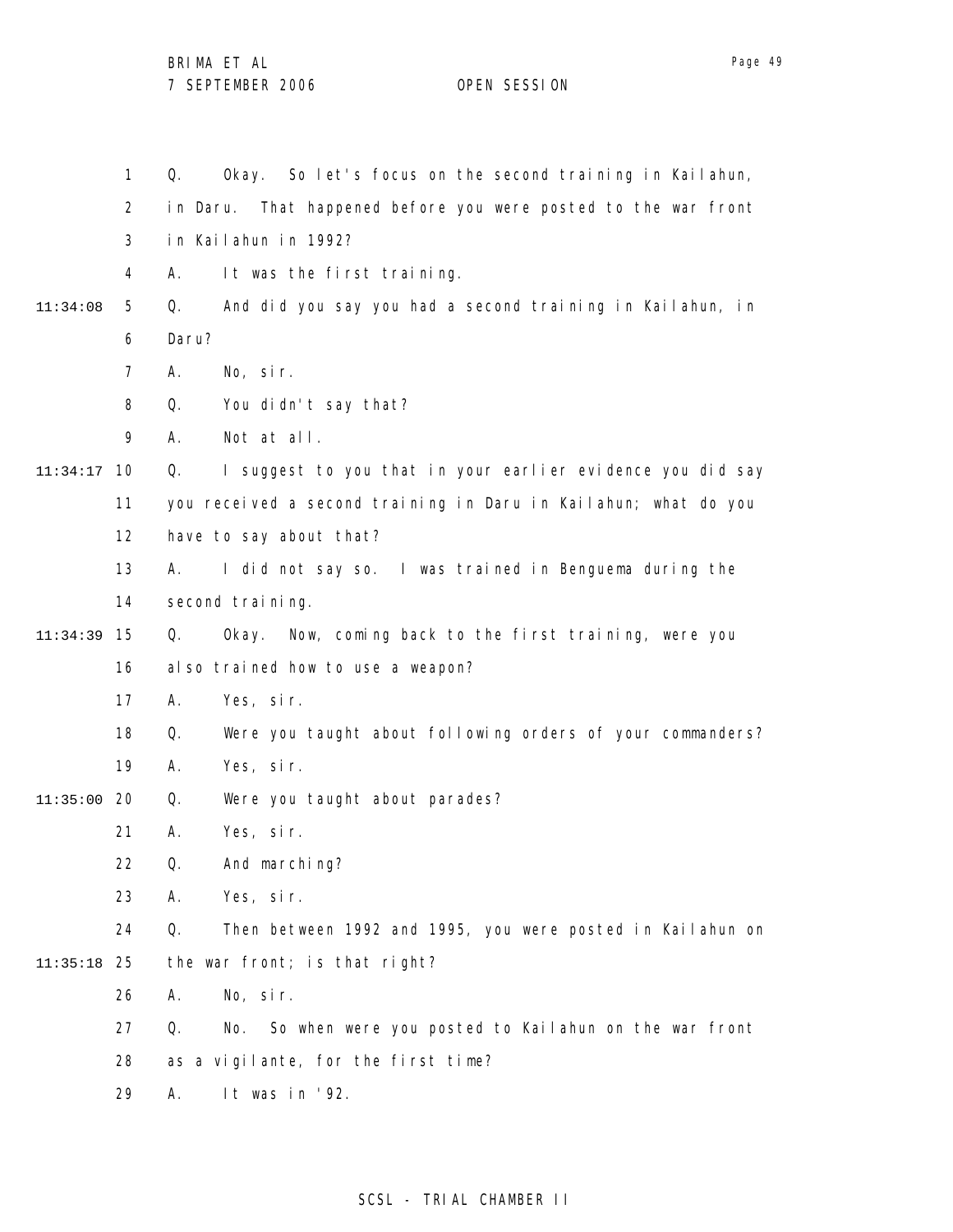1 2 3 4 5 6 7 8 9 10 11:36:21 11 12 13 14 15 11:36:39 16 17 18 19 20 11:37:04 21 22 23 24 25 11:37:30 26 27 28 29 11:35:55 Q. And you were there until 1995; is that right? A. Yes, sir. Q. And you were given a weapon to fight with? A. Yes, sir. Q. Now, when you were a vigilante, posted in Kailahun between 1992 and 1995, were there also members of the Sierra Leone Army present? A. '92, the SLA were there, then you have -- Q. What about '93? Were the SLA there in '93. THE INTERPRETER: The interpreter is sorry, the last segment of the witness --THE WITNESS: '93, '94, '95. The SLAs were there, the SLBG were also there. MR AGHA: Q. So were both the Sierra Leone Army and the Sierra Leonean border guards and the vigilantes all fighting together against the RUF in that period? A. You had the SLAs, and the SLBG, those were the Sierra Leone border guard. It was the same force. Q. So you were all fighting together against the RUF; is that right? A. Yes, sir. Yes, sir. Q. Now, did you actually take part in any battles against the RUF personal I y? A. Yes, sir. Q. And did you manage to defeat the RUF in any battles between the period 1992 and 1995? A. Yes, sir. We captured the areas they were based. They used to attack us, but they were unable to take our own position.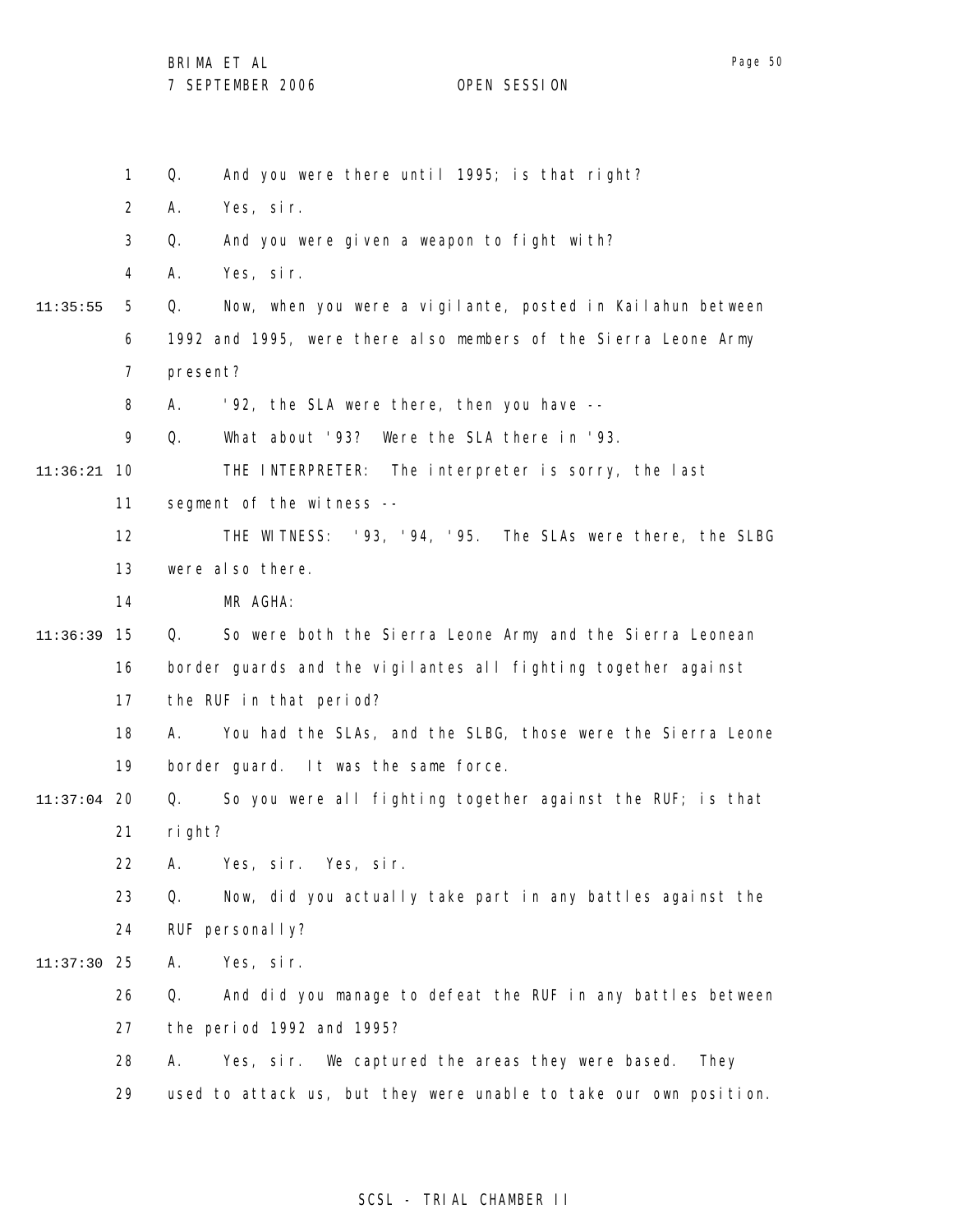1 2 3 4 5 6 7 8 9 10 11:38:39 11 12 13 14 15 11:39:01 16 17 18 19 20 11:39:21 21 22 23 24 25 11:39:42 26 27 28 29 11:38:16 Q. So the fighting force you were with was able to hold your positions against the RUF between 1992 and 1995; is that right? A. Yes, sir. Q. And during the time you spent fighting RUF in Kailahun, did you follow the orders of your commanders? A. While I was fighting along the RUF or the SLA, I don't understand. Q. No. In 1992, to 1995, you were fighting with the SLA against the RUF; right? A. Yes, sir. Q. Now, while you were fighting with the SLA against the RUF, did you follow the orders of your commanders? A. Yes, sir. Q. And did the other SLA troops amongst you follow the orders of their commanders as well? A. Yes, sir. Q. Now, you say that in 1995 you were given an SLA number; do you remember that? A. Yes, sir. Q. And the SLA also started paying you in 1995; do you remember that? A. Yes, sir. Q. Now, were you receiving pay from the SLA and an SLA number whilst you were in Kailahun, or when you went to Kono? A. It was when I was in Kono, and I was sent to Kono, after I had passed out, during the first month, they paid us, they continued to paid us, and, in Daru, they were not paying us. We were doing voluntary work. Q. But you say, in your evidence, you were paid in 1995. So

## SCSL - TRIAL CHAMBER II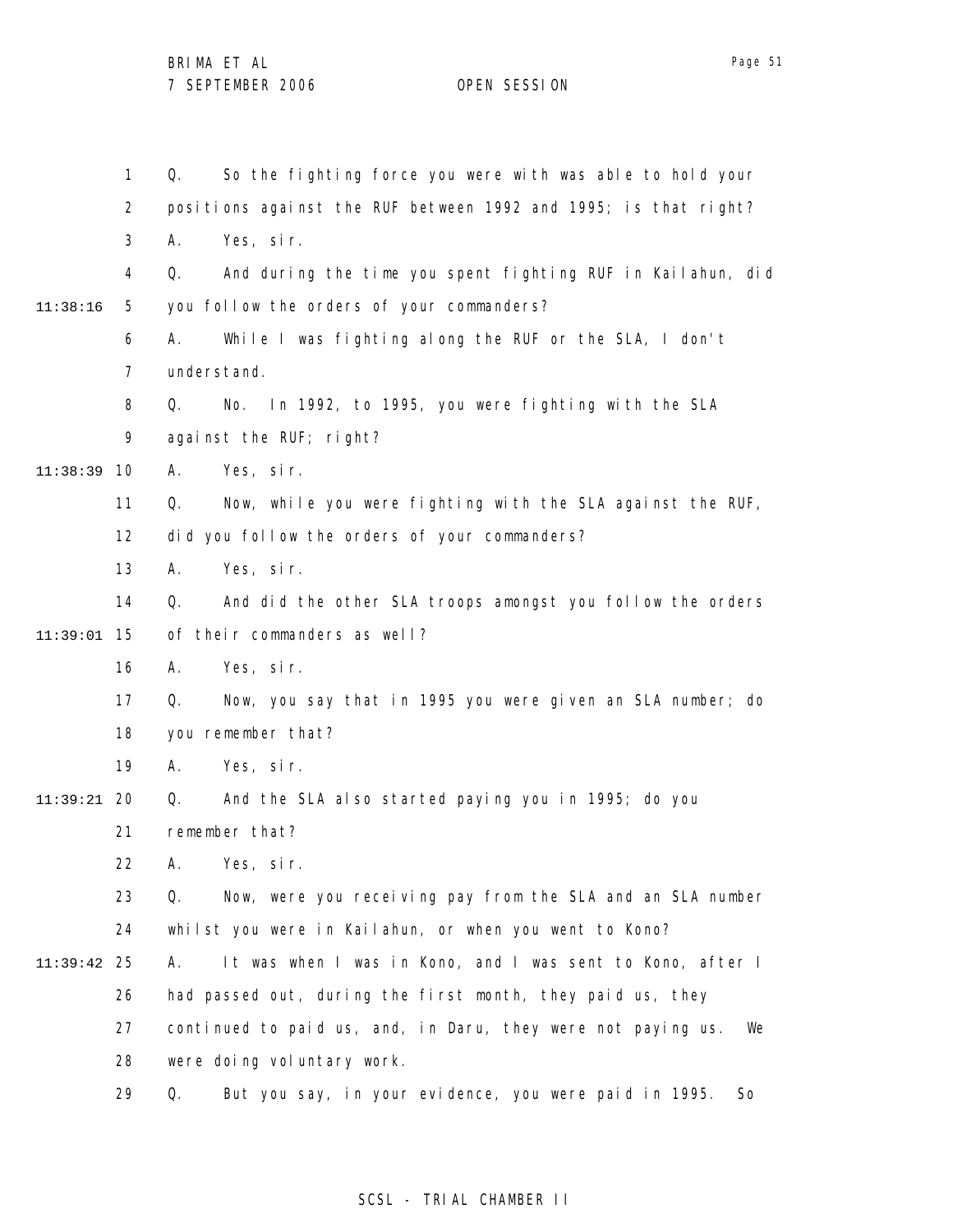|               | $\mathbf{1}$   | were you paid before you went and undertook your training in      |
|---------------|----------------|-------------------------------------------------------------------|
|               | $\overline{2}$ | Benguema in 1996 by the SLA?                                      |
|               | 3              | It was in '95, not '96. '95. '95. 1992, we were border<br>А.      |
|               | 4              | guards. We were not receiving pay. We were just there             |
| 11:40:46      | 5              | representing the country. '95, we were taken as SLA soldiers,     |
|               | 6              | and we did our training and they started paying us.               |
|               | 7              | Now, you went to Benguema training camp with the SLA,<br>Q.       |
|               | 8              | di dn't you?                                                      |
|               | 9              | Yes, sir.<br>А.                                                   |
| 11:41:07      | 10             | And how long did this training last?<br>Q.                        |
|               | 11             | Three months.<br>А.                                               |
|               | 12             | Q.<br>And you were trained by SLA?                                |
|               | 13             | Yes, sir. Yes, sir.<br>А.                                         |
|               | 14             | And what training did you receive?<br>Q.                          |
| 11:41:25      | - 15           | They were the same four phases of war.<br>А.                      |
|               | 16             | So you learnt all the same things that you'd learnt before;<br>Q. |
|               | 17             | is that right?                                                    |
|               | 18             | A little difference occurred, because it was a hasty<br>А.        |
|               | 19             | programme during the war, but, at Benguema, the training went     |
| $11:41:58$ 20 |                | systematically.                                                   |
|               | 21             | So you were trained systematically in marching drills,<br>Q.      |
|               | 22             | parades, and all that kind of thing; is that right?               |
|               | 23             | Yes, sir.<br>А.                                                   |
|               | 24             | What about tactics? Did you have training in tactics, or<br>Q.    |
| 11:42:19      | 25             | strategy?                                                         |
|               | 26             | Those are the four phases of war, we were taught<br>А.            |
|               | 27             | compulsorily.                                                     |
|               | 28             | So by the time you finished your training in Benguema, and<br>Q.  |
|               | 29             | after your fighting against the RUF, would you have regarded      |

## SCSL - TRIAL CHAMBER II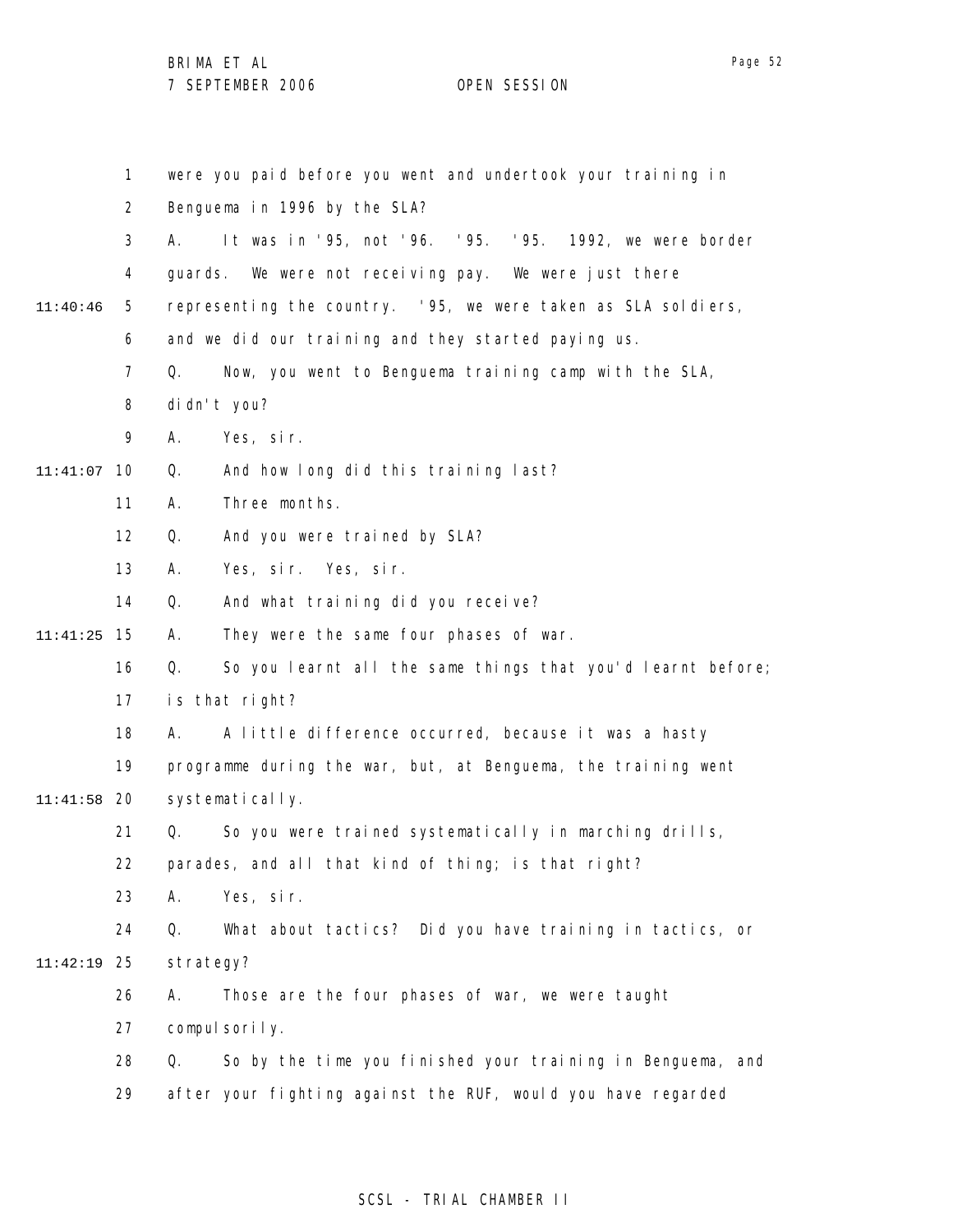|             | 1              | yourself as a well-trained soldier?                               |
|-------------|----------------|-------------------------------------------------------------------|
|             | $\overline{2}$ | Yes, sir.<br>Α.                                                   |
|             | 3              | Now, you say in May 1997 you were serving with the SLA in<br>Q.   |
|             | 4              | Kono when you heard Gborie had overthrown the SLPP government; do |
| 11:43:07    | 5              | you remember that?                                                |
|             | 6              | Yes, sir.<br>А.                                                   |
|             | $\overline{7}$ | You say that after the overthrow the soldiers were sad; do<br>Q.  |
|             | 8              | you remember saying that?                                         |
|             | 9              | Yes, sir.<br>А.                                                   |
| 11:43:21    | 10             | Why were the soldiers sad?<br>Q.                                  |
|             | 11             | Because the commander was just watching, and everybody<br>А.      |
|             | 12             | seated, waiting for instructions. Nobody made any movement, so    |
|             | 13             | everybody was sad, so if you are even happy within yourself, that |
|             | 14             | was not expressed.                                                |
| 11:43:48    | 15             | But before the coup of May 1997, were you unhappy in the<br>Q.    |
|             | 16             | army?                                                             |
|             | 17             | Ask me again.<br>Α.                                               |
|             | 18             | Before you heard Gborie's announcement in 1997, were you<br>Q.    |
|             | 19             | happy working for the army in Kono?                               |
| 11:44:14 20 |                | А.<br>Yes, I was happy.                                           |
|             | 21             | Q.<br>In May 1997, were you attached to the 16th Battalion, or    |
|             | 22             | the 6th Battalion?                                                |
|             | 23             | The 16th Battalion.<br>А.                                         |
|             | 24             | And the battalion commander was Colonel Sheik Mamood;<br>Q.       |
| 11:44:47    | 25             | that's right, isn't it?                                           |
|             | 26             | Yes, sir.<br>А.                                                   |
|             | 27             | And Colonel Sheik Mamood was a commissioned officer, wasn't<br>Q. |
|             | 28             | he?                                                               |
|             | 29             | Yes, sir.<br>Α.                                                   |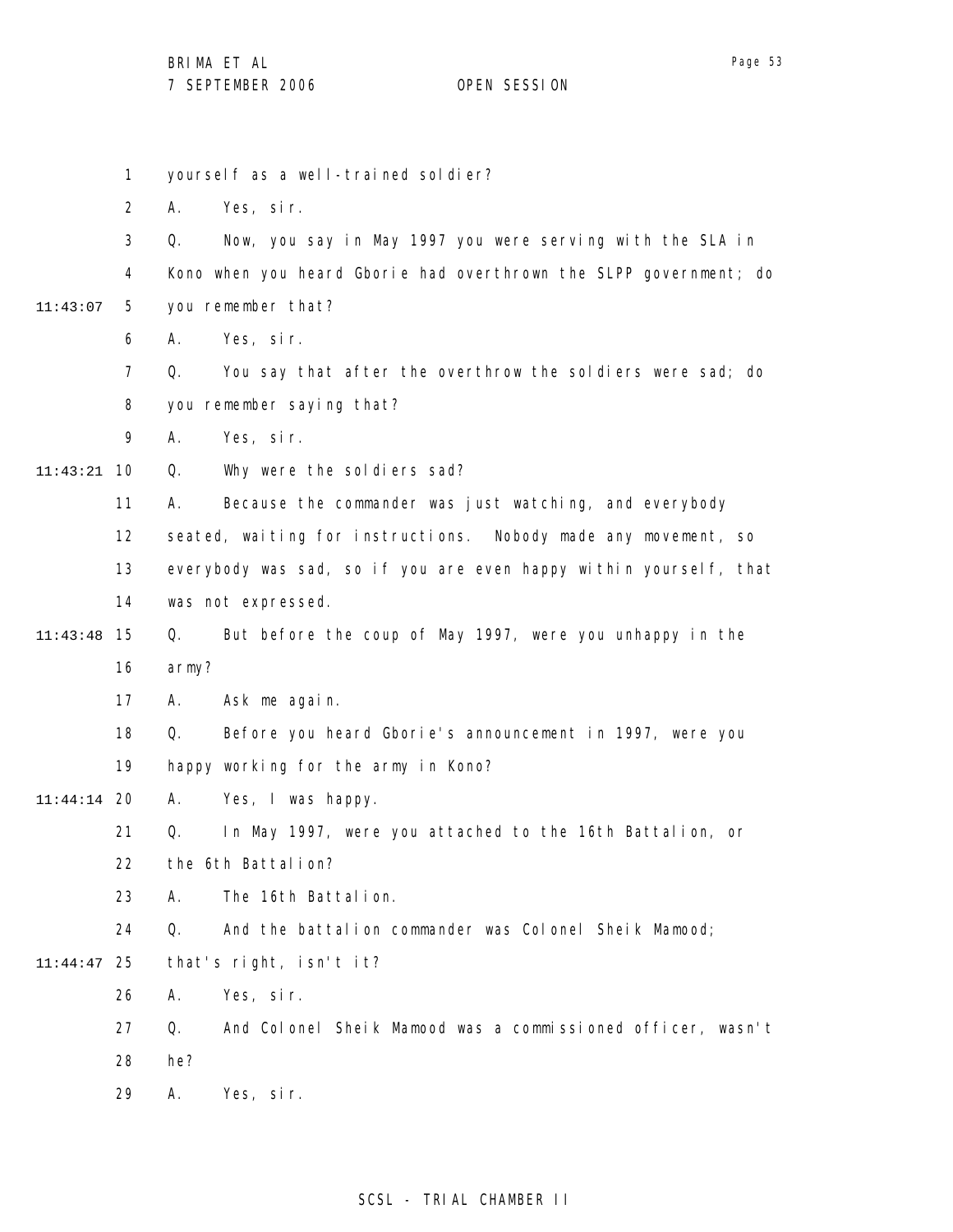Page 54

1 2 3 4 5 6 7 8 9 10 11:45:47 11 12 13 14 15 11:46:03 16 17 18 19 20 11:46:29 21 22 23 24 25 11:46:59 26 27 28 29 11:45:18 Q. Were there any other commissioned officers at the 16th Battalion, apart from Colonel Sheik Mamood? A. Yes, sir. Q. Roughly how many were there? A. We had two adjutants. We had the 2 IC. All were [indiscernible] officers, and we had other officers, Lieutenant T, Sawaneh. There were many. Q. Roughly how many other ranks were there? A. Other ranks, there were other battalion level. I cannot tell you the exact number. You have the staff sergeant, RSM. So from the RSM, from the -- to the -- THE INTERPRETER: The interpreter is sorry. He has missed this part of the witness's testimony. MR AGHA: Q. You were describing the chain of command. You had the RSM. Then who did you have after the RSM? A. You have the corporal, lance-corporal, corporal, sergeant, staff sergeant, sergeant major and RSM. Q. Would you say there were hundreds of other ranks at the Kono Battalion, or just ten or 20? A. I said it was at the battalion level. I am unable to describe from corporal to sergeant then other ranks, but from the top, you have bangles with the crown. Those were the officers, but from that level downwards were the other ranks. Q. How many soldiers, in total, roughly, were there at the 16th Battalion? Would it be more than a hundred? A. A battalion consist of 1,000 manpower, so it was 1,000 manpower that was supposed to be there. Q. And prior to the coup in May 1997, before you heard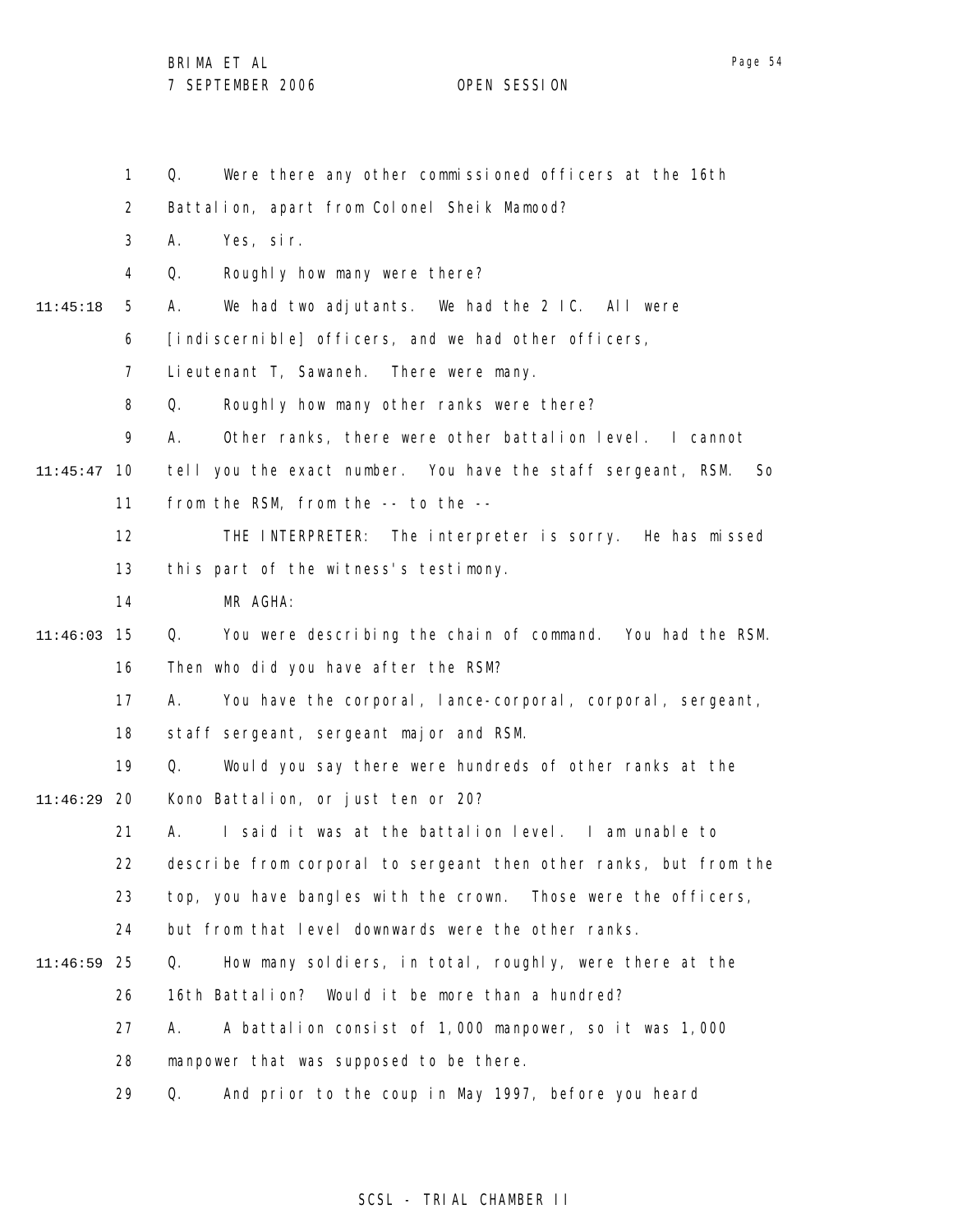1 2 3 4 5 6 7 8 9 10 11:48:18 11 12 13 14 15 11:48:34 16 17 18 19 20 11:48:59 21 22 23 24 25 11:49:19 26 27 28 29 11:47:46 Gborie's announcement, did you used to hold muster parades at the 16th Battalion headquarters? A. Yes, sir. Q. Were these general muster parades where most of the battalion were present? A. Battalion is one. But you have sub-battalions that were postings at the borders. They were not coming, but for us that were at the head -- HQ, we had a muster parade. Q. All those at the HQ attended the muster parade; is that right? A. Yes, sir. Q. And was it the battalion commander who addressed the muster parade? A. Not at all times. He had days that he used to come, but he had his 2 IC adjutant who were dealing with those situations. Once in a week he came to the muster parade. He had his 2 IC. At times, his 2 IC wouldn't come, but his adjutant would come, and we were under discipline. Everybody was under control. Q. But it was only officers who addressed the muster parade; is that right? A. No, sir. Q. So privates addressed the muster parade, did they? A. Yes, sir. We have corporal, sergeant, sergeant major, RSM, and other ranks used to muster us before they handed us over to the adjutant and the adjutant to the 2 IC. So it was a chain work. Q. So when you were all mustered together, all the troop, and you were addressed by the adjutant or the second in command, was it only the adjutant, second in command and officers who

## SCSL - TRIAL CHAMBER II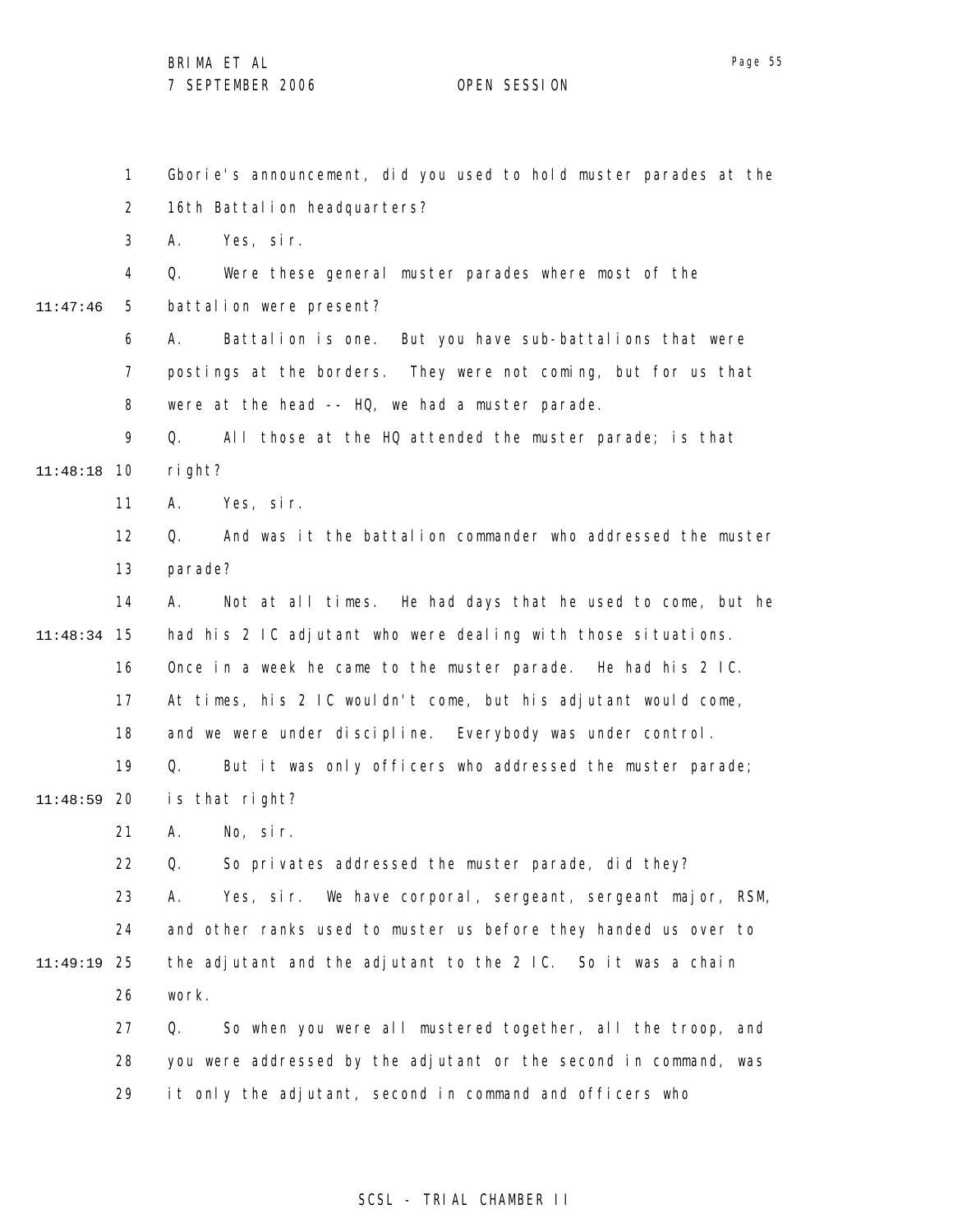1 addressed you?

|          | $\overline{2}$ | I have said it is a chain work. A chain work, a chain<br>А.          |
|----------|----------------|----------------------------------------------------------------------|
|          | 3              | work. You have the corporal, sergeant, sergeant major. You have      |
|          | 4              | the staff sergeant officers. They were by levels. So when we         |
| 11:50:02 | 5              | are handed to the next person, the next person did the same.<br>- So |
|          | 6              | we are in different levels. So the sergeant can come and say         |
|          | $\overline{7}$ | something, the adjutant say something, and the -- he would hand      |
|          | 8              | over the parade to the 2 IC. If the commander was not ready to       |
|          | 9              | come, then the adjutant would take over the entire parade.           |
| 11:50:22 | 10             | So you have to explain this to me, because I'm not a<br>Q.           |
|          | 11             | military man. You have to help me with this. So what you're          |
|          | 12             | saying is if you had corporals and privates, they'd be mustered      |
|          | 13             | by a sergeant who would be in charge of them; is that right?         |
|          | 14             | You had the corporal. You had the corporal. You had eight<br>А.      |
| 11:50:52 | 15             | manpowered, and he monitored -- all of those eight people should     |
|          | 16             | be present. He would tell his sergeant, then the sergeant will       |
|          | 17             | talk to the sergeant major, the sergeant major will hand over to     |
|          | 18             | the RSM, and the RSM also did the same to the adjutant.<br>The       |
|          | 19             | adjutant may be the 2 IC.                                            |
| 11:51:21 | 20             | And then when you were all present, it was the adjutant, or<br>Q.    |
|          | 21             | the 2 IC who would address you?                                      |
|          | 22             | I have said not in all situations. 2 IC would come.<br>The<br>А.     |
|          | 23             | 2 IC would come. It is an army. It has different levels. If he       |
|          | 24             | was unwilling to come, he had his adjutant that was going to         |
| 11:51:51 | 25             | address the -- the parade.                                           |
|          | 26             | So the muster parade was based on rank and level?<br>Q.              |
|          | 27             | А.<br>Yes.                                                           |
|          | 28             | Q.<br>Now, after the overthrow of the SLPP government, you           |
|          | 29             | mentioned that Honourable Momoh Bangura, aka Dotti, came to Kono;    |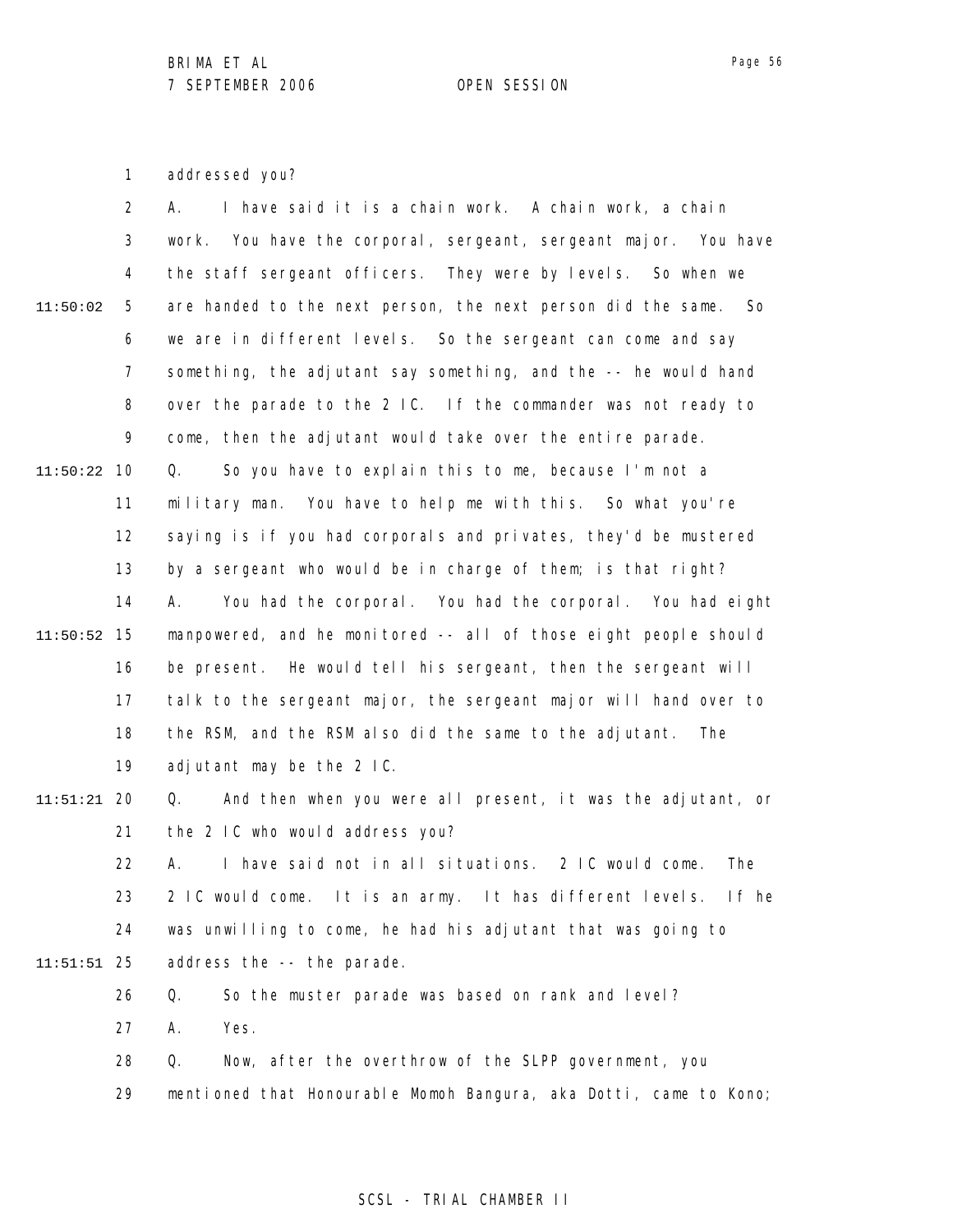1 2 3 4 5 6 7 8 9 10 11:53:10 11 12 13 14 15 11:53:39 16 17 18 19 20 11:54:05 21 22 23 24 25 11:54:35 26 27 28 29 11:52:36 do you remember that? A. Yes, sir. Yes, sir. Q. And Honourable Momoh Bangura, aka Dotti, called a muster parade, didn't he? A. He, with Colonel Sheik Mamood summoned a muster. Q. And what rank was Honourable Momoh Dotti when he summoned the muster with colonel? A. Well, in the army, we have appointment. It was the appointment that go over the rank he had. His appointment, even though I was a colonel who was subordinate to him -- I was a colonel. I knew that his appointment was higher to my position, so I saw him as an honourable. I knew that his rank was not - was immaterial. What was important was his appointment. Q. So because Momoh Bangura, aka Dotti, was appointed as an honourable, that put him above the other ranks, because of his position; is that what you're saying? A. Yes, sir. Yes, sir. Q. Okay. So because of his position as an honourable, Colonel Sheik Mamood was subordinate to Momoh Bangura, aka Dotti; is that right? A. Yes, sir. Because it was from him everybody received orders. Even a colonel could salute him, so I knew that he was the man who was appointed at that very time. Q. What did Momoh Bangura, aka Dotti, say to you at the muster parade? A. After the battalion commander had spoken, that was the time Momoh spoke to us, saying that he came to visit Kono. He came on a visit. From that, he didn't say anything. I saw him and the colonel enter -- went to the office.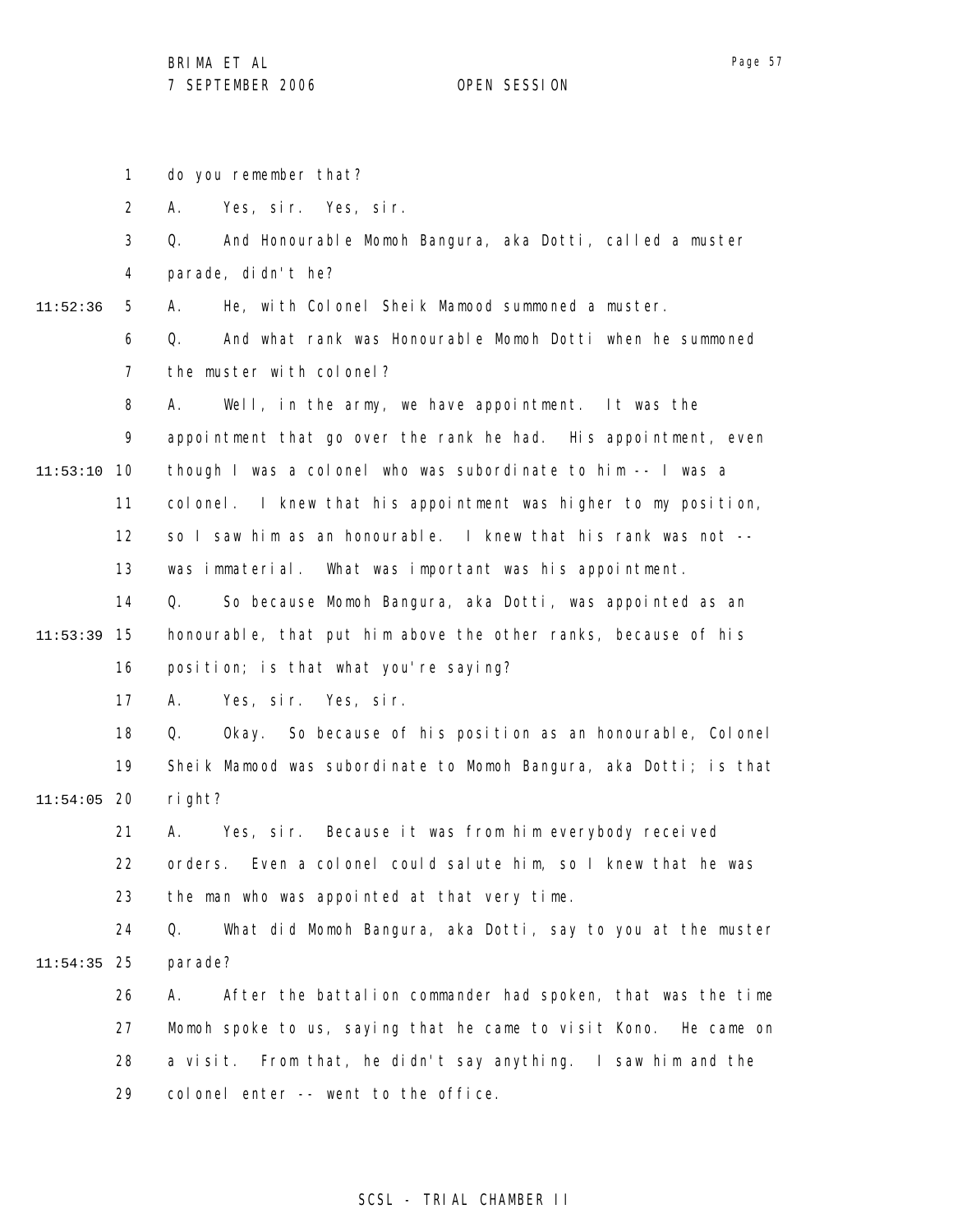1 2 3 4 5 6 7 8 9 10 11:55:45 11 12 13 14 15 11:56:01 16 17 18 19 20 11:56:21 21 22 23 24 25 11:56:41 26 27 28 29 11:55:20 THE INTERPRETER: The interpreter is sorry. This last part of the witness's testimony is not audible to him. Could he please come again? JUDGE SEBUTINDE: Mr Witness, could you repeat what you've just said. The interpreter didn't get you. Could you please repeat it audibly. THE WITNESS: Honourable Momoh came. He said he came on a visit. He met the colonel, and they summoned a muster parade. From there, I saw them. They entered an office and they came out and asked me if I was deployed there, and I said yes. And he said he was going to collect me from there to town. He asked for a permission from the colonel, and he was given that permission. From there, we came to town. That's all. MR AGHA: Q. Now, when Honourable Momoh Bangura, aka Dotti, came to Kono, did he come with any other men? A. Yes, sir. Yes, sir. Q. And these were soldiers; yes? A. Yes, sir. Q. Roughly how many soldiers did he come with? A. I don't know. I don't know. Q. Were these soldiers his securities? A. Yes, sir. Yes, sir. Q. Now, you say that Momoh Bangura, aka Dotti, commanded a convoy of over 60 soldiers from Kono to Freetown; do you remember that? A. Yes, sir. Yes, sir. Q. Now, you went in convoy from Kono to Freetown. Amongst these 60 soldiers, were there officers as well as other ranks?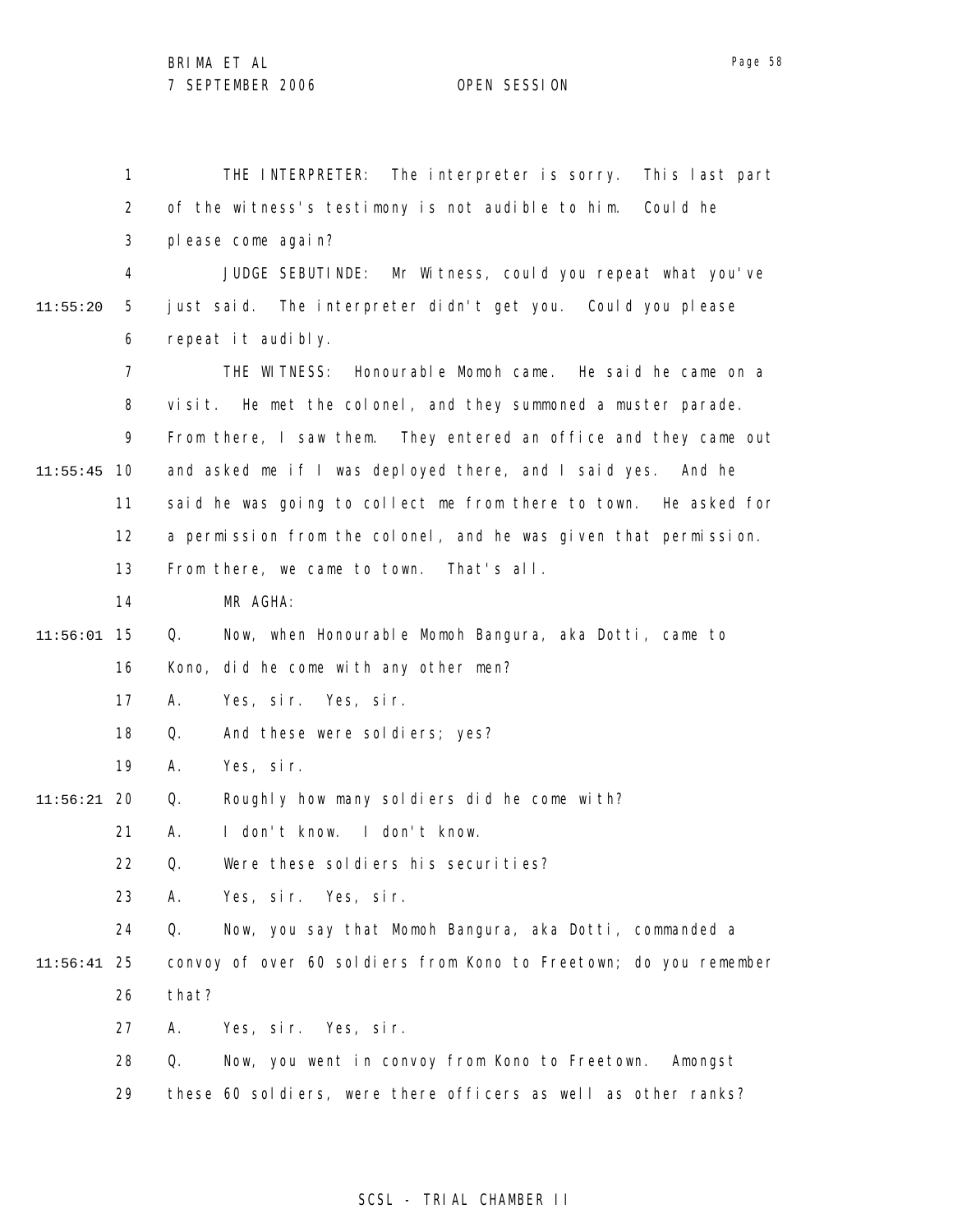|          | $\mathbf{1}$   | Yes, there were other ranks; sergeant major. Even officers<br>А.  |
|----------|----------------|-------------------------------------------------------------------|
|          | $\overline{2}$ | were present, an officer, a cadet with buttons.                   |
|          | 3              | Now, you say that Dotti was your commander and you all<br>Q.      |
|          | 4              | looked up to Dotti. Why did you look up to him?                   |
| 11:57:34 | 5              | А.<br>To whom?                                                    |
|          | 6              | Momoh Bangura, aka Dotti.<br>Q.                                   |
|          | $\overline{7}$ | Look -- I don't understand the question. I have told you<br>А.    |
|          | 8              | that Momoh Dotti came, and summoned a muster. After the muster,   |
|          | 9              | they went into an office, he came back and asked me if I was      |
| 11:58:02 | 10             | deployed at that place. I said yes. He said he was -- he had      |
|          | 11             | wanted to take a permission so that he will take me down to       |
|          | 12             | Freetown.                                                         |
|          | 13             | But did you respect Momoh Bangura Dotti?<br>Q.                    |
|          | 14             | Yes, sir.<br>А.                                                   |
| 11:58:17 | 15             | Now, you reached Freetown in around June 1997, didn't you?<br>Q.  |
|          | 16             | Yes, sir.<br>Α.                                                   |
|          | 17             | And when you reached Freetown, where did you report?<br>Q.        |
|          | 18             | It was at the lodge to Momoh Dotti, the place where he was.<br>А. |
|          | 19             | He had soldiers there. He had officers there, too.                |
| 11:58:52 | 20             | And those soldiers and officers were under Momoh Dotti's<br>Q.    |
|          | 21             | command; is that right?                                           |
|          | 22             | A. Yes, sir.                                                      |
|          | 23             | Who was it who deployed you at Congo Dust tent? Was it<br>Q.      |
|          | 24             | Momoh Dotti?                                                      |
| 11:59:13 | 25             | Α.<br>Yes, sir. Yes, sir.                                         |
|          | 26             | And Momoh Dotti was the commander of Congo Dust tent area<br>Q.   |
|          | 27             | in Freetown; is that right?                                       |
|          | 28             | No, sir.<br>Α.                                                    |
|          | 29             | Q.<br>Who was the commander?                                      |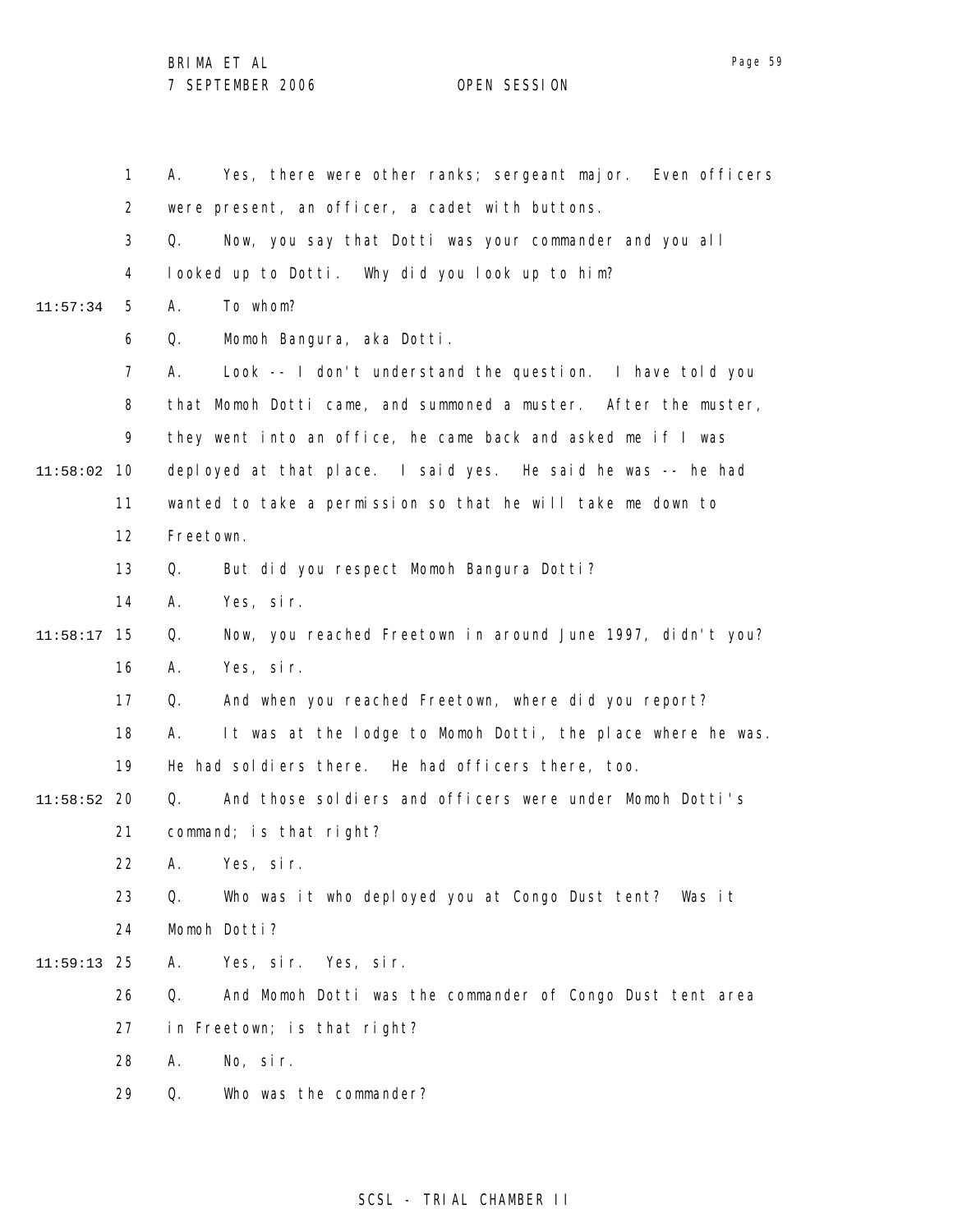Page 60

1 2 3 4 5 6 7 8 9 10 12:00:35 11 12 13 14 15 12:00:50 16 17 18 19 12:01:09 20 21 22 23 24 25 12:01:27 26 27 28 29 12:00:05 A. It was Staff Polo. Q. But did Staff Polo have to report to Momoh Dotti? A. Yes, sir. Q. Now, do you know who Momoh Bangura, aka Dotti, was reporting to? A. No, sir. Q. Now, during this period in Freetown, you remained there for approximately six months, didn't you? A. Yes, sir. Yes, sir. Q. Now, during this period of six months, you spoke to other soldiers in Freetown, didn't you? A. Who spoke to soldiers? Q. Did you speak to other soldiers while you were in Freetown? A. Yes, sir. Q. And you had general conversations with them? A. Yes, sir. Q. Now, you say you spoke to soldiers at Cockerill; is that right? A. I did not tell you that. Q. Did you ever go to Cockerill, army headquarters, in Freetown? A. I was deployed at Congo Dust, Fourah Bay. Q. Yes, but did you ever go to Cockerill and meet other sol di ers there? A. No, never did I go there, but I saw soldiers working there. Q. Now, through speaking to the other soldiers, you learnt that Adams was an honourable, didn't you? A. Yes, sir. Q. Now, apart from Adams and Momoh Bangura, aka Dotti, which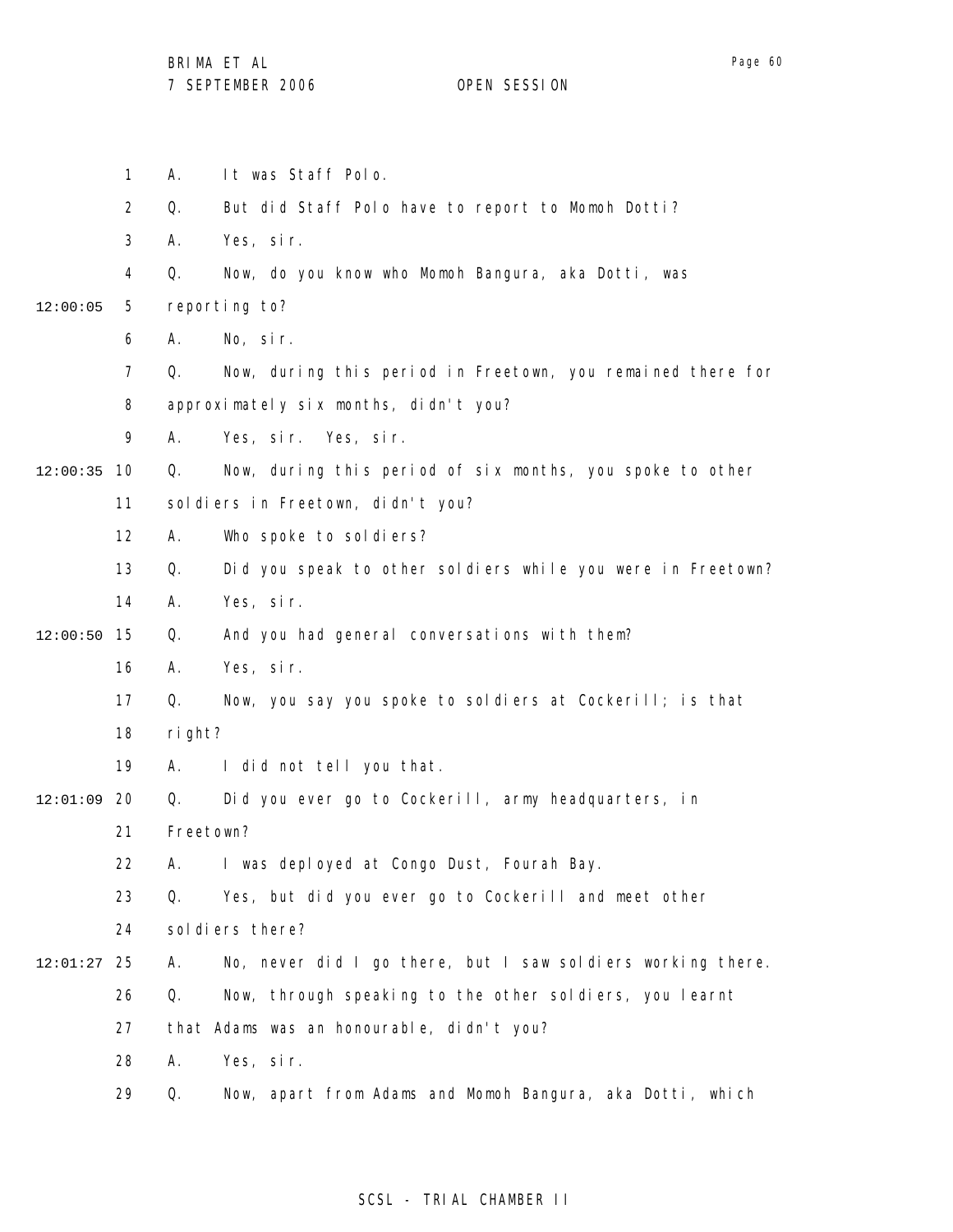1 2 3 4 5 6 7 8 9 10 12:02:31 11 12 13 14 15 12:03:00 16 17 18 19 12:03:27 20 21 22 23 24 25 12:03:58 26 27 28 29 12:02:16 other soldiers did you learn were called honourables whilst you were in Freetown? A. Please, sir. I was based at one place, at Fourah Bay. So that was where my commander was, so I don't know about other sol di ers. Q. In your evidence this morning, you said you spoke to other soldiers, or you with other soldiers at Cockerill. You were not just at Fourah Bay, were you? A. No, sir. Q. Okay. Now, you said you learnt Adams was an honourable. Who else did you learn were honourables? A. I knew about Momoh, because I was a subordinate to him. I was under him. It was a chain work. He was my commander. Q. So how did you learn about Adams then, being an honourable? A. Well, in Kono, we used it to hear that Adams was in Kailahun District, and his boys were with him, who were field soldiers, so Honourable Adams was in Kailahun District. That was how I came to know that Honourable Adams was in Kailahun. But, in Freetown, I did not see him. Q. But how did you know that Adams was an honourable? A. I have told you that his men were there, and even Mosquito told me that this was one of the honourables that was with his own movement that used to send signal to his soldiers at Kabala. I don't -- I'm not used to him. I don't know him officially. It was that day that I came to know the boy, because he was a small boy, he was an honourable. And he, Mosquito, identified him to me, that this man was an honourable. Q. So, according to you, the first time you heard that Adams was an honourable was when you were in Kailahun; is that right?

#### SCSL - TRIAL CHAMBER II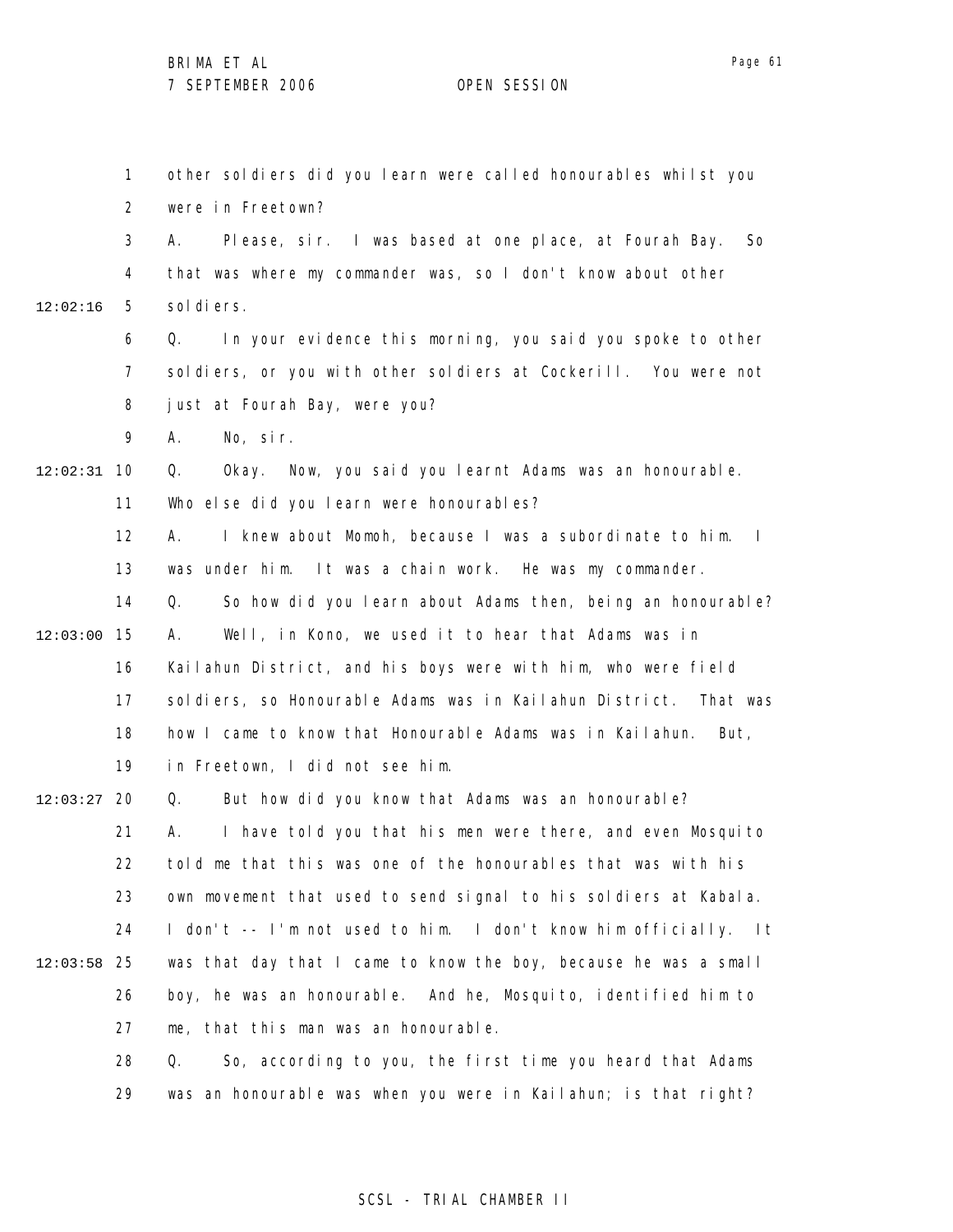1 2 3 4 5 6 7 8 9 10 12:05:01 11 12 13 14 15 12:05:20 16 17 18 19 12:05:34 20 21 22 23 24 25 12:05:42 26 27 28 29 12:04:39 A. I said, from Kono, I met his men there. He said he was in Kailahun District, his boys, his soldiers that he had. I saw with some of them. All of us used to sit together and discuss. They said their boss was in Kailahun. Then, when I had a problem, I was in Kailahun, Mosquito collected me and went to Buedu. Then he introduced -- introduced Adam to me that he was an honourable, that he used to leak their secret to the SLAs who were in Kabala. Q. So my question again: Was it in Kailahun that you first found out that Adams was an honourable? MR MANLY-SPAIN: I believe, Your Honour, that the witness said first in Kono. He's repeated that, not in Kailahun. He said in Kono. He's repeated that. THE WITNESS: It was in Kono I knew him. It was in Kono. MR AGHA: Q. Now, you said that you knew Alex Tamba Brima from before, you knew him from Kono; is that right? MR FOFANAH: Objection. He did not say Alex, he said -- MR AGHA: I beg your pardon. PRESIDING JUDGE: He said Tamba Brima. MR AGHA: Tamba Brima. I beg your pardon. THE WITNESS: Tamba Brima. Tamba Brima. MR AGHA: Q. You knew him from before? A. Yes, sir. Q. When did you first come to know him? A. We were born in Kono, and that's the initial place, and I knew him in the army. And, during that period, I did not hear -- Q. Hang on. You don't know what question I'm going to ask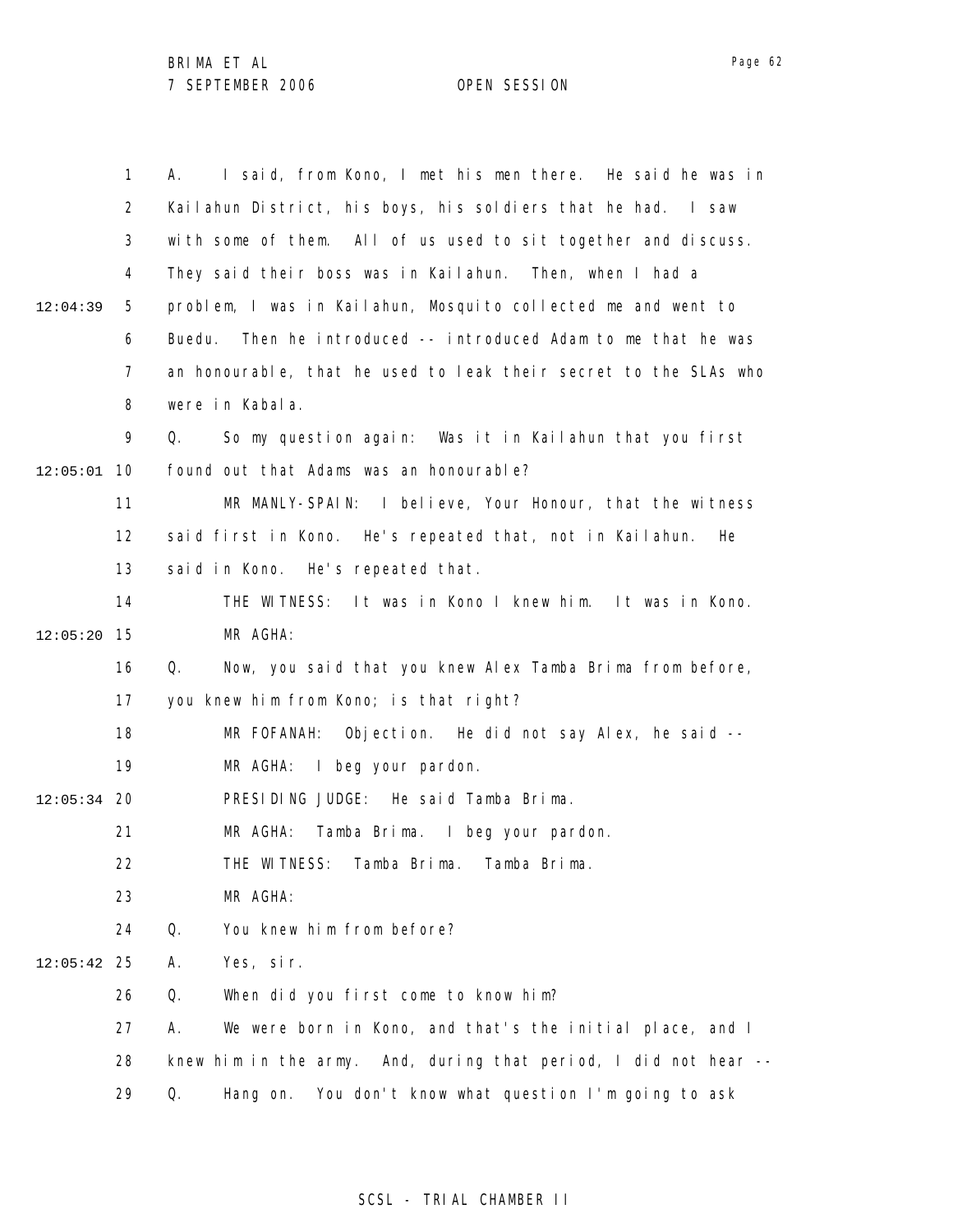1 2 3 4 5 6 7 8 9 10 12:06:36 11 12 13 14 15 12:06:51 16 17 18 19 20 12:07:14 21 22 23 24 25 12:07:41 26 27 28 29 12:06:19 you. Now, you knew he was born in Kono and you were in Kono, so you knew him at a young age? A. I'm a Kono man, he's a Kono man. We came to know ourselves in Kono. Q. [Microphone not activated]? A. Yes, I knew him in Kono. Q. Then he joined the army? A. Yes. Q. Now, you're a Kono man, so you can speak Kono; is that right? A. I'm not a Kono man. I'm a Madingo. I'm a Madingo. THE INTERPRETER: The interpreter is sorry. He's not -- he doesn't want to call the witness's name. MR AGHA: Q. Can you speak Kono? A. I can hear when somebody speaks, but I don't know how to speak it. I do speak Madingo. Q. What about Tamba Brima; he speaks Kono, doesn't he? A. Well, I don't know, because there are people who are born in Kono that cannot speak Kono. Some people go there as strangers, but they speak Kono. But I don't know whether he speaks Kono. But I knew him as a Kono man. Q. And you say he then joined the army; is that right? A. I don't understand. Q. Did you know Tamba Brima when he was in the army? A. Yes, I knew him. Q. So you knew him before you came to Freetown with Momoh Bangura, aka Dotti; is that right? A. I knew Tamba Brima in Kono, but -- but I never knew that

## SCSL - TRIAL CHAMBER II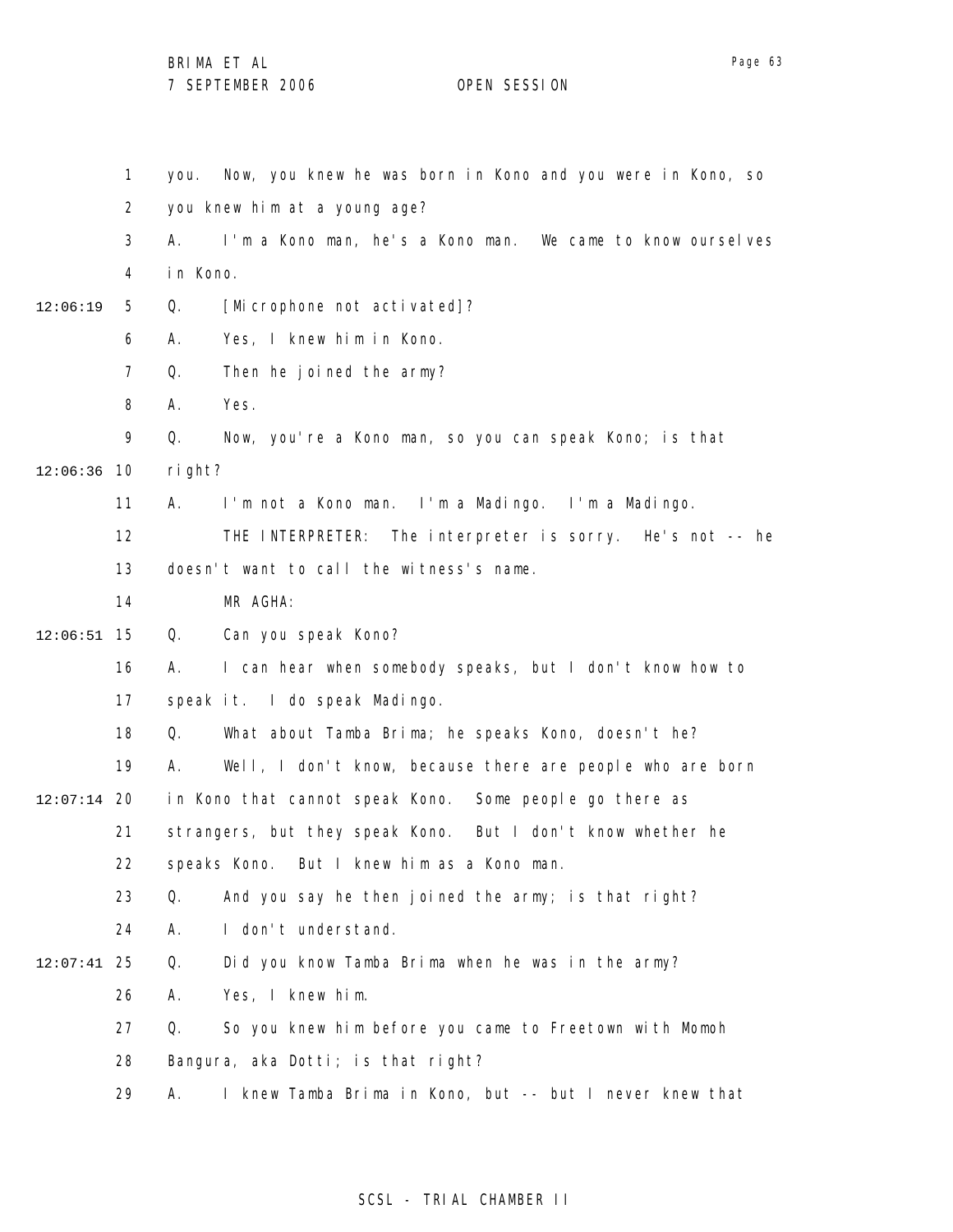1 2 3 4 5 6 7 8 9 10 12:08:39 11 12 13 14 15 12:08:59 16 17 18 19 12:09:15 20 21 22 23 24 25 12:09:36 26 27 28 29 12:08:22 that was where he was born. It was in the army when I came to know that he was a Kono man, because all of us came from that place. So it was during that period that I knew he came from Kono. But I never knew that before, it was only during the army. And it was he who explained himself that he was born in Kono, and it was from there I knew him. Because I and his brother went to school together. Q. Listen, don't ramble on. I will ask a question, if you can be concise. Now, when did you first meet him in the army. Was it when you were on the war front in Kailahun? A. No, sir. Q. So when was it? A. After '95. I used to see him in Kono. Q. Now, when you went to Freetown with Momoh Bangura, aka Dotti, did you see Tamba Brima then? A. No, sir. Q. In your earlier evidence this morning, you said you did see him in Freetown. So have you changed your mind now? A. I did not tell you that. Q. So you say you didn't say you saw Tamba Brima, this morning, in Freetown? A. I said Bazzy, not Tamba Brima. Q. So you saw Bazzy in Freetown? A. I said I saw him in Kabala. They said he was in Kabala, but I did not see him in person. Q. Forget about Bazzy now. Did you say, in your evidence this morning, that you saw Tamba Brima in Freetown? MR FOFANAH: Your Honour -- THE WITNESS: No. No.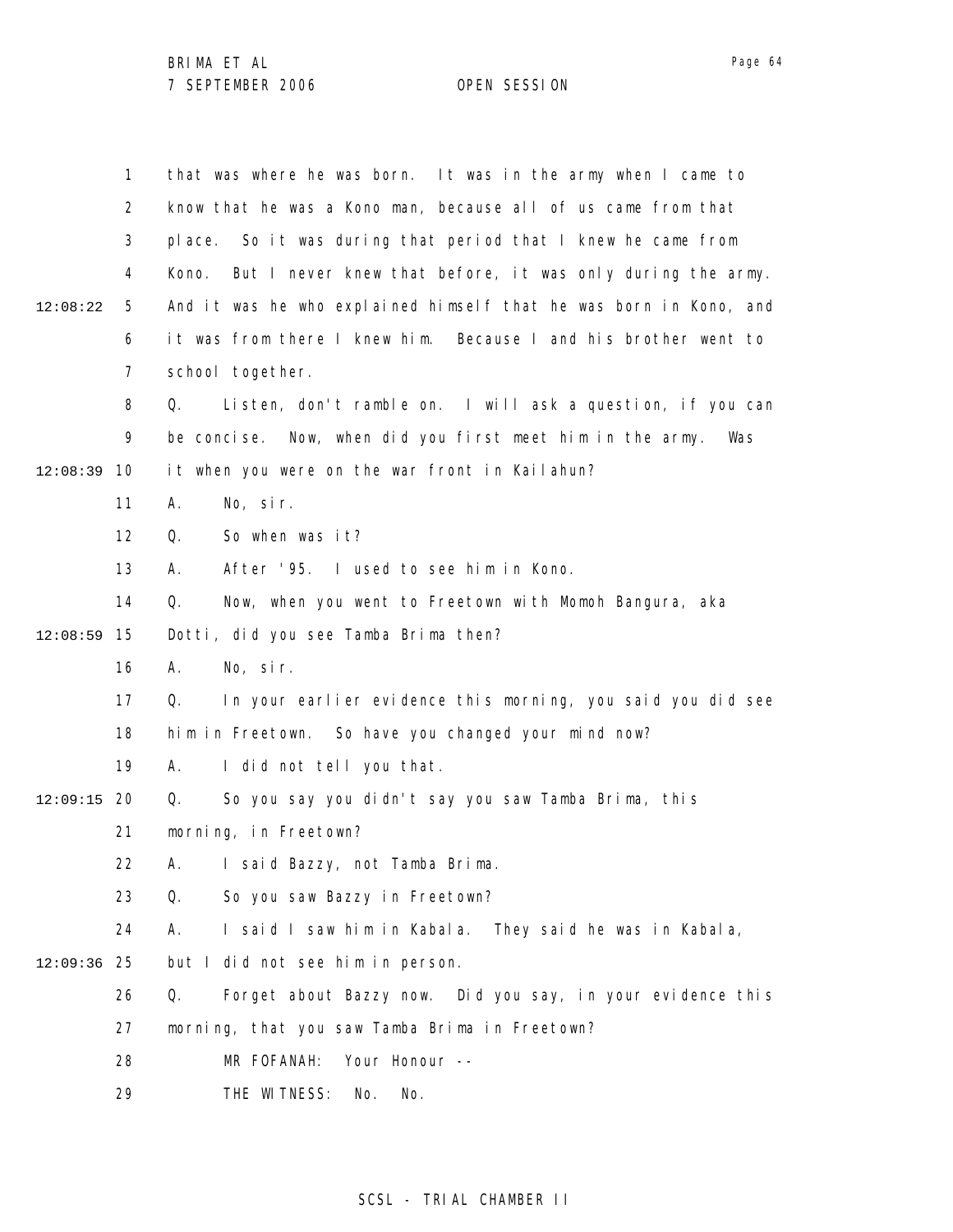1 2 3 4 5 6 7 8 9 10 12:10:24 11 12 13 14 15 12:10:47 16 17 18 19 20 12:11:10 21 22 23 24 25 12:11:37 26 27 28 29 12:10:02 MR FOFANAH: It seems -- I'm going to object if my learned colleague is putting that as a factual statement from the witness. The witness did not say that he saw Tamba Brima in Freetown. PRESIDING JUDGE: I don't have any note of that, Mr Agha. MR AGHA: I think the transcript will reflect. I understood he said he knew him in Freetown, and Kono. JUDGE SEBUTINDE: Is the question whether he knew him, or whether he saw him in Freetown? What is the question? MR AGHA: I've asked him "saw." I will ask him "knew" now, just to be clear on that point. Q. Witness, did you know Tamba Brima in Freetown? A. Sir, I said no. I knew him in Kono. Q. Okay. So you never saw or heard about him in Freetown? A. I only saw Honourable Momoh with whom I was. I did not see any other person. Q. Why was Momoh an honourable? A. Well, I don't know. MR MANLY-SPAIN: [Microphone not activated]. MR AGHA: Q. Now, you say you knew Tamba Brima from Kono, and the army. Tamba Brima played football, didn't he? A. I don't know about that. I don't know. I don't know. Q. Tamba Brima's nickname was Gullit, wasn't it? A. I don't know Gullit, Gullit. I don't know Gullit. Q. So you don't know Tamba Brima also as Gullit? A. You said Bullet. I only -- I don't know Bullet. I only know Tamba Brima. JUDGE SEBUTINDE: Mr Witness, nobody said the word bullet.

## SCSL - TRIAL CHAMBER II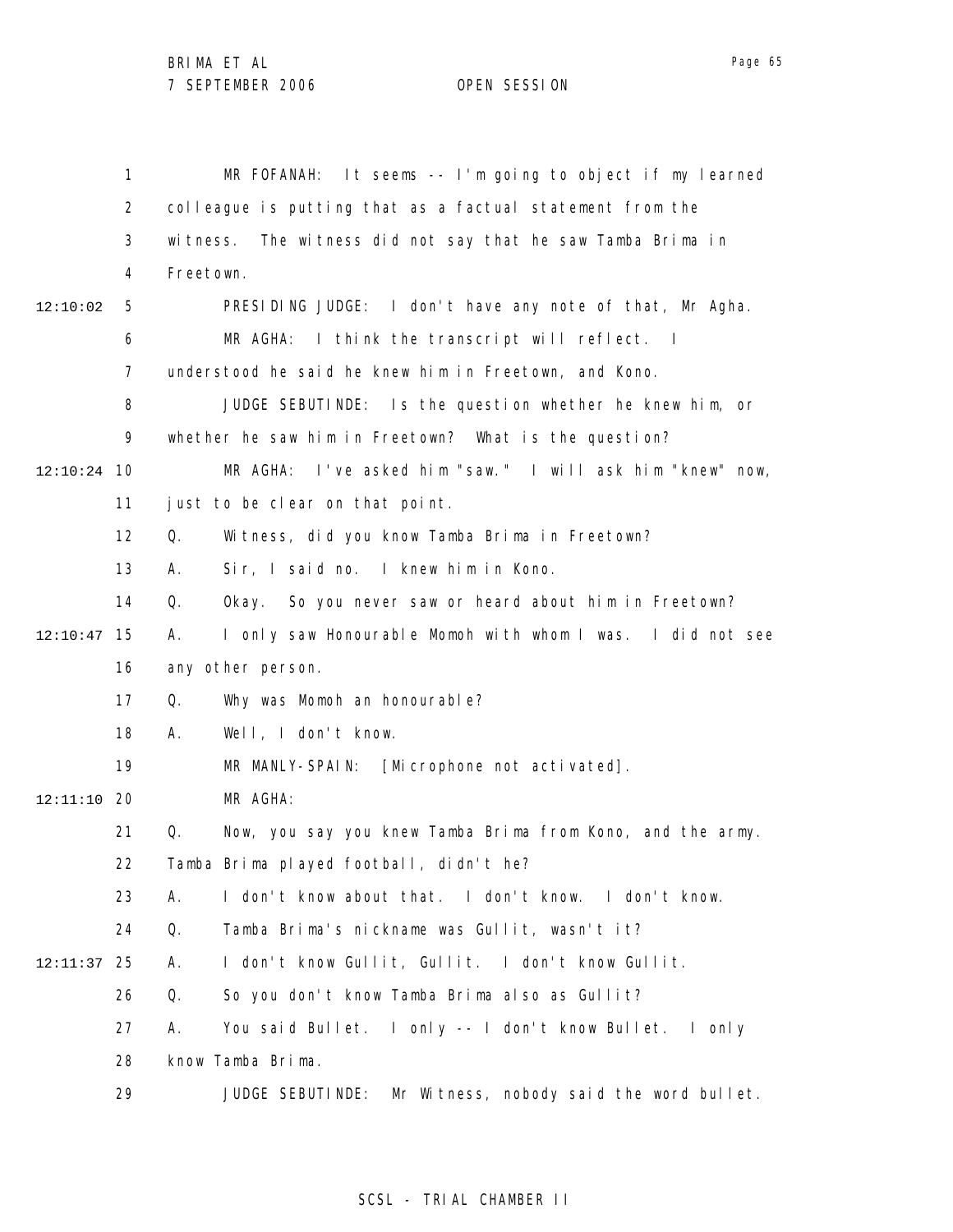|          | $\mathbf{1}$   | Just listen to the question and answer it truthfully.               |
|----------|----------------|---------------------------------------------------------------------|
|          | $\overline{2}$ | MR AGHA:                                                            |
|          | 3              | Did you hear that Tamba Brima was also called Gullit.<br>Q.         |
|          | 4              | I don't know Bullet. I know Tamba Brima.<br>А.                      |
| 12:12:25 | 5              | PRESIDING JUDGE: Mr Interpreter, are you putting Bullet to          |
|          | 6              | this witness, or Gullit?                                            |
|          | 7              | THE INTERPRETER:<br>My Lord, the name put to the witness is         |
|          | 8              | Gullit.                                                             |
|          | 9              | PRESIDING JUDGE:<br>Witness, why do you keep saying Bullet          |
| 12:12:38 | 10             | when that is not the name that is being put to you?                 |
|          | 11             | THE WITNESS: It's what I heard from the mic. They said              |
|          | 12             | Bullet. I don't know Bullet.                                        |
|          | 13             | PRESIDING JUDGE: All right. Well, Mr Agha will ask you              |
|          | 14             | that question again. Now, you listen. Because the interpreter       |
| 12:13:04 | 15             | is not saying Bullet to you and Mr Agha is not saying Bullet to     |
|          | 16             | So you listen to this question again and give us an answer.<br>you. |
|          | 17             | MR AGHA:                                                            |
|          | 18             | Did you know that Tamba Brima's nickname was Gullit?<br>Q.          |
|          | 19             | No, sir.<br>Α.                                                      |
| 12:13:26 | -20            | I suggest to you that Tamba Brima's nickname was Gullit;<br>Q.      |
|          | 21             | what do you have to say?                                            |
|          | 22             | A. I don't know about that. I only know Tamba Brima.                |
|          | 23             | Q.<br>I suggest to you that Tamba Brima was also referred to as     |
|          | 24             | Alex; what do you have to say about that?                           |
| 12:13:51 | 25             | I don't know that.<br>А.                                            |
|          | 26             | Q.<br>I put it to you that Alex Tamba Brima was also an             |
|          | 27             | honourable; what do you have to say about that?                     |
|          | 28             | I did not see him. I don't know him and I did not know --<br>А.     |
|          | 29             | I did not know he was a minister or honourable, and I did see not   |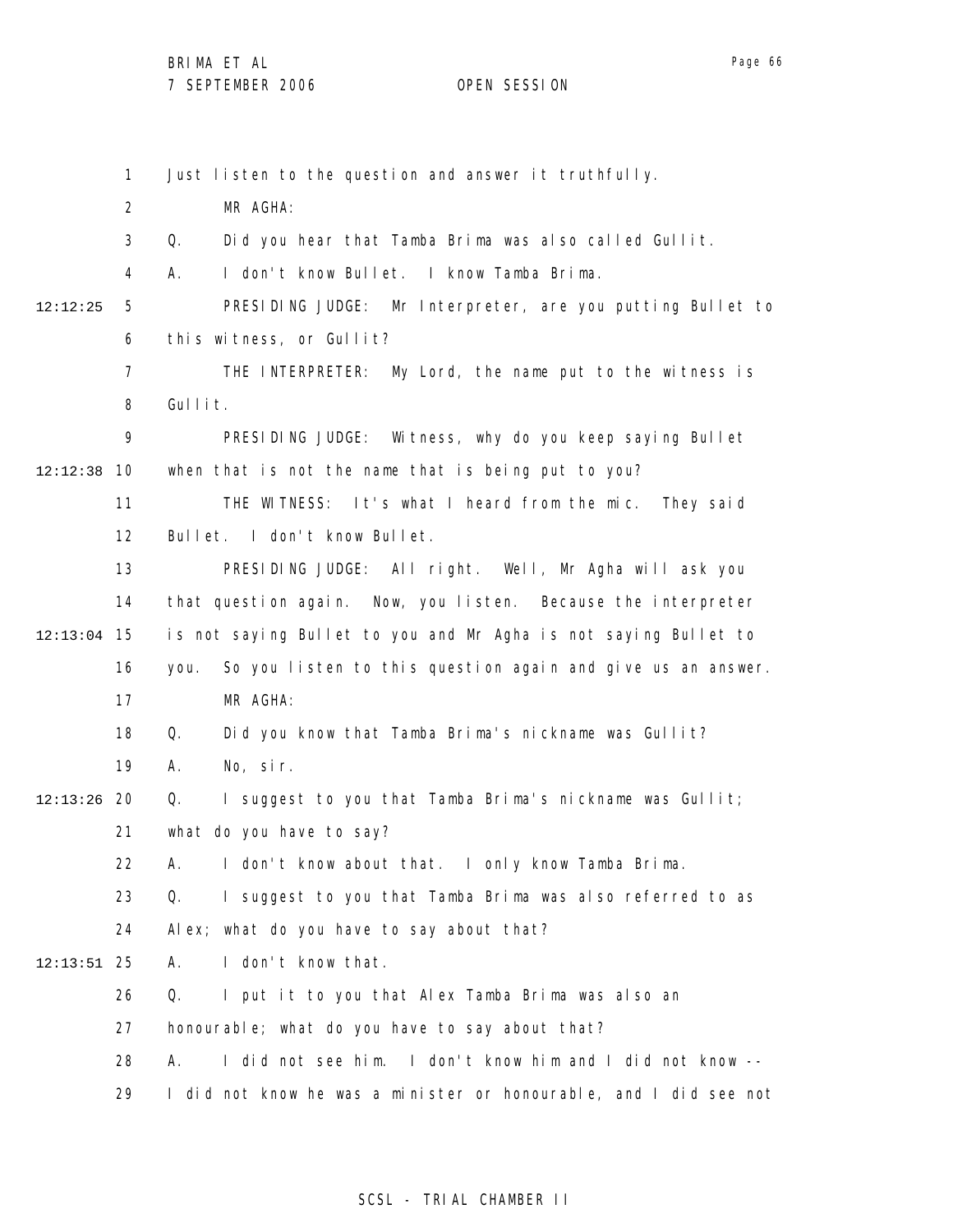Page 67

1 2 3 4 5 6 7 8 9 10 12:15:05 11 12 13 14 15 12:15:32 16 17 18 19 20 12:15:52 21 22 23 24 25 12:16:19 26 27 28 29 12:14:36 see him in Freetown. But I knew him as a Kono man. Q. Okay. I suggest to you that Alex Tamba Brima, aka Gullit, was one of the soldiers who overthrew the government in May of 1997. What do you have to say about that? A. I don't know. Q. Do you know any of the soldiers who overthrew the government in May 1997, apart from Gborie? A. Except Honourable Momoh, whom I saw in person, but I don't know any other person that was an honourable, or who called himself honourable. Q. So during the six months you were in Freetown, you never heard anyone else being referred to as honourable, apart from Honourable Momoh Bangura Dotti; is that right? A. I have told you that the army is a chain work. Where I was based, it was where I placed my concern. Where I was based at Fourah Bay community, it was there I concentrated. The only person that was reporting was Mr Polo. I don't know anything concerning that. Q. But when you mixed with other soldiers, and throughout your six-month period in Freetown, you never heard anyone else, apart from Honourable Momoh Bangura, aka Dotti, being referred to as an honourable; yes or no? A. No. Q. Now, I suggest to you that Ibrahim Bazzy Kama was an honourable? A. I didn't see him. Q. You didn't see him in Freetown at all? A. I didn't see him in Freetown at all. I only saw Momoh. I was staying with him. I was taking his command, and I was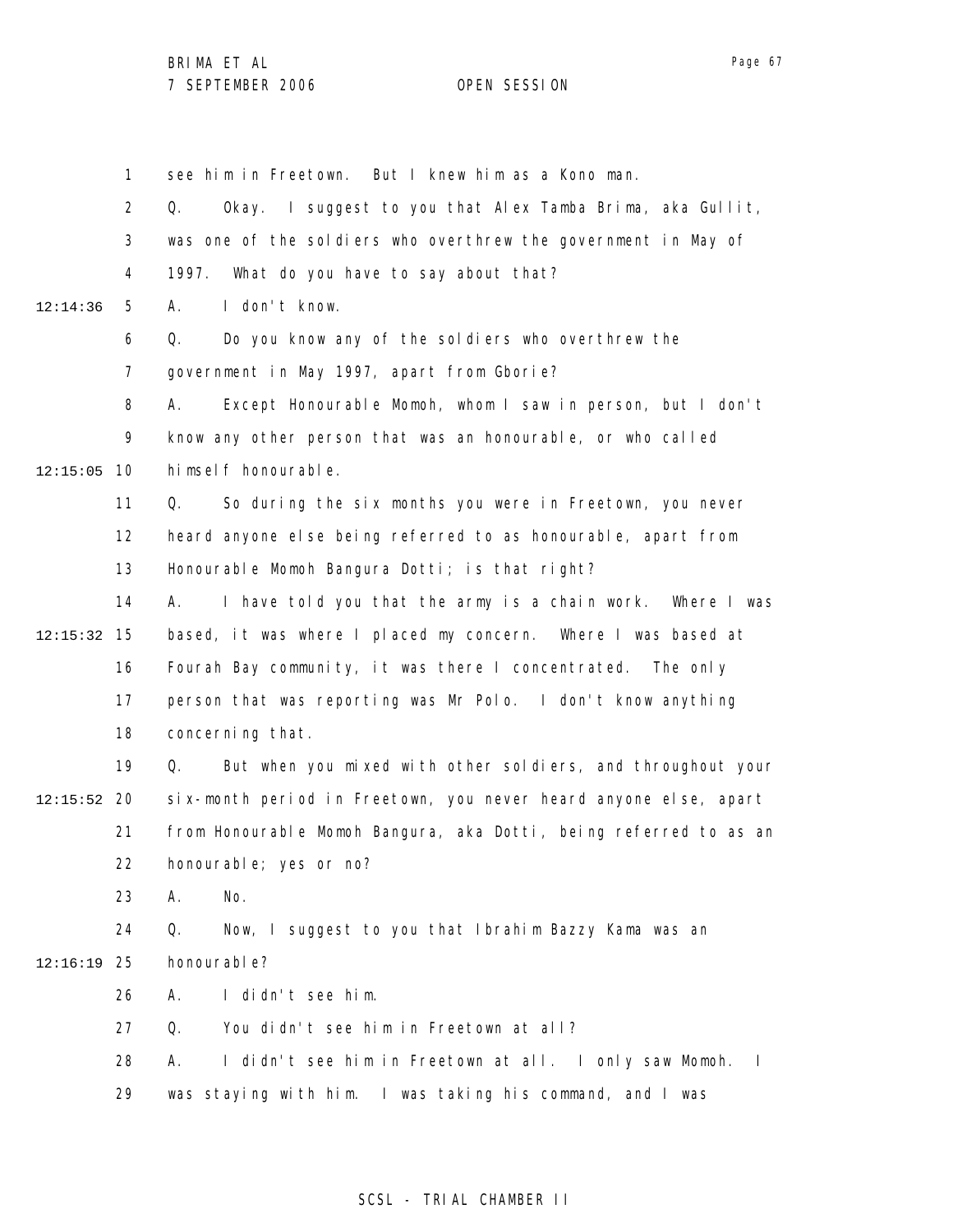|          | 1              | working together with a staff. I was just an empty soldier. I               |
|----------|----------------|-----------------------------------------------------------------------------|
|          | $\overline{2}$ | normally take orders from a staff, then the staff will report to            |
|          | 3              | Momoh, but I never knew where Momoh reported. So I don't know               |
|          | 4              | any other person who was that, this or that, no.                            |
| 12:16:51 | 5              | I'm not asking you about reporting. I'm asking about<br>Q.                  |
|          | 6              | whether you heard through, or you learnt, through your                      |
|          | 7              | conversations with other soldiers, as you have said you did speak           |
|          | 8              | to other soldiers, so --                                                    |
|          | 9              | Yes, sir.<br>А.                                                             |
| 12:17:08 | 10             | -- I suggest to you that Ibrahim Bazzy Kamara was also an<br>Q.             |
|          | 11             | honourable?                                                                 |
|          | 12             | Well, I would not deny that but I didn't see him, and<br>A.                 |
|          | 13             | because I was not taking orders from him. I never knew him.<br>$\mathbf{I}$ |
|          | 14             | only knew Momoh.                                                            |
| 12:17:27 | 15             | I suggest to you that Santigie Kanu, aka Five-Five, was an<br>Q.            |
|          | 16             | honourable?                                                                 |
|          | 17             | I don't know him. The Almighty God knows that I don't know<br>А.            |
|          | 18             | him, even in person. I'm not only saying to satisfy anybody, I'm            |
|          | 19             | satisfying my conscience. I'm saying I don't know him.                      |
| 12:17:51 | -20            | So whilst you were in Freetown, did you ever hear the name<br>0.            |
|          | 21             | Fi ve-Fi ve?                                                                |
|          | 22             | I don't know him. I'd never heard.<br>А.                                    |
|          | 23             | Q.<br>I asked you whether you'd heard the name Five-Five?                   |
|          | 24             | No, sir.<br>А.                                                              |
| 12:18:06 | 25             | Q.<br>Did you listen to the radio when you were in Freetown?                |
|          | 26             | I never had the radio.<br>I was a soldier. I was under<br>А.                |
|          | 27             | tents. I never had a radio.                                                 |
|          | 28             | So I thought earlier in your evidence you heard certain<br>Q.               |
|          | 29             | things on Focus; is that right?                                             |

## SCSL - TRIAL CHAMBER II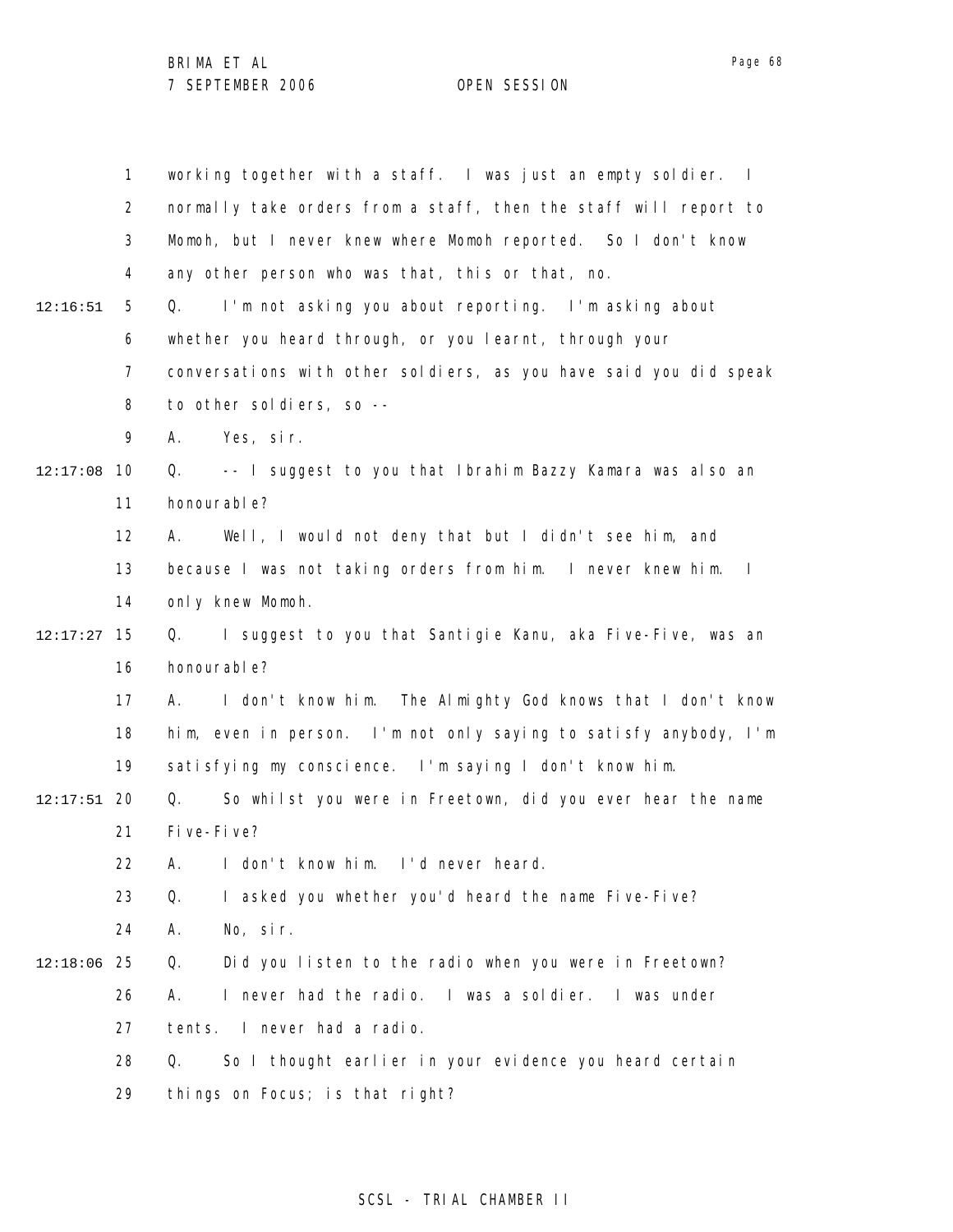1 2 3 4 5 6 7 8 9 12:19:05 10 11 12 13 14 15 12:19:25 16 17 18 19 12:19:45 20 21 22 23 24 25 12:20:22 26 27 28 29 12:18:49 A. It was at Kono. That is where my family is. I have a family there. I am a responsible there but, in Freetown, I was only brought there to do a soldier job. It was in Kono where I was when I heard over the BBC that Corporal Gborie has said that he has overthrown the government, but I never heard that from any other person again. Q. You didn't hear the radio, any radio at all whilst you were in Freetown for that six months; is that right? A. The radios were in town, but I never heard the radio. I was a soldier. I was only placed in a particular place. I lived in a particular place. I never had radio. I never had communication set, so I don't know about a radio. I am saying I don't know about radio. Q. What about newspaper; did you ever see a newspaper? A. Uncle, I never went to school, but -- so I cannot read and write, so I cannot know about a newspaper. Q. Did you know that there was an AFRC government in power in Freetown while you were there? A. Yes, sir. Q. And was AFRC government a mixture of SLAs and RUF? A. I don't know. I don't know. Q. Do you know anyone who was a member of the AFRC government? A. Except Johnny Paul Koroma. He's the person I know, because he was -- and then I had a friend of mine who said it was Johnny Paul Koroma. Where I was, I was living under a tent. In fact, I never had a communication set, but people were saying around town that it was Johnny Paul Koroma who was the president. But I never had any concern with that. I was only taking orders through --

Page 69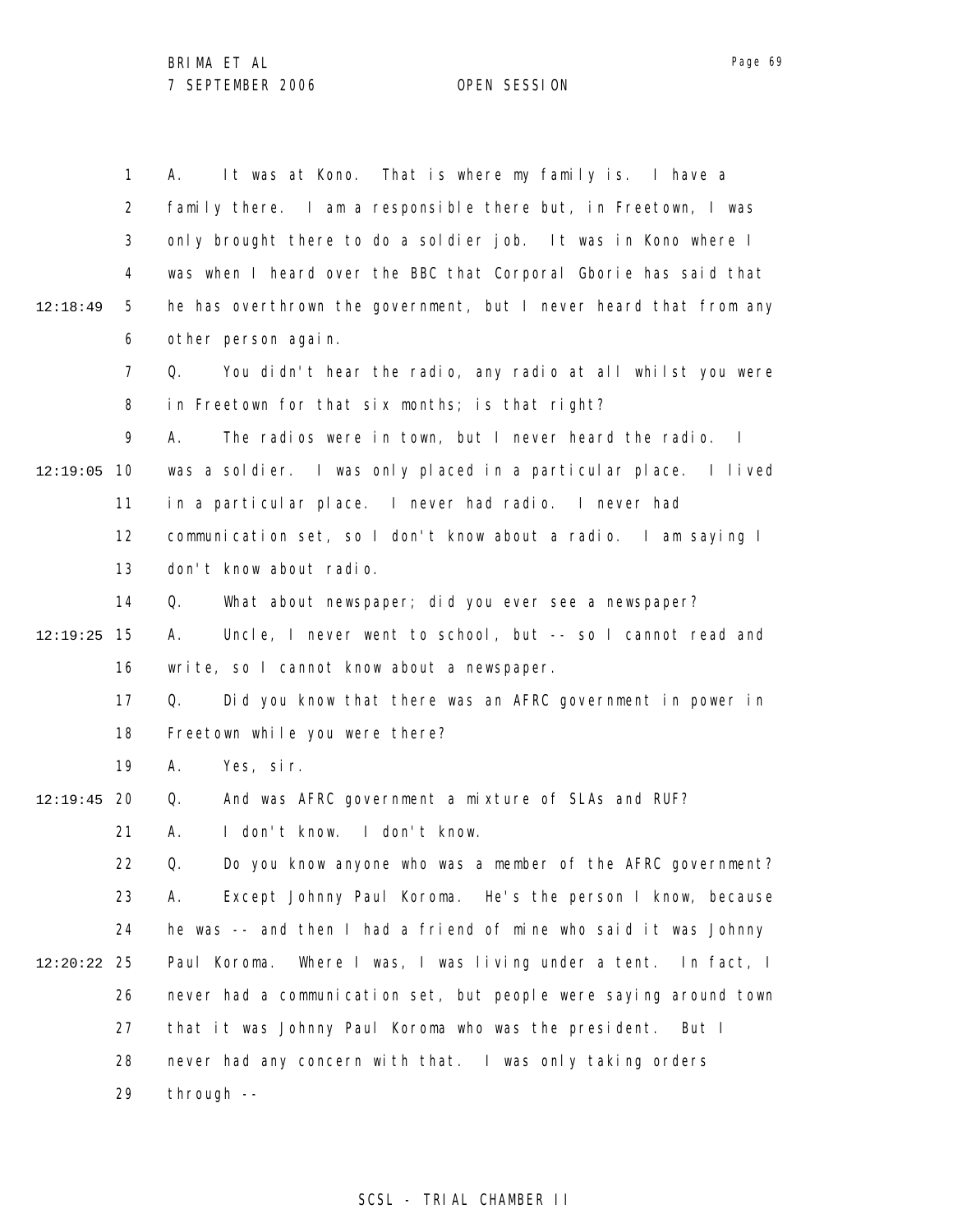1 2 3 4 5 6 7 8 9 10 12:21:33 11 12 13 14 15 12:21:59 16 17 18 19 20 12:22:23 21 22 23 24 25 12:22:46 26 27 28 29 12:21:01 Q. So you never heard around town the names Five-Five, Alex Tamba Brima, or Ibrahim Bazzy Kamara? A. I have told you that I know Tamba Brima, but I never saw him in Freetown. I only knew him in Kono. Q. And you never heard about Tamba Brima, Bazzy Kamara, or Santigie Kanu in Freetown? A. I have told you that I heard about Bazzy at Kabala, but I never saw him. Tamba Brima, I know him. I knew him in Kono. The next man you are talking about, I don't even know him. I am not used to him. I did not seen them in person. Q. I suggest to you that the overthrow of the government in May 1997 was carried out by other rank soldiers of the SLA. A. Well, I would not deny that, but I don't know. I never knew the people who overthrow the government. Q. You were never curious to find out? A. No, I never heard that time, Pa. Q. So what were you doing under your tent the whole time you were in Freetown? A. I was under command, under Honourable Momoh's command. I was under his own command around the Fourah Bay community. He was the person who would come and tell me, anything I want, food, my salary, I get it from him. It was under his command and Staff Polo. I have told you the army is a chain work. Those were the people I received command from. Q. Now, apart from this chain of command in the area where you were based, did you go to any other areas during your six months in Freetown? A. Yes, I went to Kono. I took a pass. Q. No, no, in Freetown. Whilst you were in Freetown, did you

## SCSL - TRIAL CHAMBER II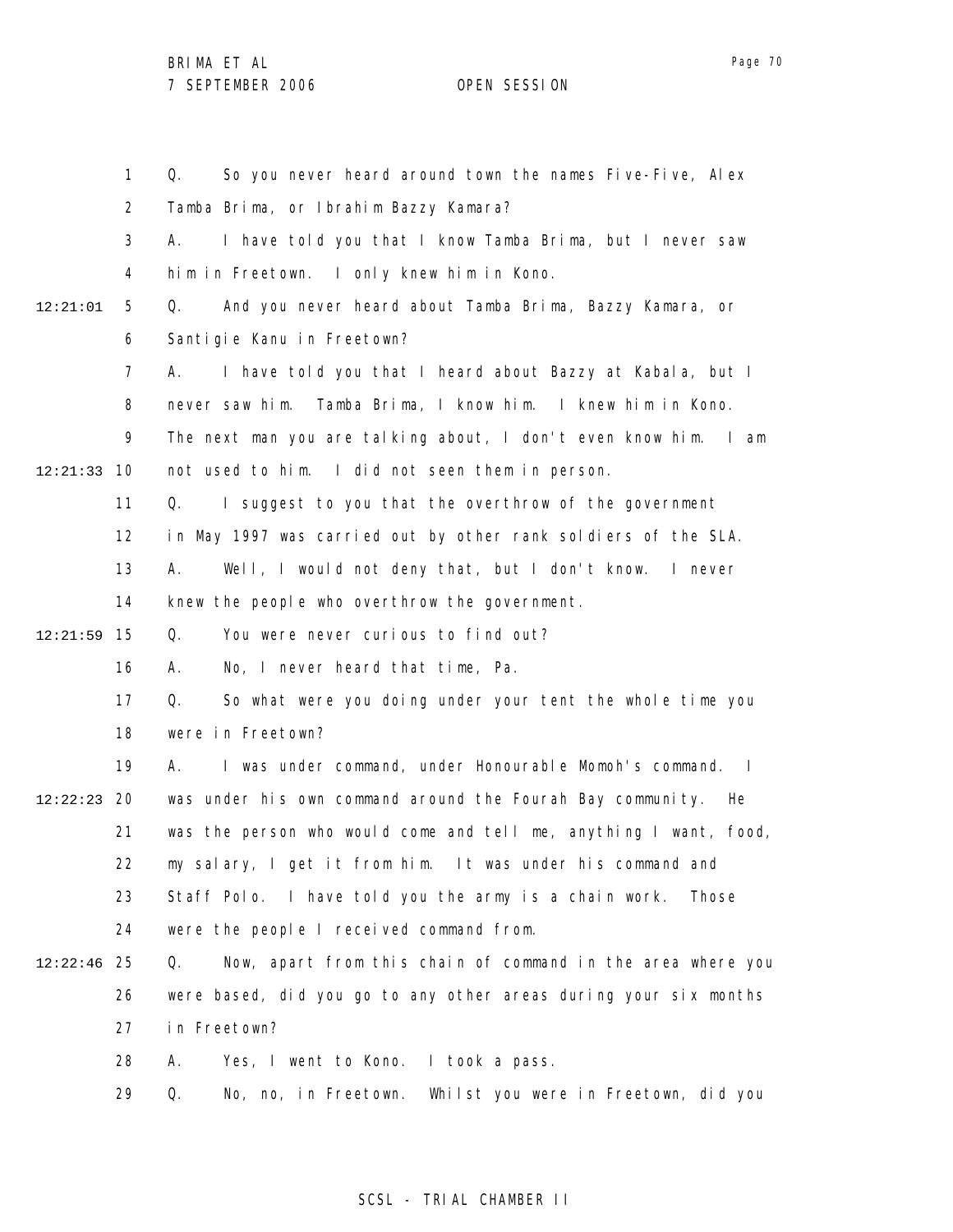1 2 3 4 5 6 7 8 9 10 12:23:39 11 12 13 14 15 12:24:01 16 17 18 19 20 12:24:32 21 22 23 24 25 12:24:55 26 27 28 29 12:23:21 go to any other areas? A. To walk about, walk around, or as a deployment place? Q. Either to walk around, or by deployment? A. Yes, yes. No, I never went under deployment, but I used to work around Fourah Bay area. That was the area where I was assi gned. Q. And for the whole six months you just remained in the Fourah Bay area; is that right? A. Yes, sir. That is a very big area. Q. So according to you, during your six months in Freetown, you learnt nothing about the AFRC government, or who was part of it, apart from Johnny Paul Koroma; is that right? A. I was just an empty soldier, I never knew anything about that. I only took commands. Q. I put it to you that you know that the three accused were all a part of the AFRC government; what do you have to say? A. Well, I don't know, except you feel that kind of way. Q. I put it to you that you know full well that the RUF were working with the SLA in the AFRC government? A. Well, I don't know that. I was with soldiers. Q. Did you see any RUF whilst you were in Freetown? A. I never saw any RUF, but I heard that they were in Freetown, but I never saw anyone. Where I was, it was only soldiers who were there. Q. So you never personally saw any RUF people during your six months in Freetown? A. Well, I didn't see. I was within the Fourah Bay community. That was my assignment area. Q. I put it to you, you weren't even in Freetown in 1997?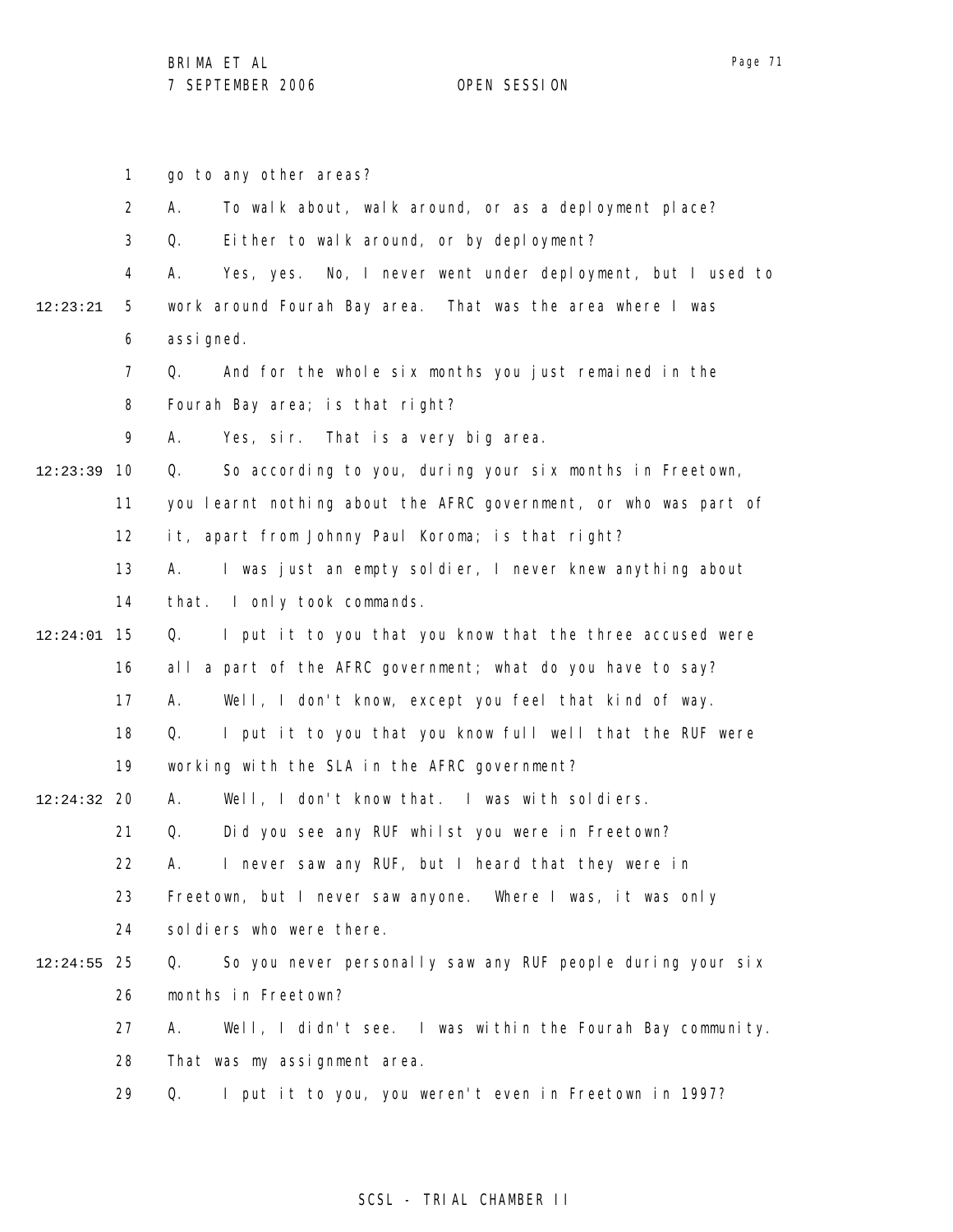|               | 1              | Well, I am also putting it to you that I was there. If you<br>А.  |
|---------------|----------------|-------------------------------------------------------------------|
|               | 2              | go to the Fourah Bay community and interview people, they will    |
|               | 3              | tell you that I was there. Everybody know -- everybody knows me   |
|               | 4              | around Fourah Bay area. I had my own place where I was            |
| 12:25:37      | 5              | controlling, in terms of crimes, but I was never anywhere else,   |
|               | 6              | except Fourah Bay. If you contact them there, they will tell you  |
|               | $\overline{7}$ | that I was there.                                                 |
|               | 8              | Now, when you left Freetown, you went back to Kono, didn't<br>Q.  |
|               | 9              | Do you remember that?<br>you?                                     |
| 12:25:57      | 10             | Within that five to six-month time, I was given a pass to<br>А.   |
|               | 11             | That was the time I obtained a pass from Momoh Dotti.<br>go.      |
|               | 12             | So when you arrived back in Freetown, was the 16th<br>Q.          |
|               | 13             | Battalion still based in Kono?                                    |
|               | 14             | When I left Freetown and went to Kono, it was with the 16th<br>А. |
| 12:26:22      | 15             | Battalion that I was based. That was my brigade. That was where   |
|               | 16             | I was.                                                            |
|               | 17             | So you reported to the 16th Battalion when you arrived back<br>Q. |
|               | 18             | to Kono?                                                          |
|               | 19             | Yes, sir.<br>А.                                                   |
| $12:26:34$ 20 |                | Now, when my learned friend from the Defence asked you when<br>Q. |
|               | 21             | you returned from Freetown to Kono who the overall commander was, |
|               | 22             | you said it was Issa Sesay, didn't you?                           |
|               | 23             | No.<br>А.                                                         |
|               | 24             | You di dn't?<br>Q.                                                |
| 12:26:55      | 25             | I never said so. It was the soldiers who were there, I<br>А.      |
|               | 26             | never met RUF there.                                              |
|               | 27             | So when you returned to Kono, initially from Freetown, you<br>Q.  |
|               | 28             | didn't see any RUF soldiers at all?                               |
|               | 29             | No.<br>Α.                                                         |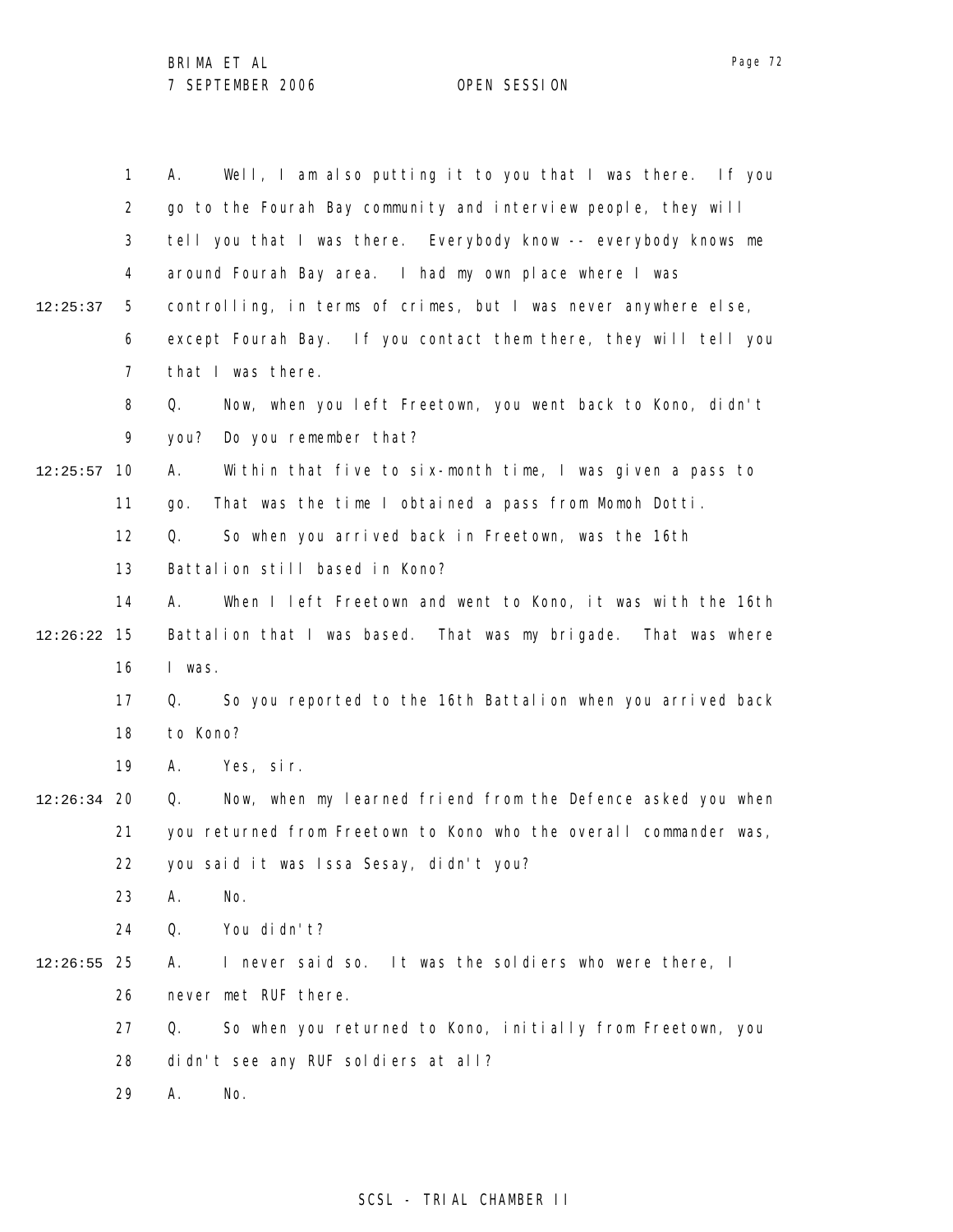1 Q. And who was in command of the SLAs in Kono?

2 A. It was Colonel Sheikh Mamood.

3 Q. He was still there?

4 A. No, I'm not sure, because the army had been changed. I

5 12:27:38 don't know about him. I don't know about that.

> 6 7 Q. Well, who did you report to at the 16th Battalion when you arrived in Kono? What was the name?

8 9 10 12:27:57 A. At that time, it was Colonel Sheikh Mamood. At that time I obtained a pass from Momoh Dotti to go to Kono, and he -- and that was who I met as commander there.

11 12 Q. So Issa Sesay wasn't in command when you returned to Kono, was he?

13 A. Colonel Sheikh Mamood was the person I met as commander.

14 At that time, intervention had not yet taken place.

15 12:28:19 16 Q. Now, you mentioned that you reported to a Major Hajah; is that right? You spoke to a Major Hajah?

17 18 19 20 12:28:53 21 22 23 24 25 12:29:20 26 27 28 A. Major Hajah, I think he was a 2 IC. You call muster, and it was at that time that she said she got an information that a Lebanese boy had called on Kamajors, and that was Major Hajah who called that muster and give orders, because I did not put all the commanders name on my statement, but I did say that it was Major Hajah who was the 2 IC. Colonel Sinah [indiscernible] was the commander, therefore, Major Hajah, I never reported to. I only obtained pass. In the case of Hajah, it was when RUF information -- we had received information that Kamajors they are coming to Koidu Town that he called for muster. Q. And who was it who told you, just to be clear, that the Lebanese had gone to ask the Kamajors to come? Which officer was

> 29 that?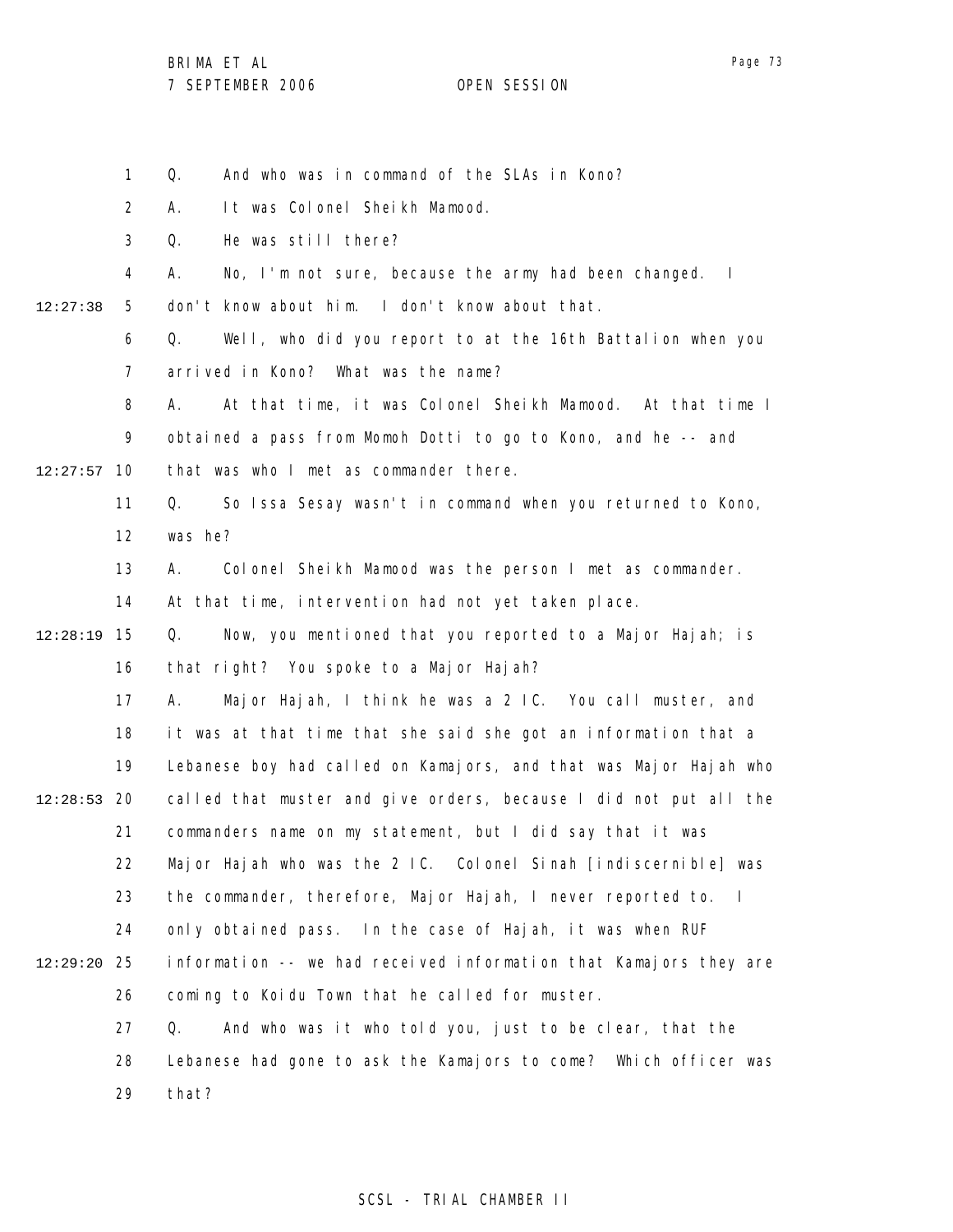1 2 3 4 5 6 7 8 9 10 12:30:35 11 12 13 14 15 12:30:55 16 17 18 19 20 12:31:11 21 22 23 24 25 12:31:36 26 27 28 29 12:30:02 A. Who said -- I don't understand that question. Q. Well, you mentioned that an officer -- I think it was Hajah -- told you that a Lebanese person had gone to collect the Kamajors to come and attack; is that right? A. I said, during the muster parade, that was the time Major Hajah said he got information that Kamajors were coming, and that we should have plans to move to Kabala. That was what we heard. It was not said to me. It was the adjutant that they told, and that was what I heard. I heard someone representing that voice, that the person got the orders from Major Hajah, that we should pull out to Kabala. Q. And did you pull out to Kabala before the intervention? A. Before the intervention. Q. And was that with Sheik Mamood, the battalion commander who you left with? A. It was a battalion move. I was not alone. Starting from colonel, major, other ranks - everybody. Q. So the whole battalion left Kono before the intervention? A. Yes, sir. Yes, sir. Q. Did you ever meet anyone from the Special Court to tell them about your story of events, before coming to the Court? A. No, sir. No, sir. Q. Did you ever meet anyone from the Special Court outside of Freetown, at any time, and speak to them about what you have spoken to today? A. Yes. It was at Kono, but it was a soldier that brought me to him and he said this man was so and so, and he said I should speak with them. Then I made my statement to them. From that point -- in fact, I did not see them again. I, in fact, paid my

## SCSL - TRIAL CHAMBER II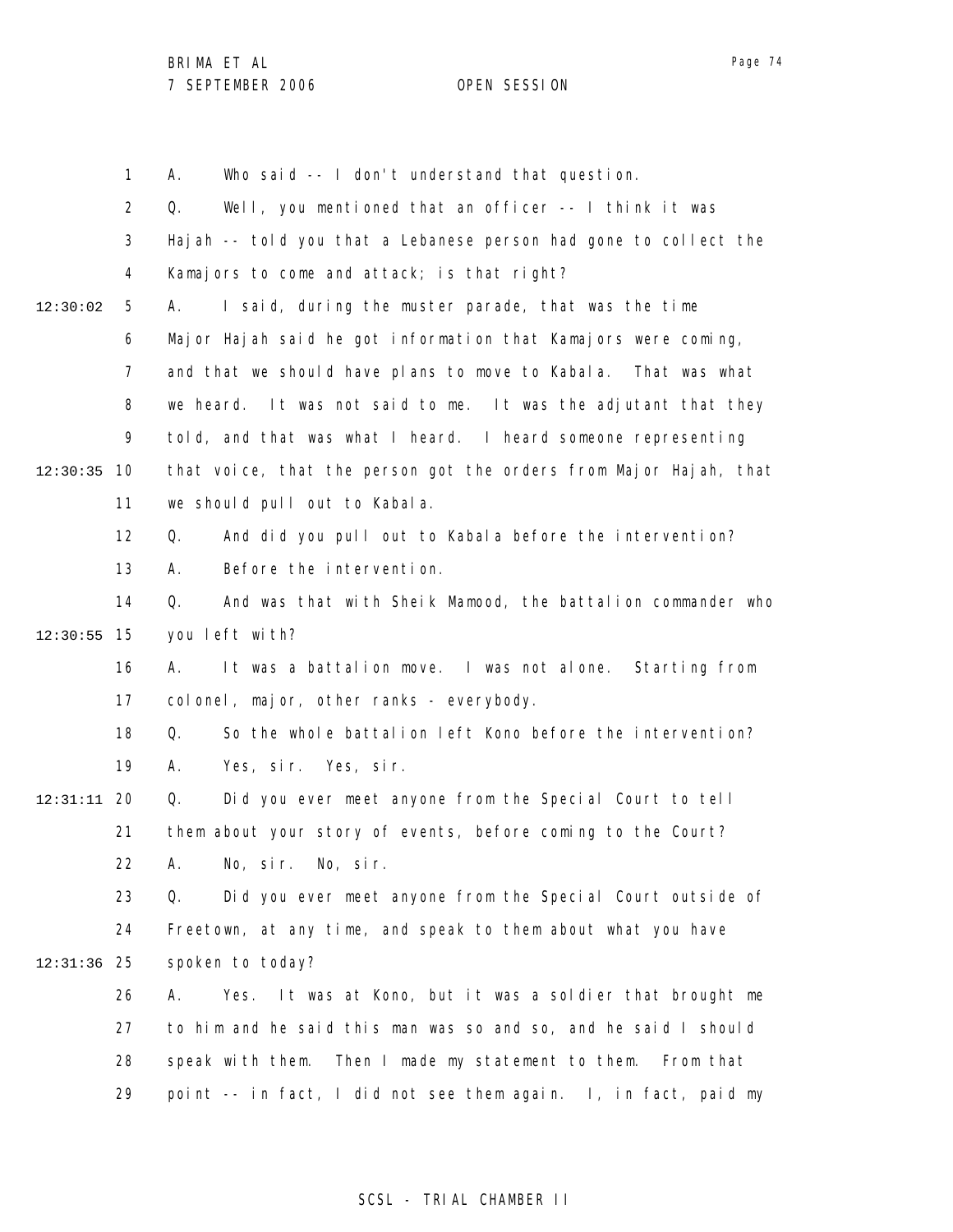1 2 3 4 5 6 7 8 9 10 12:32:46 11 12 13 14 15 12:33:13 16 17 18 19 12:33:35 20 21 22 23 24 25 12:33:53 26 27 28 29 12:32:23 own transport to come here. I only had a phone call for me to report to Freetown. I came on my own. Q. Well, we have been provided with a summary of allegedly what you told that person, and I'll read it to you. Are you listening? This is what you allegedly said -- A. I'm listening. Q. -- "in Kono, after the AFRC was removed from power, Captain Sam Yajah" - Y-A-J-A-H - "assembled all the SLAs in Kono and told them that there was a rumour that a Lebanese man had called on the Kamajors to attack soldiers in Kono." Do you remember saying that? A. Yes, sir. Q. Which is correct? Is it correct that you left with your battalion of a thousand men before the intervention, as you said in your evidence, or is it correct that you were still in Kono after the intervention? A. I was in Kono after the intervention. It was at Kono I got the radio message over the BBC that ECOMOG had entered Freetown, and the intervention had taken place before we had the information. Q. So you lied when you said you left with your battalion before the intervention? A. I didn't say that, sir. Q. So you didn't say, in your evidence, that you and your battalion left Kono before the intervention? A. I never said another battalion. Q. Now, you headed off to Kabala; is that right? A. Yes, sir. Yes, sir. Q. Now, when the intervention took place, did you hear about

## SCSL - TRIAL CHAMBER II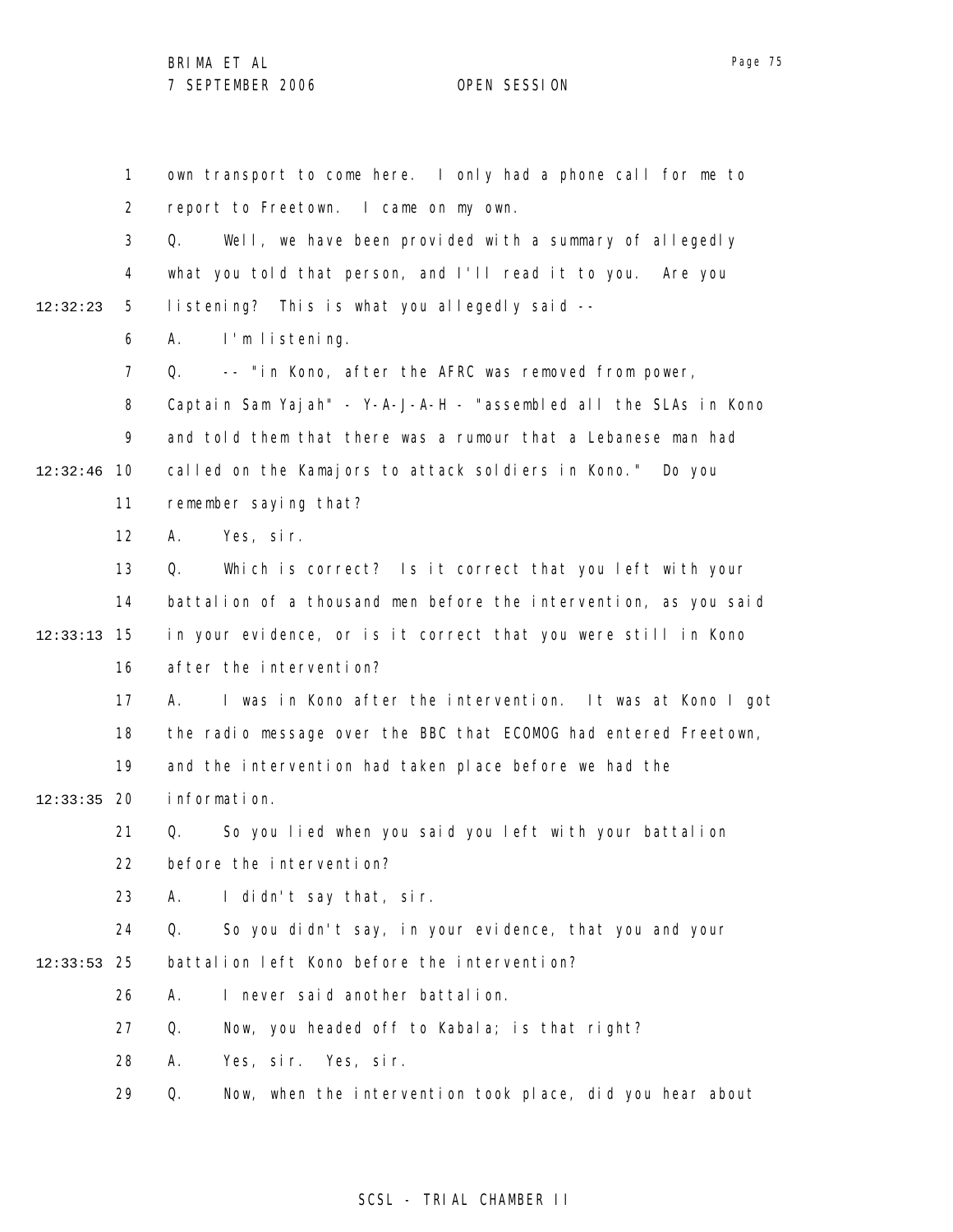1 2 3 4 5 6 7 8 9 10 12:35:13 11 12 13 14 15 12:35:38 16 17 18 19 12:36:09 20 21 22 23 24 25 12:36:26 26 27 28 29 12:35:02 Operation Pay Yourself? A. No, sir. No, sir. I never heard about that. Q. You attended a muster parade at Kabala, didn't you? A. Yes, sir. It was almost a muster, because it was just like calling a crowd. Things were like in a worry [as interpreted]. It was not actually a real muster. It was just like calling a crowd together. Q. And Johnny Paul Koroma addressed this muster parade, didn't he? A. He briefed us, that everybody should now take orders through the RUF. Q. Did he tell you at the muster parade that the plan was to retake Kono? A. No, sir. Q. Which other senior AFRC officers were at the muster parade? MR MANLY-SPAIN: Your Honour, I believe this witness has insisted that he didn't know any AFRC officials, apart from the two counsel was putting to him. PRESIDING JUDGE: I think he did answer that, Mr Agha. Look, you can ask him again if he knows any other officers. MR AGHA: Q. At the muster parade, apart from JPK, what other senior AFRC officers were there? A. Well, I didn't see any other person. It was Johnny Paul who addressed us. Q. Have you ever heard of someone called SAJ Musa? A. Yes. Q. Who is SAJ Musa? A. He was a soldier, a former soldier.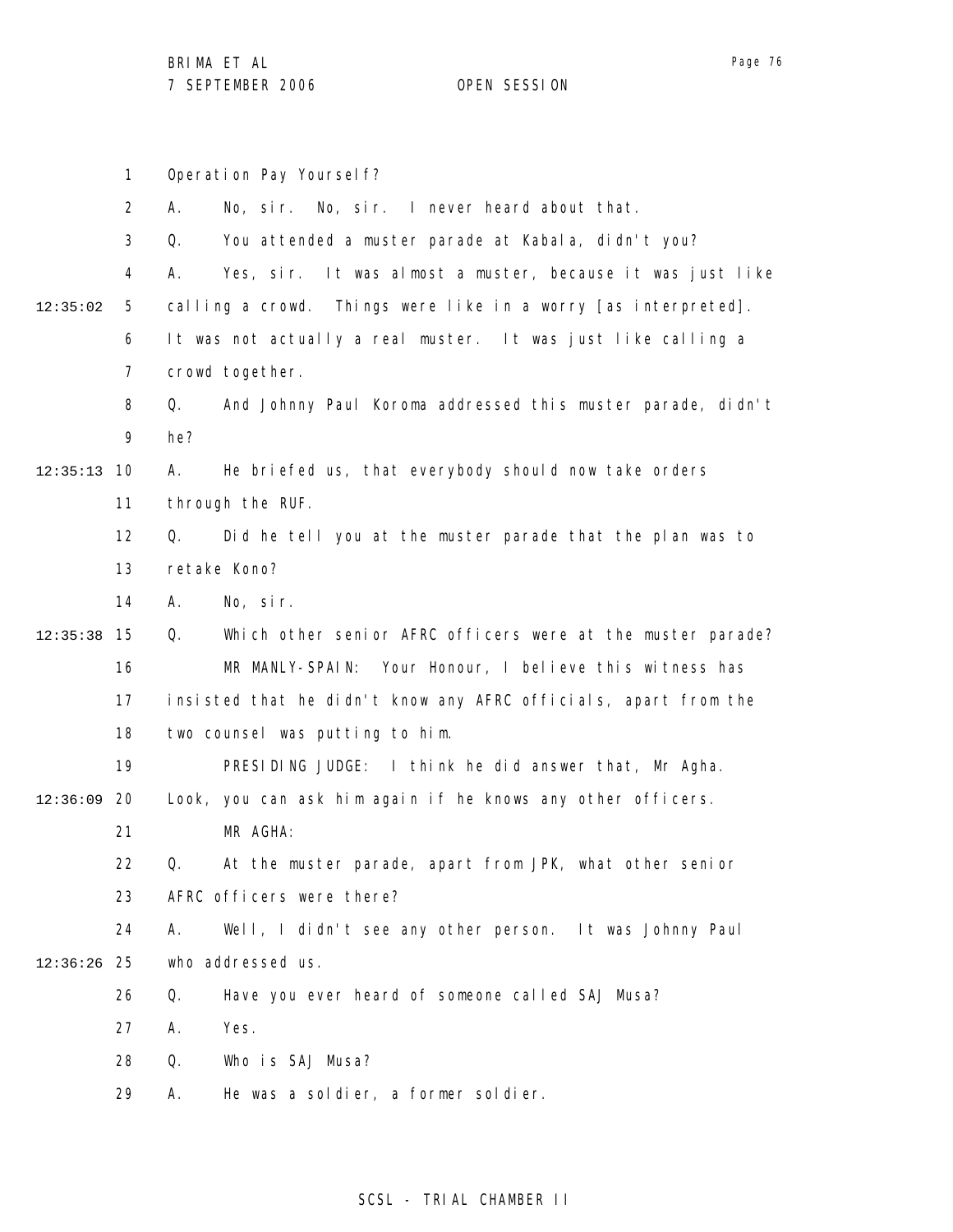BRIMA ET AL

|               | $\mathbf 1$                                                     | Q.       | And did you ever see him?                                     |
|---------------|-----------------------------------------------------------------|----------|---------------------------------------------------------------|
|               | $\overline{2}$                                                  | А.       | No.<br>No.                                                    |
|               | 3                                                               | Q.       | Was he with the AFRC?                                         |
|               | 4                                                               | А.       | I don't know. I don't know.                                   |
| 12:36:56      | 5                                                               | Q.       | What did you hear about him?                                  |
|               | 6                                                               | А.       | That<br>They said he was in Freetown. That was what I heard.  |
|               | $\overline{7}$                                                  |          | was the time we were at Kabala. They said he was in Freetown. |
|               | 8                                                               | Q.       | After the intervention, did you ever hear of SAJ Musa         |
|               | 9                                                               | agai n?  |                                                               |
| $12:37:31$ 10 |                                                                 | А.       | No, sir.                                                      |
|               | 11                                                              | Q.       | What about -- have you ever heard of SO Williams?             |
|               | $12 \overline{ }$                                               | А.       | No, sir.                                                      |
|               | 13                                                              | Q.       | Now, at this muster parade in Kabala, was Ibrahim Bazzy       |
|               | 14                                                              |          | Kamara there?                                                 |
| $12:37:36$ 15 |                                                                 | А.       | No, sir. I heard that he was at Kabala, but I did say that    |
|               | I never saw him in person. The only person I saw address us was |          |                                                               |
|               | 17                                                              |          | Johnny Paul Koroma.                                           |
|               | 18                                                              | Q.       | But did you see other soldiers there?                         |
|               | 19                                                              | А.       | Plenty of them.                                               |
| 12:37:58      | 20                                                              | Q.       | Were there RUF also there?                                    |
|               | 21                                                              | А.       | It was the SLA soldiers who left from Kono and came to<br>No. |
|               | 22                                                              | Kabal a. |                                                               |
|               | 23                                                              | Q.       | Now, you say you returned to Kono with Johnny Paul Koroma;    |
|               | 24                                                              |          | is that right?                                                |
| 12:38:26      | 25                                                              | Α.       | Yes, sir.                                                     |
|               | 26                                                              | Q.       | Now, before you got to Kono, it had been attacked by joint    |
|               | 27                                                              |          | RUF/SLA force, hadn't it?                                     |
|               | 28                                                              | Α.       | Where did they attack?                                        |
|               | 29                                                              | Q.       | Kono.                                                         |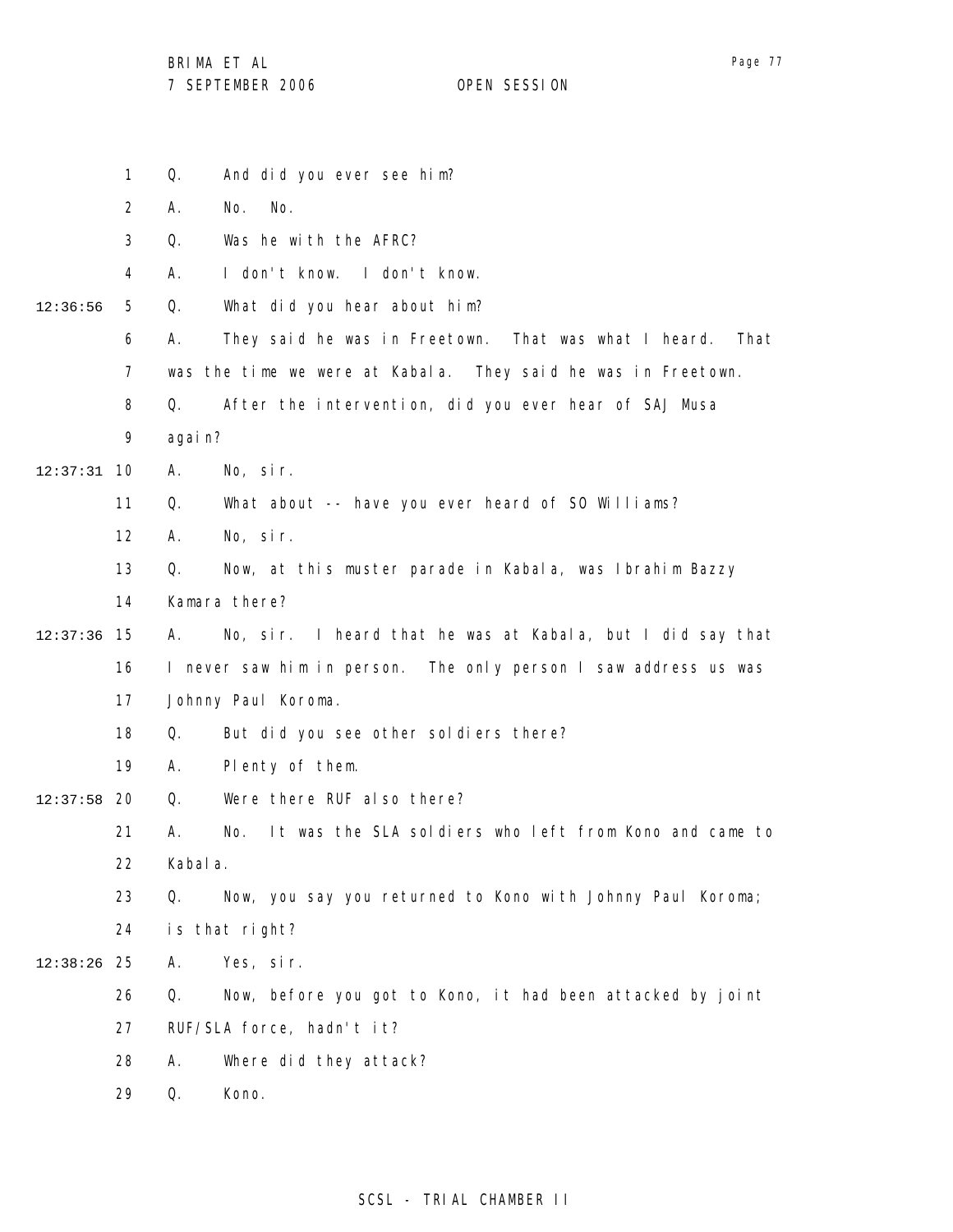1 2 3 4 5 6 7 8 9 10 12:39:27 11 12 13 14 15 12:39:53 16 17 18 19 12:40:07 20 21 22 23 24 25 12:40:34 26 27 28 29 12:39:13 A. That -- that was when we had escorted Johnny Paul Koroma to go to Kailahun, that they started attacking. The jets started flying over. That is what I know about it. Q. Let's revisit the position. You're with Johnny Paul Koroma in Kono. A. As escorts. Not with him, as escorts. Q. As escorts. You haven't yet reached Kono. A. I said we reached Kono. Q. No. Let's pick up at the point we haven't yet reached Kono. Now, I suggest to you that before you reached Kono, Kono was attacked by joint force of SLA soldiers and RUF; what do you have to say about that? A. I don't know about that. I never heard about that, and I never saw it happen. I'm saying when we came, and after Johnny Paul had gone, that was the time they started attacking Kono. When Johnny Paul had gone was the time they started attacking Kono. Q. Now, when you reached Kono, you were with Johnny Paul as one of his escorts; is that right? A. Yes, sir. Q. And I suggest to you that Johnny Paul gave an order that Koidu Town be burnt down because the civilians had betrayed the SLAs to the Kamajors. What do you have to say about that? A. I don't know about that. What I saw with my own eyes is what I am telling you now. It was General Issa who passed orders to Colonel Rambo, CSO, that if the chopper flies over, before they allow the chopper to kill people, let them burn ten to 50 houses. But I never heard Johnny Paul give such an address. Q. Which senior RUF accompanied you and Johnny Paul Koroma

#### SCSL - TRIAL CHAMBER II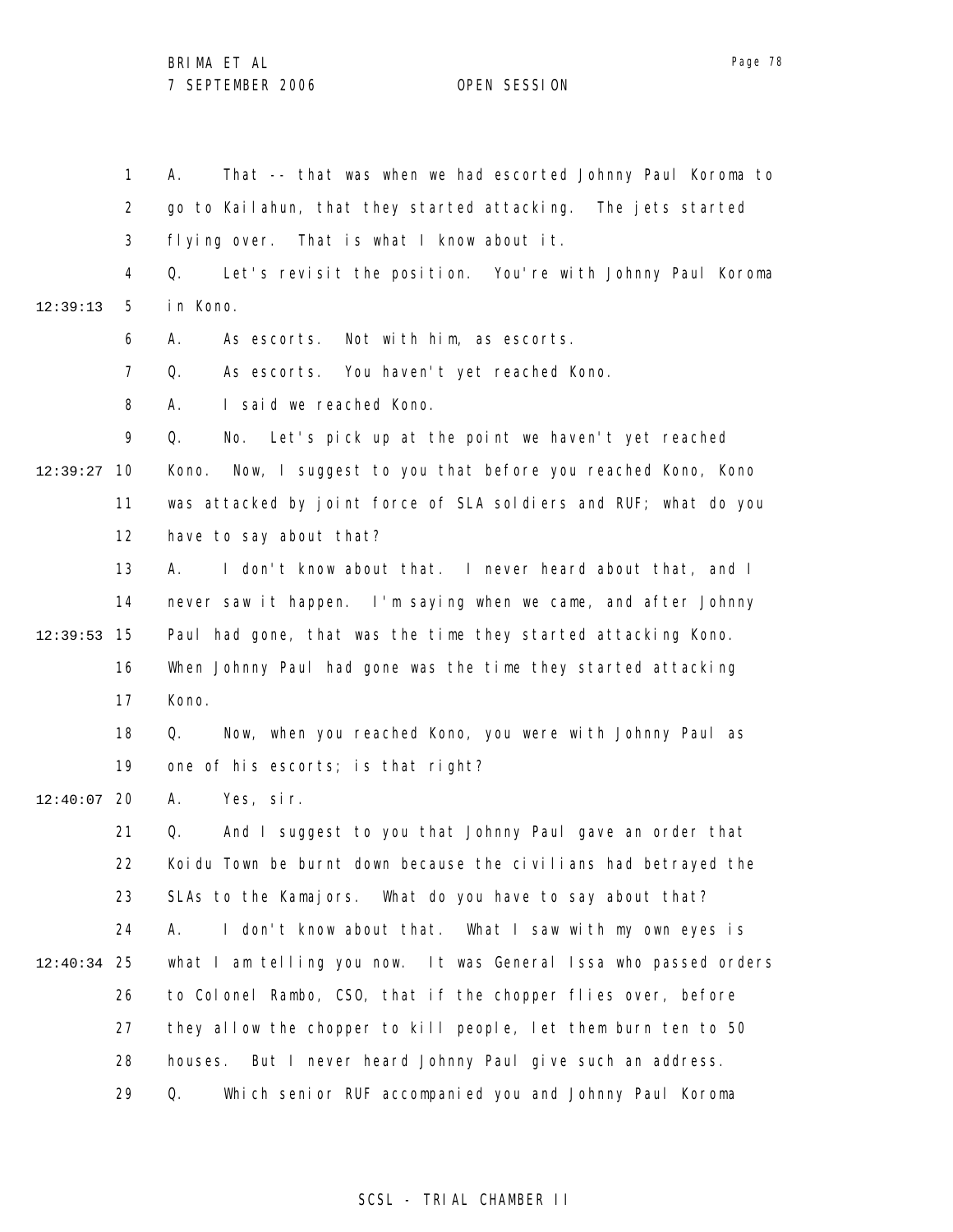1 from Kono to Kailahun?

|          | $\overline{2}$ | MR FOFANAH: Objection. He didn't say that.                       |
|----------|----------------|------------------------------------------------------------------|
|          | 3              | THE WITNESS: I said it was the army.                             |
|          | 4              | MR FOFANAH:<br>Objection.                                        |
| 12:41:09 | 5              | PRESIDING JUDGE: Well, he's answered, Mr Fofanah.                |
|          | 6              | MR MANLY-SPAIN: The problem, sir, is that he never said he       |
|          | 7              | went to Kailahun with Johnny Paul. He said he remained in Kono,  |
|          | 8              | but the question being put is: What senior RUF officers went     |
|          | 9              | with you and Johnny Paul to Kailahun.                            |
| 12:41:25 | 10             | PRESIDING JUDGE: I see. I see, yes.                              |
|          | 11             | MR AGHA: I can re-ask that. I apologise.                         |
|          | 12             | Q.<br>Now, when you travelled from Kono -- sorry, from Kabala to |
|          | 13             | Kono as an escort can for Johnny Paul Koroma, which senior RUF   |
|          | 14             | people travelled with you?                                       |
| 12:41:49 | 15             | MR FOFANAH: Again, I'm objecting --                              |
|          | 16             | THE WITNESS: I have told you that it was the SLA that came       |
|          | 17             | together with Johnny Paul Koroma. I never saw any RUF. In        |
|          | 18             | Kono -- it was in Kono that we came to see the RUF. But from     |
|          | 19             | Kabala to Kono, I never saw any RUF. It was in Kono that we saw  |
| 12:42:16 | 20             | some RUF when Johnny Paul left us and went to Kailahun District. |
|          | 21             | MR AGHA:                                                         |
|          | 22             | I say to you that Issa Sesay was accompanying Johnny Paul<br>Q.  |
|          | 23             | from Kabala to Kono; what do you have to say?                    |
|          | 24             | I never saw that.<br>А.                                          |
| 12:42:33 | 25             | I say to you that Mike Lamin was accompanying Johnny Paul<br>Q.  |
|          | 26             | from Kabala to Kono; what do you have to say?                    |
|          | 27             | I never saw him.<br>А.                                           |
|          | 28             | SLA Akim Touray was also accompanying Johnny Paul from<br>Q.     |
|          | 29             | Kabala to Kono, wasn't he?                                       |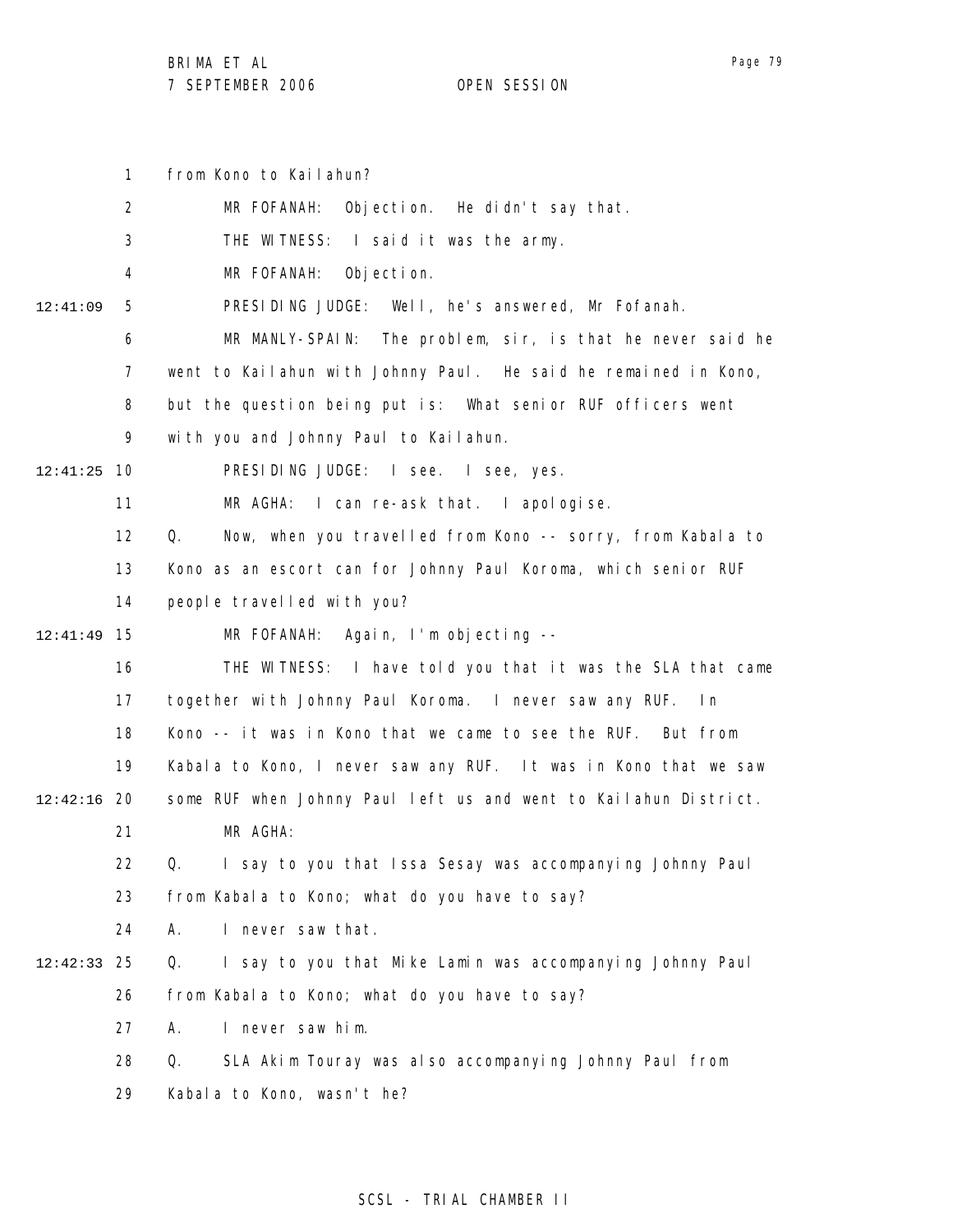1 2 3 4 5 6 7 8 9 10 12:43:34 11 12 13 14 15 12:43:53 16 17 18 19 12:44:10 20 21 22 23 24 25 12:44:34 26 27 28 29 12:43:09 A. I never saw him. It was at Kabala that we met him. That was where I saw him. Q. Name the other SLAs who were escorts to Johnny Paul Koroma as well as yourself. A. Myself, I was one of the escorts, but I cannot tell how many, as in who and who were, but because it was a very long convoy. We were too plenty. I cannot tell exactly, but I was there, I know that. Q. Yes. Please, can you tell us one name or two names of the other SLAs who were a part of that escort? A. I was one. Q. Yes, and who else? A. And then Johnny Paul that I saw, number two. I cannot say I saw. I mean, we were plenty. It was a long convoy. I cannot name everybody. I know some people, but I don't know some of them again. Q. Well, as there were plenty, name just one or two who were a part of the escort of Johnny Paul Koroma. A. For instance, Four-Four, he was a friend of mine. There was Jamiru, who were my own friends with whom -- my own comrades with whom I moved around. Q. When you say many, are you saying there were over 100 people escorting Johnny Paul Koroma? A. We were more than 2,000. In fact, more than 3,000. Q. I suggest to you that you'd never escorted Johnny Paul Koroma from Kabala to Kono; what do you have to say about that? A. I escorted him. I escorted him. Q. Now, when you left Kabala, did SLAs remain behind in Kabala?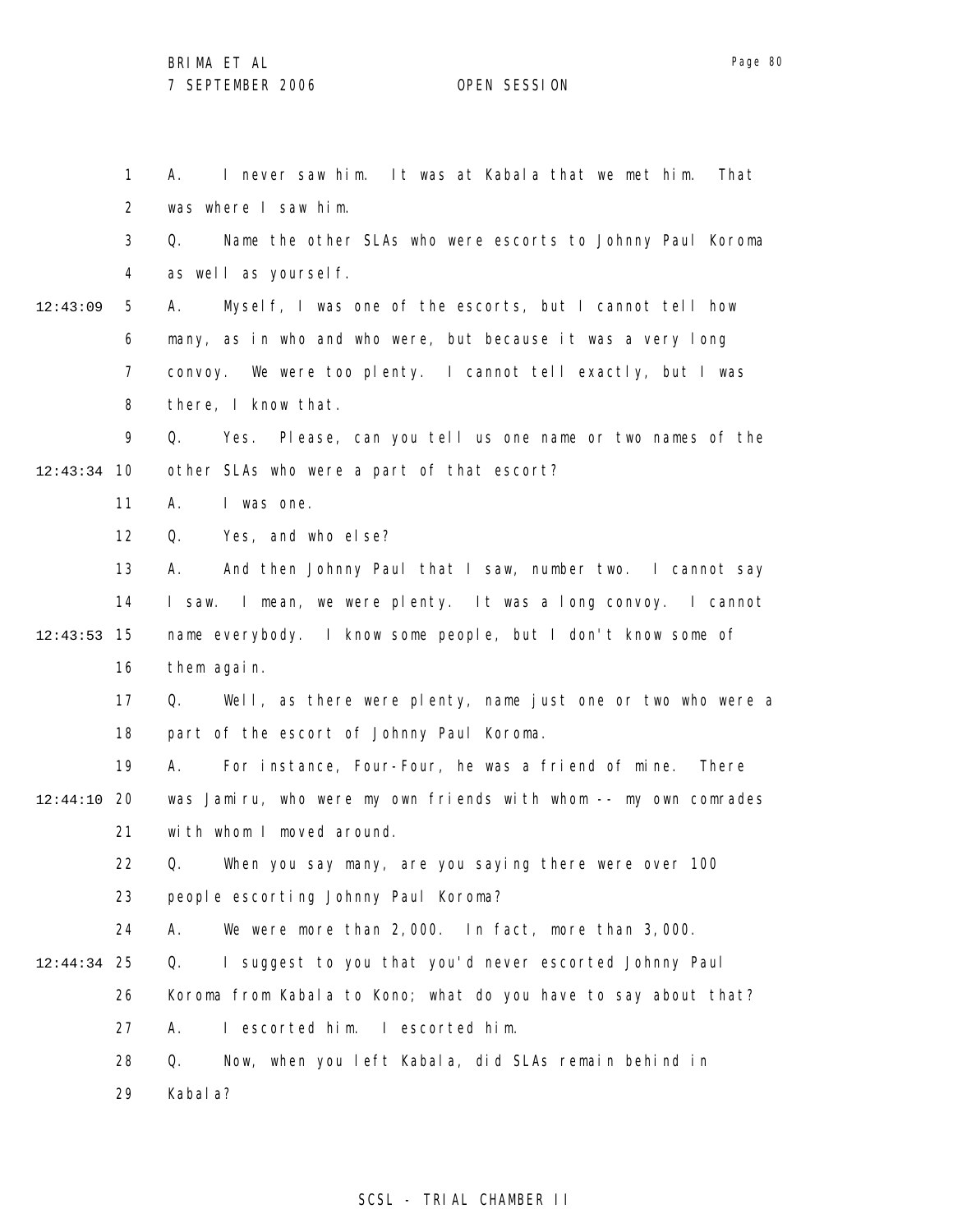1 2 3 4 5 6 7 8 9 10 12:45:52 11 12 13 14 15 12:46:10 16 17 18 19 20 12:46:31 21 22 23 24 25 12:46:46 26 27 28 29 12:45:33 A. Yes, yes. It was not a single team. We moved -- there was -- there were some other teams behind, but the team with which I was when we entered Kono, I saw my colleagues, but we left some other teams behind. Q. So part of the SLAs remained in Kabala; is that right? A. Yes, sir. Because not everybody was opportune to get a vehicle. Some people were opportune to get vehicles and some walked, even, on their feet to get to Kono, which is over 70 miles. We left some people behind who were not fortunate to get vehi cles. Q. If those people had transport, they would have come with you; is that what you're saying? A. There was not enough transport. They were just soldier vehicles. There were no transport vehicles around at that time, except soldier vehicles. They were the only vehicles that were running around. So the very few ones that were there were the ones some of us occupied and some people were left behind. Some walked on their feet, in fact. Some other people met them going on board some other vehicles, and those were left behind. PRESIDING JUDGE: At next convenient point, we'll adjourn, Mr Agha. Finish this topic if you want to. MR AGHA: Q. So most of the SLAs returned to Kono; is that right? A. We went to Kono. We left some people behind, but we went to Kono. Q. Yes, but roughly how many? A. I have told you that we were in thousands, more than one, two, 3,000. Some of us who entered Kono, we were not even up to a thousand. But the troop was more than 3,000. But the team

#### SCSL - TRIAL CHAMBER II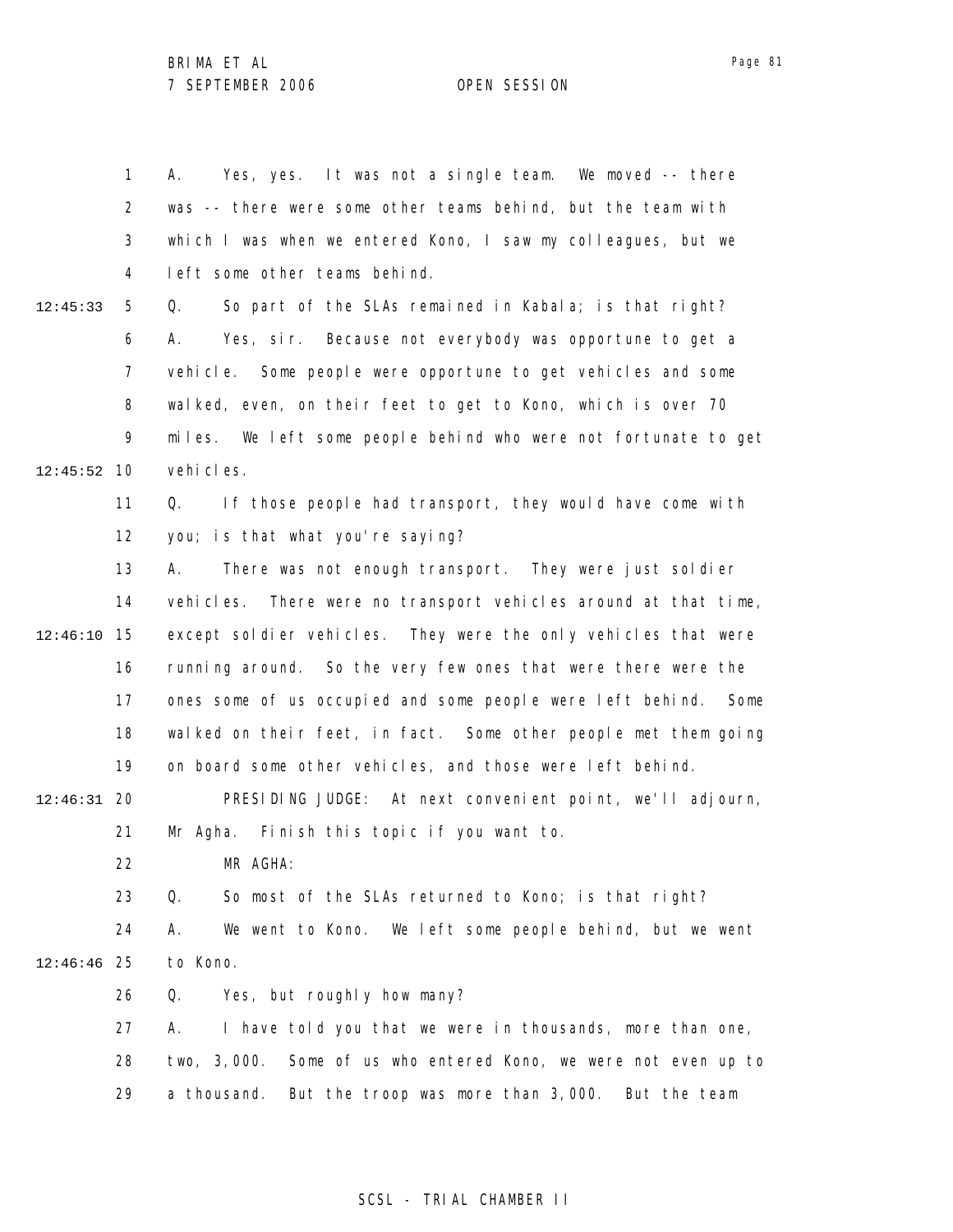1 2 3 4 5 6 7 8 9 10 12:47:42 11 12 13 14 15 12:48:01 16 17 18 19 20 14:18:59 21 22 23 24 25 14:19:20 26 27 28 29 12:47:21 that left with Johnny Paul to go to Kono was not up to a thousand. Q. Now, when Johnny Paul, at the muster parade, said you had to take orders from the RUF, the SLAs weren't happy about that, were they? A. We were not happy. Some of us were not happy, because we were not supposed to have subjected ourselves to those people. So when he came later, I think he felt the weight of the orders that he passed at that time. MR AGHA: This would be a convenient time, Your Honour. PRESIDING JUDGE: Thank you. Mr Witness, we're going to take the luncheon adjournment now. I will just remind you, you're not permitted to discuss the evidence or the case with any other person. We'll adjourn till 2.15. THE WITNESS: Yes, sir. [Luncheon recess taken at 12.47 p.m.] [Upon resuming at 2.17 p.m.] PRESIDING JUDGE: Where are your colleagues, Mr Manly-Spain? MR MANLY-SPAIN: I don't really know, Your Honour. I went out of the building and came back straight to Court. But I believe they will be here in a moment. I think they are here. PRESIDING JUDGE: Go ahead, Mr Agha. MR AGHA: Q. Now, witness, before we broke off for lunch break, you, I believe, told us that some of the SLAs did not want to take orders from the RUF; is that right? A. I do not understand. Q. Okay. Do you remember saying that when Johnny Paul Koroma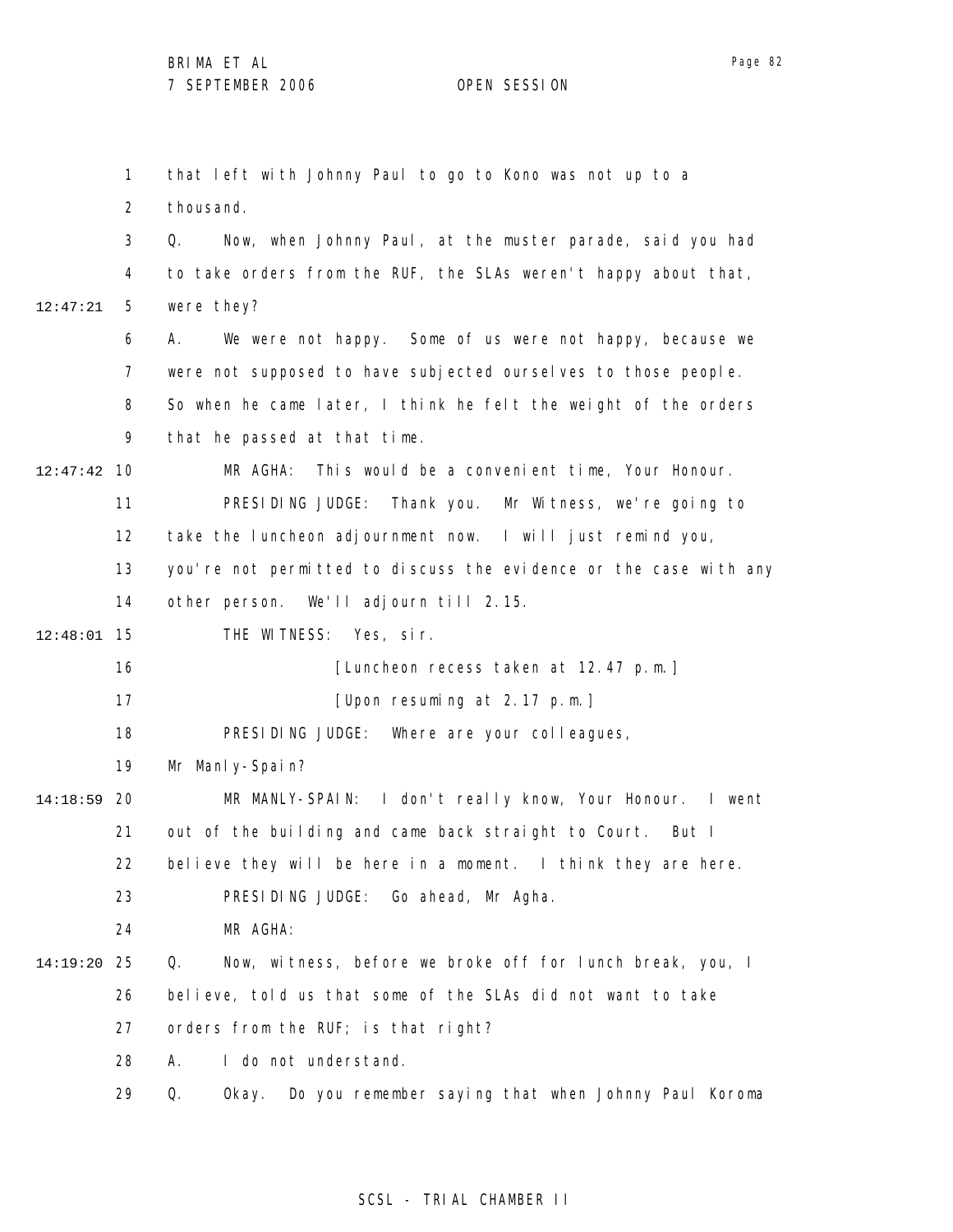1 2 3 4 5 6 7 8 9 10 14:20:28 11 12 13 14 15 14:20:54 16 17 18 19 20 14:21:24 21 22 23 24 25 14:21:40 26 27 28 29 14:20:04 suggested that the SLAs take orders from the RUF, some of the SLAs were not happy about this situation? A. Yes. Q. Now, some of the SLAs didn't want to take orders from the RUF because the SLAs were professional soldiers; is that right? A. Yes. Q. Now, you mentioned before the break that more than 1000 SLAs moved from Kabala to Kono; is that right? Do you remember that? A. Yes. Q. Now, roughly how long did Johnny Paul Koroma stay in Kono? A. The very day we went was the very day he left to go to Kailahun. Q. And which senior members of the RUF did Johnny Paul Koroma leave Kono for Kailahun with? A. Well, I did not know about that. Q. I suggest to you that Johnny Paul Koroma left with Issa Sesay? A. I saw Issa at Kaokoyima. I did not see him accompanying Johnny Paul Koroma. Q. I suggest to you that Johnny Paul Koroma left Kono for Kailahun with Mike Lamin? A. I did not see him. Q. I also suggest to you that Colonel Akim also left with Johnny Paul Koroma for Kailahun? A. I did not see him. Q. Now, when you returned to Kono, Sam Bockarie, aka Mosquito, was the person giving orders in Kono, wasn't he? A. No, sir.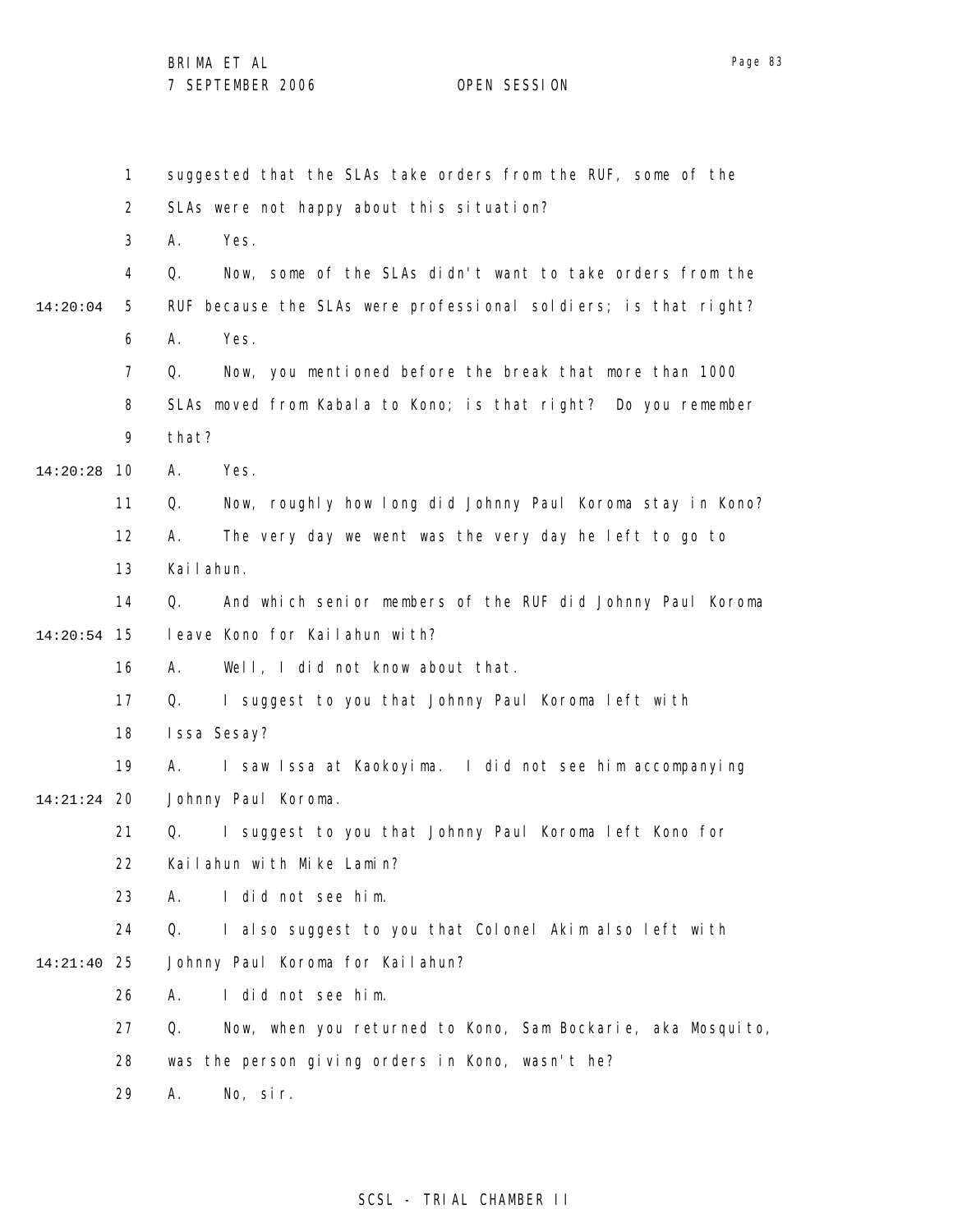|          | $\mathbf{1}$   | Now, do you remember earlier we discussed whether you'd<br>Q.     |
|----------|----------------|-------------------------------------------------------------------|
|          | $\overline{2}$ | spoken to people from the Special Court and you said that you'd   |
|          | 3              | given them a version of events; do you remember that?             |
|          | 4              | Yes, sir.<br>А.                                                   |
| 14:22:21 | 5              | Now, I again read from the summary of what the Defence have<br>Q. |
|          | 6              | provided to the Prosecution about what you allegedly said, and it |
|          | 7              | reads as follows: "The witness and other soldiers moved to        |
|          | 8              | Kabala, then to Kono. In Kono, Sam Bockarie, alias Mosquito, was  |
|          | 9              | the person giving orders." Do you remember saying that to the     |
| 14:22:52 | 10             | person you spoke to from the Special Court?                       |
|          | 11             | No, sir. No, sir. No, sir. No, sir.<br>А.                         |
|          | 12             | I suggest that you did say that to the person from the<br>Q.      |
|          | 13             | Special Court and that you are now lying.                         |
|          | 14             | No, sir.<br>А.                                                    |
| 14:23:12 | 15             | Now, Sam Bockarie was in Kailahun at the time; did you know<br>Q. |
|          | 16             | that?                                                             |
|          | 17             | No, sir.<br>А.                                                    |
|          | 18             | Now, in your evidence, you said that General Issa Sesay was<br>Q. |
|          | 19             | overall commander when you returned to Kono; is that right?       |
| 14:23:36 | 20             | I did not leave Kailahun to come to Kono. I left Kono to<br>А.    |
|          | 21             | go to Kailahun. I did not leave Kailahun to come to Kono. I       |
|          | 22             | left Kono to go to Kailahun.                                      |
|          | 23             | Q.<br>But when you came from Kabala to Kono, according to you,    |
|          | 24             | Issa Sesay was in overall command; is that right?                 |
| 14:24:01 | 25             | Where?<br>Α.                                                      |
|          | 26             | When you came from Kabala to Kono, with Johnny<br>Q.<br>In Kono.  |
|          | 27             | Paul Koroma?                                                      |
|          | 28             | А.<br>Yes. Yes, sir. Yes, sir.                                    |
|          | 29             | I say to you that's a lie?<br>Q.                                  |
|          |                |                                                                   |

## SCSL - TRIAL CHAMBER II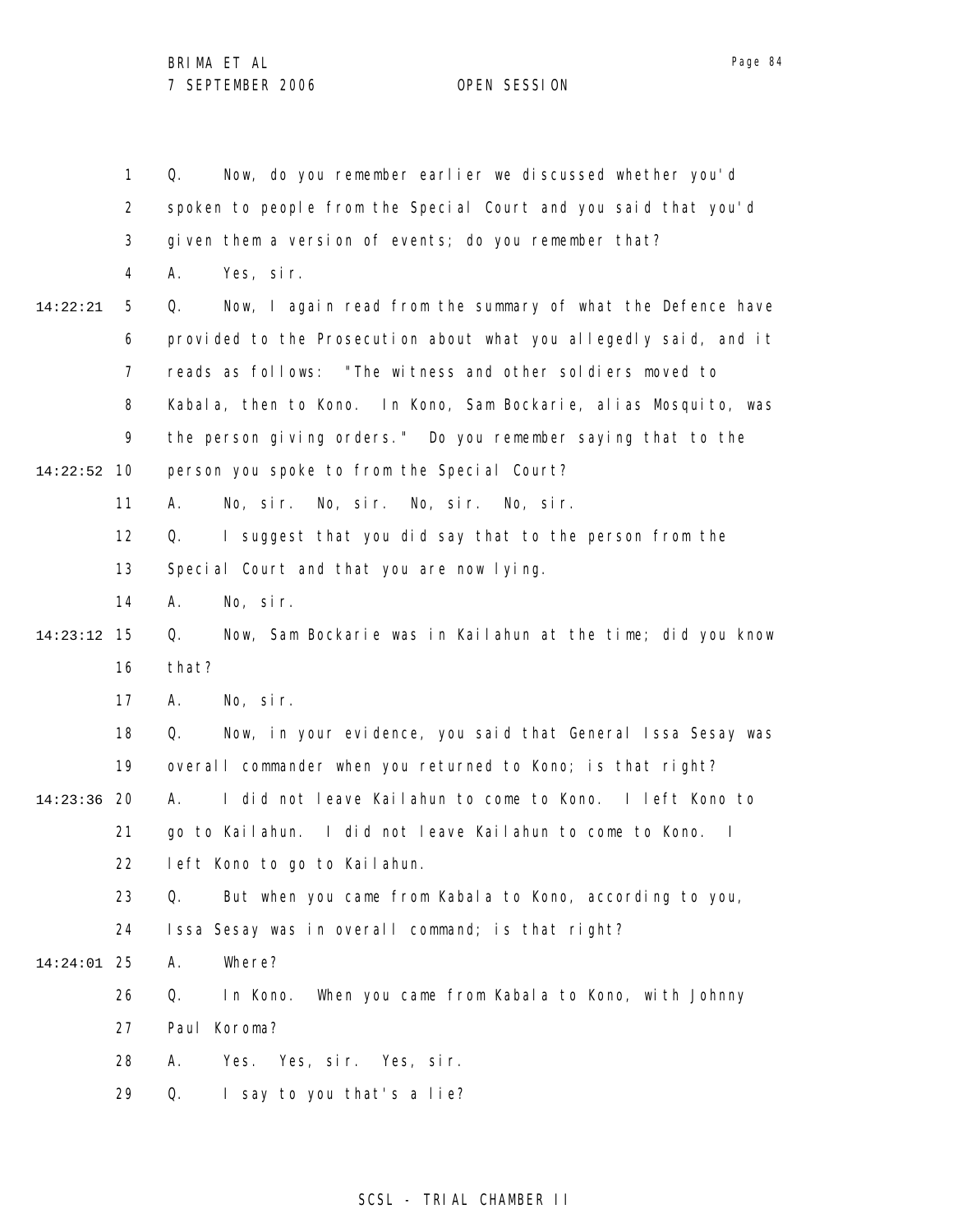1 2 3 4 5 6 7 8 9 10 14:25:00 11 12 13 14 15 14:25:31 16 17 18 19 20 14:25:50 21 22 23 24 25 14:26:18 26 27 28 29 14:24:38 A. It is not a lie. I saw him there with my own eyes. Q. I say to you that Issa Sesay went with Johnny Paul Koroma to Kailahun from Kono? A. I said I did not see him. I saw him in Kono. Q. I suggest to you that Denis Mingo, alias Superman, was in command of Kono when you arrived there from Kabala; what do you have to say about that? A. I did not see him. Q. Did you see him at all when you were in Kono? A. No, sir. No, sir. Q. Now, how did Sam Bockarie, from Kailahun, communicate to Issa Sesay? A. It was through a radio set. Q. And was there only one radio set or did the RUF have many radio sets? A. They have many radio sets. All borders were having radio sets. Q. So each RUF unit around Kono had a radio set; is that what you're saying? A. Not everybody. Each commander who was in a place that they have had a concern over, had a radio set. Q. And Sam Bockarie would therefore be able to pass orders from Kailahun to each commander in Kono; is that right? A. It was not in Kailahun. He was in Buedu. It was there that he was sending command and they worked under those commands, smoothly, for him. Q. Okay. Roughly, how long did you stay in Kono after you returned with Johnny Paul Koroma, before you went to Kailahun -- I believe it was two or three months; is that right?

## SCSL - TRIAL CHAMBER II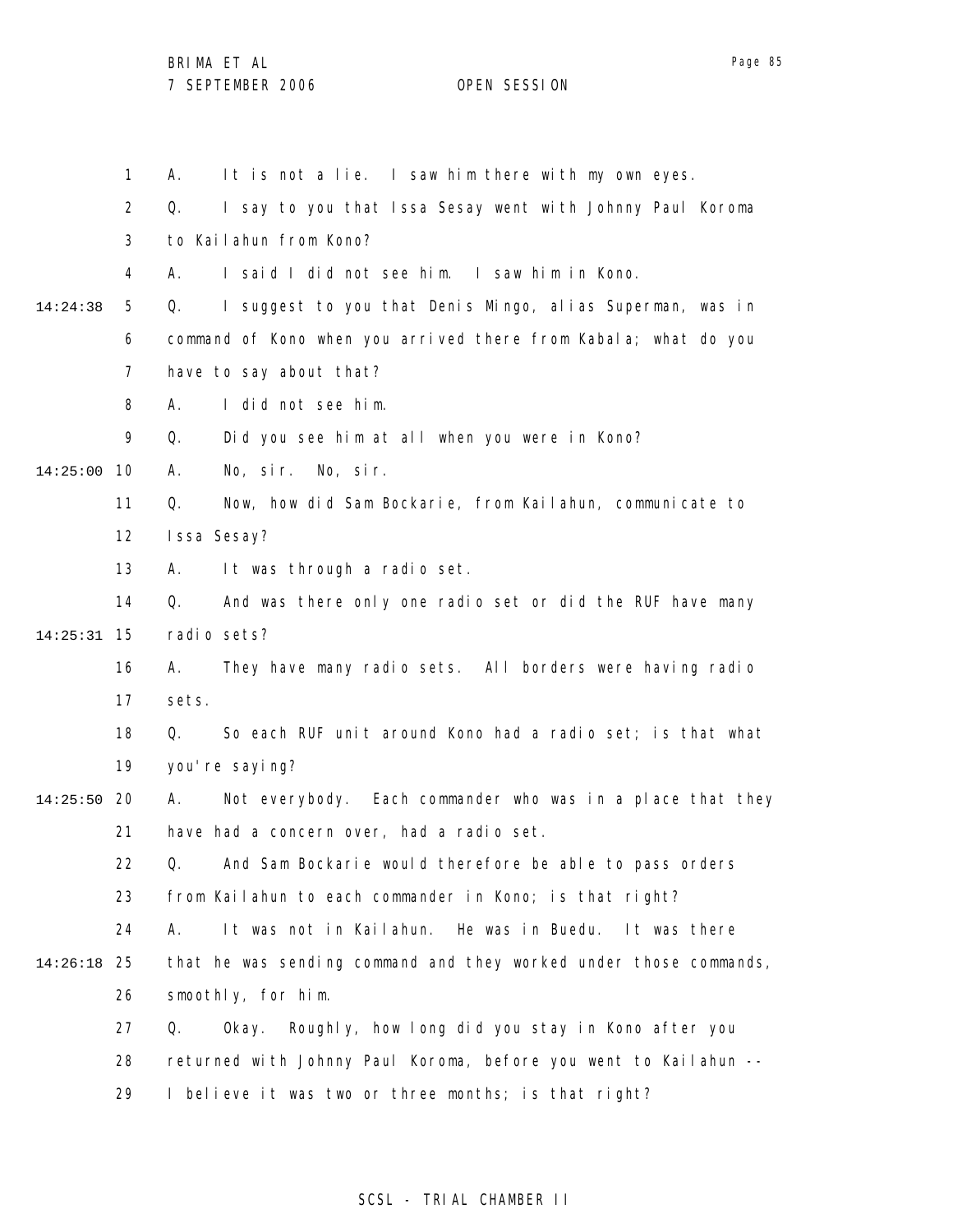1 2 3 4 5 6 7 8 9 10 14:27:31 11 12 13 14 15 14:27:52 16 17 18 19 20 14:28:14 21 22 23 24 25 14:28:49 26 27 28 29 14:27:03 A. No, sir. Q. So how long did you stay in Kono before going to Kailahun? A. I stayed there for nearly a month, and I had some bullet marks on my face. From there, I left there and went to Kailahun. Q. So during that one-month period, in which village were you based in Kono? A. It was in Koidu Town. Q. When you returned to Kono with Johnny Paul Koroma, SLAs were in Koidu Town, weren't they? A. From where? From when we were in Kono? I do not understand. Q. Okay. The SLAs, who travelled from Kabala, in front of Johnny Paul Koroma, came to Kono and some were in Koidu Town; is that right? A. No, sir. I said we left Kabala to come to Koidu Town. So, I was not sure whether there was any soldier, because they had passed an order that the Kamajors were coming to the town. It was -- we came there. Q. So when you arrived with the soldiers, that was the first time the soldiers entered Kono? A. They were there before. They went away and came back. Q. So I suggest to you that both RUF and SLAs were working together in Koidu Town, during the month in which you were there? A. Which month? Which month? The time that we left Kabala, or after that? Q. You stayed in Koidu Town for one month. A. Yes, when we came from Kabala. Q. I suggest to you the members of the SLA, and members of the RUF, were working together in Koidu Town in that one-month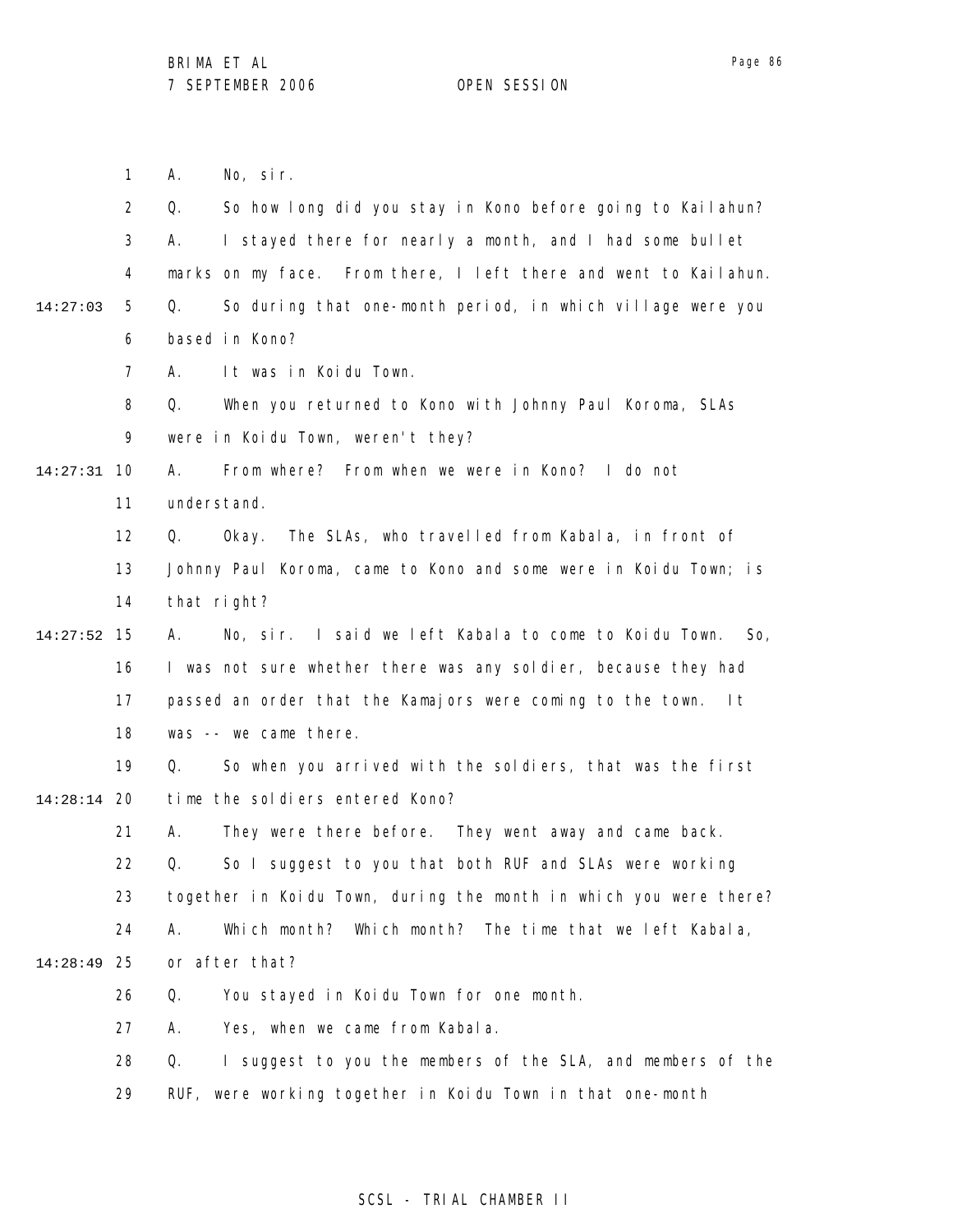1 period?

|          | $\overline{2}$ | There was an order that came that said that everybody<br>А.<br>Yes.    |
|----------|----------------|------------------------------------------------------------------------|
|          | 3              | should subdue himself to the RUF, and we obeyed that. That was         |
|          | 4              | the order. We did not have SLA there. It was RUF that we had in        |
| 14:29:24 | 5              | town. They said the People's Army. There was no SLAs and               |
|          | 6              | Kamajors. It was the RUF that were there. They were in control.        |
|          | 7              | They gave the command. So we, too, were RUFs there, during that        |
|          | 8              | time.                                                                  |
|          | 9              | Well, I suggest to you that there were SLAs in Koidu Town<br>Q.        |
| 14:29:43 | 10             | who were not RUF; what do you have to say about that?                  |
|          | 11             | I did not see SLA there. Everybody was an RUF.<br>А.                   |
|          | 12             | So where had all the SLAs gone?<br>Q.                                  |
|          | 13             | We came to Kabala -- from Kabala and came to Kono.<br><b>The</b><br>А. |
|          | 14             | movement had changed. Everybody had turned to RUF. SLA, RUF.           |
| 14:30:14 | 15             | We were all RUF. There was no SLA there. To say when you came          |
|          | 16             | from some and call me an SLA [as interpreted]. It was the RUF          |
|          | 17             | that took the control. We listened to them. The order came from        |
|          | 18             | Bockarie to Issa, from Issa to Morris Kallon. They shared the          |
|          | 19             | There was no other faction, say, SLA or -- in Kono. It<br>command.     |
| 14:30:37 | 20             | was only in certain areas where you have Kamajors but, in Koidu        |
|          | 21             | Town, you only have the RUF.                                           |
|          | 22             | I suggest to you that SLAs still did remain independent<br>Q.          |
|          | 23             | within the RUF movement.                                               |
|          | 24             | MR MANLY-SPAIN:<br>May it please Your Honour --                        |
| 14:30:53 | 25             | THE WITNESS:<br>No, that's a lie.                                      |
|          | 26             | PRESIDING JUDGE:<br>Yes.                                               |
|          | 27             | It's the question I'm complaining about,<br>MR MANLY-SPAIN:            |
|          | 28             | that they remained independent within the RUF movement.<br>l t         |
|          | 29             | doesn't make sense to me.                                              |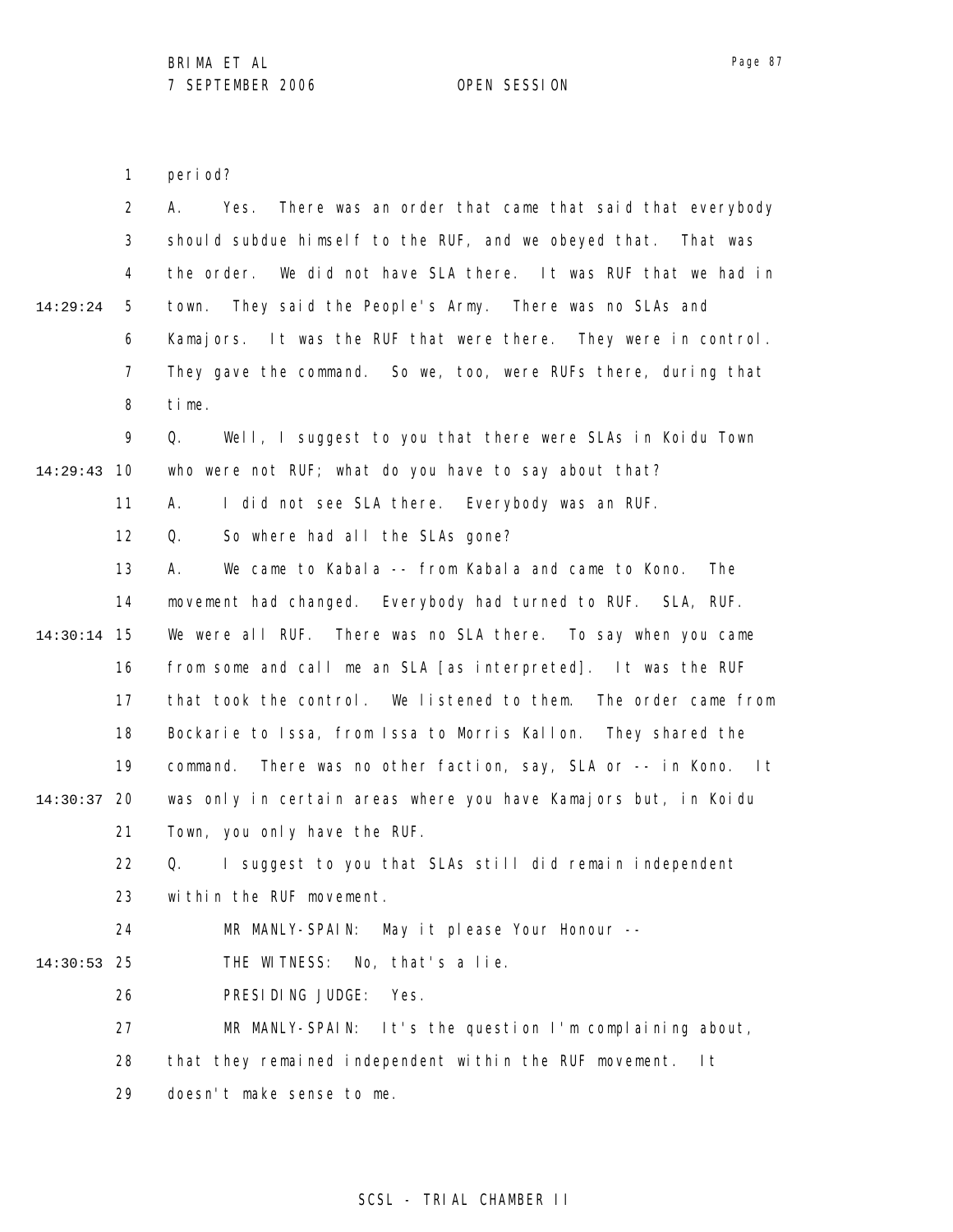BRIMA ET AL

7 SEPTEMBER 2006 OPEN SESSION

1 2 3 4 5 6 7 8 9 10 14:31:30 11 12 13 14 15 14:31:42 16 17 18 19 20 14:31:56 21 22 23 24 25 14:32:22 26 27 28 29 14:31:14 PRESIDING JUDGE: It's a difficult question to understand, Mr Agha. MR AGHA: He said it's a lie, anyway, so he's answered the question, I think. Q. Now, when you were in Koidu Town, do you know where Masingbi Road is? A. Masingbi? Q. Yes. A. Ask me again. Q. Have you heard of Masingbi Road in Koidu Town? MR GRAHAM: Your Honour's, it's Masingbi. THE WITNESS: Masingbi is there. That is the main road. That is the highway. MR AGHA: Q. And you knew about that road? A. Yes. It was there I was born. Q. And did you have occasion to go up and down that road while you were in Koidu Town? A. Yes. Everywhere, all over. Q. I suggest to you that the SLA had their headquarters at Masingbi Road? A. I did not see them there. It was the RUF that were there. We did not have SLA there. It was the RUF that were there. They took the orders from the RUF. Q. I suggest to you that Ibrahim Bazzy Kamara was in command of all the SLAs in Kono? A. No, sir. Q. Have you heard of George Johnson, aka Junior Lion? A. Yes, sir.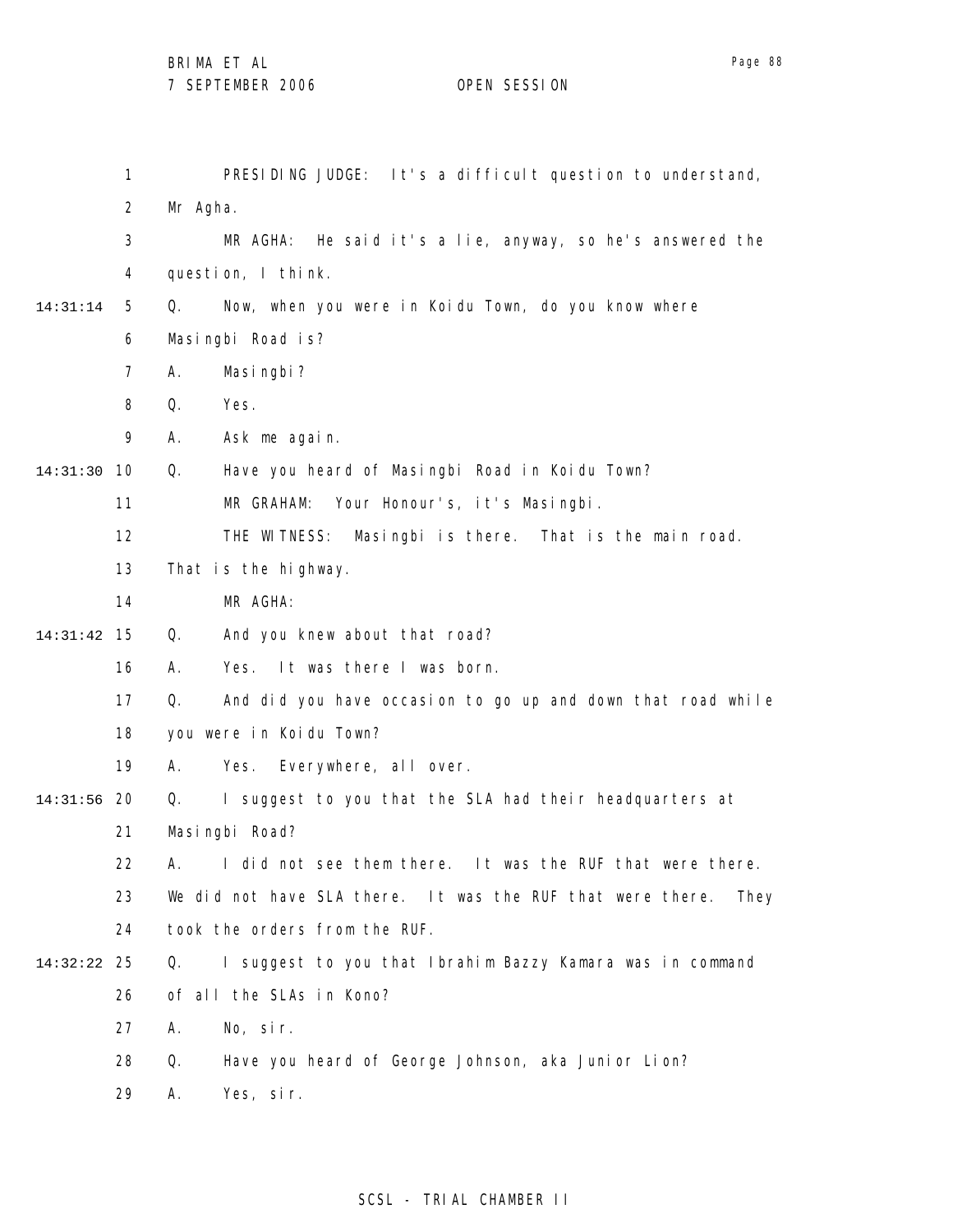|          | $\mathbf 1$ | Q.<br>Were you aware that he was in Kono?                          |
|----------|-------------|--------------------------------------------------------------------|
|          | 2           | No, sir.<br>А.                                                     |
|          | 3           | I suggest to you that he was in Kono and that he was a<br>Q.       |
|          | 4           | member of the Sierra Leone Army.                                   |
| 14:32:59 | 5           | I did not see him in Kono. I knew Junior Lion.<br>А.               |
|          | 6           | I suggest to you that Junior Lion was based at Masingbi<br>Q.      |
|          | 7           | headquarters?                                                      |
|          | 8           | I did not see him. I heard that Junior Lion was in<br>А.           |
|          | 9           | Matotoka but I did not see him in Kono.                            |
| 14:33:20 | 10          | Q.<br>Have you heard of Foday Bah Marah, aka Bulldoze?             |
|          | 11          | Foday Bah, I knew him.<br>Α.<br>Yes.                               |
|          | 12          | Did you see him or hear about him, in Kono?<br>Q.                  |
|          | 13          | I did not see him and I did not hear about him there.<br>А.        |
|          | 14          | I suggest to you that Foday Bah Marah, aka Bulldoze, was<br>Q.     |
| 14:33:47 | 15          | also based at the SLA headquarters in Masingbi Road?               |
|          | 16          | I cannot deny it but I did not see him. At battalion<br>А.         |
|          | 17          | level, it was not a single person that is there.                   |
|          | 18          | So what about Hassan Papa Bangura, alias Bomb Blast; did<br>Q.     |
|          | 19          | you hear him in Kono?                                              |
| 14:34:16 | -20         | I knew Bomb Blast but I did not see him. He was at<br>А.           |
|          | 21          | Waterside.                                                         |
|          | 22          | I suggest to you he was also based in Masingbi Road as an<br>Q.    |
|          | 23          | SLA when you were in Kono; what do you have to say about that?     |
|          | 24          | I did not see him.<br>Α.                                           |
| 14:34:36 | 25          | Q.<br>Now, in your one month which you spent in Koidu Town, did    |
|          | 26          | you go to a place in Kono, I believe named Jagbwema Fiama?         |
|          | 27          | Jagbwema Fiama. I never went there.<br>А.                          |
|          | 28          | I say to you that Captain Junior had a mixed SLA/RUF<br>Q.         |
|          | 29          | battalion under his command at Jagbwema Fiama.<br>What do you have |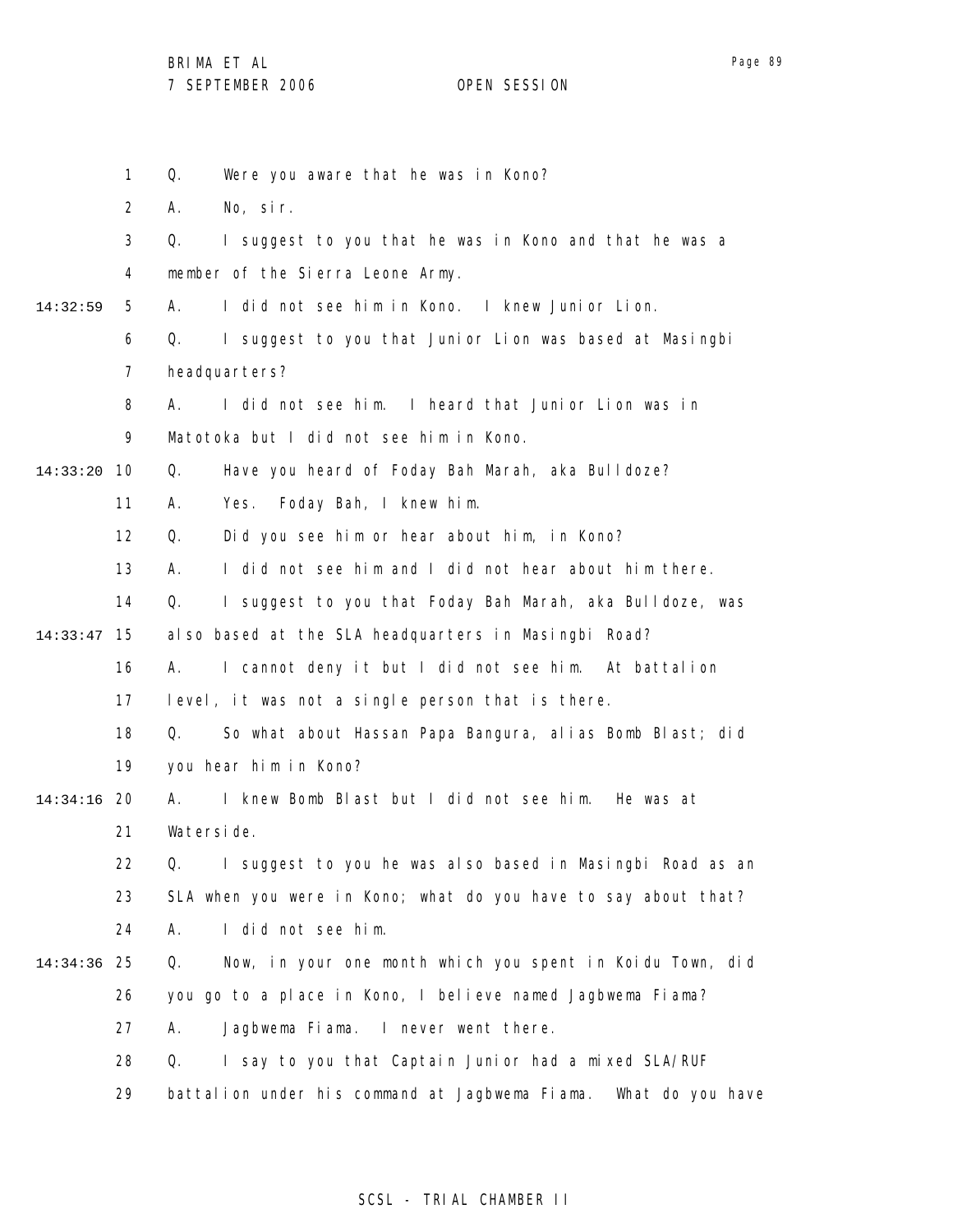to say about that?

A. I did not go there. I did not know.

1

2

|             | 3  | Have you heard of a place called Bumpe, in Kono?<br>Q.            |  |  |  |  |
|-------------|----|-------------------------------------------------------------------|--|--|--|--|
|             | 4  | I knew everywhere.<br>А.                                          |  |  |  |  |
| 14:35:23    | 5  | Did you go to Bumpe during the one month in which you were<br>Q.  |  |  |  |  |
|             | 6  | based in Koidu Town?                                              |  |  |  |  |
|             | 7  | No, sir.<br>Α.                                                    |  |  |  |  |
|             | 8  | I say to you that Lieutenant Kallay had a mixed SLA/RUF<br>Q.     |  |  |  |  |
|             | 9  | battalion under his command at Bumpe; what do you have to say     |  |  |  |  |
| 14:35:44    | 10 | about that?                                                       |  |  |  |  |
|             | 11 | I only knew about RUF in Kono. I did not know about SLA.<br>А.    |  |  |  |  |
|             | 12 | We had an order that we should not call SLA there. Everybody was  |  |  |  |  |
|             | 13 | an RUF. People -- and I didn't know any SLA that -- I did not     |  |  |  |  |
|             | 14 | know anything about SLA in Kono.                                  |  |  |  |  |
| 14:36:03    | 15 | Did you go to Sewafe, in the one month in which you were in<br>Q. |  |  |  |  |
|             | 16 | Koi du?                                                           |  |  |  |  |
|             | 17 | I know there, but I did not go there.<br>А.                       |  |  |  |  |
|             | 18 | I say to you that Lieutenant Mosquito had a mixed SLA/RUF<br>Q.   |  |  |  |  |
|             | 19 | battalion under his command at Sewafe; what do you have to say    |  |  |  |  |
| 14:36:23 20 |    | about that?                                                       |  |  |  |  |
|             | 21 | I cannot deny it, but I did not see him and I did not go<br>А.    |  |  |  |  |
|             | 22 | there.                                                            |  |  |  |  |
|             | 23 | Have you heard of Yengema, in Kono?<br>Q.                         |  |  |  |  |
|             | 24 | I knew there.<br>Α.                                               |  |  |  |  |
| 14:36:35    | 25 | Q.<br>Did you go there during the one-month period in which you   |  |  |  |  |
|             | 26 | were $--$                                                         |  |  |  |  |
|             | 27 | No, sir. No, sir.<br>А.                                           |  |  |  |  |
|             | 28 | I say to you that Lieutenant Tito had an SLA battalion<br>Q.      |  |  |  |  |
|             | 29 | under his command at Yengema; what do you have to say about that? |  |  |  |  |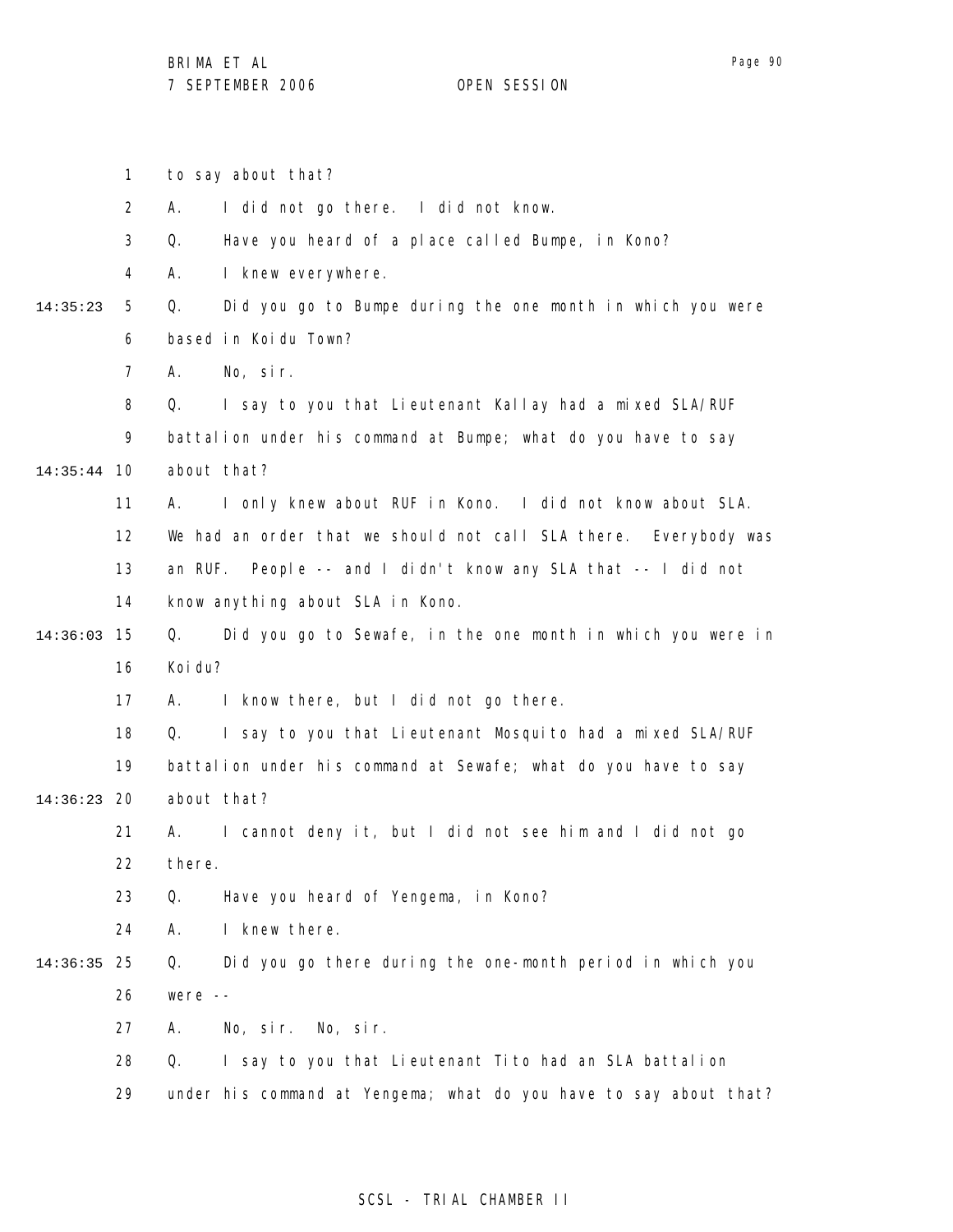1 2 3 4 5 6 7 8 9 10 14:37:29 11 12 13 14 15 14:37:51 16 17 18 19 20 14:38:11 21 22 23 24 25 14:38:35 26 27 28 29 14:37:08 A. I know Tito, but I did not see him there. Q. Did you go to Tombodu Town whilst you were in Koidu, during that one-month period? A. No, sir. Q. I say to you that SLA Savage had a mixed SLA/RUF battalion under his command at Tombodu Town; what do you have to say about that? A. I have told you that we did not have SLAs there. It's the RUF that we had there. The order had changed. So I don't know anything about that movement. I was in Koidu Town at Koakoyima. I didn't know any type of -- they were in a particular place or everybody was where he was. Q. So would it be fair to say that you can only speak about Koidu Town for the one month you spent in Kono? A. Yes. In Koidu Town. Q. Now, according to you, you were under the command of Colonel Akim who was an SLA soldier; is that right? A. He was not a soldier; he was a rebel. We were all rebels there. Q. I suggest to you that Akim was in Kailahun and he was not your commander in Kono; what do you have to say about that? A. He was my commander in Kono. Q. According to you Colonel Rambo was supervising the burning down of houses in Koidu Town; wasn't he? A. Yes, sir. Yes, sir. Q. I say to you that the forces working with Colonel Rambo were both RUF and SLA? A. Everybody had become an RUF. I was not sure if there was an SLA there.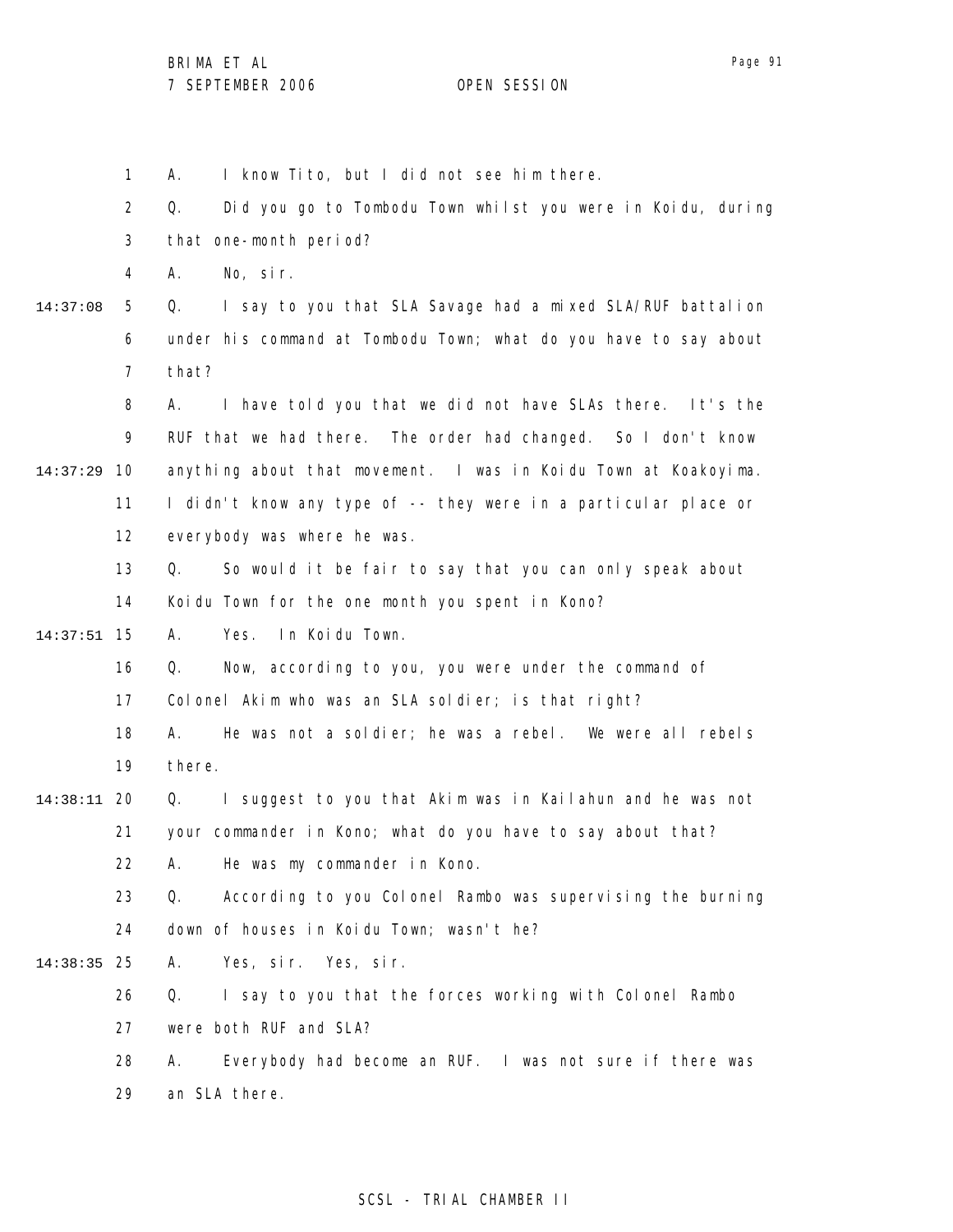1 2 3 4 5 6 7 8 9 10 14:39:46 11 12 13 14 15 14:40:15 16 17 18 19 20 14:40:45 21 22 23 24 25 14:41:06 26 27 28 29 14:39:21 Q. Now, did you ever go to the village of Karina, in Bombali District, in 1998? A. I never knew there. I never went there. Q. Now, you say that diamond mining was taking place in Kono when you returned from Kabala; do you remember that? A. When I came from Kabala, and I went there, after the intervention of the ECOMOG, when we came with JP Koroma, when he left us and went there, they were mining there and, indeed, they were mining there. Q. I say to you that mining was being carried out by both SLA and RUF forces in Kono. A. Everybody has become one. It was the RUF that was there. We did not have SLA there. Q. Now, you say you were shot in the leg during a fight, fire fight. I suggest to you that you deliberately shot yourself in the leg because you wanted to avoid fighting? A. No, sir. Q. So which route did you take from Kono to Kailahun? A. They were close in point. Sierra Leone, you have bypasses. Anywhere you pass, you see another neighbouring country. Q. On the way from Kono to Kailahun, did you go through Daru, and the barracks? A. No, sir. Q. And roughly how many days did it take you to reach Kailahun? A. Two days. Two days was enough. Two days. Q. Now, you say - and correct me if I am wrong - that Sam Bockarie, when you were in Kailahun, accused you and other SLAs of passing messages to other SLAs; is that right?

## SCSL - TRIAL CHAMBER II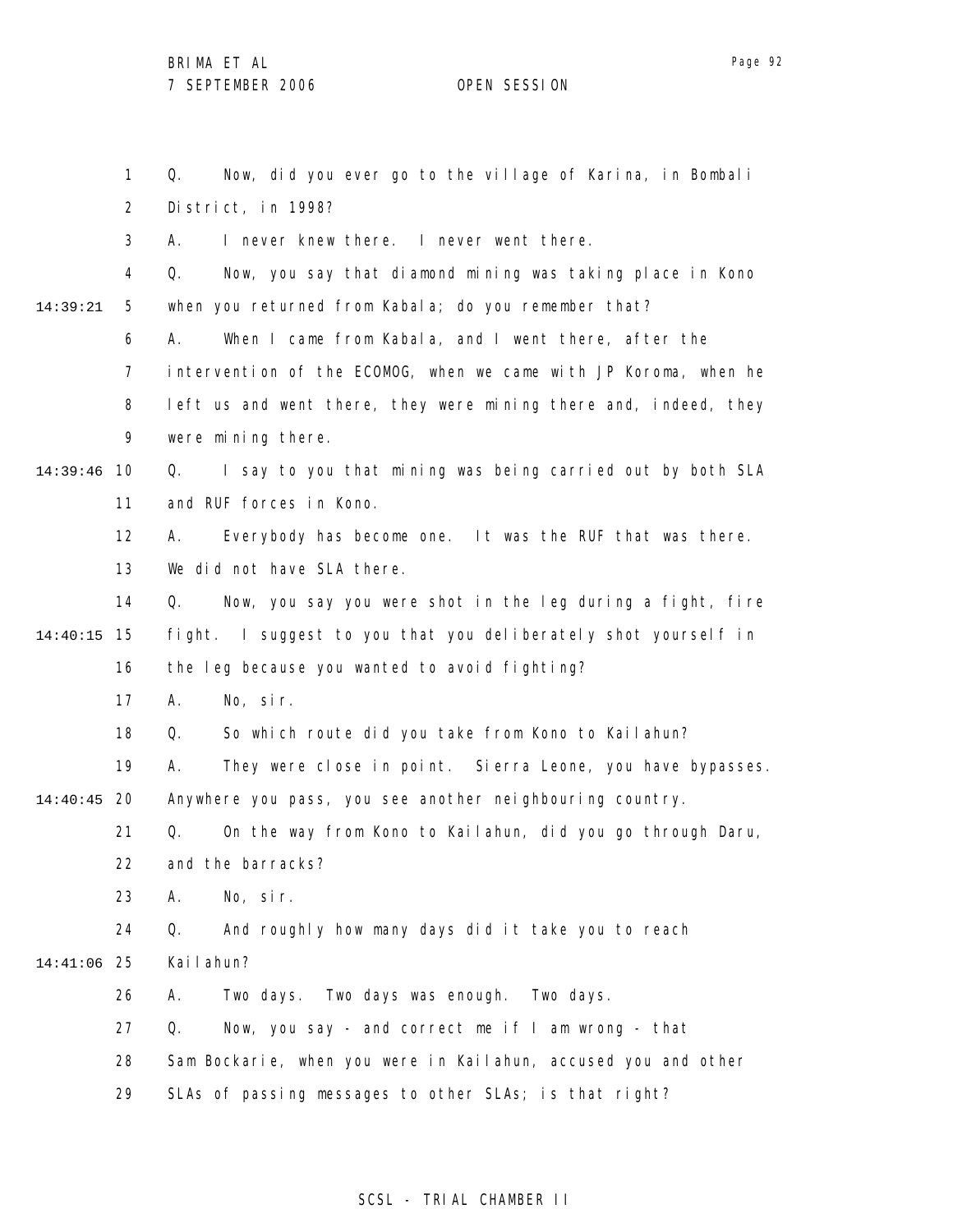1 2 3 4 5 6 7 8 9 10 14:42:18 11 12 13 14 15 14:42:43 16 17 18 19 20 14:42:56 21 22 23 24 25 14:43:18 26 27 28 29 14:41:50 A. He said that there were soldiers who were passing on information to the SLAs who were in Kabala, and Mongor and other places. So he came -- they came for all the SLAs whom he met there, so we boarded . Q. So SLAs were still in Kabala, Mongor and other parts of Sierra Leone? A. Yes. I told you that Kabala, we were not all able to go there. So some were choked by what Johnny Paul said. They couldn't come on their own, so they stayed. So we went, because we had something to do with that place. So they stayed. Q. So some SLAs, who, according to you, had become RUF in Kono, were still communicating with other SLAs in Kabala, weren't they? A. I never saw that. I was never there. I hadn't a radio set. Q. Well, that's what Sam Bockarie was accusing you of, isn't it? A. That was what he said. Q. I suggest to you that SLAs, who were within the RUF movement, as you so call them, were communicating with other SLAs in Kabala? A. I wouldn't deny that, but I hadn't any radio set. I didn't talk to any SLA that was in some other place. Q. Now, you were detained by the RUF in Kailahun; is that right? A. I was not detained there. I went under medical. Q. And how long did you stay in Kailahun? A. Kailahun hadn't medicine, so I stayed there for over two to three weeks, and Sam Bockarie came and collected us. We went to

Page 93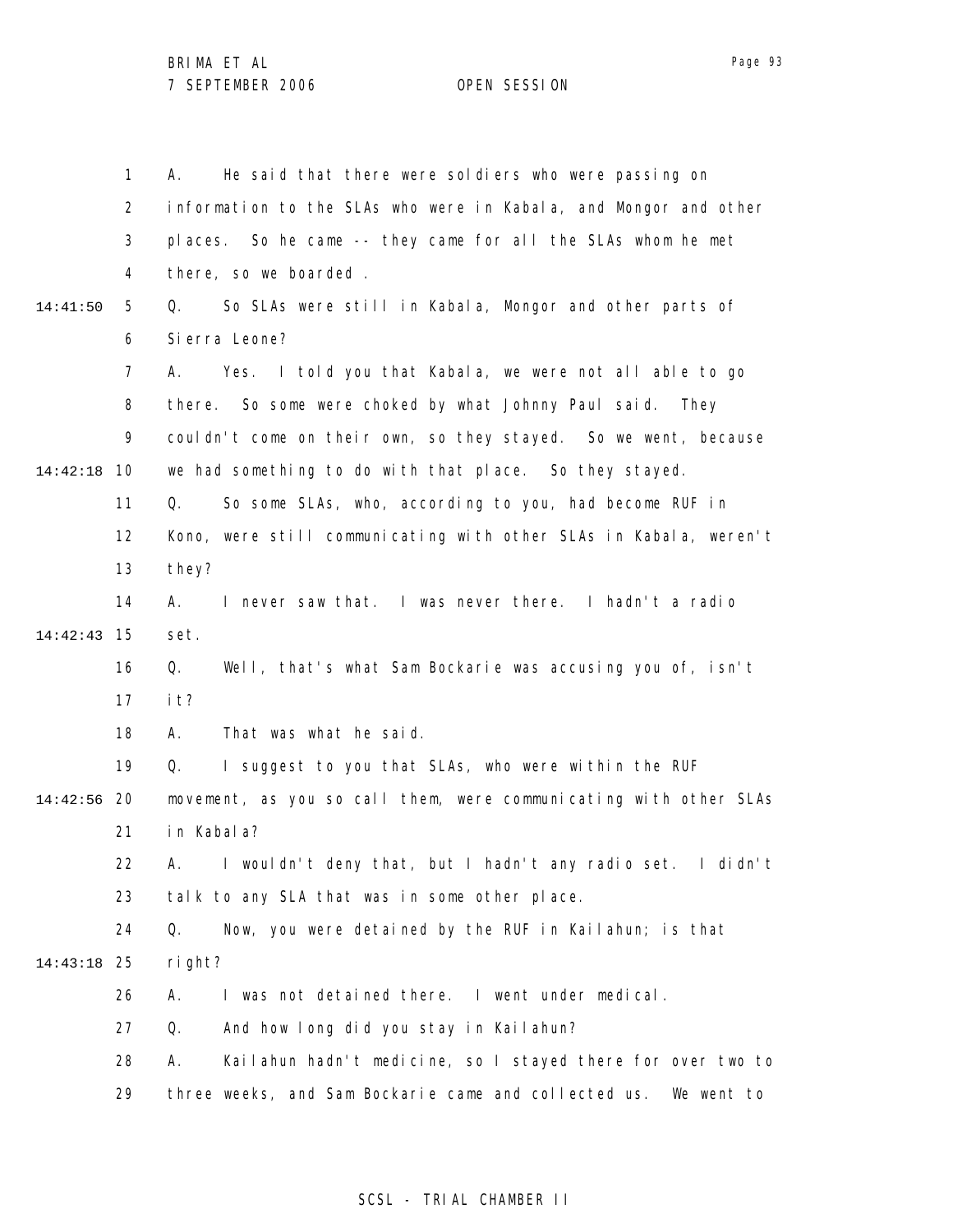|               | 1  | Buedu.                                                            |
|---------------|----|-------------------------------------------------------------------|
|               | 2  | And, in the end, you escaped to Liberia; is that right?<br>Q.     |
|               | 3  | I did not escape to Liberia. I went to Liberia. I went to<br>А.   |
|               | 4  | Liberia as I did not have an appointment. They said we should go  |
| 14:44:08      | 5  | and fight. So we had to do it. I went there as a manpower, a      |
|               | 6  | sol di er.                                                        |
|               | 7  | Now, you say that Honourable Adams was tortured in<br>Q.          |
|               | 8  | Kailahun; is that right?                                          |
|               | 9  | Yes, sir.<br>А.                                                   |
| 14:44:25      | 10 | I suggest to you that no Honourable Adams was tortured in<br>Q.   |
|               | 11 | Kailahun.                                                         |
|               | 12 | I saw him being beaten.<br>A.                                     |
|               | 13 | I suggest to you that Adams, Honourable Adams, was working<br>Q.  |
|               | 14 | with the RUF?                                                     |
| 14:44:50      | 15 | I don't know about that. I said I saw him being beaten.<br>А.     |
|               | 16 | They said he was leaking buckets between SLAs and RUF, because he |
|               | 17 | was in the Kailahun District area. So I was not with him. I       |
|               | 18 | just met him being beaten. That's what I saw. I don't know        |
|               | 19 | about him being there. Everybody was under RUF. All of us were    |
| $14:45:12$ 20 |    | under RUF.                                                        |
|               | 21 | Q.<br>So was Adams another one of the SLAs accused of             |
|               | 22 | communicating with other SLAs?                                    |
|               | 23 | Well, I was not present. But I saw him being tortured,<br>А.      |
|               | 24 | so -- and Mosquito confirmed that he was one of the men who was   |
| $14:45:31$ 25 |    | passing on communication to your men in Kabala.                   |
|               | 26 | Q.<br>Now, you say that you heard Tamba Brima was detained in     |
|               | 27 | Kailahun; is that right?                                          |
|               | 28 | I heard but I did not see it.<br>А.                               |
|               | 29 | Now, if you remember, once again, you gave a statement to<br>Q.   |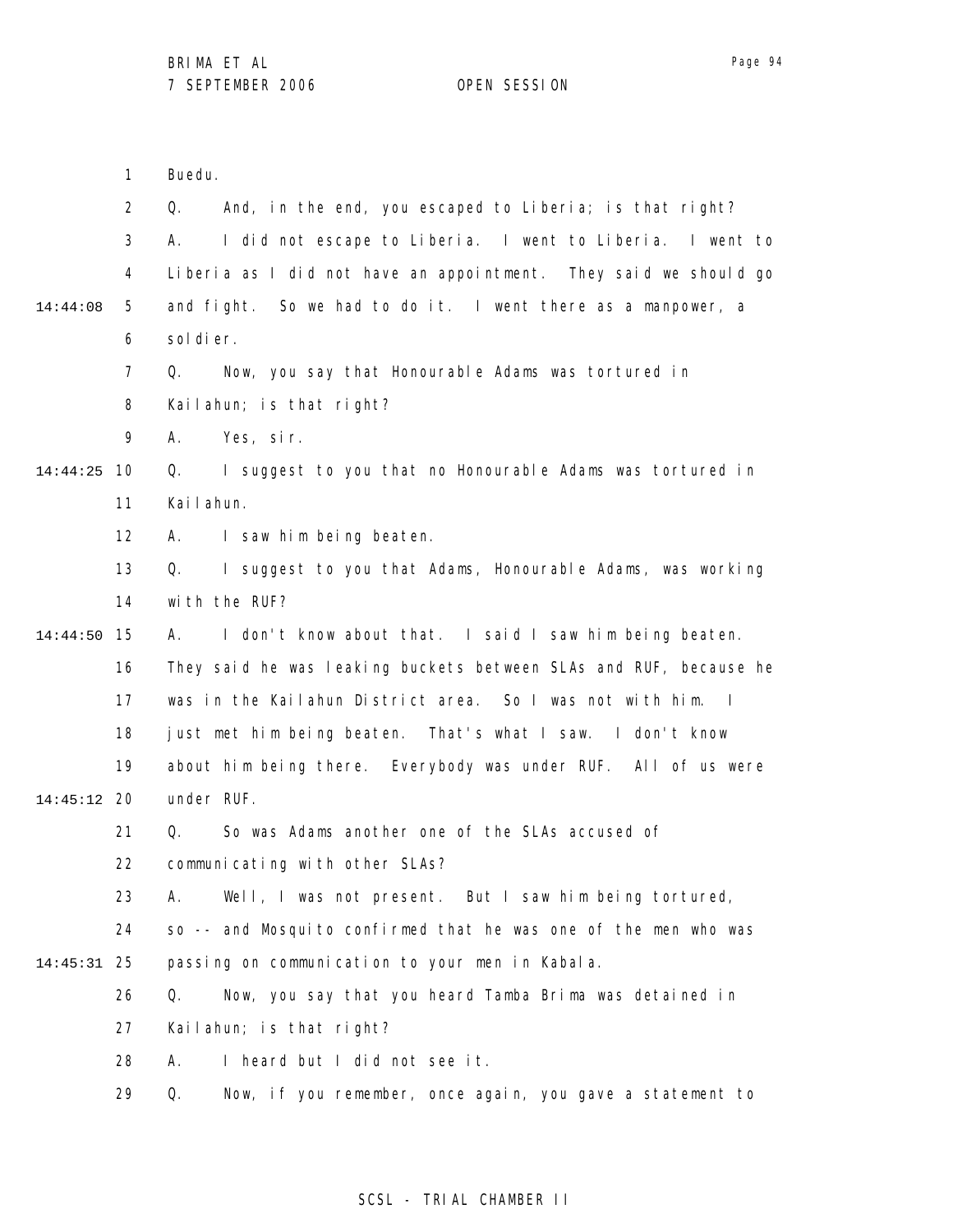1 2 3 4 5 6 7 8 9 10 14:46:30 11 12 13 14 15 14:46:55 16 17 18 19 20 14:47:19 21 22 23 24 25 14:47:50 26 27 28 29 14:46:10 people from the Special Court; do you remember that? A. Yes. Q. Did you mention, in your conversation with the person to the Special Court, that Tamba Brima, you heard, was detained in Kailahun? A. Yes. Q. Well, it does not appear, that piece of information, in the summaries which have been provided to us by the Defence. So I say to you, you never said that to the people you spoke to from the Special Court. A. Well, I told them that we heard information that Tamba Brima was there, but I did not see him in person. Q. I say to you that you are lying and that you never told that to any person from the Special Court. A. Well, maybe he did not write it, but I said it. Q. Now, whilst you were in Kailahun, did you hear of an SLA called Fonti Kanu? A. Yes. Q. Fonti Kanu was working with the RUF, wasn't he? A. Yes. Q. And Issa Sesay killed Fonti Kanu for betraying the RUF, didn't he? A. Yes. Q. Now, did you hear about the Freetown invasion in 1999? A. From Buedu? From where? When I was in Kailahun or Buedu? Q. Well, from wherever you were, did you hear there was an attack on Freetown by SLA and RUF forces? A. Yes, I heard that SLAs soldiers have captured Freetown. I did not hear about RUF, because they said SLAs. It was over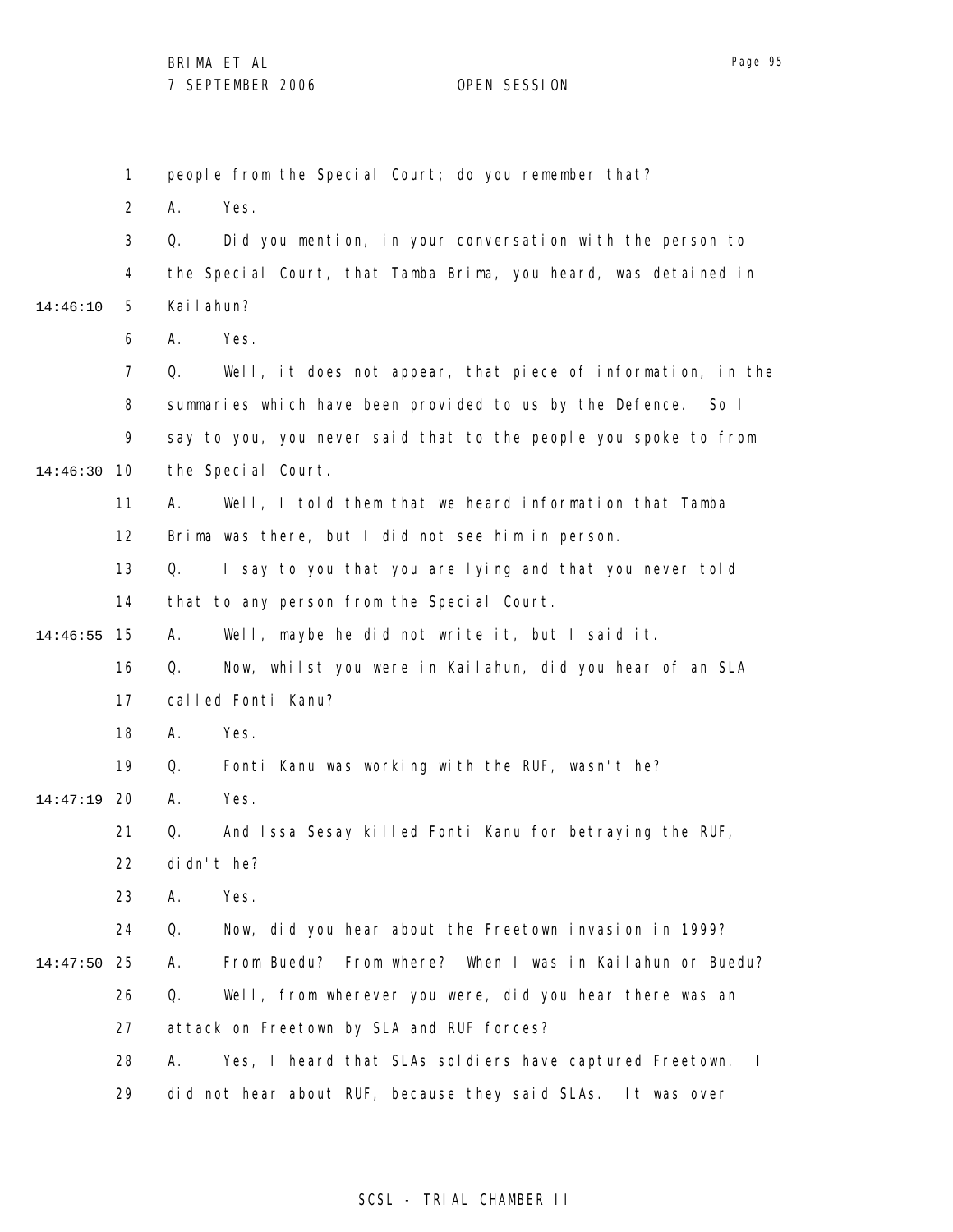|          | $\mathbf{1}$      |         | Focus that I heard that.                                         |  |  |
|----------|-------------------|---------|------------------------------------------------------------------|--|--|
|          | $\overline{2}$    | Q.      | And did you hear that Tamba Brima was the commander of the       |  |  |
|          | 3                 |         | troops who invaded Freetown?                                     |  |  |
|          | 4                 | А.      | I did not hear that.                                             |  |  |
| 14:48:35 | 5                 | Q.      | I suggest to you that Alex Tamba Brima, aka Gullit, was a        |  |  |
|          | 6                 |         | commander of the troops that attacked Freetown; what do you have |  |  |
|          | 7                 | to say? |                                                                  |  |  |
|          | 8                 | А.      | I know Tamba Brima, but I did not hear that.                     |  |  |
|          | 9                 | Q.      | Did you hear that Ibrahim Bazzy Kamara was a part of the         |  |  |
| 14:48:58 | 10                |         | SLAs who invaded Freetown?                                       |  |  |
|          | 11                | А.      | No, sir. I did not hear that.                                    |  |  |
|          | $12 \overline{ }$ | Q.      | Did you hear that Santigie Kanu, aka Five-Five, took part        |  |  |
|          | 13                |         | in the invasion of Freetown?                                     |  |  |
|          | 14                | А.      | I did not hear about that.                                       |  |  |
| 14:49:22 | 15                | Q.      | Did you ever hear of a group known as the West Side Boys?        |  |  |
|          | 16                | А.      | Yes, sir.                                                        |  |  |
|          | 17                | Q.      | And what were the West Side Boys doing?                          |  |  |
|          | 18                | А.      | Well, that was their own faction. They had their own             |  |  |
|          | 19                |         | faction, West Side, but I don't know them. They were armed men.  |  |  |
| 14:49:45 | -20               | Q.      | Were they SLAs?                                                  |  |  |
|          | 21                | А.      | Well, where I was, I was under RUF. I can't talk about           |  |  |
|          | 22                | that.   |                                                                  |  |  |
|          | 23                | Q.      | Did you hear that the West Side Boys were committing             |  |  |
|          | 24                | crimes? |                                                                  |  |  |
| 14:50:03 | -25               | А.      | I did not hear that, because everybody was listening to          |  |  |
|          | 26                |         | Focus. I did not see him in person, but I was listening to Focus |  |  |
|          | 27                |         | in Buedu over BBC when they were giving news. But I don't know   |  |  |
|          | 28                |         | what faction -- I did not know what kind of manpower was there.  |  |  |
|          | 29                |         | We were in Kailahun. We had no truces from them.<br>What type of |  |  |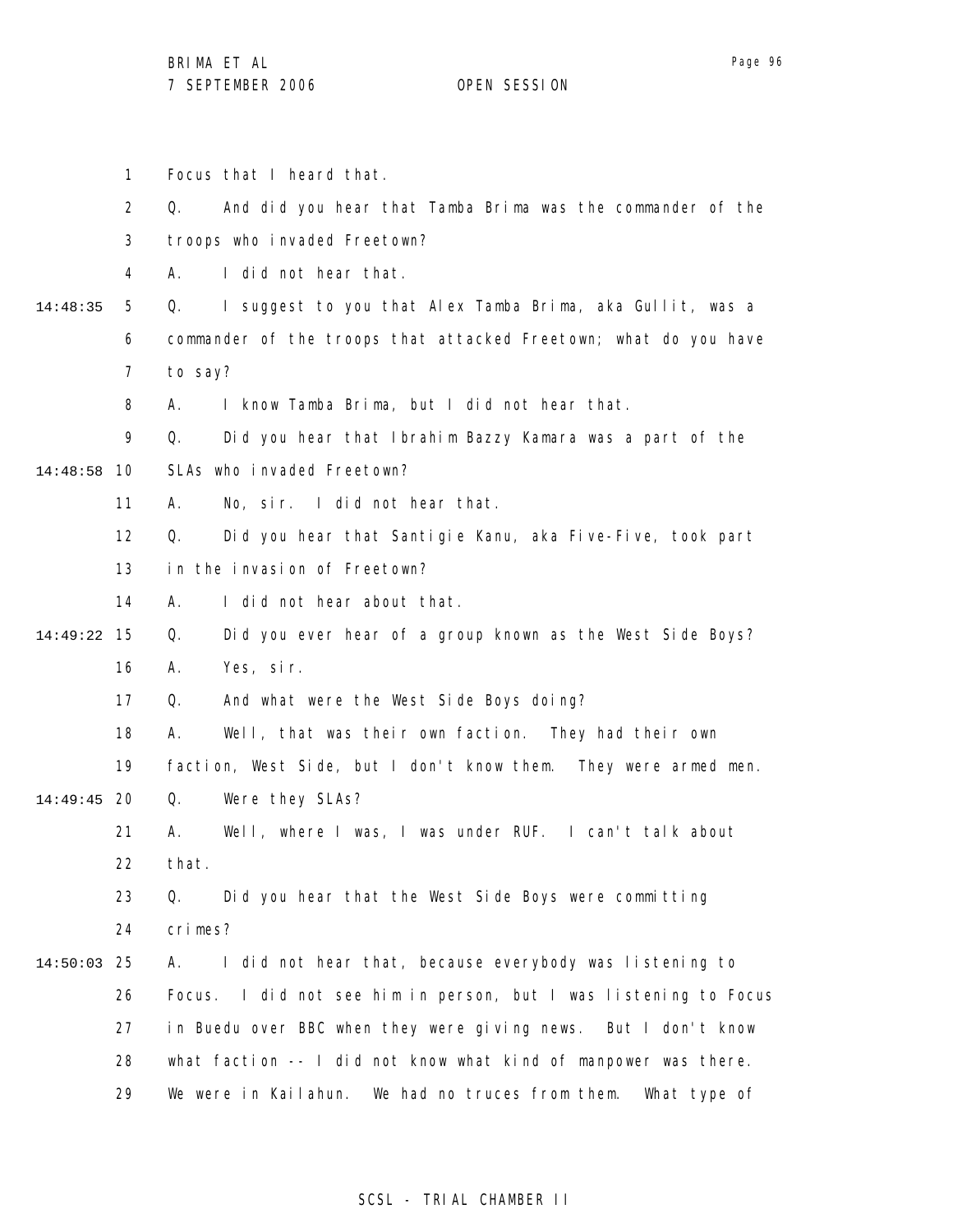1 2 3 4 5 6 7 8 9 10 14:50:56 11 12 13 14 15 14:51:08 16 17 18 19 20 14:51:23 21 22 23 24 25 14:52:28 26 27 28 29 14:50:36 faction they were, I can't tell. Q. When you were listening to the radio, did you hear the name Ibrahim Bazzy Kamara? A. No, sir. Q. I suggest to you that Ibrahim Bazzy Kamara was the commander of the West Side Boys; what do you have to say? A. I did not hear that. I have told you that. They had their own faction. I don't know about their own faction. Where I was, I was under Mosquito's command. That was where I was. That was where I was assigned. I was not assigned after Makeni, so I don't know anything about that. MR AGHA: Thank you, Your Honours. That completes my cross-examination. PRESIDING JUDGE: Yes. Thank you, Mr Agha. Any re-examination? MR GRAHAM: Your Honours, no re-examination from this side. We are grateful for the time. PRESIDING JUDGE: Thank you, Mr Graham. Well, witness, we'd like to thank you for coming to Court and giving evidence. You will be free to leave in a few moments. Just sit there, please, and the curtains will be pulled and you can leave the Court. [The witness withdrew] MR FOFANAH: May it please Your Honours, the next witness is DAB-113. PRESIDING JUDGE: Thank you, Mr Fofanah. What language will that witness be giving evidence in? MR FOFANAH: Just one moment. Your Honour, he will be testifying in Kono. He is number 15 on the list as well.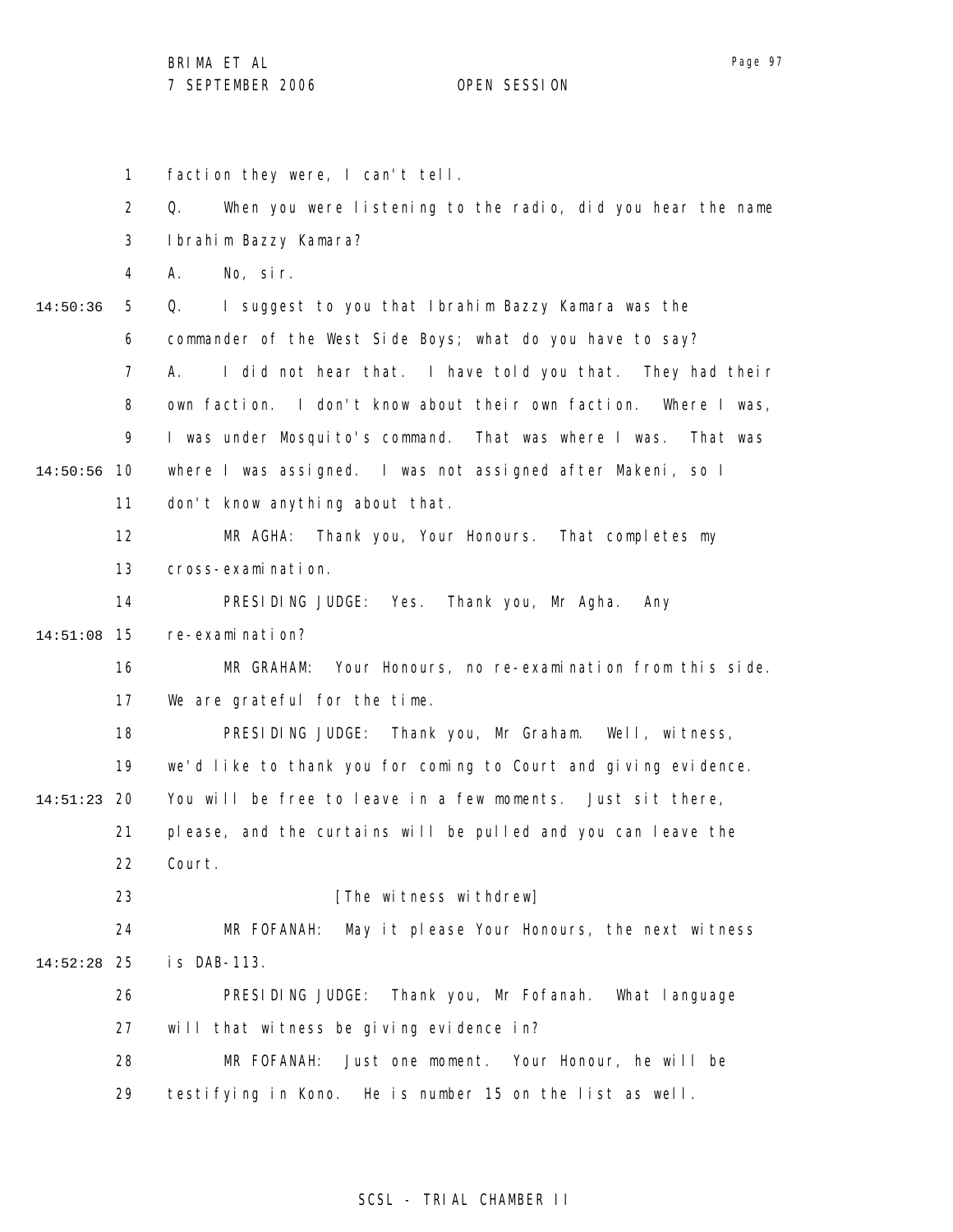1 2 3 4 5 6 7 8 9 10 14:54:03 11 12 13 14 15 14:54:19 16 17 18 19 20 14:54:48 21 22 23 24 25 14:55:08 26 27 28 29 14:53:47 THE INTERPRETER: Your Honours, again, when I spoke to - this is from the language booth -- when I spoke to him this morning, he had chosen to speak Krio. So if he is going to switch over to Kono, we'd need some time to bring the Kono interpreters over. MR FOFANAH: He might be right. The point is I didn't speak to him this morning. The interpreters might be right. For the records, we'll take Krio as the language of the witness. PRESIDING JUDGE: Thank you, Mr Fofanah. Mr Interpreter, we note what you say. If there has been any change from Krio, we will give you time to organise a Kono interpreter. THE INTERPRETER: Thank you, Your Honours. MR FOFANAH: Your Honours, there is one point I wanted to bring to your notice. I had informed my colleagues on the other side that we had wanted to bring DAB-092 as the fifth witness who will testify in the order we had earlier given to them. But the point with DAB-092 is that he has some speech defect. He can understand, but he can't speak well at all, due to some epileptic fit that he had some time ago. I just wanted to inform the Court as to whether there would be anyway that kind of witness can be testified and be cross-examined, because he really can't talk audi bl y enough. PRESIDING JUDGE: Well, if he can't talk, I can't see how he can give viva voce evidence, anyway. JUDGE SEBUTINDE: Are you saying that you want an interpreter, a special interpreter? MR FOFANAH: He can talk but then it is not audible enough. He normally talks through a small boy. That is how we were able to get -- his child. He often talks and sometimes he has to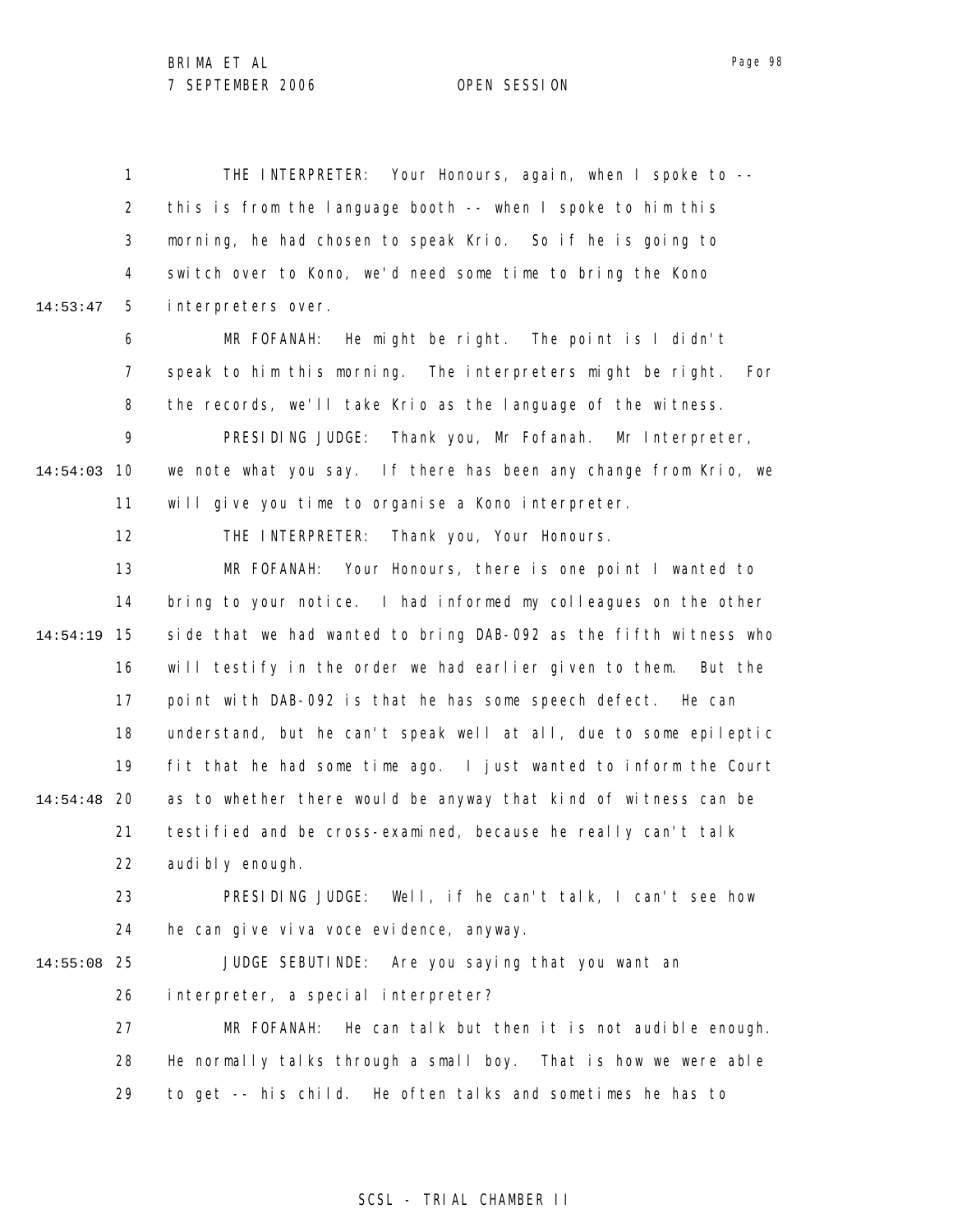1 2 3 4 5 6 7 8 9 10 14:56:04 11 12 13 14 15 14:56:24 16 17 18 19 20 14:56:48 21 22 23 24 25 14:57:19 26 27 28 29 14:55:41 demonstrate and the boy will explain. In any case, he is a very crucial witness. PRESIDING JUDGE: Look, let's get this clear, Mr Fofanah. If he can't talk and no-one can hear him, he is not a suitable witness to give evidence in the witness box, is he? It is up to you to examine any other form he may be able to give evidence, but what is the point of calling him if we can't hear him? Or would you rather call him and see if we can hear him? MR FOFANAH: Yes, Your Honour. PRESIDING JUDGE: We will certainly see if we can hear him, but it seems to me as though -- surely you would have had an opportunity to assess that particular aspect before now? MR FOFANAH: Yes. The way I see it, I think the microphones will be able to at least pick up, because he is just not audible enough, but he can talk, I mean. PRESIDING JUDGE: All right. Let's see. It may well be we will turn the microphones up and see how we go from there. MR FOFANAH: Thank you very much, Your Honour. PRESIDING JUDGE: Yes. WITNESS: DAB-113 [Sworn] [The witness answered through interpreter] PRESIDING JUDGE: Mr Witness, are you giving evidence in Krio, I take it; is that correct? THE WITNESS: Yes, sir. PRESIDING JUDGE: Before we start, Mr Fofanah, the number is 15. This witness, I don't think, was included in the original order for protective measures; is that correct or not? MR FOFANAH: Yes. Mr Graham will --MR GRAHAM: Yes, Your Honour. I believe he has not been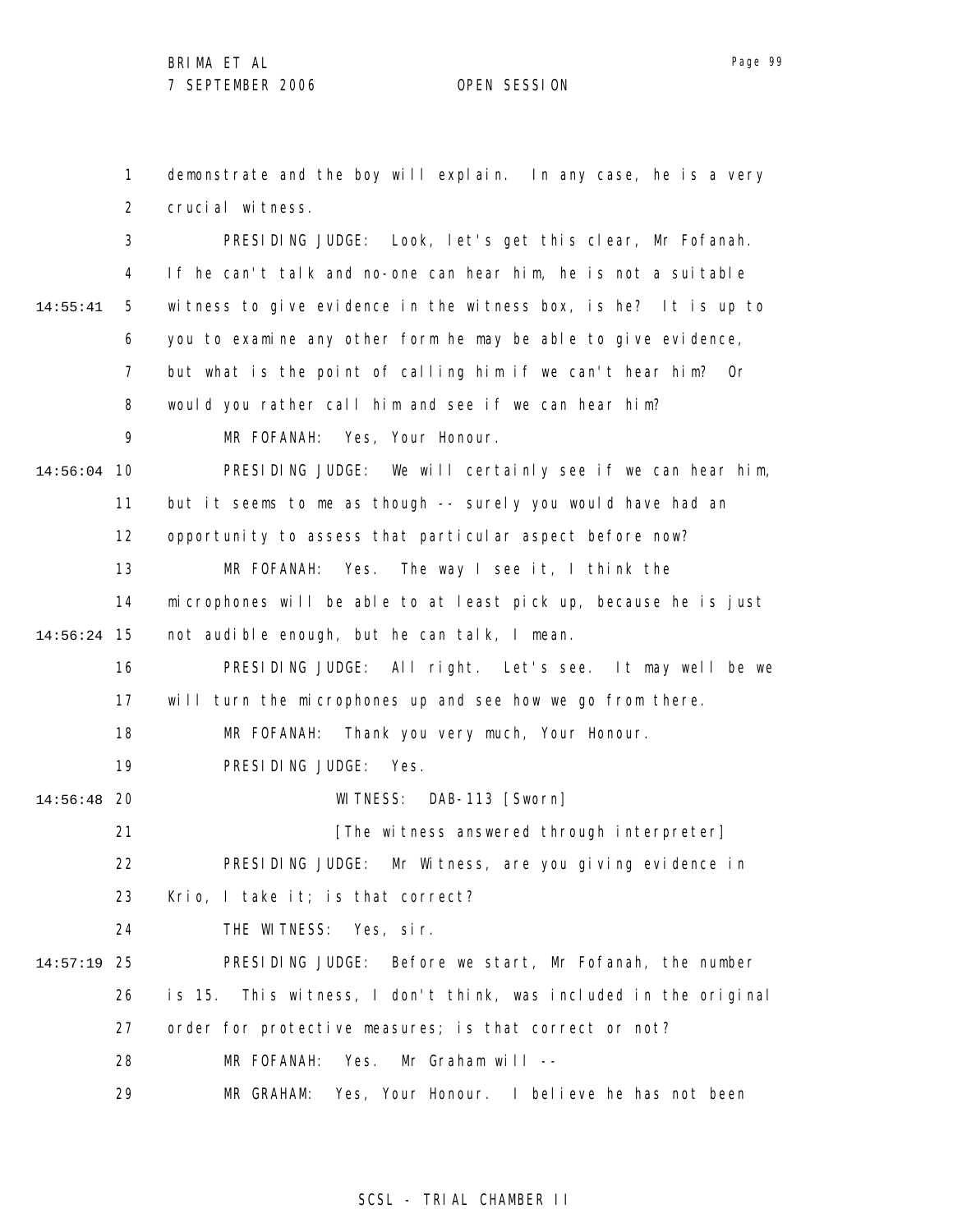1 2 3 4 5 6 7 8 9 10 14:58:35 11 12 13 14 15 14:58:45 16 17 18 19 20 14:58:56 21 22 23 24 25 14:59:16 26 27 28 29 14:58:00 given protective measures yet. He was part of the list of pseudonyms we filed for protective measures, I think, on 22 or 23 August. PRESIDING JUDGE: All right. You are still waiting a decision on that, so we will follow what we have done with previous witnesses this week. We will order that the protection measures ordered by the Trial Chamber in our decision on joint Defence application for protective measures for Defence witnesses, dated 9 May 2006, be applied also to this witness. MR GRAHAM: Your Honours, the first accused would kindly want to use the restroom. PRESIDING JUDGE: Yes, the first accused can leave the Court. EXAMINED BY MR FOFANAH: Q. Mr Witness, good afternoon. A. Afternoon. Q. Mr Witness, you are a Kono by tribe. A. Yes. Q. You are a Sierra Leonean by nationality. A. Yes. Q. You were born in 1950. A. Yes. Q. You were born in a village called Sierr. S-I-E-R-R -- A. Siema. Siema. Q. Siema? A. Yes. MR FOFANAH: Siema, Your Honours, is S-I-E-M-A. Q. And Siema Village is in Lei Chiefdom, Kono District. A. Yes.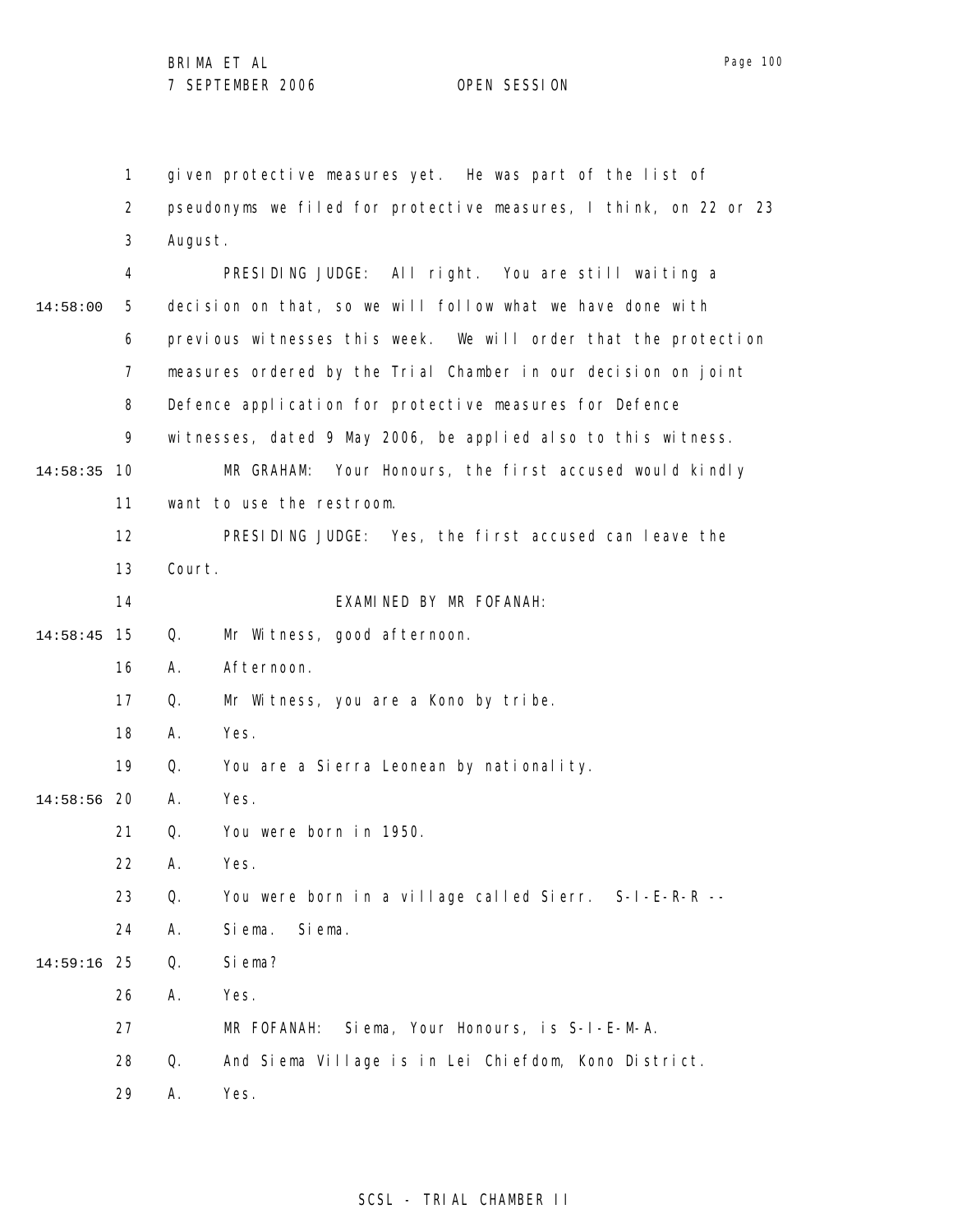BRIMA ET AL

Page 101

|          | 1              | MR FOFANAH: Lei, Your Honours, is L-E-I.                          |  |  |  |
|----------|----------------|-------------------------------------------------------------------|--|--|--|
|          | $\overline{2}$ | Q.<br>Mr Witness, you started your primary education at RC        |  |  |  |
|          | 3              | primary school, in Siema Village?                                 |  |  |  |
|          | 4              | Α.<br>Yes.                                                        |  |  |  |
| 14:59:51 | 5              | You did your secondary school education at both Yengema<br>Q.     |  |  |  |
|          | 6              | Secondary School, Kono District, as well as Koidu Model Academy?  |  |  |  |
|          | 7              | Yes.<br>А.                                                        |  |  |  |
|          | 8              | You later did a diploma in agricultural nursing.<br>Q.            |  |  |  |
|          | 9              | Yes.<br>А.                                                        |  |  |  |
| 15:00:16 | 10             | Q.<br>And you are an agronomic technician.                        |  |  |  |
|          | 11             | Yes.<br>Α.                                                        |  |  |  |
|          | 12             | Q.<br>But at the moment, you do mining as an occupation.          |  |  |  |
|          | 13             | Yes.<br>А.                                                        |  |  |  |
|          | 14             | Q.<br>Mr Witness, you are married with one wife and four          |  |  |  |
| 15:00:36 | 15             | chi I dren.                                                       |  |  |  |
|          | 16             | Yes.<br>А.                                                        |  |  |  |
|          | 17             | Do you recall the year 1997 in Sierra Leone?<br>Q.                |  |  |  |
|          | 18             | Yes.<br>А.                                                        |  |  |  |
|          | 19             | Q.<br>Did anything significant happen in Sierra Leone in that     |  |  |  |
| 15:00:56 | 20             | year, which you can recall?                                       |  |  |  |
|          | 21             | Yes.<br>Α.                                                        |  |  |  |
|          | 22             | Q.<br>What was it?                                                |  |  |  |
|          | 23             | On 25 May 1997, I was sitting down at my doorstep when I<br>А.    |  |  |  |
|          | 24             | heard over BBC radio that President Tejan Kabbah has been         |  |  |  |
| 15:01:25 | 25             | overthrown, and that was done by a group of military men who got  |  |  |  |
|          | 26             | him out of his office.                                            |  |  |  |
|          | 27             | Did the military men who got him out of his office have any<br>Q. |  |  |  |
|          | 28             | name at all, as a group?                                          |  |  |  |
|          | 29             | Yes.<br>Α.                                                        |  |  |  |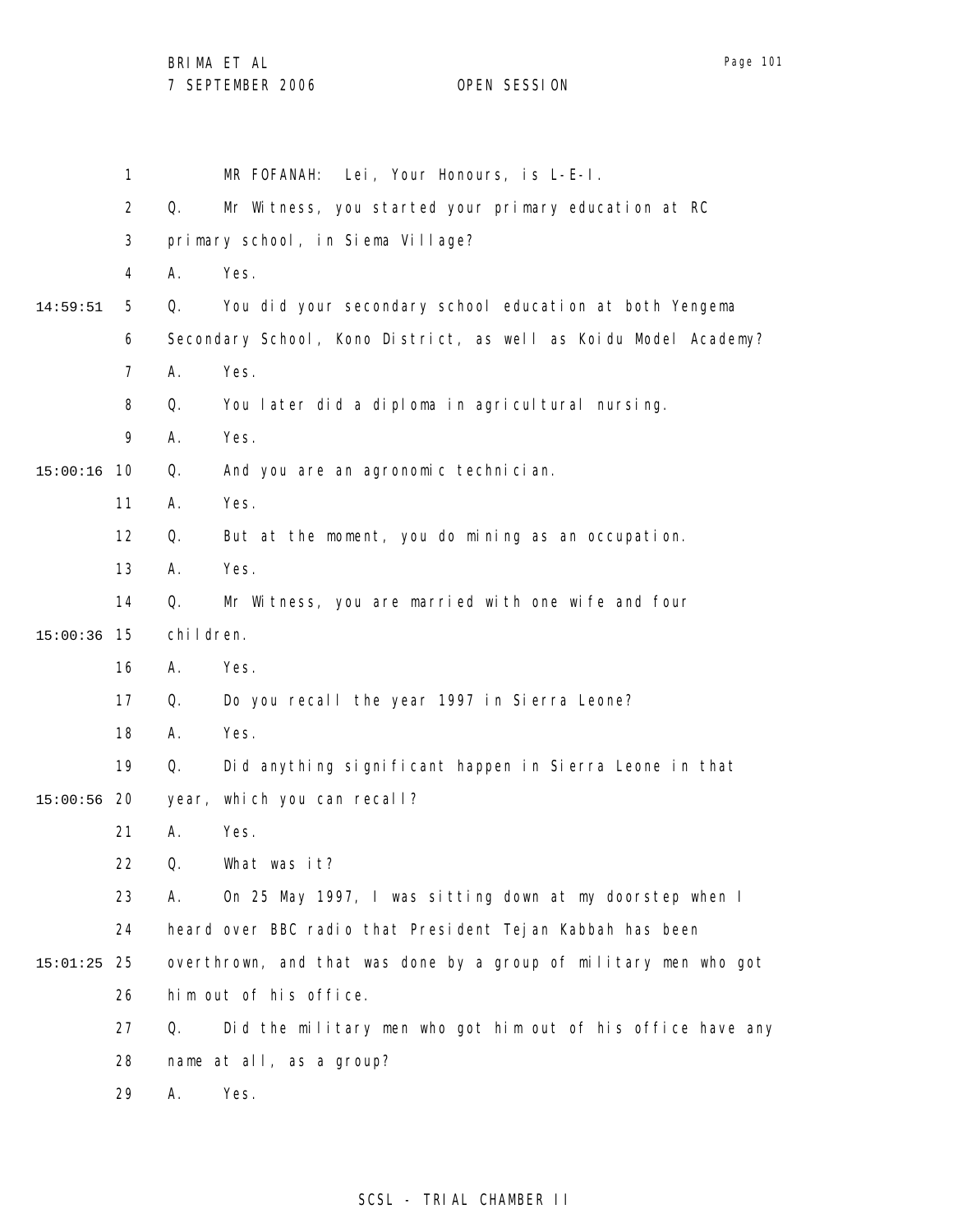|          | $\mathbf{1}$   | Q. | What were they called?                                     |
|----------|----------------|----|------------------------------------------------------------|
|          | $\overline{2}$ | А. | I can understand one that I heard.                         |
|          | 3              | Q. | Do you mean one individual?                                |
|          | 4              | А. | The group of the people who did the overthrow, but<br>Yes. |
| 15:02:07 | 5              |    | they were led by somebody to do it.                        |
|          | 6              | Q. | So who was their leader?                                   |
|          | $\overline{7}$ | А. | Johnny Paul Koroma.                                        |
|          | 8              | Q. | Apart from Johnny Paul Koroma, did you hear of any other   |
|          | 9              |    | name as being members of --                                |
| 15:02:27 | 10             | Α. | No.                                                        |
|          | 11             | Q. | [Microphone not activated].                                |
|          | 12             | А. | No.                                                        |
|          | 13             | Q. | Now, where were you in 1997 when Johnny Paul and his men   |
|          | 14             |    | overthrew the SLPP government?                             |
| 15:02:45 | 15             | А. | I was in Peyema, in the Kama Chiefdom.                     |
|          | 16             |    | MR FOFANAH: Your Honours, we have had Peyema before.       |
|          | 17             | Q. | So what were you doing in Peyema at that time?             |
|          | 18             | Α. | Well, I was doing mining.                                  |
|          | 19             | Q. | Were you there al one?                                     |
| 15:03:11 | -20            | Α. | By then, yes, I was alone.                                 |
|          | 21             | Q. | Now, as a result of the overthrow of the government, did   |
|          | 22             |    | anything happen in Peyema, which you can recall?           |
|          | 23             | Α. | Yes.                                                       |
|          | 24             | Q. | Please tell the Court.                                     |
| 15:03:31 | 25             | Α. | What happened at that time of the overthrow was that all   |
|          | 26             |    | the military men took over the mining places.              |
|          | 27             | Q. | What do you mean when you say all the military men took    |
|          | 28             |    | over the mining places?                                    |
|          | 29             | Α. | That was the place where they were finding money.          |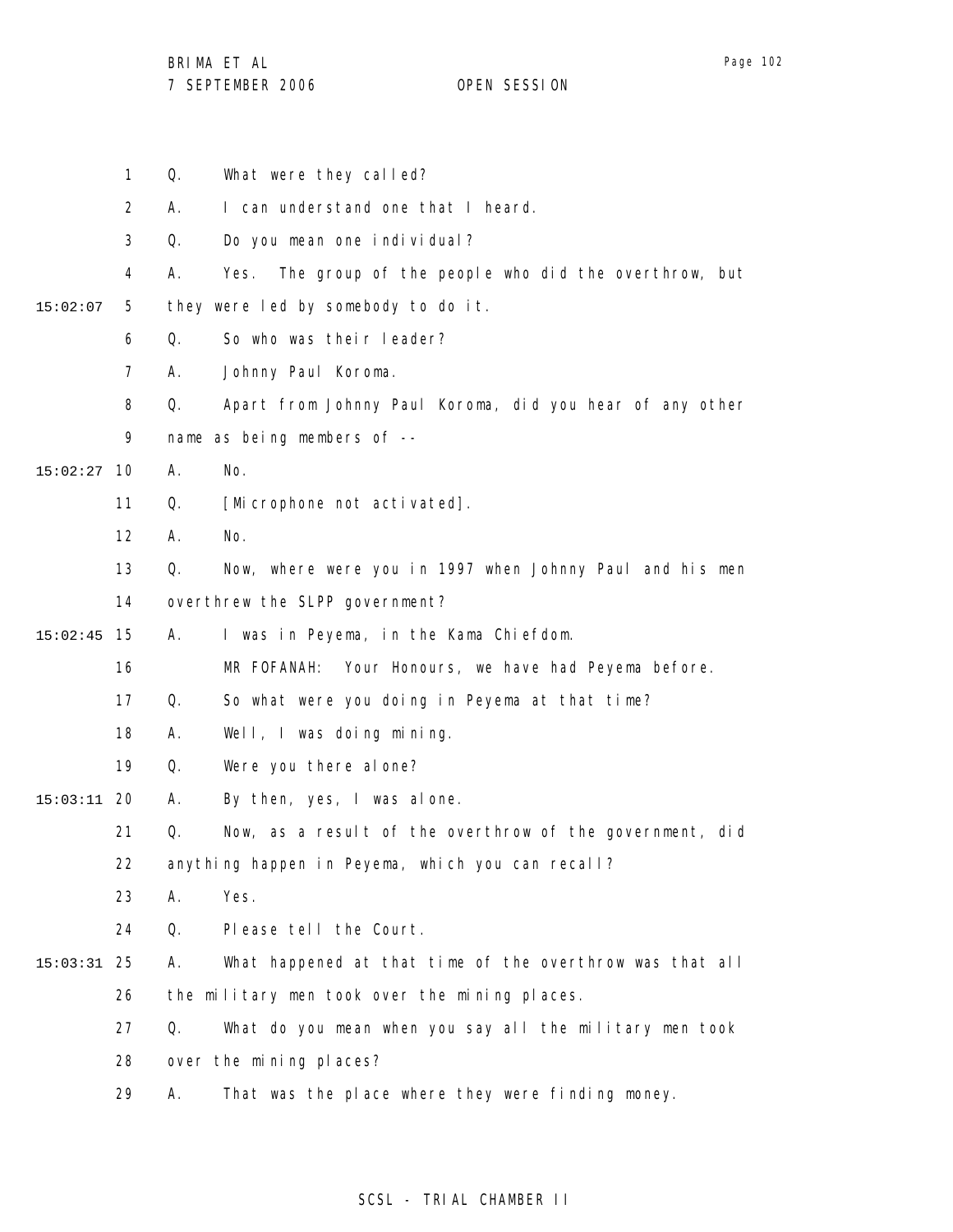BRIMA ET AL

|          | $\mathbf{1}$   | What do you mean by all the military men?                         |  |  |  |
|----------|----------------|-------------------------------------------------------------------|--|--|--|
|          | $\overline{2}$ | What I mean, I was referring to one man that I had told you<br>Α. |  |  |  |
|          | $\mathfrak{Z}$ | about.                                                            |  |  |  |
|          | 4              | Q.<br>Who is that man?                                            |  |  |  |
| 15:04:17 | 5              | Α.<br>Well, the man that I refer to was Raymond.                  |  |  |  |
|          | 6              | MR FOFANAH:<br>Raymond as in Raymond, Your Honours.               |  |  |  |
|          | $\overline{7}$ | Q.<br>Now, who is Raymond?                                        |  |  |  |
|          | 8              | Raymond was a military officer.<br>А.                             |  |  |  |
|          | 9              | How did you know that he was a military officer?<br>Q.            |  |  |  |
| 15:04:39 | 10             | I used to see him in uniform every day.<br>Α.                     |  |  |  |
|          | 11             | What kind of uniform?<br>Q.                                       |  |  |  |
|          | 12             | Well, combat.<br>А.                                               |  |  |  |
|          | 13             | Q.<br>Did you see Raymond alone when --                           |  |  |  |
|          | 14             | There were many.<br>Α.                                            |  |  |  |
| 15:05:02 | 15             | Q.<br>So what was Raymond doing in your village?                  |  |  |  |
|          | 16             | Raymond was doing mining with his people.<br>А.                   |  |  |  |
|          | 17             | Q.<br>Now, during the time of the overthrow, apart from being in  |  |  |  |
|          | 18             | Peyema, did you go anywhere else?                                 |  |  |  |
|          | 19             | Yes, repeat the question. I have not understood it.<br>А.         |  |  |  |
| 15:05:35 | -20            | Now, you told us that Peyema is in the Kama Chiefdom of<br>Q.     |  |  |  |
|          | 21             | Kono District, and you said you were at Peyema when they          |  |  |  |
|          | 22             | overthrew the SLPP government. Did you leave Peyema at any        |  |  |  |
|          | 23             | $time -$                                                          |  |  |  |
|          | 24             | А.<br>Yes.                                                        |  |  |  |
| 15:05:50 | 25             | Q.<br>-- during the period of the overthrow?                      |  |  |  |
|          | 26             | Yes, I was there. Yes, I was there.<br>А.                         |  |  |  |
|          | 27             | Your Honours, can the witness be asked to<br>THE INTERPRETER:     |  |  |  |
|          | 28             | kindly wait for the completion of the question before he answers? |  |  |  |
|          | 29             | MR FOFANAH:                                                       |  |  |  |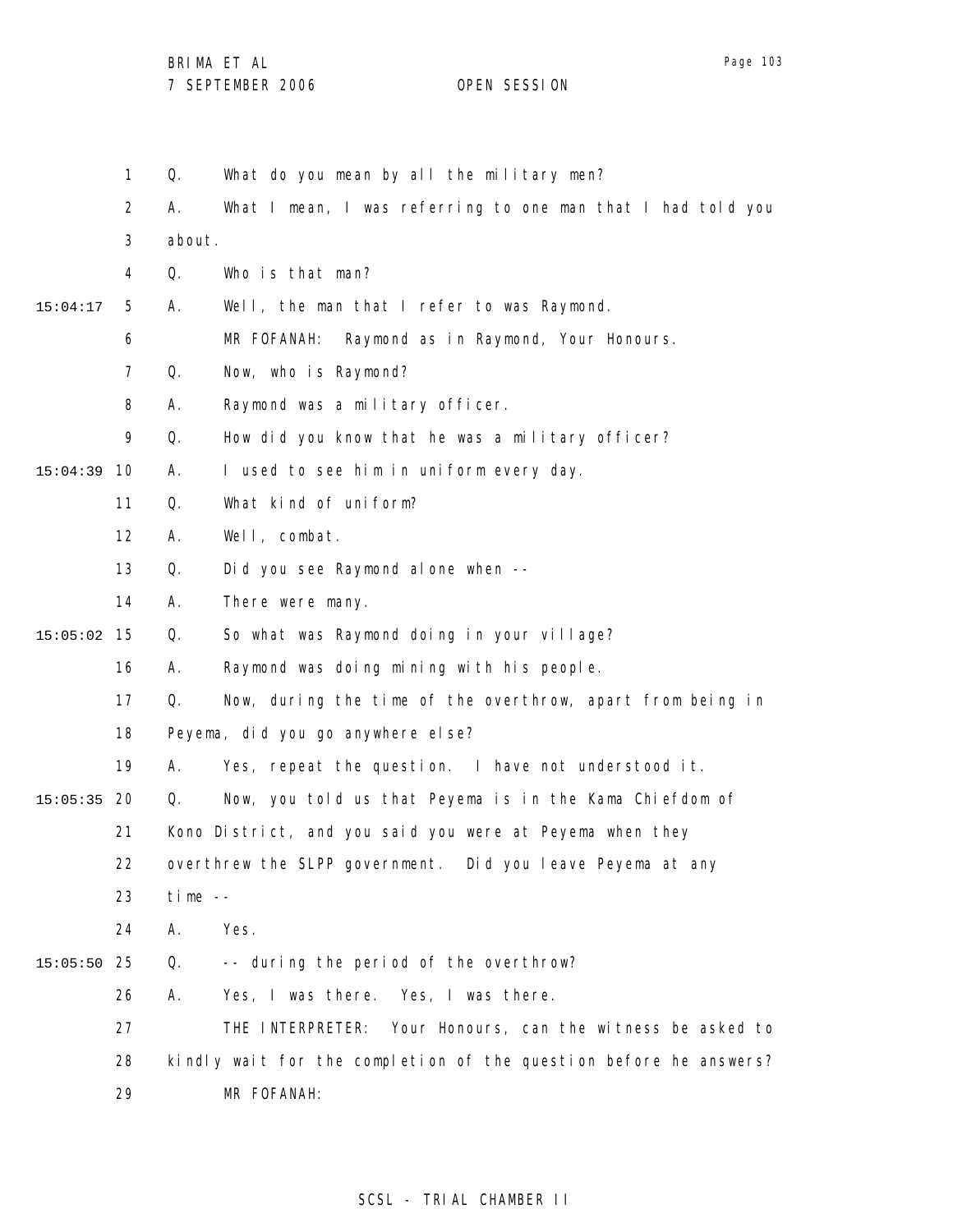1 2 3 4 5 6 7 8 9 10 15:06:29 11 12 13 14 15 15:06:53 16 17 18 19 20 15:07:12 21 22 23 24 25 15:07:36 26 27 28 29 15:06:15 Q. Mr Witness, please listen first to the question before you volunteer an answer. A. Okay. Q. The interpreters have to interpret what you are saying; do you understand? A. Yes. Q. Now, whilst Raymond and his men were mining -- first of all, what were they mining? A. Diamond. Q. Did you continue to do your mining activities whilst they were also mining? A. There was no opportunity any more. They were in control. Nobody was not to work, except them. Q. How long did they continue to mine for, in Peyema? A. Well, they continued mining for -- up to nine months they were on it. Q. Apart from mining, did Raymond and his men do any other thing in Peyema? A. I did not understand that. Q. Apart from mining diamonds, did they do any other thing? Did they engage in any other activity in Peyema, Raymond and his men? A. Well, when they were there, they were only mining. They did nothing else to anybody. Q. Now, do you know if Raymond -- no, first of all, have you heard -- during your stay at Peyema, did you hear about the word RUF? MR HARDAWAY: Objection, Your Honour. Leading. THE WITNESS: Yes, yes.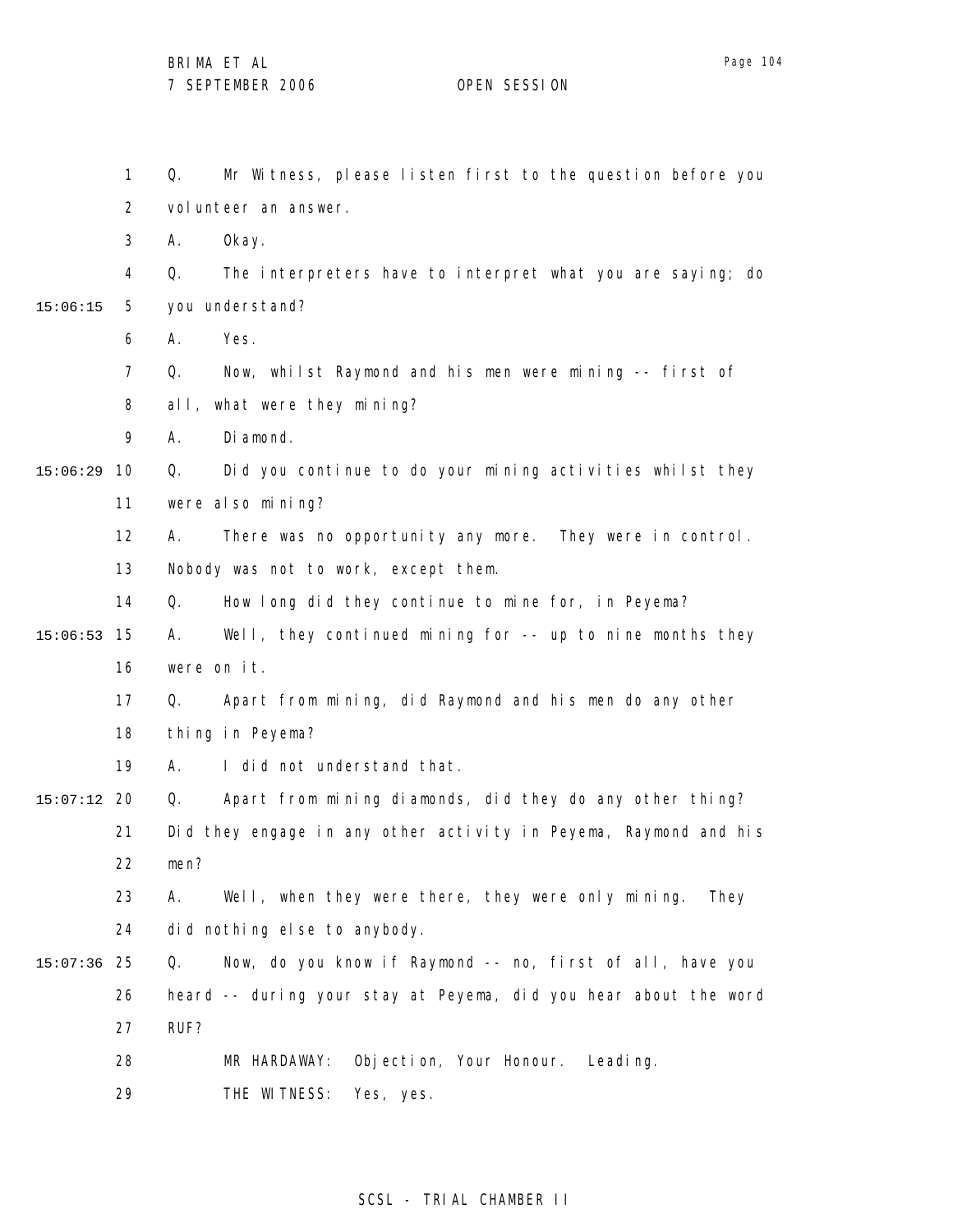BRIMA ET AL

|  | 7 JLI ILIMDLIN ZUUU |  |
|--|---------------------|--|
|  |                     |  |
|  |                     |  |
|  |                     |  |

|  | PRESIDING JUDGE: [Microphone not activated]. |
|--|----------------------------------------------|
|  |                                              |

2 THE WITNESS: Yes, I used to hear of RUF.

3 MR FOFANAH:

4 Q. What did you understand RUF to mean?

5 15:08:06 A. RUF?

6 Q. Yes.

7 A. I have not understood.

8 Q. What do you mean when you said you heard about RUF? Did it

9 mean anything to you?

10 15:08:33 A. Yes, because they were saying that they were the people

11 who -- what I understood was that they were rebels.

12 Q. How were you able to identify the RUF?

13 14 15 15:09:04 16 A. Well, how I knew that they were RUF, some time they would dress -- they would wear uniforms. Sometimes the trousers were not a uniform. They would be wearing slippers, and we were all in the same place.

> 17 Q. What do you mean by uniform again?

- 18 A. Combat.
- 19 Q. Now, during this period of the stay of Raymond and his men,

20 15:09:23 did you see any RUF in Peyema?

> 21 A. RUF? Yes, they were there.

22 Q. Do you know if Raymond and his men belonged to any faction,

- 23 or group?
- 24 A. No.
- 25 15:09:47 Q. Mr Witness, do you recall --

26 JUDGE SEBUTINDE: Is that no, he doesn't know, or, no, they

27 didn't belong?

28 MR FOFANAH:

29 Q. What do you mean when you said no?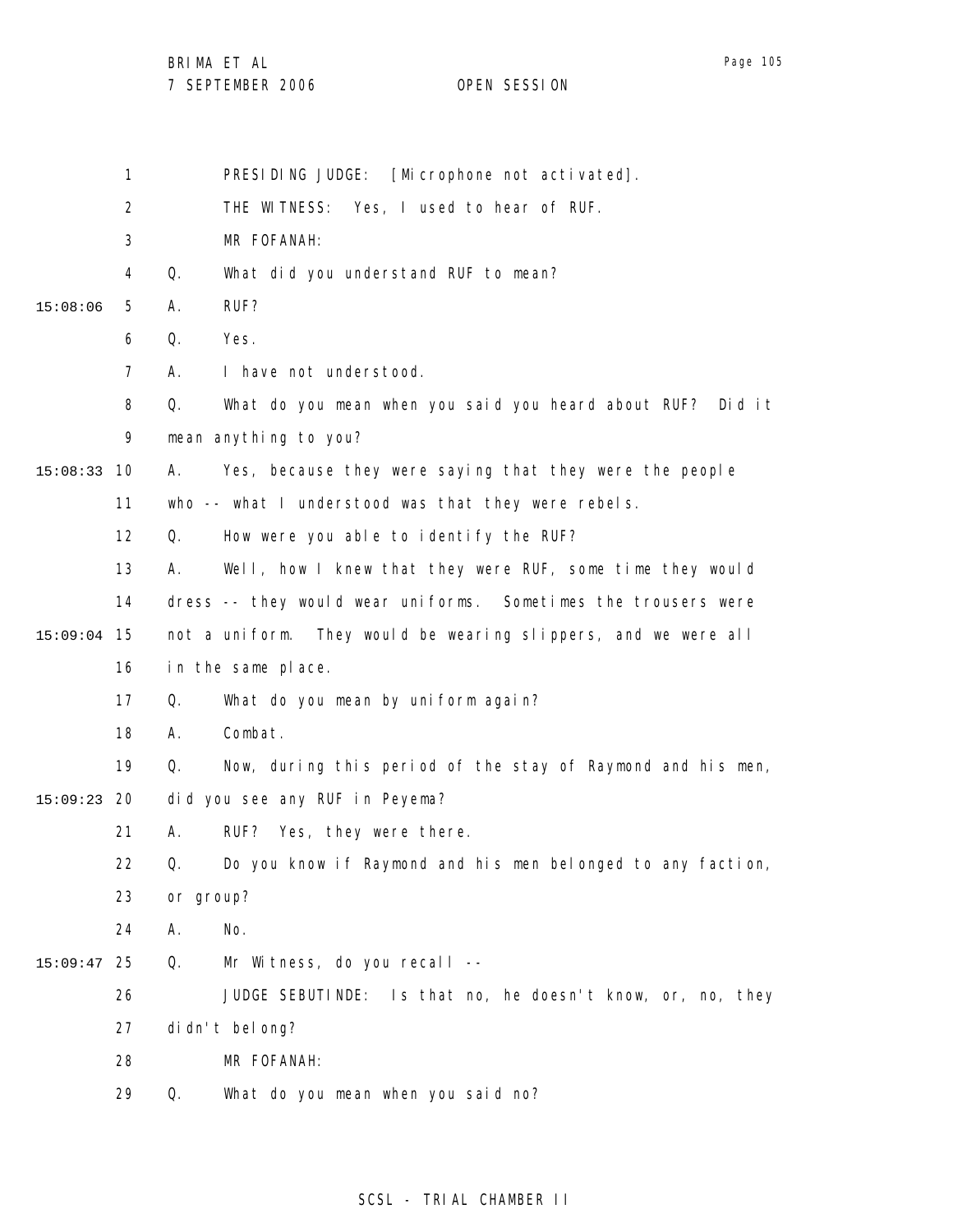1 2 3 4 5 6 7 8 9 10 15:10:40 11 12 13 14 15 15:11:05 16 17 18 19 20 15:11:27 21 22 23 24 25 15:11:55 26 27 28 29 15:10:17 A. I did not know about them. I did not know that. Q. Do you recall February 1998? A. Yes, My Lord. Q. Now, in February 1998, did anything significant happen in Sierra Leone? A. Yes. Q. Please tell the Court. A. Well, what happened at that time was that when they were in control, one of the West African countries, which is Nigeria, sent troops here to come and dislodge these men out of Freetown. Q. What do you mean when you say when they were in control? Who were in control? A. It was Johnny Paul Koroma. Q. So do you know the West African force that was sent; do you know it by any name? A. They called them ECOMOG. Q. Now, to the best of your knowledge, did ECOMOG do anything in February 1998 in Sierra Leone? A. Well, what they did was that they dislodged those people from the city and they went into the provinces. Q. What city are you referring to? A. Freetown. Q. Now, how did you know that ECOMOG dislodged the people you've referred to from the city? A. Well, another country had sent them to come and dislodge them. Q. Yes, but how did you know that? By what method did you know that ECOMOG had dislodged their -- Johnny Paul and his men? A. Well, they used force. They used force to dislodge them.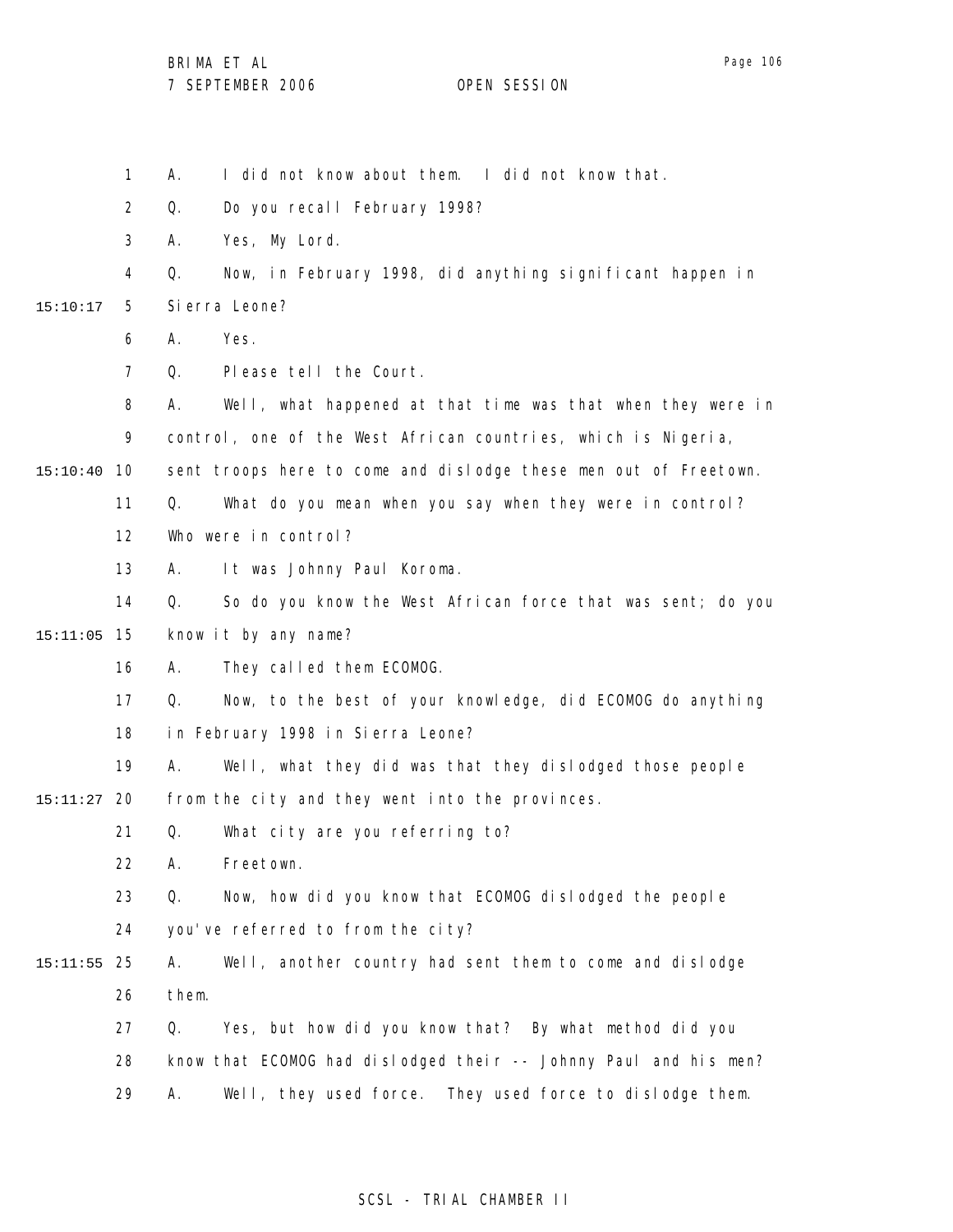|          | $\mathbf{1}$   | Did you see them do it or did you hear about it?<br>Q.            |
|----------|----------------|-------------------------------------------------------------------|
|          | $\overline{2}$ | I heard.<br>Α.                                                    |
|          | 3              | By what method did you hear about it?<br>Q.                       |
|          | 4              | How I heard, we heard it through the radio.<br>А.<br>Then the     |
| 15:12:46 | 5              | people who were dislodged, who had fled, met us where we were.    |
|          | 6              | Who were these people who fled, and who met you where you<br>Q.   |
|          | 7              | were?                                                             |
|          | 8              | Those who ran away?<br>Α.                                         |
|          | 9              | Q.<br>Yes.                                                        |
| 15:13:06 | 10             | Well, those who were -- run away were the men who were<br>Α.      |
|          | 11             | here, the military men who had been dislodged by the ECOMOG and   |
|          | 12             | who ran away and went to the eastern part.                        |
|          | 13             | Where were you around this time?<br>Q.                            |
|          | 14             | Well, I was in Peyema.<br>А.                                      |
| 15:13:39 | 15             | Now, did you see these group of people come to Peyema,<br>Q.      |
|          | 16             | whilst at Peyema?                                                 |
|          | 17             | Yes. I saw them. As soon as they left here, I saw them<br>А.      |
|          | 18             | arrive there. There were many.                                    |
|          | 19             | So how did you know that they were the people who had fled<br>Q.  |
| 15:14:00 | 20             | from the ECOMOG assault in Freetown?                              |
|          | 21             | How I knew? Because anywhere they sat, they would talk<br>Α.      |
|          | 22             | about it, that they have been dislodged from the city.<br>So when |
|          | 23             | they came, and when they were sitting in the corners, they said   |
|          | 24             | that this is where they were going to fetch money, so they sat    |
| 15:14:26 | 25             | down amongst us.                                                  |
|          | 26             | Do you recall any particular person being in charge of this<br>Q. |
|          | 27             | group of people who came to Peyema?                               |
|          | 28             | Well, Raymond -- when these people came, it was Raymond who<br>А. |
|          | 29             | received them.                                                    |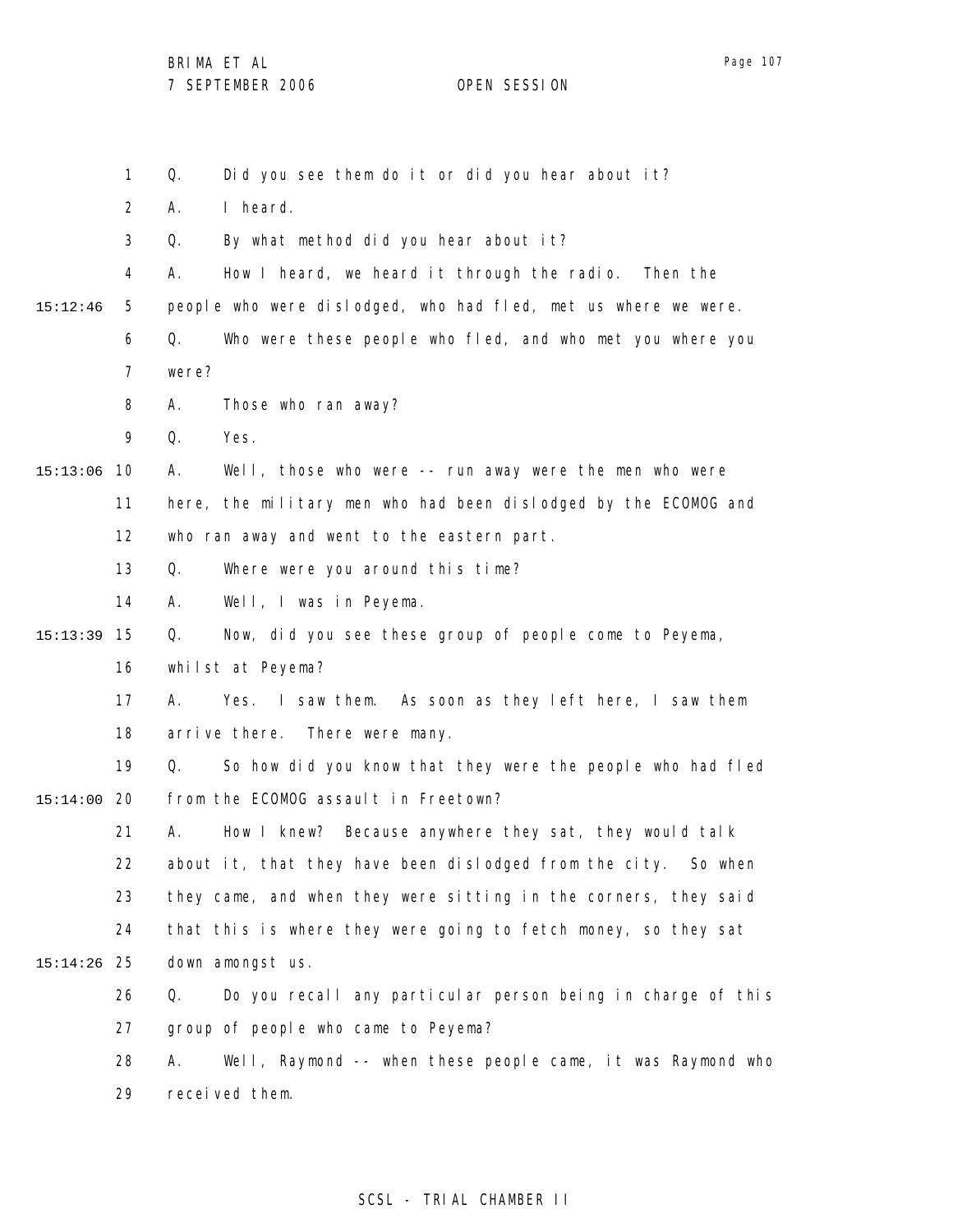1 2 3 4 5 6 7 8 9 10 15:15:43 11 12 13 14 15 15:16:09 16 17 18 19 20 15:16:30 21 22 23 24 25 15:16:53 26 27 28 29 15:15:15 Q. How were they dressed, the people who came? A. Those who came, they were in full uniform. Q. What do you mean by uniform again? A. Combat. Q. Now, did anything happen as a result of the coming of these people into Peyema? A. Yes. When they came, they were using force on people. Q. Force to do what? A. Well, when they met us, if you were in your house, they would take you out forcefully. They would tell you, you are not going to sleep there and they should sleep there, and we decided to go into the bush, one after the other. Q. So did you go into the bush yourself? A. Yes, My Lord. I went into the bush. Q. Now, you've mentioned the name Johnny Paul Koroma before. Did you see Johnny Paul Koroma in Peyema around this time? A. Well, Paul Koroma, at the time that he was dislodged from here, he went with his people, and they were many, but they did not go directly to Koidu. They passed through Yomadu up to Peyema. Am I speaking very fast? Q. Yes. Go slowly, Mr Witness. They're interpreting you. So how did you know that it was Johnny Paul and his men who were passing through these places and that they went to Peyema? A. How I knew? Q. Yes. A. The number of them who came was large. They were many. Q. So where were you when -- did you see Johnny Paul Koroma yoursel f? A. Well, I saw somebody in a Land Cruiser, who was dressed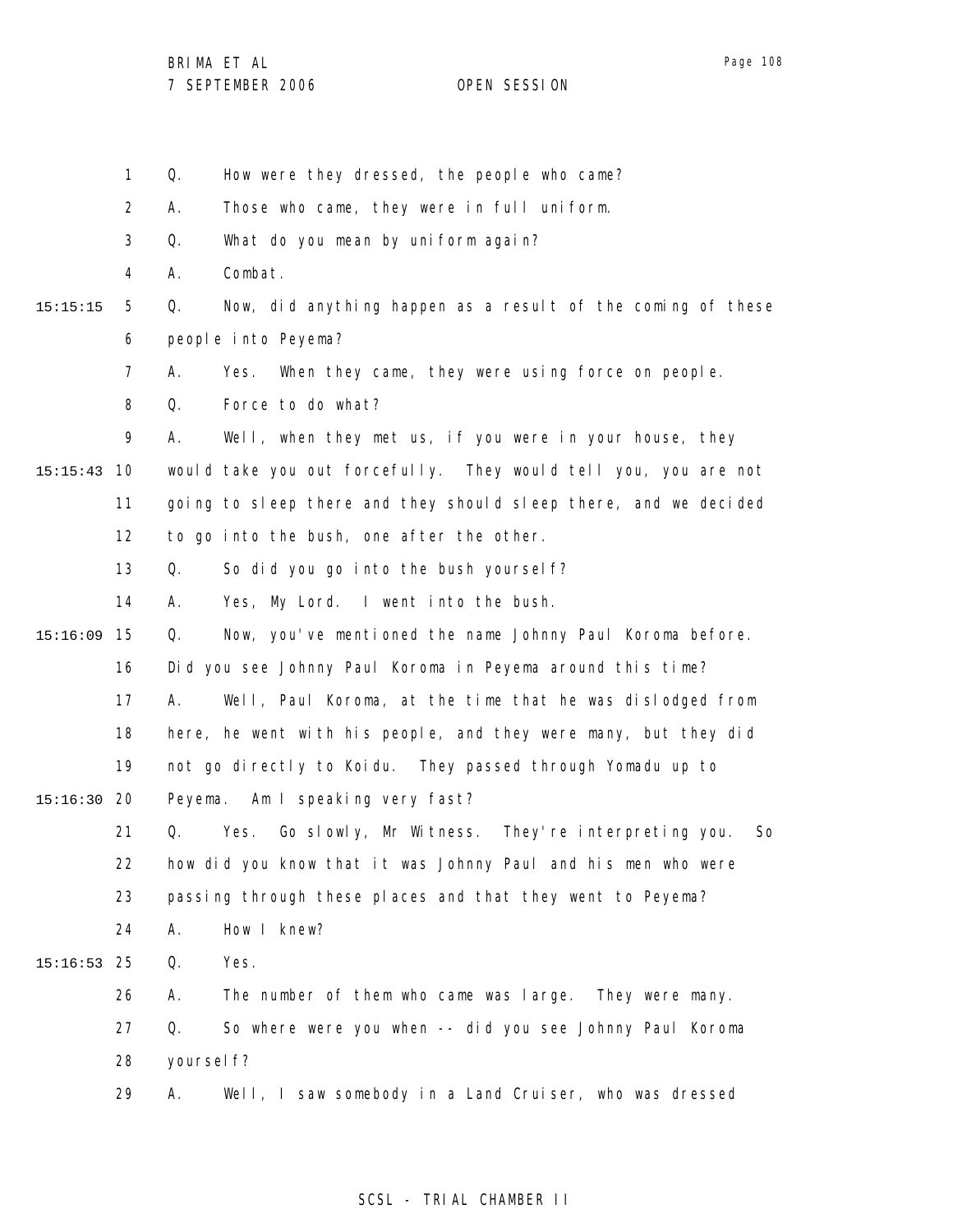1 like an Arabian man.

|          | $\overline{2}$ | Who was that person? Did you recognise that person?<br>Q.           |
|----------|----------------|---------------------------------------------------------------------|
|          | 3              | Well, the man who were around him said this was the boss.<br>А.     |
|          | 4              | They were taking him to Koidu.                                      |
| 15:17:44 | 5              | So did they tell you who their boss was?<br>Q.                      |
|          | 6              | They said it's him, Johnny Paul Koroma. They said that's<br>А.      |
|          | 7              | him they were taking. This was said by some of the men.<br>We were  |
|          | 8              | listening to what they were saying.                                 |
|          | 9              | Q.<br>And where did this happen?                                    |
| 15:18:03 | 10             | Peyema.<br>Α.                                                       |
|          | 11             | Do you recall what time of the -- what year it was when you<br>Q.   |
|          | 12             | saw Johnny Paul Koroma?                                             |
|          | 13             | It was in 1998.<br>Α.                                               |
|          | 14             | Do you recall the month?<br>Q.                                      |
| 15:18:23 | 15             | А.<br>February.                                                     |
|          | 16             | Now, as a result of the coming of -- now, the people who<br>Q.      |
|          | 17             | first of all fled from Freetown, did they carry any arms when       |
|          | 18             | they came to Peyema?                                                |
|          | 19             | Α.<br>All of them were well-armed with guns. Many of --<br>Yes.     |
| 15:18:47 | 20             | there was nobody among them that hadn't a gun.                      |
|          | 21             | Q.<br>You said you decided to go into hiding; where did you go      |
|          | 22             | to?                                                                 |
|          | 23             | Well, I went to -- when I found out that the people were<br>А.      |
|          | 24             | many, and I had an old man with me, I and my family hid at night    |
| 15:19:13 | 25             | and we went into the bush.                                          |
|          | 26             | Did you go to any particular place, that you can recall?<br>Q.      |
|          | 27             | Yes, My Lord.<br>Α.                                                 |
|          | 28             | Q.<br>Where did you go to?                                          |
|          | 29             | Well, there was one village there called Yokodu.<br>Α.<br>We passed |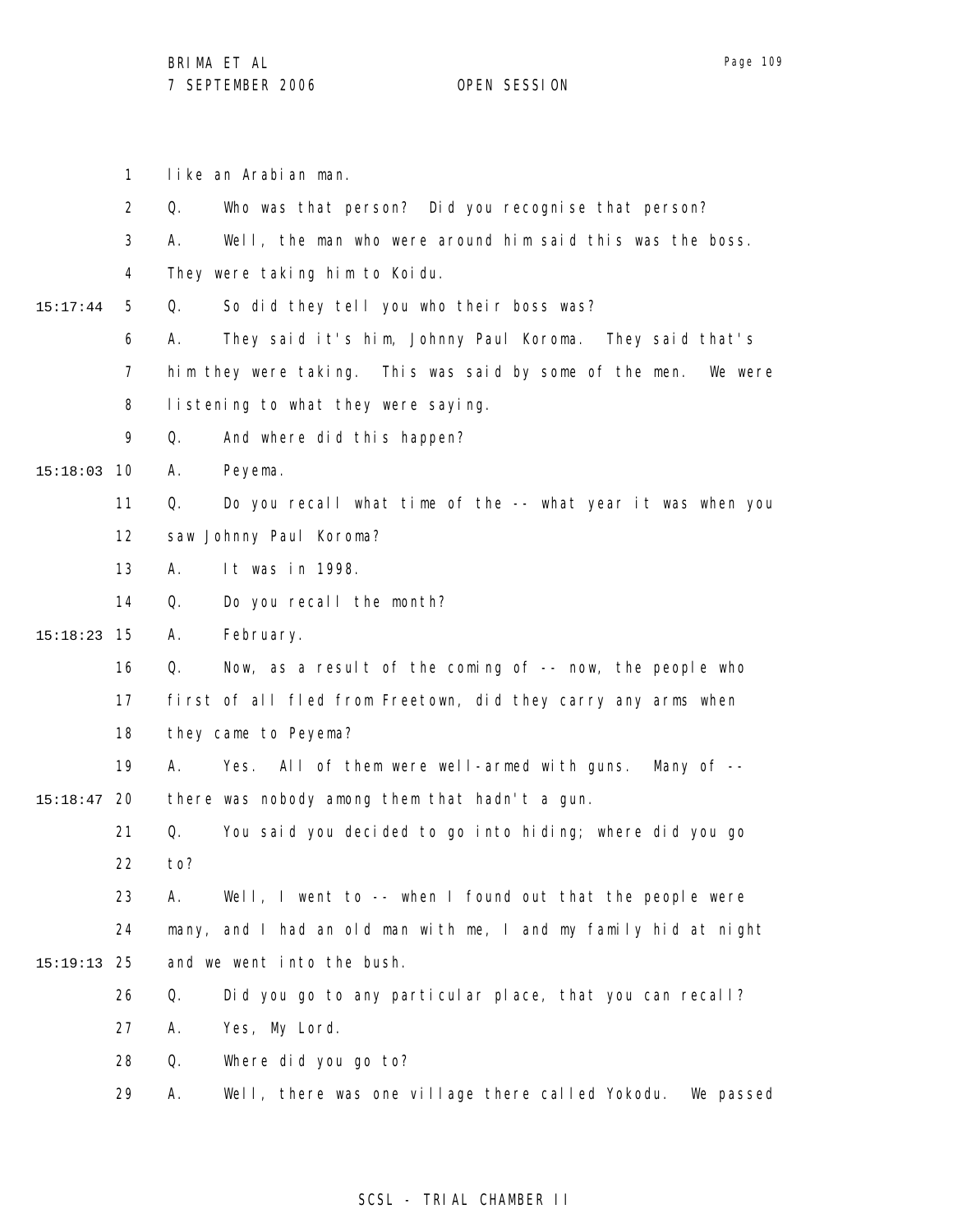1 2 3 4 5 6 7 8 9 10 15:20:17 11 12 13 14 15 15:20:38 16 17 18 19 20 15:21:13 21 22 23 24 25 15:21:39 26 27 28 29 15:19:50 through there and went to another village called Kangbaor. That was where we were for some time. Q. Can you repeat the first village, the first one? A. The first village, Yokodu. MR FOFANAH: Yokodu, Your Honours, is spelt Y-O-K-O-D-U. And the other one, Kangbaor, is spelt K-A-N-G-B-A-O-R. Q. So whilst at Kangbaor, did anything happen? A. Kangbaor? Well, I and the old man were there for some time and we continued to hear that the people were chasing us in the bush, so I moved out from there. Q. Was this a woman or a man, the old person? A. She was my mother. She's an old woman. Q. So when you moved from Kangbaor, did you go anywhere? A. Yes, My Lord. Q. Where did you go to? A. Well, I went to another village called Sakamadu. MR FOFANAH: Sakamadu, Your Honours, is S-A-K-A-M-A-D-U. Q. How far is Sakamadu from Peyema, if you know? A. Well, I can say -- I can -- okay, I can say it could be roughly seven miles, because we walked on footpath. So nobody considered it too much, because we were under fire. Q. Did you spend any time in Sakamadu, when you arrived there? A. Yes, My Lord. Q. How long did you take in Sakamadu? A. I spent a week in Sakamadu. Q. Where you alone at Sakamadu? Did you meet people there? A. I met the people. They filled the town. People were sleeping outside because there were no sleeping places. Can I drink water?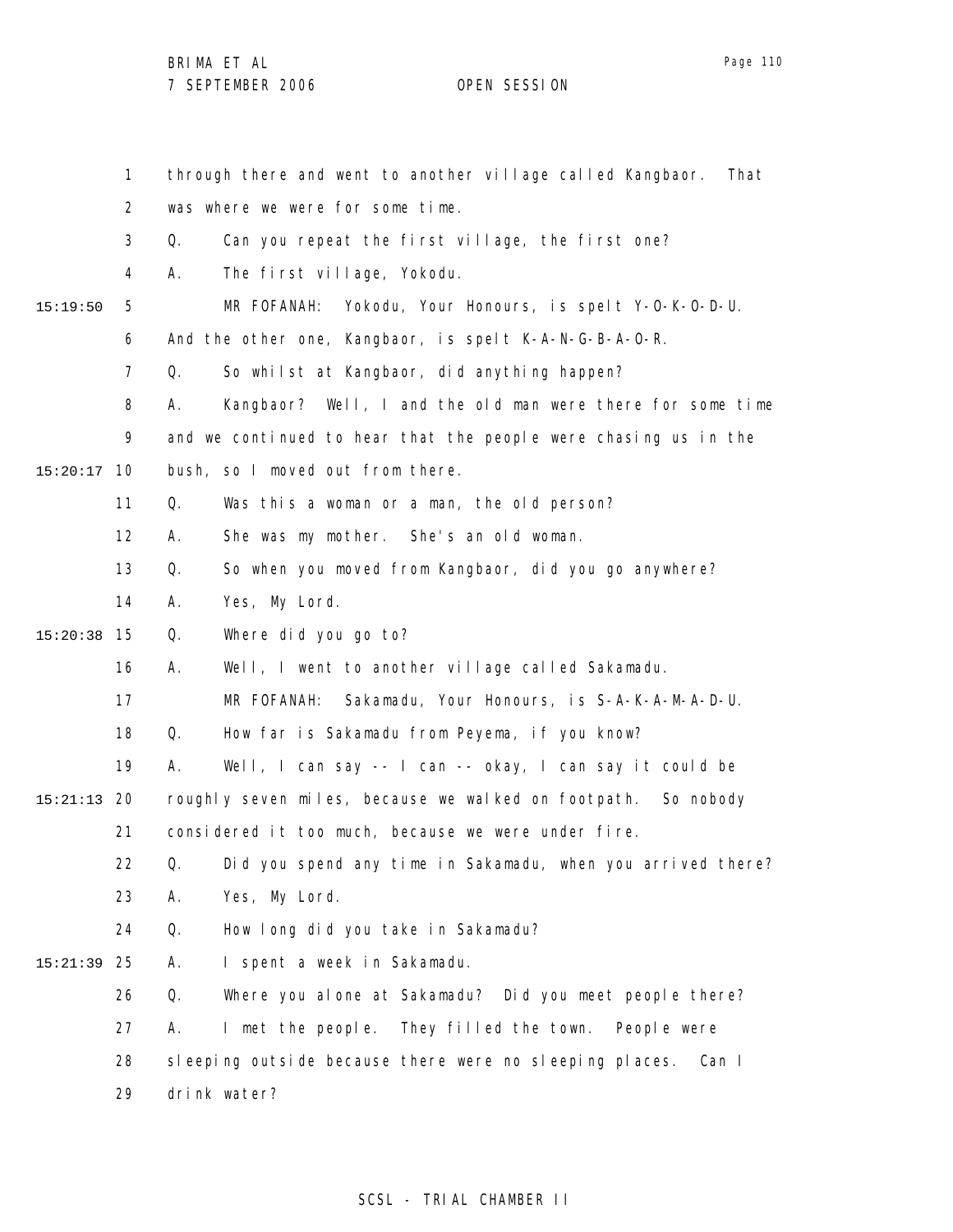1 2 3 4 5 6 7 8 9 10 15:23:13 11 12 13 14 15 15:23:36 16 17 18 19 20 15:24:02 21 22 23 24 25 15:24:24 26 27 28 29 15:22:58 Q. Certainly. Certainly you can. So where did you stay at Sakamadu? A. When we were there, it was not too long when I saw four soldiers come back, and I told my mother that, "Mother, let's go back to the bush." Q. How did you know that the four people who came were sol di ers? A. They were wearing uniform and they were all carrying guns in their hands. Q. Do you know if they belonged to any group? A. Well, the group to which they belonged, I can say they were sol di ers. Q. Now, did you leave, as a result of what you told your mother, about the four armed men? A. Yes, I told the grandma, that, mama, these people who left them there, and they started coming after us again in the bush. "Let's go into the bush. Let me go and find a place for you." Q. So did you go into the bush? A. Yes, My Lord. Q. How far did you go from Sakamadu? A. Well, it was an old farm. It was an old farm that we went to. We established a place there where we should sleep, but by then the people were many whom we found there at that place because we thought that, when we went there, they wouldn't chase us. We were hiding from them. Q. So was this old farm in the Sakamadu area? A. Yes, My Lord. Q. Did anything happen whilst at the old -- at the farm? A. Yes, something had happened to us. When I and the woman --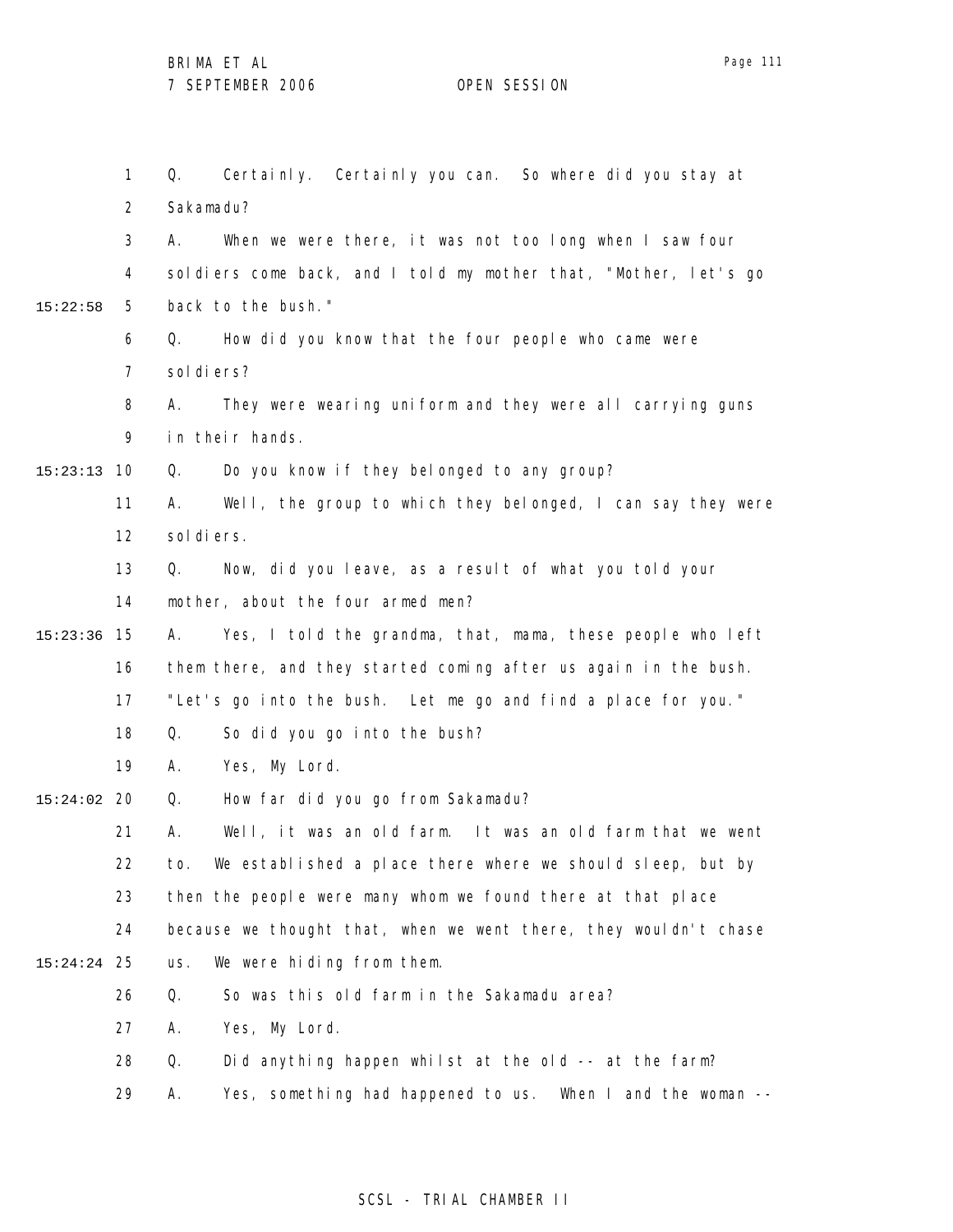|          | $\mathbf{1}$ | the mother was there, I had money. But, at that time, the        |
|----------|--------------|------------------------------------------------------------------|
|          | 2            | grandie [as interpreted] wanted to die at my hands. There was    |
|          | 3            | another place where we were going to find food. So that money I  |
|          | 4            | took, and I said I was going to find food for my mother, ten of  |
| 15:25:08 | 5            | us, not knowing that these people had found out about where we   |
|          | 6            | We didn't know that.<br>were.                                    |
|          | 7            | So you are saying that ten of you went to find food; is<br>Q.    |
|          | 8            | that what you are saying?                                        |
|          | 9            | Yes, My Lord.<br>А.                                              |
| 15:25:23 | 10           | So where did you go to?<br>Q.                                    |
|          | 11           | Well, the direction in which we went --<br>А.                    |
|          | 12           | THE INTERPRETER: Your Honours, can he -- I think he is           |
|          | 13           | calling the name of a place I did not get clearly. Can he        |
|          | 14           | repeat?                                                          |
| 15:25:35 | 15           | MR FOFANAH:                                                      |
|          | 16           | Please talk audibly. Did you go anywhere?<br>Q.                  |
|          | 17           | Can I speak loud enough? Well, where we wanted to go was<br>А.   |
|          | 18           | Fanema, because that is where food was. That is where we got     |
|          | 19           | food to eat, not knowing that these people have come, and they   |
| 15:25:57 | 20           | were in the cocoa farm. They were lying in ambush. We didn't     |
|          | 21           | know that.                                                       |
|          | 22           | MR FOFANAH: Fanema is F-A-N-E-M-A.                               |
|          | 23           | Q.<br>So, you talked about an ambush. Did anything happen?       |
|          | 24           | Α.<br>Yes, My Lord. What happened was that when we entered into  |
| 15:26:20 | 25           | the ambush, we did not know what an ambush $- - 1$ just saw them |
|          | 26           | shoot in front of me and at my back, and there was shooting      |
|          | 27           | everywhere but they did not kill anybody.                        |
|          | 28           | Q.<br>So did you see those who were shooting?                    |
|          | 29           | They were soldiers. They were soldiers.<br>Α.                    |

## SCSL - TRIAL CHAMBER II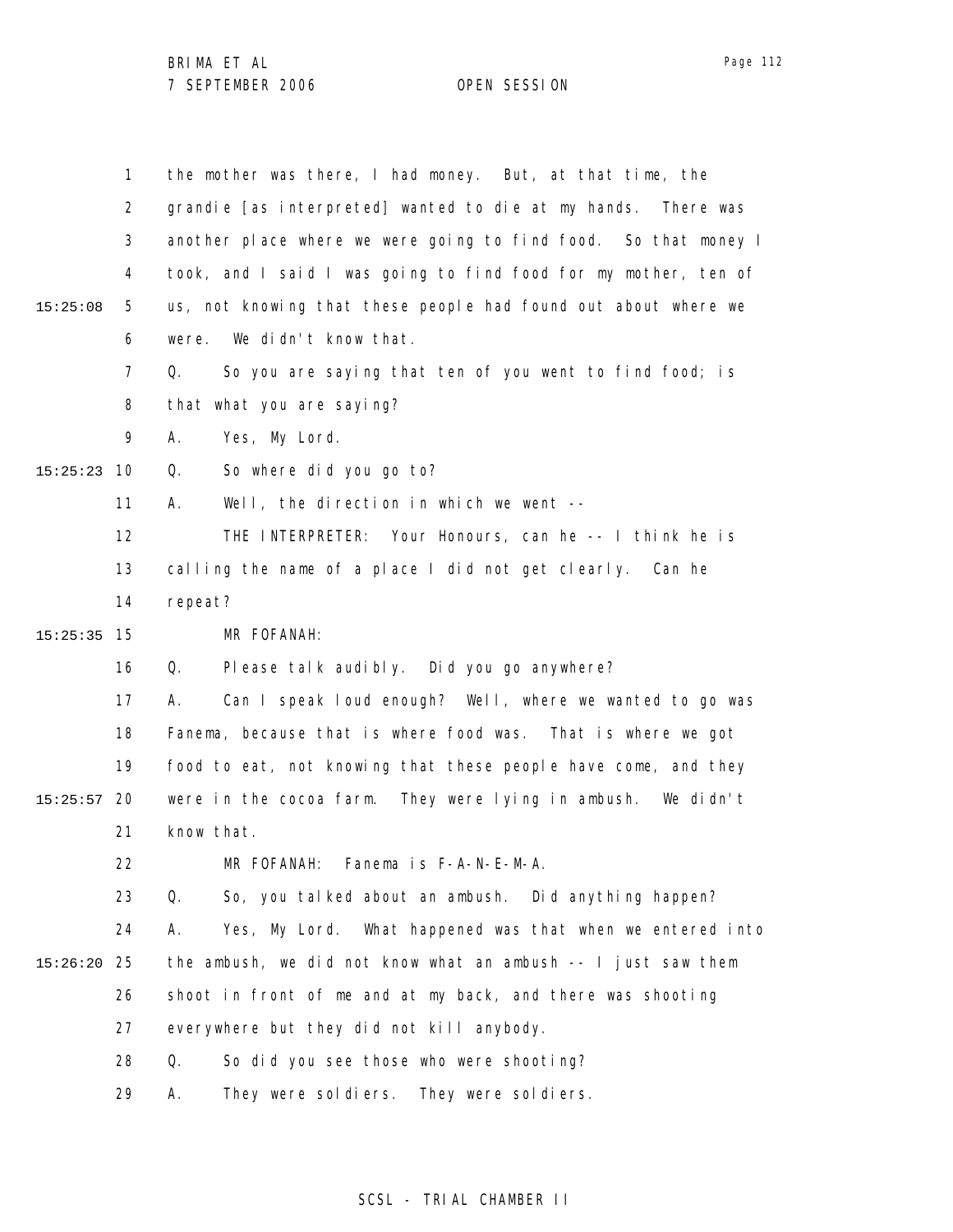Page 113

BRIMA ET AL 7 SEPTEMBER 2006 OPEN SESSION

1 Q. How were they dressed?

|               | $\overline{2}$ | А.              | They had on uniforms, combat.                                    |
|---------------|----------------|-----------------|------------------------------------------------------------------|
|               | 3              | Q.              | Do you know how many of them were shooting?                      |
|               | 4              | А.              | I can't remember all of them because I was confused. I was       |
| 15:27:05      | 5              |                 | not used to seeing people shooting at people, so I confused.     |
|               | 6              | Q.              | So did anything happen after hearing the shots?                  |
|               | 7              | А.              | Yes, My Lord. They arrested all ten of us.                       |
|               | 8              | Q.              | Did they take you anywhere?                                      |
|               | 9              | А.              | Yes, My Lord. When they arrested us, they asked us about         |
| $15:27:41$ 10 |                |                 | where we had come from so they would go and see there, otherwise |
|               | 11             |                 | they would kill all of us.                                       |
|               | 12             | Q.              | Did you tell them where you came from?                           |
|               | 13             | А.              | Yes. I went and showed them the place.                           |
|               | 14             | Q.              | So where did you take them to?                                   |
| $15:27:51$ 15 |                | А.              | I took them where we were.                                       |
|               | 16             | Q.              | Where was that?                                                  |
|               | 17             | А.              | Well, at the same place where we were at the old farm.           |
|               | 18             |                 | That was where I led them, because that is where we were.        |
|               | 19             | Q.              | Did you arrive at this old farm?                                 |
| 15:28:10      | -20            | А.              | Yes, because people were there. There were over 300.             |
|               | 21             | Q.              | Before arriving at the old farm, did anything happen, which      |
|               | 22             | you can recall? |                                                                  |
|               | 23             | А.              | When I was arrested, they were taking me along.<br>Yes.          |
|               | 24             |                 | Towards the old farm, there was a small hill there.              |
| 15:28:37      | 25             | Q.              | What happened after that?                                        |
|               | 26             | А.              | What happened, was that I made a sign like this [witness         |
|               | 27             |                 | indicates]. I said, "Go away." They've arrested me. So the       |
|               | 28             |                 | people were all scattered in the bush.                           |
|               | 29             | Q.              | So to whom did you make the sign, the go-away sign?              |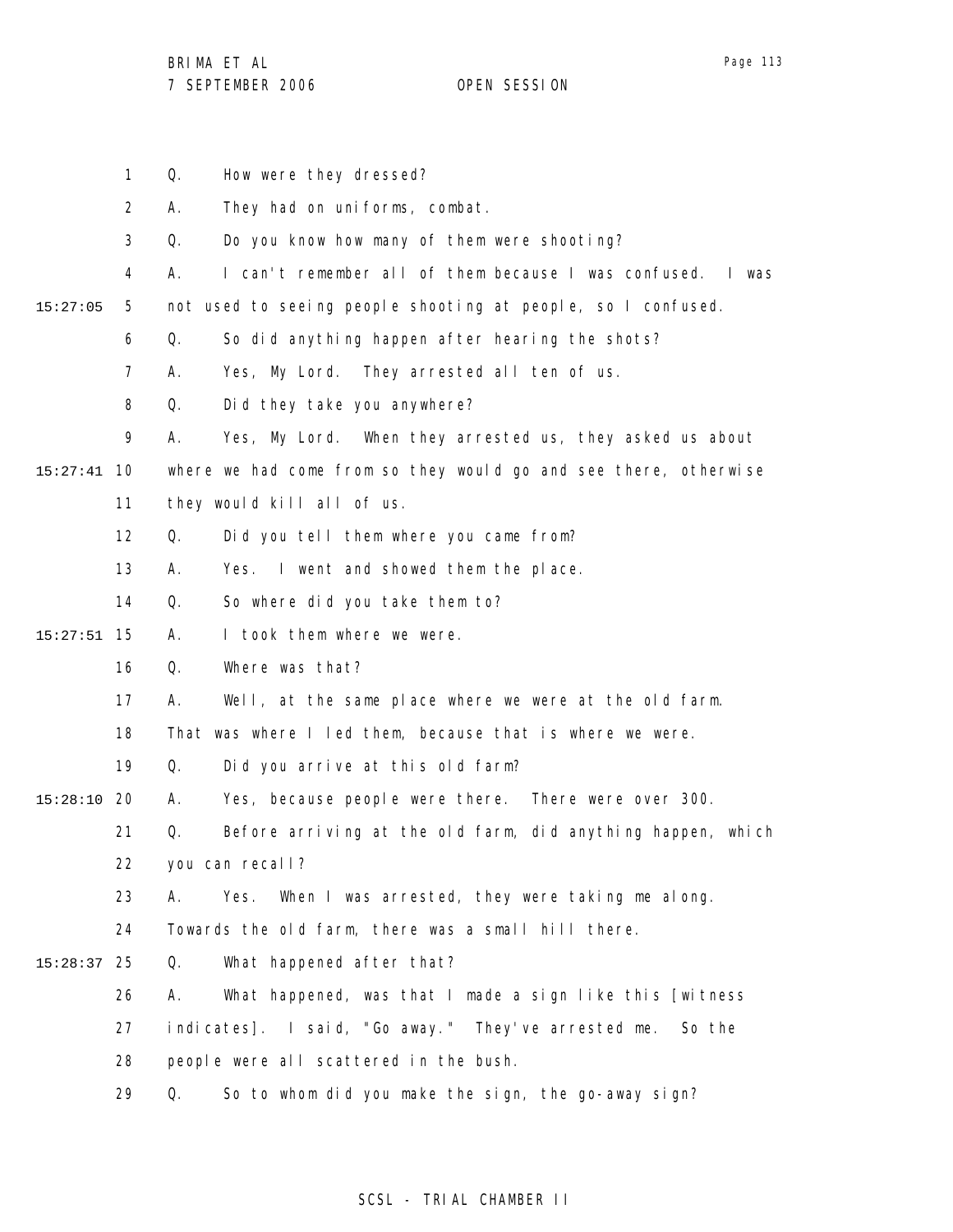1 2 3 4 5 6 7 8 9 10 15:29:33 11 12 13 14 15 15:29:58 16 17 18 19 20 15:30:14 21 22 23 24 25 15:30:39 26 27 28 29 15:29:15  $A.$  Well  $-$ THE INTERPRETER: Your Honours, can the witness repeat what he just said? MR FOFANAH: Q. Can you come closer to the mic a bit so we can hear? A. Okay, okay. Q. You can also lift the mic up a bit? A. Okay. Q. So to whom did you make this go-away sign? A. Well, the people with whom we all were, I made that sign to them so that they all can go away, so they can kill -- if they could kill me alone, I don't mind, because I had already been captured. I really didn't mind. Q. So as a result of the go-away sign you made to them, did anything happen? A. Yes. When we went to the old farm, my mother and the little children and their mothers, they all went into the bush. My mother, summoned them, and they were all sitting close to the grandma. Q. So did you and the armed men meet your mother? A. Yes. They met her with the little children. They were sitting down there. Q. And did anything happen after that? A. Yes. The man who was in front, who was a commando, said all those children should be burnt. Q. How do you know that that man was the commando? A. How I knew that he was the commando, they said that was his promotion name, Christian Commando. Q. Christian?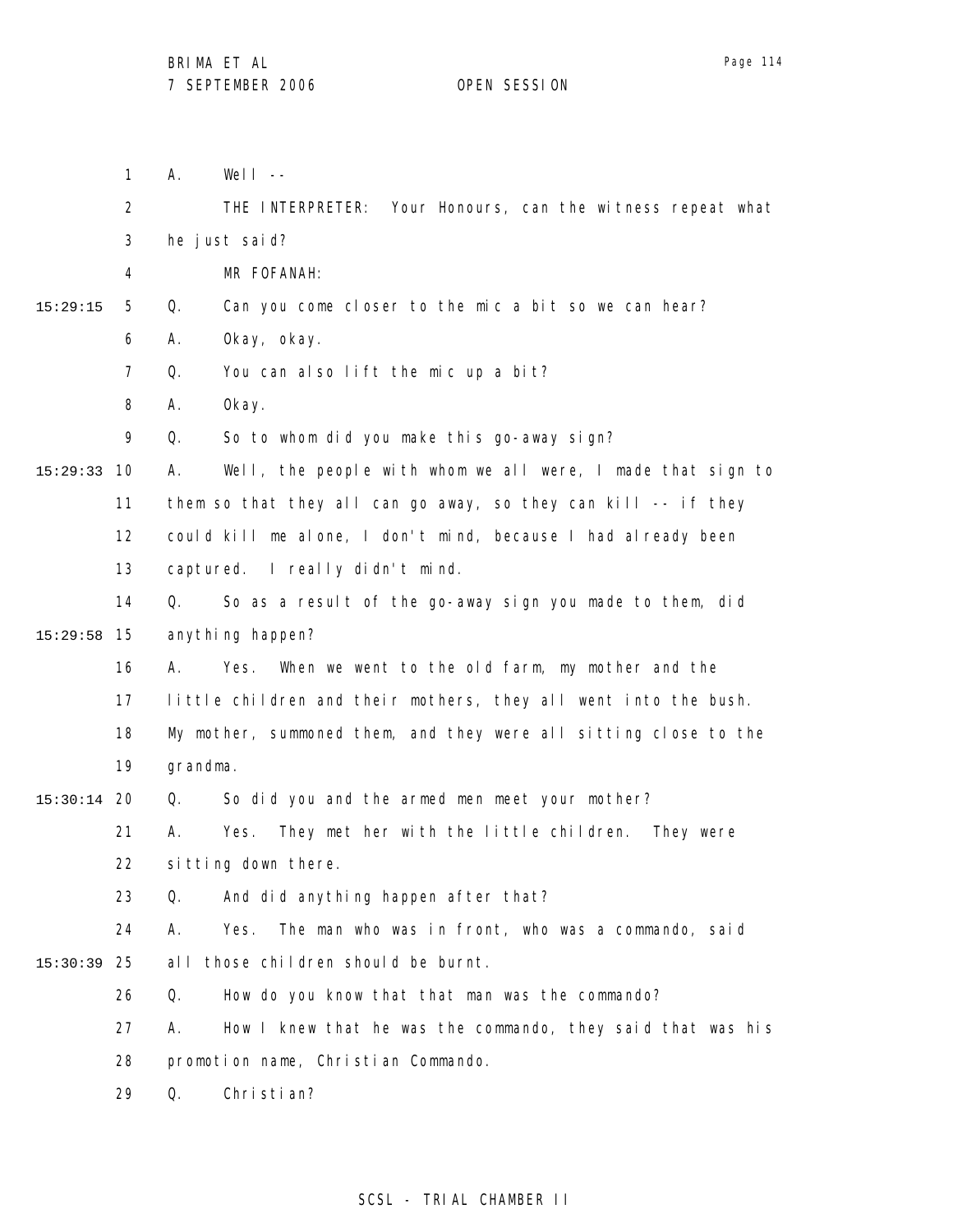1 A. Christian Commando.

|          | $\overline{2}$ | So, did Christian Commando do or say anything, whilst you<br>Q.     |
|----------|----------------|---------------------------------------------------------------------|
|          | 3              | were at the farmhouse?                                              |
|          | 4              | Well, when he said those little children should be killed<br>А.     |
| 15:31:20 | 5              | and I appealed to him, he said, "You. You are the cause of all      |
|          | 6              | of those people running away. We will release these people, but     |
|          | $\overline{7}$ | we will kill you. We have no mercy for you. You will go and say     |
|          | 8              | that in the afterworld."                                            |
|          | 9              | So did anything happen to you, as a result of what<br>Q.            |
| 15:31:39 | 10             | Christian Commando said?                                            |
|          | 11             | Something happened to me. They took a large stick<br>Yes.<br>А.     |
|          | 12             | and started beating me. They stripped me naked and asked me to      |
|          | 13             | lay on the ground, and they started beating me up.                  |
|          | 14             | And as a result of that, did anything happen to you?<br>Q.          |
| 15:32:02 | 15             | Yes. After they had beaten me up for some time, he told<br>А.       |
|          | 16             | his boys to go and take AK -- sorry, this gun and turn the barrel   |
|          | 17             | and beat him up. "If he dies, there will be no problem."            |
|          | 18             | [Microphone not activated]?<br>Q.                                   |
|          | 19             | Okay. So he told his boys -- he ordered his people that<br>А.       |
| 15:32:28 | 20             | these were beating him up with a stick, but that is not enough.     |
|          | 21             | "Go and take the barrel of a gun and start beating him up with      |
|          | 22             | They continued beating me with that gun until they broke my<br>it." |
|          | 23             | You see? [Witness indicates]. You see, this is broken.<br>arm.      |
|          | 24             | Then $--$                                                           |
| 15:32:44 | 25             | PRESIDING JUDGE:<br>The witness just indicated his left arm,        |
|          | 26             | which seems to have an unusual bow in it around the elbow.          |
|          | 27             | THE WITNESS: Yes, this is broken. Then, when they saw me            |
|          | 28             | unconscious, I laid down, and when I stretched this other arm,      |
|          | 29             | like this, they came and they cut it with a cutlass. Look at the    |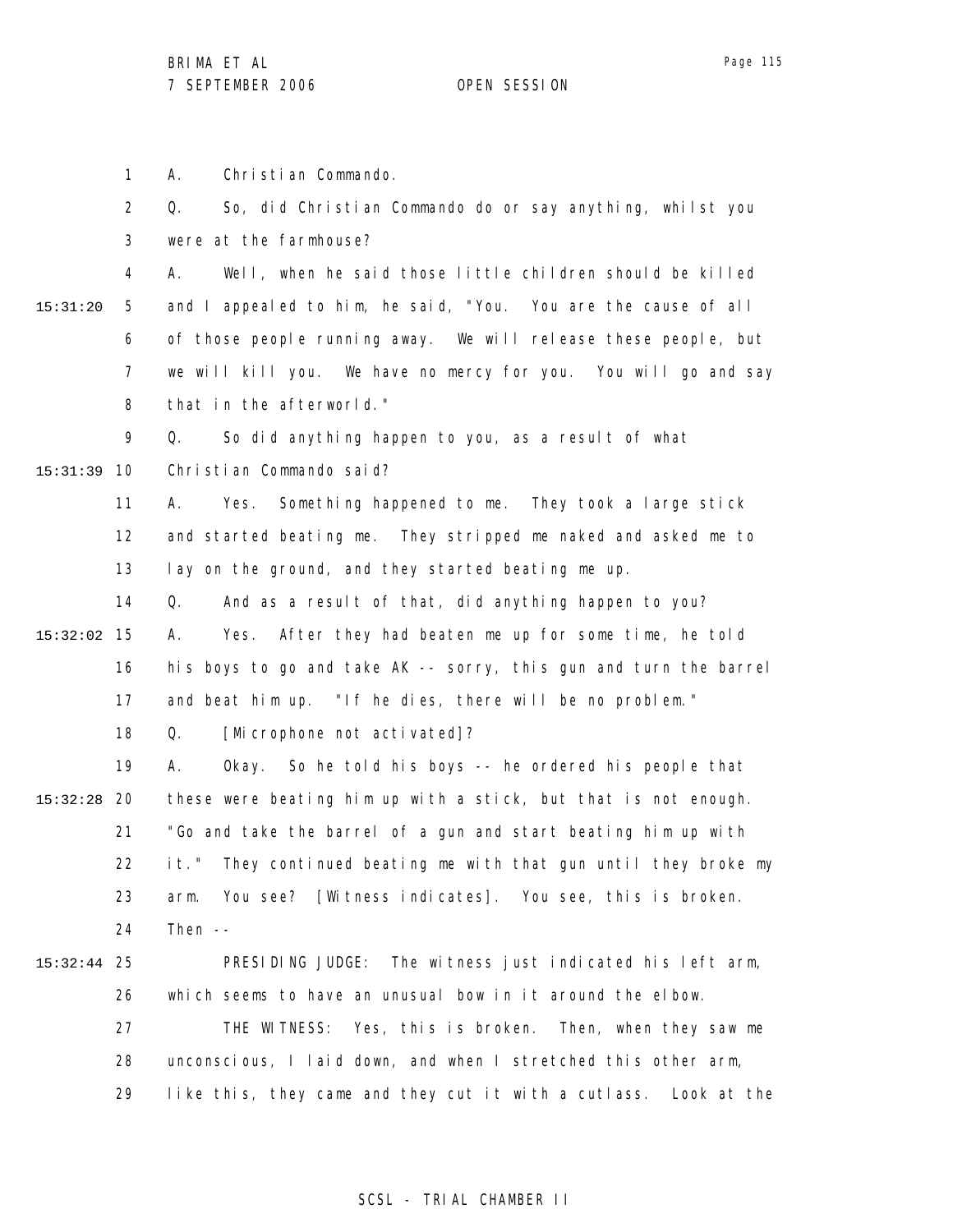BRIMA ET AL

7 SEPTEMBER 2006 OPEN SESSION

1 2 3 4 5 6 7 8 9 10 15:33:39 11 12 13 14 15 15:33:58 16 17 18 19 20 15:34:34 21 22 23 24 25 15:34:56 26 27 28 29 15:33:22 arm. Look at it. [Witness indicates]. MR FOFANAH: Your Honour, it looks like -- Q. Can you lift the fingers again? MR FOFANAH: It's the middle finger. PRESIDING JUDGE: Yes. Top of the middle finger looks to be severed. MR FOFANAH: Q. So, apart from that, did you notice anything on your body? A. Yes. Look at this. [Witness indicates]. This -- I was - they hit me with a gun here and they broke this one. Q. What did they broke? A. The toes were broken. This one. This one was broken. This. This is broken. [Witness indicates]. MR FOFANAH: I think he is showing the right foot. Q. How many toes were broken? So how many toes were broken? A. One. They broke one. Q. Did you also recognise anything on your body as a result of the beating? A. Yes. I had noticed so many things on my body. First, God helped me. I had TB, tuberculosis. They beat me until I -- God saved me and I survived. Q. So after the beating, did you see your mother and the children? A. Yes. Four days and four nights I was in the bush, in the rains, together with my mother. But I tried hard to see, to find my people. Q. Where were the children around this time? A. Okay. God helped. One of what -- I met them in a group under a cotton tree, a small cotton tree. I met them gathered in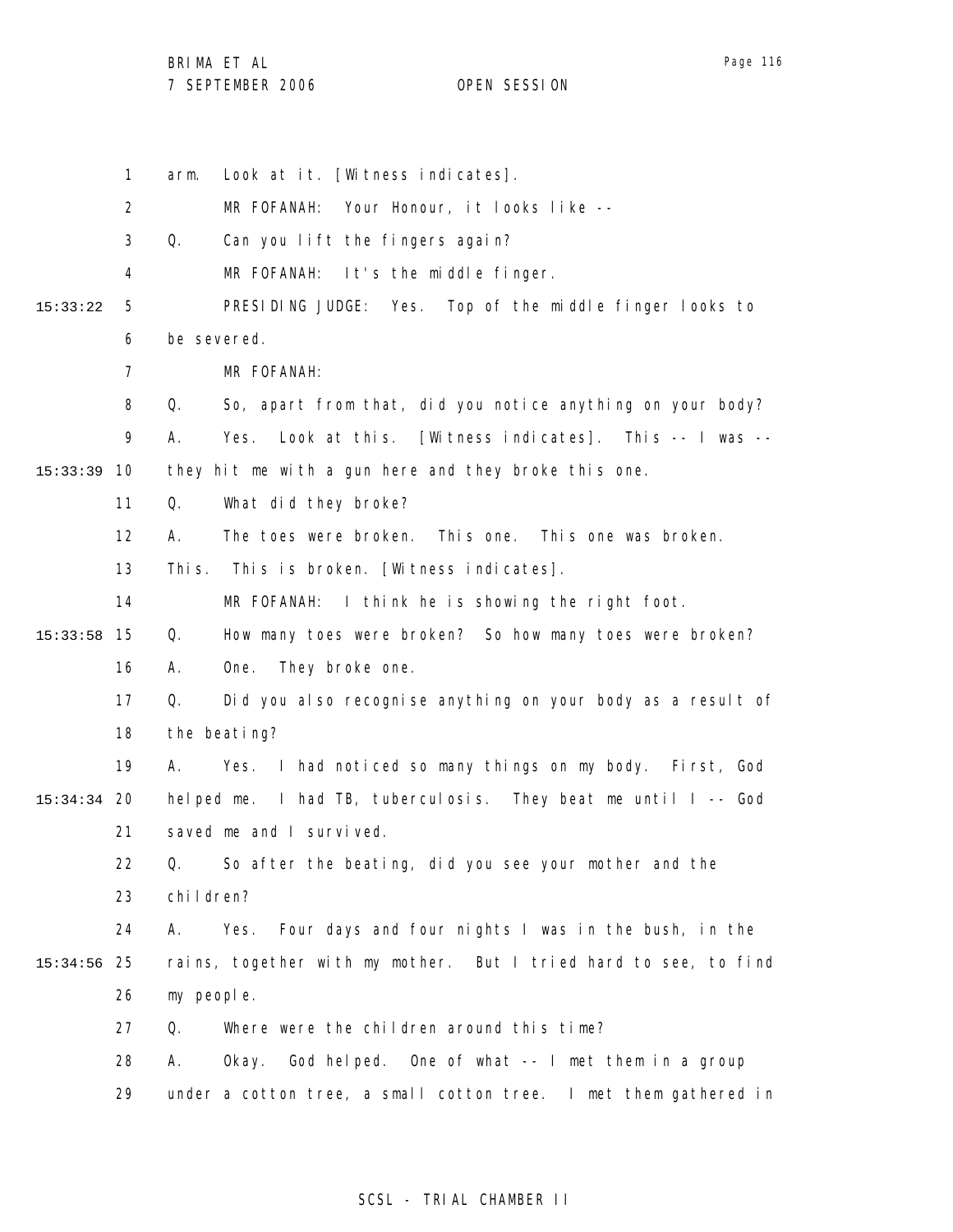Page 117

|               | $\mathbf{1}$   |           | the bush. I said God thanks I have seen them.                           |
|---------------|----------------|-----------|-------------------------------------------------------------------------|
|               | 2              | Q.        | Did you later return to Sakamadu?                                       |
|               | 3              | А.        | I did not go there again.                                               |
|               | 4              | Q.        | Where did you go to from the farmhouse?                                 |
| 15:35:39      | 5              | А.        | From the farmhouse, near the grandma, I went to a village               |
|               | 6              |           | called Gbetewor.<br>It was --                                           |
|               | $\overline{7}$ |           | THE INTERPRETER: Your Honour, could the witness speak                   |
|               | 8              |           | slowly for the Interpreter to catch up with him?                        |
|               | 9              |           | MR FOFANAH:                                                             |
| 15:35:56      | 10             | Q.        | Please go slowly, and can you repeat the name of the                    |
|               | 11             |           | village where you went to?                                              |
|               | 12             | А.        | The village to which I went, it was -- it is called                     |
|               | 13             | Gbetewor. | Gbetewor.                                                               |
|               | 14             |           | MR FOFANAH:<br>I think it is K-O-C-H-E-Y-O-R.                           |
| 15:36:19      | 15             | Q.        | So, did you meet people at this village, Gbetewor?                      |
|               | 16             | Α.        | Yes, I met people there.                                                |
|               | 17             | Q.        | And who were they?                                                      |
|               | 18             | А.        | Well, these are the people who came to go to Guinea.<br>l t             |
|               | 19             |           | was only the route for to pass to go to Guinea.                         |
| $15:36:52$ 20 |                | Q.        | Were they armed men or civilians, people at Gbetewor?                   |
|               | 21             | А.        | Well, they were civilians. They were all civilians, and my              |
|               | 22             |           | mother was not among them.                                              |
|               | 23             | Q.        | Did you go anywhere from that village?                                  |
|               | 24             | Α.        | Well, during that time, I had a lot of pain in my body.<br>$\mathbf{I}$ |
| 15:37:18      | 25             |           | just told the grandma that, instead of dying, let me go to              |
|               | 26             | Gui nea.  |                                                                         |
|               | 27             | Q.        | Did you go to Guinea?                                                   |
|               | 28             | А.        | Yes.<br>I went there.                                                   |
|               | 29             | Q.        | Now, what year, if you can recall, did this incident happen             |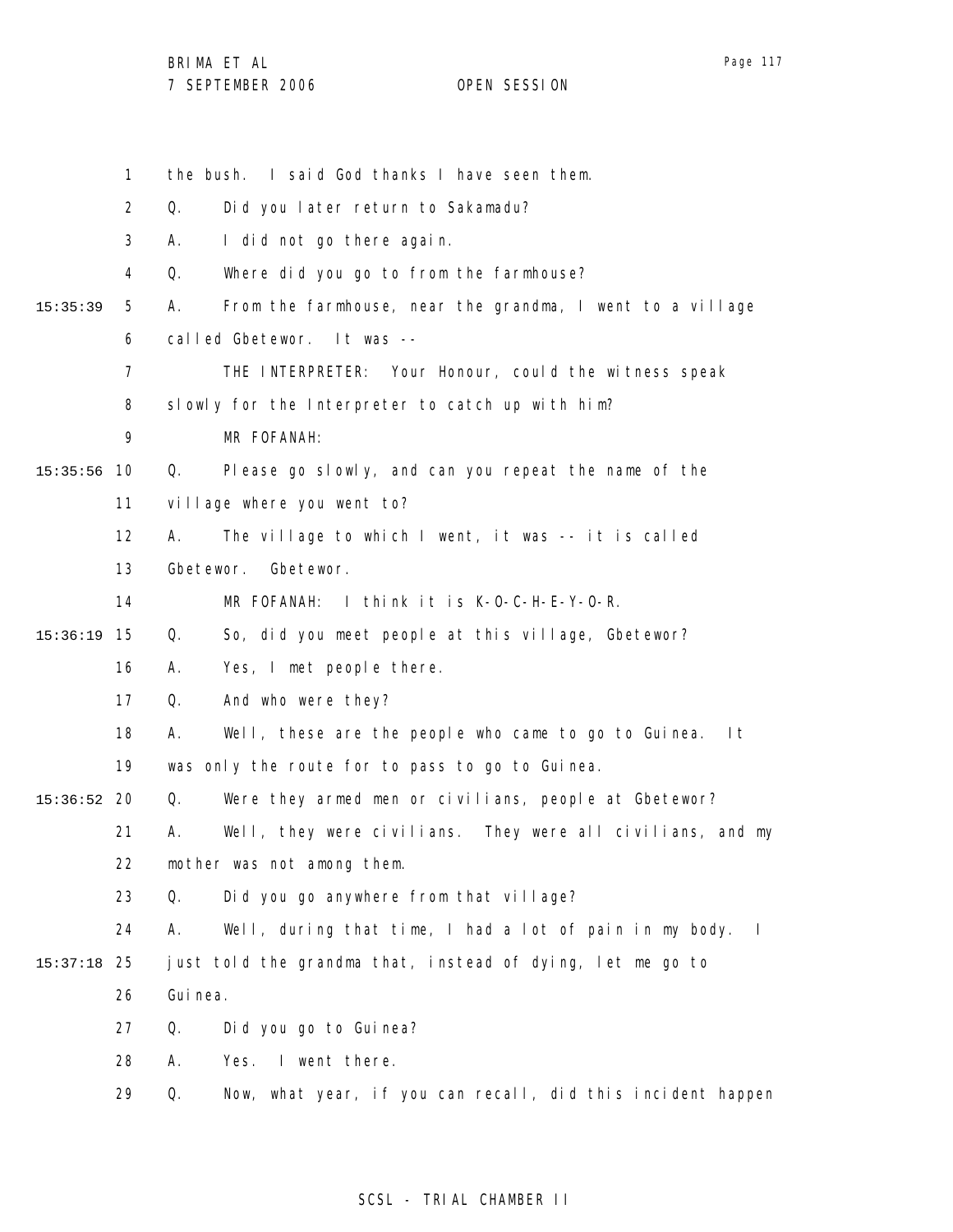|          | $\mathbf{1}$      | to you, when you were beaten and mutilated?                        |
|----------|-------------------|--------------------------------------------------------------------|
|          | $\overline{2}$    | Α.<br>It was in 1998.                                              |
|          | 3                 | Now, do you know if Christian Commando was working under<br>Q.     |
|          | 4                 | anyone?                                                            |
| 15:37:59 | 5                 | He said that he was not afraid. Anything that he<br>Yes.<br>А.     |
|          | 6                 | wanted to talk, he said that. He said he was working under         |
|          | 7                 | Savage. Savage was his boss.                                       |
|          | 8                 | Do you know where Savage was based, during that time?<br>Q.        |
|          | 9                 | It was in Tombodu. He was in Tombodu.<br>А.<br>Yes.                |
| 15:38:24 | 10                | Do you know if Savage was also working under anyone?<br>Q.         |
|          | 11                | Yes.<br>Α.                                                         |
|          | $12 \overline{ }$ | Q.<br>Who was Savage working under?                                |
|          | 13                | Well, Savage said he was working under General Issa.<br>That<br>А. |
|          | 14                | was what he said.                                                  |
| 15:38:45 | 15                | Do you know if General Issa belonged to any group of<br>Q.         |
|          | 16                | fighters?                                                          |
|          | 17                | Yes, he's in one of the groups.<br>А.                              |
|          | 18                | What group was it?<br>Q.                                           |
|          | 19                | RUF.<br>А.                                                         |
| 15:39:09 | 20                | Q.<br>Now, how did you know that Christian Commando was            |
|          | 21                | answerable to Savage?                                              |
|          | 22                | MR HARDAWAY: Objection, Your Honour. I believe that was            |
|          | 23                | asked and answered.                                                |
|          | 24                | He did not explain how --<br>MR FOFANAH:                           |
| 15:39:27 | 25                | PRESIDING JUDGE: He told him.                                      |
|          | 26                | MR FOFANAH:<br>Okay.                                               |
|          | 27                | PRESIDING JUDGE: He said he was working under Savage.              |
|          | 28                | MR FOFANAH:<br>Thank you, Your Honour.                             |
|          | 29                | How do you know that Savage was answerable to General Issa?<br>Q.  |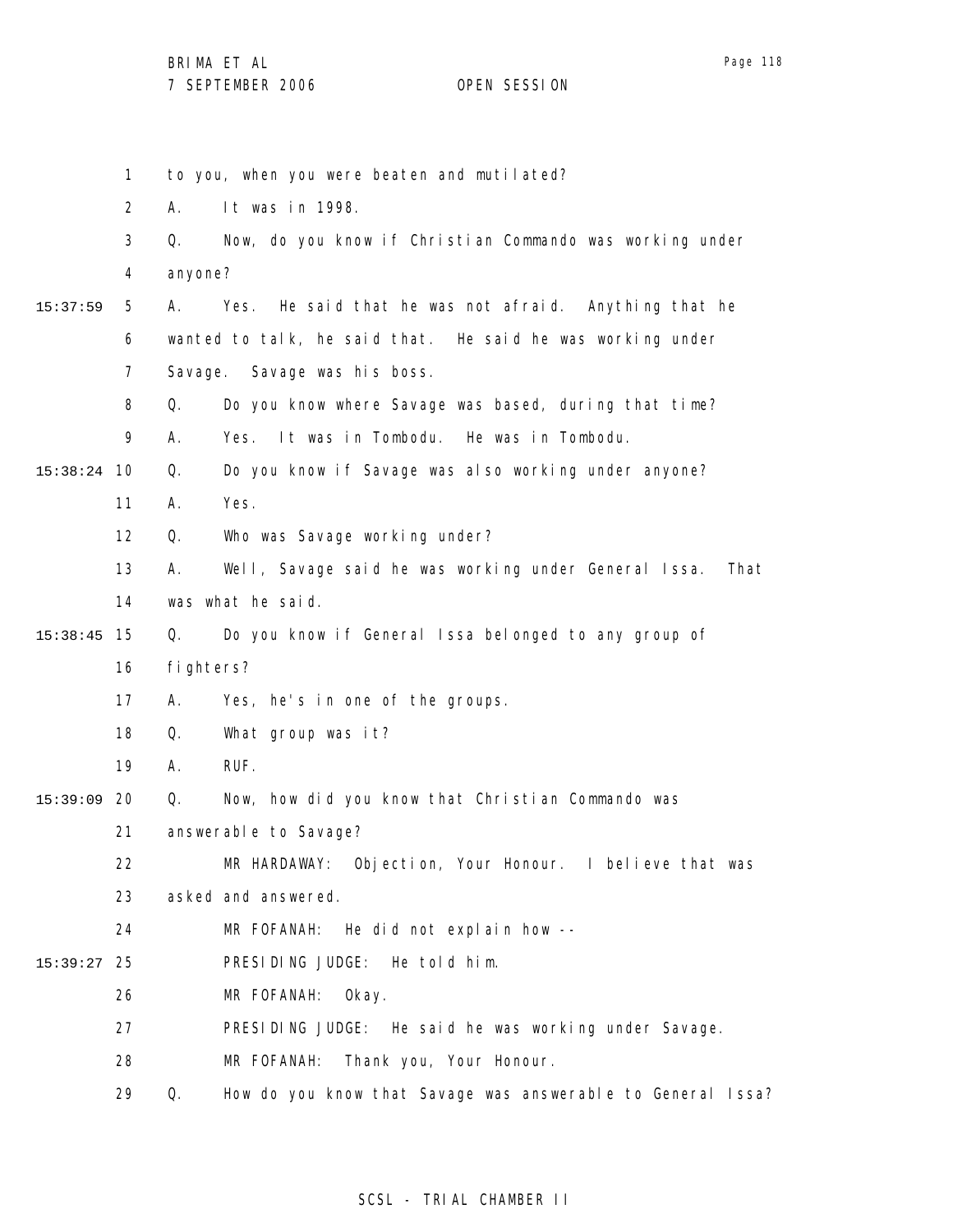1 2 3 4 5 6 7 8 9 10 15:40:33 11 12 13 14 15 15:41:01 16 17 18 19 20 15:41:22 21 22 23 24 25 15:41:46 26 27 28 29 15:40:09 A. Well, it was Christian Commando who said that publicly, the time that he was ruling us in the bush. Q. Now from Guinea, did you return to Peyema again? A. Well, I met at a place at the border, a place called Fourekaria. I met General Issa there, protective officer there. They took me to Guinea. MR FOFANAH: Fourekaria, Your Honours, is spelt F-O-U-R-E-K-A-R-I-A. Q. Did you return, at any point in time, to Peyema? A. Eh, mother. When they admitted me, I nearly died. Because my blood has all drained from me. And, again, I had tuberculosis. Q. Were you treated in Guinea? A. Yes. Three panel. It was a three [indiscernible] that gave me treatment. Q. Now, did you recover from that treatment? A. Yes, My Lord. Q. After your recovery, did you come back to Peyema? A. It was not easy. I did not come there. I was in Guinea. My people, they were fending for themselves. They came to the camp. Fandiyemanai, Gegedu. It was there they were in the camp at the Liberian border. Q. These are Guinean names, Your Honour. The other one is Funduyeima [sic]. A. Fandiyemanai. MR FOFANAH: Your Honours, phonetically, I think it is spelt F-A-N-D-U-Y-E-I-M-A [sic]? Q. And Gegedu, did you say? A. Yes.

#### SCSL - TRIAL CHAMBER II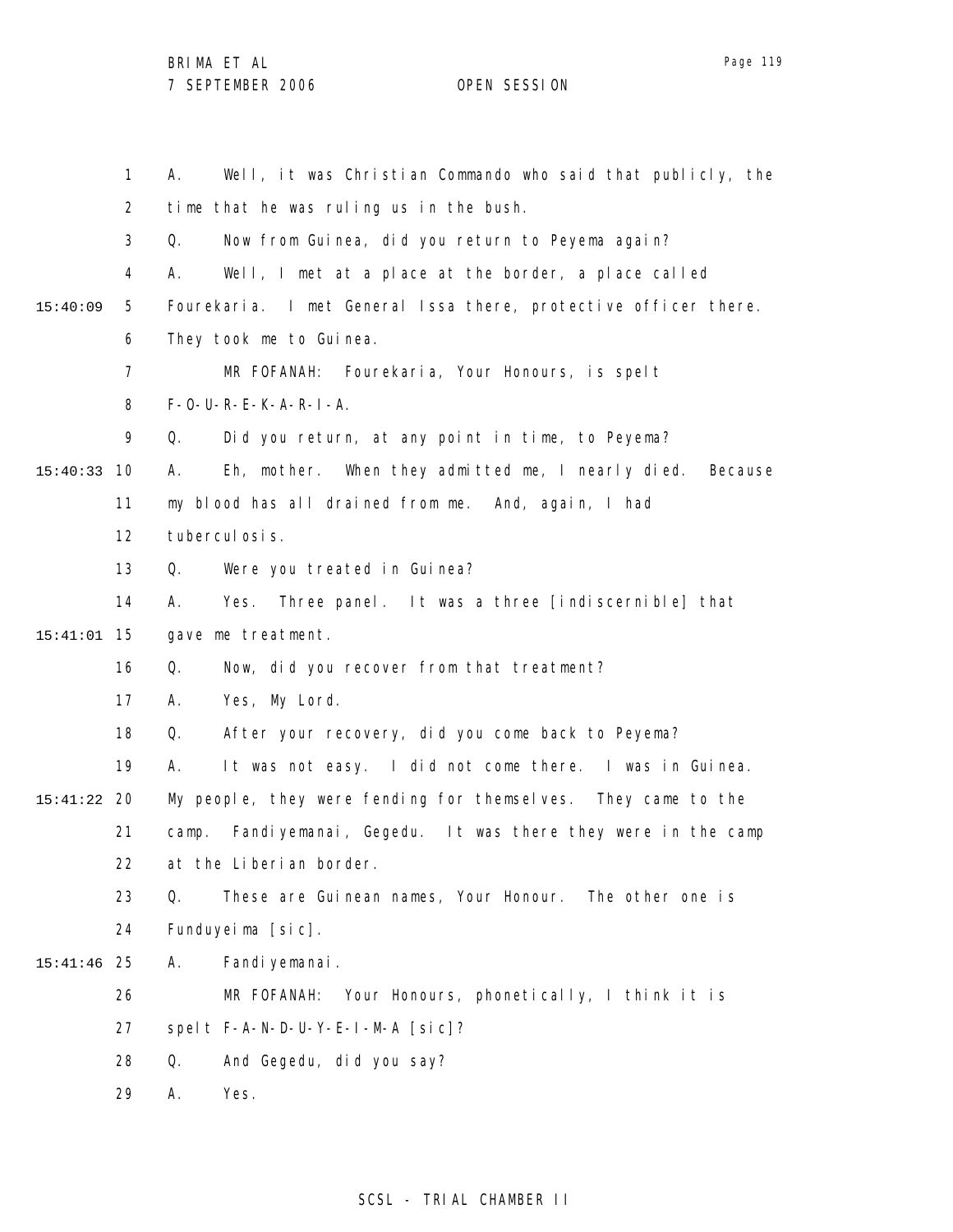1 2 3 4 5 6 7 8 9 10 15:42:55 11 12 13 14 15 15:43:15 16 17 18 19 20 15:43:50 21 22 23 24 25 15:44:10 26 27 28 29 15:42:42 Q. I think it is G-U-E-G-U-E-D-U [sic]. So, from 1998, to the present day, because you've told the Court that you are presently in Peyema, so when did you return to Peyema, from 1998? A. Well, from that 1998, we went to another new camp which UNHCR made at Kundaya. It was there I was, Kundaya. Q. Please listen to the question carefully. MR FOFANAH: Let me spell Kundaya firstly, Your Honours. A. Okay. Q. K-U-N-D-A-Y-A. I'm talking about your return to Peyema because you are presently living there. From Guinea did you at any point in time -- A. [Overlapping speakers]. Q. Please listen before you answer the question. Did you at any point return to Peyema, after your recovery? A. Yes. It was in 2002 that we returned to Peyema. Q. Now when you returned did you -- how did you meet the village Peyema? In what state was Peyema? A. Well, the Peyema had turned to a bush. All the houses was burnt. There was no house. Even the house that I built it was burnt. There was no house. Q. Did you hear or did you hear or learn about any killing in Peyema on your return? A. When I returned? Q. Yes. A. No. Nobody was killed there when I returned. Q. Now, did you hear, throughout this period of the activities you have recounted, that happened in Peyema and the surrounding villages, did you hear about, or see, any Ibrahim Bazzy Kamara, as being one of the soldiers you have referred to?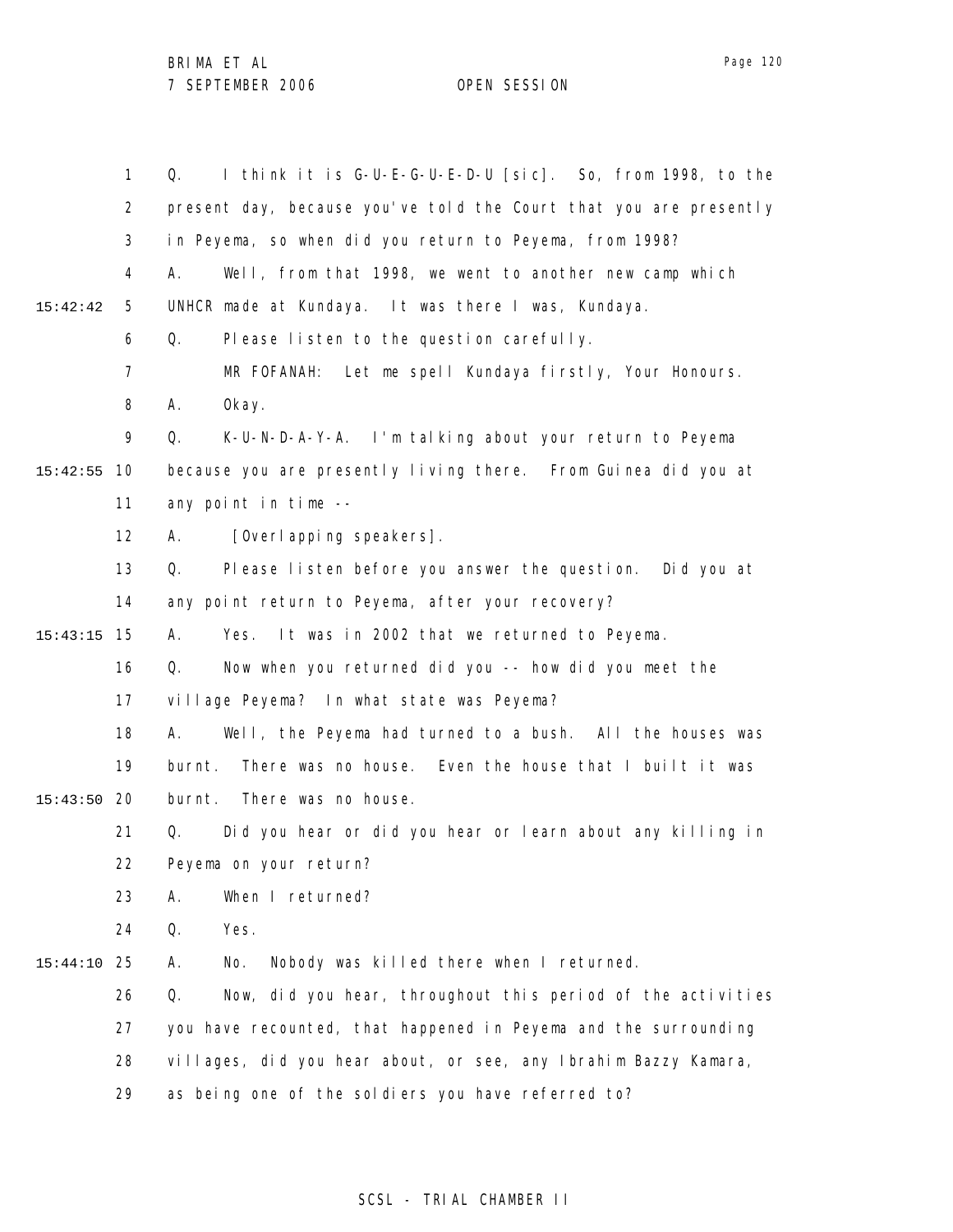1 2 3 4 5 6 7 8 9 10 15:45:27 11 12 13 14 15 15:45:48 16 17 18 19 20 15:46:13 21 22 23 24 25 15:46:26 26 27 28 29 15:45:01 A. Bazzy Kamara? Repeat. Q. Did you hear or see any Ibrahim Bazzy Kamara as being one of the soldiers who did what they did in Peyema and the surrounding villages? A. No. Q. Did you hear or see any Tamba Brima as being one of the soldiers who did what you said happened in Peyema and the surrounding villages? A. Tamba Brima? Q. Yes. A. No. I did not -- I did not learn anything about him. What I knew is what I'm saying here. Q. Did you see or hear about any Santigie Borbor Kanu, alias Five-Five, as being one of the soldiers who did what they did in Peyema and the surrounding villages? A. No, they did not mention these three names, these three men that you've called. They did not mention their names at all. It is good to say the truth. Q. But have you ever heard any of these three names after that? A. No. MR FOFANAH: Your Honours, I have no further questions for the witness. Thank you. PRESIDING JUDGE: Thank you, Mr Fofana. Anything else in chief? MR MANLY-SPAIN: None for me. MR GRAHAM: None, Your Honours. PRESIDING JUDGE: Yes, Mr Hardaway. CROSS-EXAMINED BY MR HARDAWAY:

#### SCSL - TRIAL CHAMBER II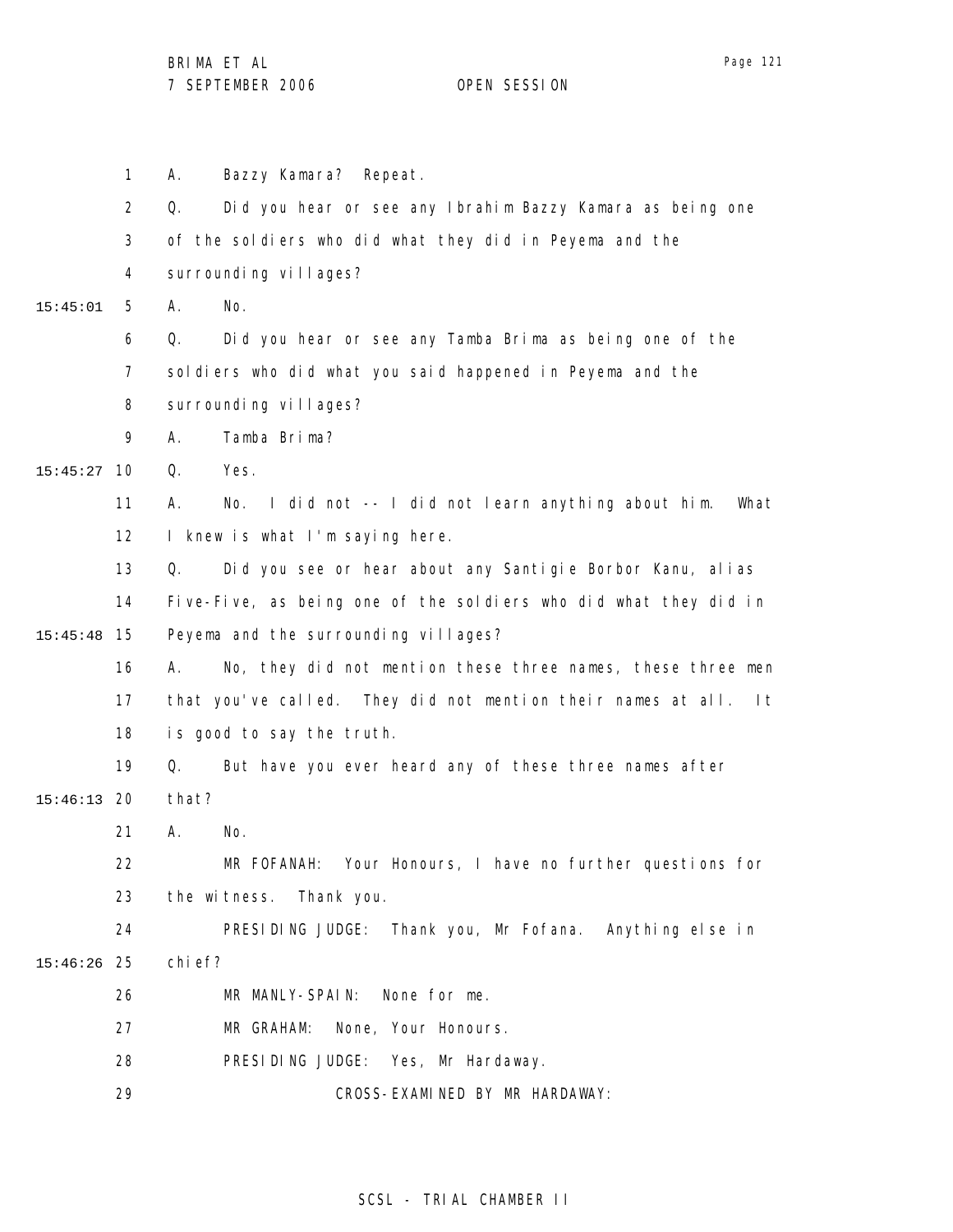|          | 1              | Thank you, Your Honours.<br>MR HARDAWAY:                          |
|----------|----------------|-------------------------------------------------------------------|
|          | $\overline{2}$ | Mr Witness, good afternoon, sir.<br>Q.                            |
|          | 3              | Good afternoon.<br>Α.                                             |
|          | 4              | I have a few questions for you, and if you just please<br>Q.      |
| 15:46:44 | 5              | listen to them carefully and answer them truthfully and --        |
|          | 6              | 0kay.<br>Α.                                                       |
|          | $\overline{7}$ | Mr Witness, you started off, you said that the Kabbah<br>Q.       |
|          | 8              | government, you heard that the Kabbah government was overthrown   |
|          | 9              | by a group of military men; do you remember that?                 |
| 15:47:06 | 10             | Yes.<br>А.                                                        |
|          | 11             | Q.<br>This group of military men had the name of the Armed Forces |
|          | 12             | Revolutionary Council, AFRC, didn't it?                           |
|          | 13             | Yes.<br>А.                                                        |
|          | 14             | Q.<br>Mr Witness --                                               |
| 15:47:30 | 15             | Yes.<br>Α.                                                        |
|          | 16             | -- at any time prior to your testimony here today, did you<br>Q.  |
|          | 17             | hear the name Alex Tamba Brima, aka Gullit, as being one of the   |
|          | 18             | military men who overthrew the Kabbah government?                 |
|          | 19             | Alex Tamba Brima?<br>Α.                                           |
| 15:47:56 | 20             | Yes.<br>Q.                                                        |
|          | 21             | I did not hear about that.<br>No.<br>А.                           |
|          | 22             | Q.<br>Did you hear the name Ibrahim Bazzy Kamara as being one of  |
|          | 23             | the military men who overthrew the Kabbah government?             |
|          | 24             | No.<br>Α.                                                         |
| 15:48:15 | 25             | Did you hear the name Santigie Borbor Kanu, aka Five-Five?<br>Q.  |
|          | 26             | No, no.<br>Α.                                                     |
|          | 27             | I appreciate your exuberance to answer the questions, sir.<br>Q.  |
|          | 28             | I just ask that you please let me finish the question so it's     |
|          | 29             | properly translated for you and then you can answer; all right?   |
|          |                |                                                                   |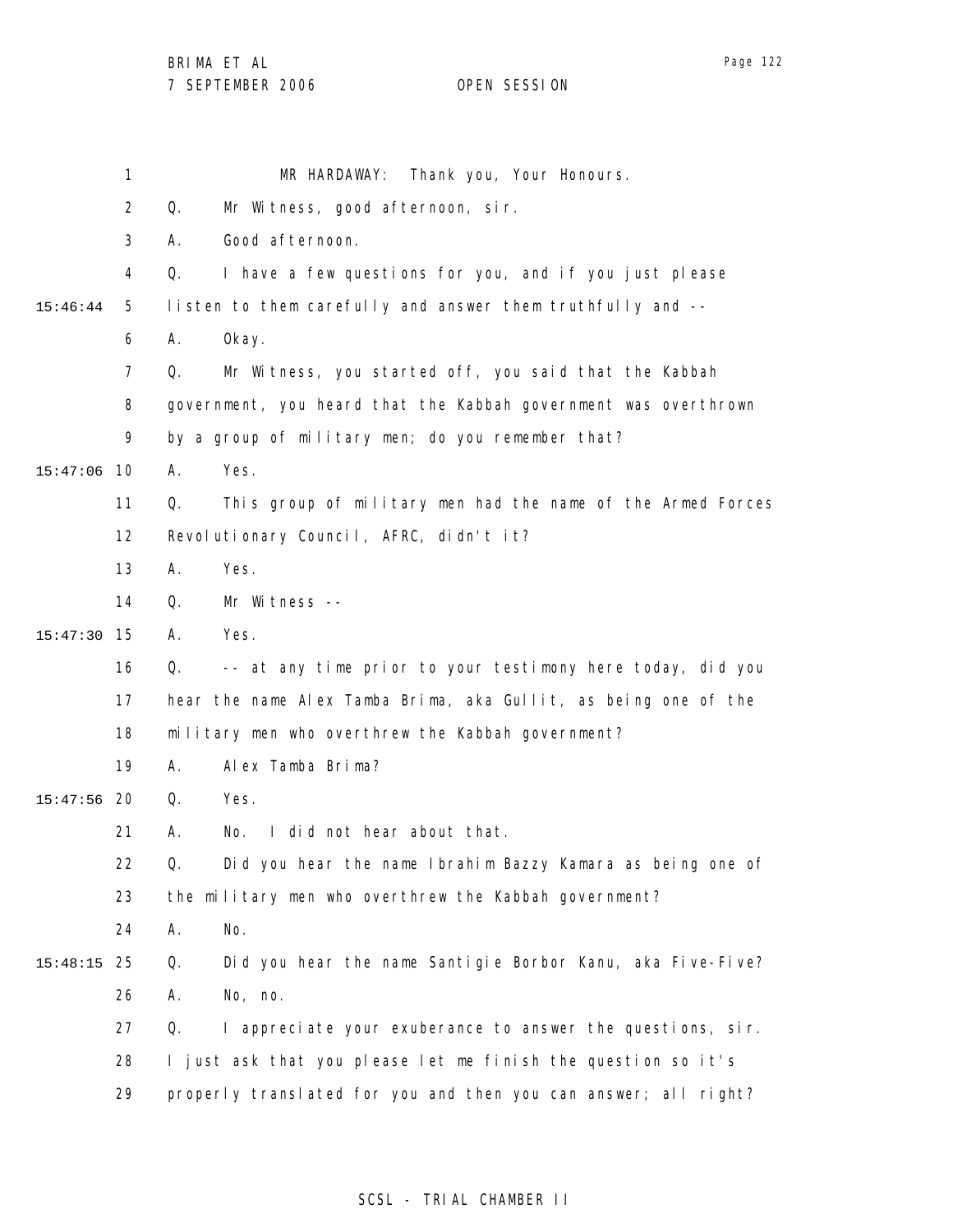1 2 3 4 5 6 7 8 9 10 15:49:17 11 12 13 14 15 15:49:32 16 17 18 19 20 15:50:02 21 22 23 24 25 15:50:28 26 27 28 29 15:48:59 A. Okay, man. Q. Thank you. Now, Mr Witness, you stated that Sergeant Raymond, and his people, were mining diamonds in Kono; correct? A. Of course, yes. Q. And this was right after the overthrow of the Kabbah government? A. Yes. Q. Yes. You also stated that there were RUF in Peyema; is that correct? A. Yes. Q. There were RUF in Peyema at the same time as Sergeant Raymond and his soldiers were mining diamonds, weren't there? A. Well, they were wearing uniforms but what I knew they were the people who were -- who were there, as RUF people. Q. But they were there at the same time as the soldiers you said were -- of Sergeant Raymond and his people; is that correct? A. Yes, they were there. Q. And the RUF and Sergeant Raymond and his people were mining diamonds together, weren't they? A. That was so it happened, yes. Q. Now you said, sir, that as a result of Sergeant Raymond and the diamond mining that you were unable to continue mining; is that correct? A. Yes, because they took over. Nobody was allowed to go to the bush. Nobody was allowed to work. They were doing the work. Q. Sergeant Raymond and his men in the RUF forced civilians to mine diamonds for them, didn't they?

## Page 123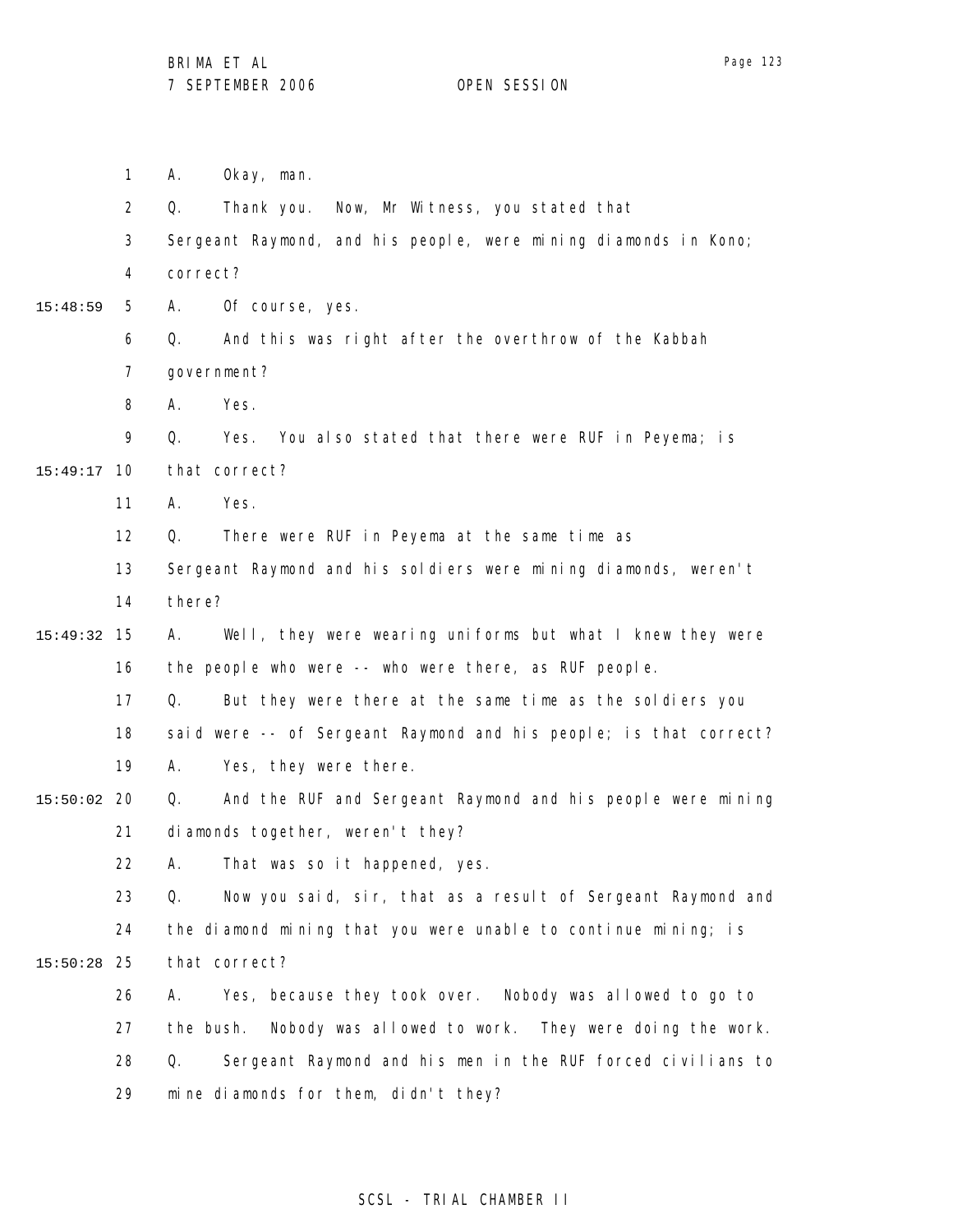1 2 3 4 5 6 7 8 9 10 15:51:48 11 12 13 14 15 15:52:05 16 17 18 19 20 15:52:27 21 22 23 24 25 15:52:54 26 27 28 29 15:51:21 A. That was how it happened. That was what they were doing them [as interpreted]. Q. Alex Tamba Brima was engaged in diamond mining in Kono as well, wasn't he? A. I did not hear about him. I'm saying the truth here. I did not hear. Q. I put it to you, sir, that Alex Tamba Brima was also engaged in diamond mining in Kono; what is your response, please? A. Well, that one I did not know anything about it; as I've just said. Q. Thank you, sir. A. You are welcome. Q. I want to come to a time when the other soldiers came in to town, came into Peyema, and were forcing people; all right, sir? A. I'm listening. Q. During the time that these men, who you described as wearing full military combat uniforms, came into Peyema and were forcing people, did you ever hear the term Operation Pay Yoursel f? A. Operation Pay Yourself? Q. Yes, sir. A. No. Q. During the time that these same men were in Peyema, and were forcing people, did you ever hear the term Operation No Li ving Thing? A. Operation No Living Things? Q. Yes, sir. A. During that time I did not hear about that. I was in the bush.

#### SCSL - TRIAL CHAMBER II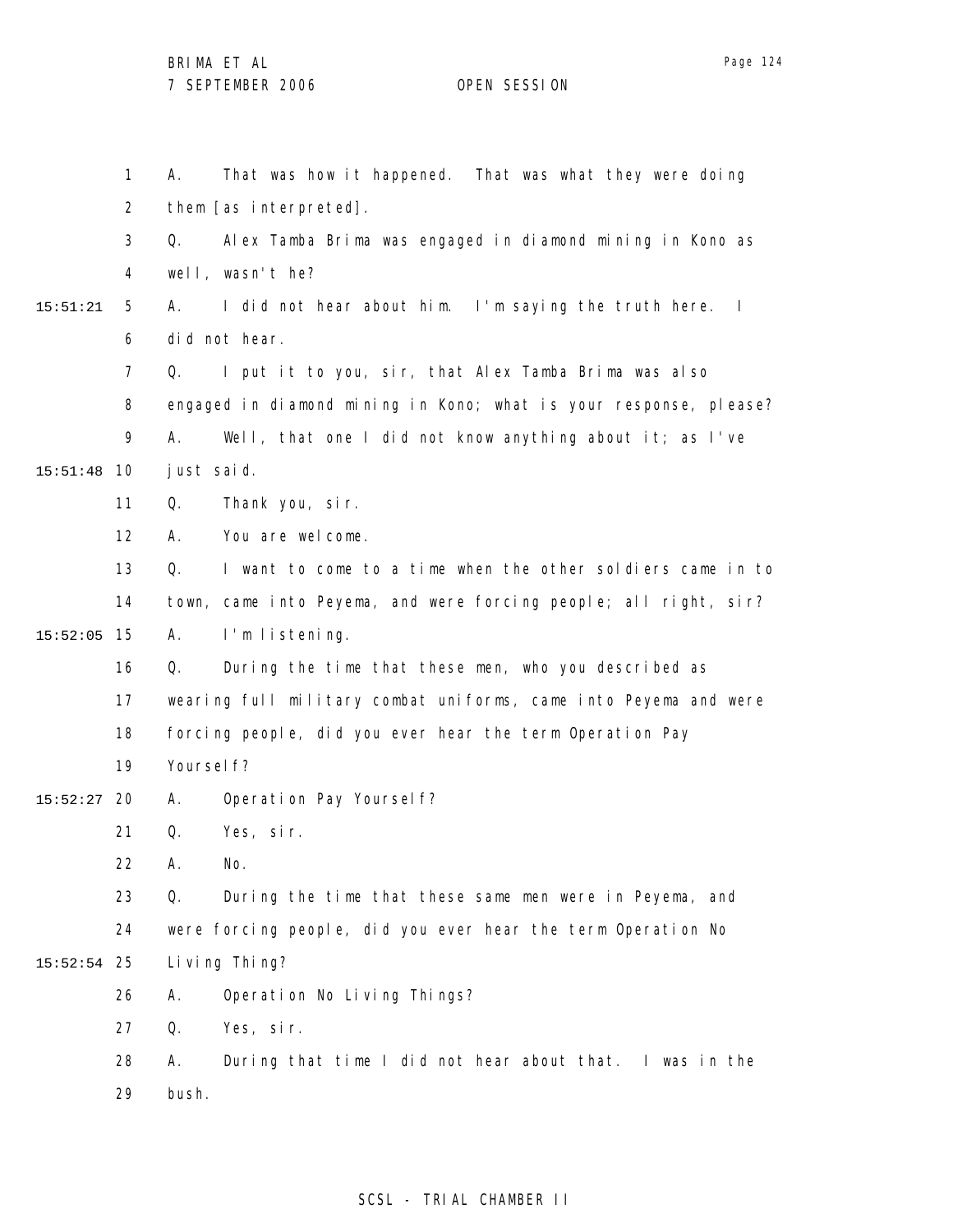|          | 1              | My learned friend asked you some questions concerning if<br>Q.      |
|----------|----------------|---------------------------------------------------------------------|
|          | $\overline{2}$ | you had seen or heard at any time of any killings in Peyema; do     |
|          | 3              | you remember that question, sir?                                    |
|          | 4              | Yes.<br>А.                                                          |
| 15:53:29 | 5              | Along that same line did you at any time see or hear of any<br>Q.   |
|          | 6              | rapes in Peyema?                                                    |
|          | $\overline{7}$ | Α.<br>No.                                                           |
|          | 8              | Q.<br>Did you see or hear of any mutilations in Peyema?             |
|          | 9              | I did not see that one. If it happened, it happened in my<br>А.     |
| 15:53:56 | 10             | absence, but I did not see it with my own eyes.                     |
|          | 11             | Q.<br>Did you see or hear of any abductions from Peyema?            |
|          | 12             | In my presence?<br>А.                                               |
|          | 13             | Q.<br>Did you ever see or hear at any time of any abductions<br>No. |
|          | 14             | from Peyema?                                                        |
| 15:54:25 | 15             | No.<br>А.                                                           |
|          | 16             | Did you see or hear at any time of any forced labour in<br>Q.       |
|          | 17             | Peyema, other than what you've testified to about the forced        |
|          | 18             | di amond mi ni ng?                                                  |
|          | 19             | That one, I was not there again. I was not in Sierra<br>А.          |
| 15:54:48 | 20             | Leone. I was far away.                                              |
|          | 21             | Q.<br>Very well, sir. I want to take you back to the time, sir,     |
|          | 22             | during your encounter with Christian Commando. You said you were    |
|          | 23             | ambushed by soldiers under the command of Christian Commando; is    |
|          | 24             | that correct?                                                       |
| 15:55:17 | 25             | Yes.<br>Α.                                                          |
|          | 26             | Q.<br>And he told you that he reported to Savage; correct?          |
|          | 27             | Yes.<br>Α.                                                          |
|          | 28             | Q.<br>Savage was an SLA soldier, wasn't he?                         |
|          | 29             | Savage?<br>Α.                                                       |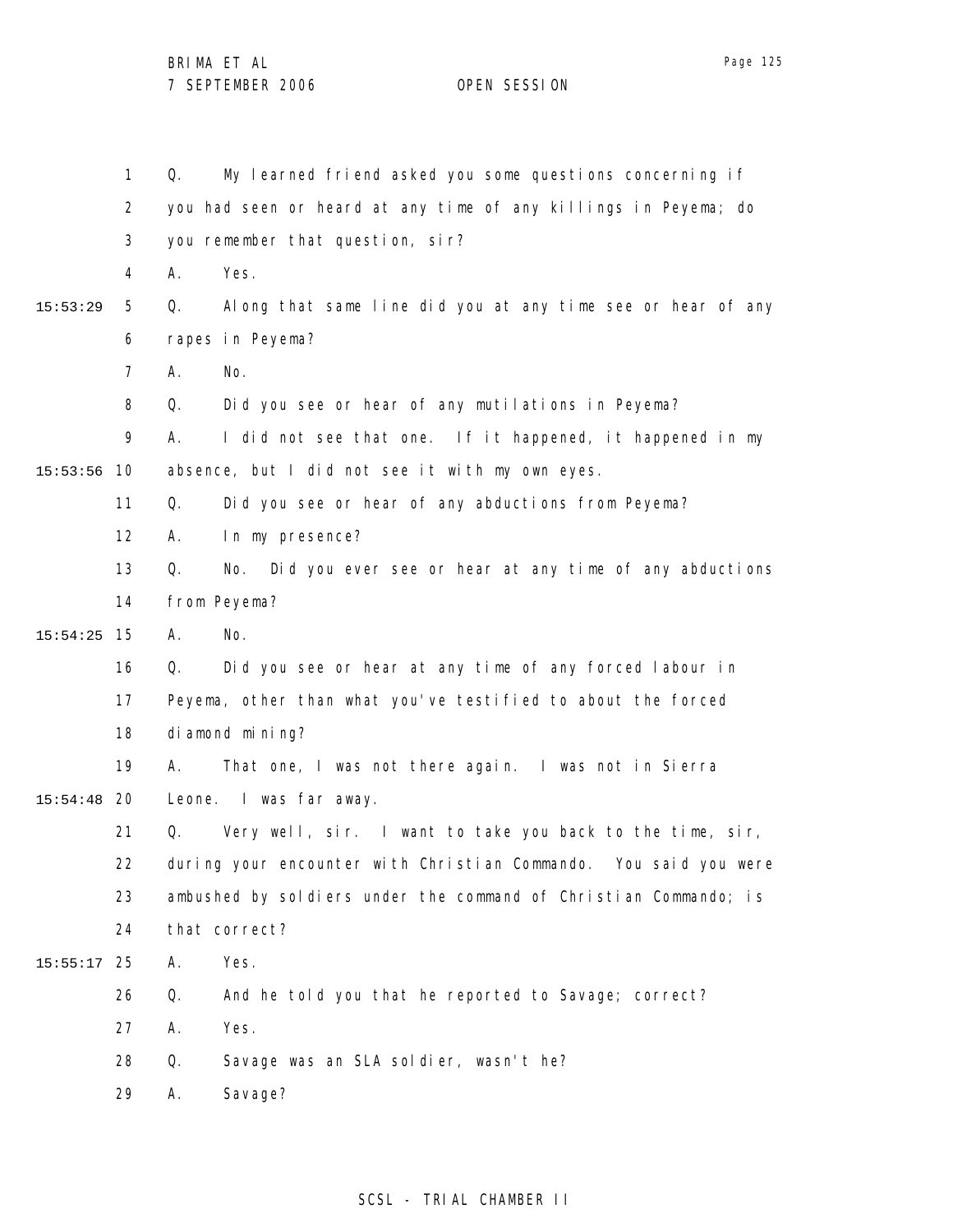1 Q. Yes.

2 A. Well, that one I cannot say.

|          | 3              | I put it to you, sir, that Savage was an SLA soldier and<br>Q.      |
|----------|----------------|---------------------------------------------------------------------|
|          | 4              | commanded a mixed force of soldiers and RUF rebels, including the   |
| 15:55:59 | 5              | group that ambushed you during the time period of your testimony?   |
|          | 6              | That's what I said that. I did not understand when all<br>А.        |
|          | $\overline{7}$ | those things were happening I was confused. I did not recognise     |
|          | 8              | all those things, including those men who ambushed --               |
|          | 9              | Please continue, sir.<br>Q.                                         |
| 15:56:25 | 10             | No, repeat it. Well repeat. Talk again so that I<br>А.<br>Yes.      |
|          | 11             | hear what you've said.                                              |
|          | 12             | I put it to you, sir, that Savage was an SLA soldier who<br>Q.      |
|          | 13             | commanded a mixed force of soldiers and RUF rebels, including the   |
|          | 14             | group led by Christian Commando; what is your response, sir?        |
| 15:56:57 | 15             | Well, the group that Christian Commando was leading, I<br>А.        |
|          | 16             | cannot say anything much about it because I just saw them as        |
|          | 17             | soldiers. I just saw them as soldiers. This is the only thing       |
|          | 18             | that I can say about him because I saw them in uniforms.            |
|          | 19             | Thank you, sir. Mr Witness, did you ever hear of Ibrahim<br>Q.      |
| 15:57:27 | 20             | Bazzy Kamara as being one of Savage's superiors, in the Kono        |
|          | 21             | District?                                                           |
|          | 22             | I have said it, that I did not know the difference,<br>Α.<br>No.    |
|          | 23             | their positions, because when I was seeing them they were in        |
|          | 24             | uniforms, and I was not closer to them. I used to hear.<br>I only   |
| 15:58:05 | 25             | saw one, his face, that is Christian Commando, his face.<br>He is a |
|          | 26             | He has his beard.<br>short man.                                     |
|          | 27             | Thank you, sir. I put it to you, sir, that Ibrahim Bazzy<br>Q.      |
|          | 28             | Kamara was the senior SLA soldier official in Kono District; what   |
|          | 29             | is your response, please?                                           |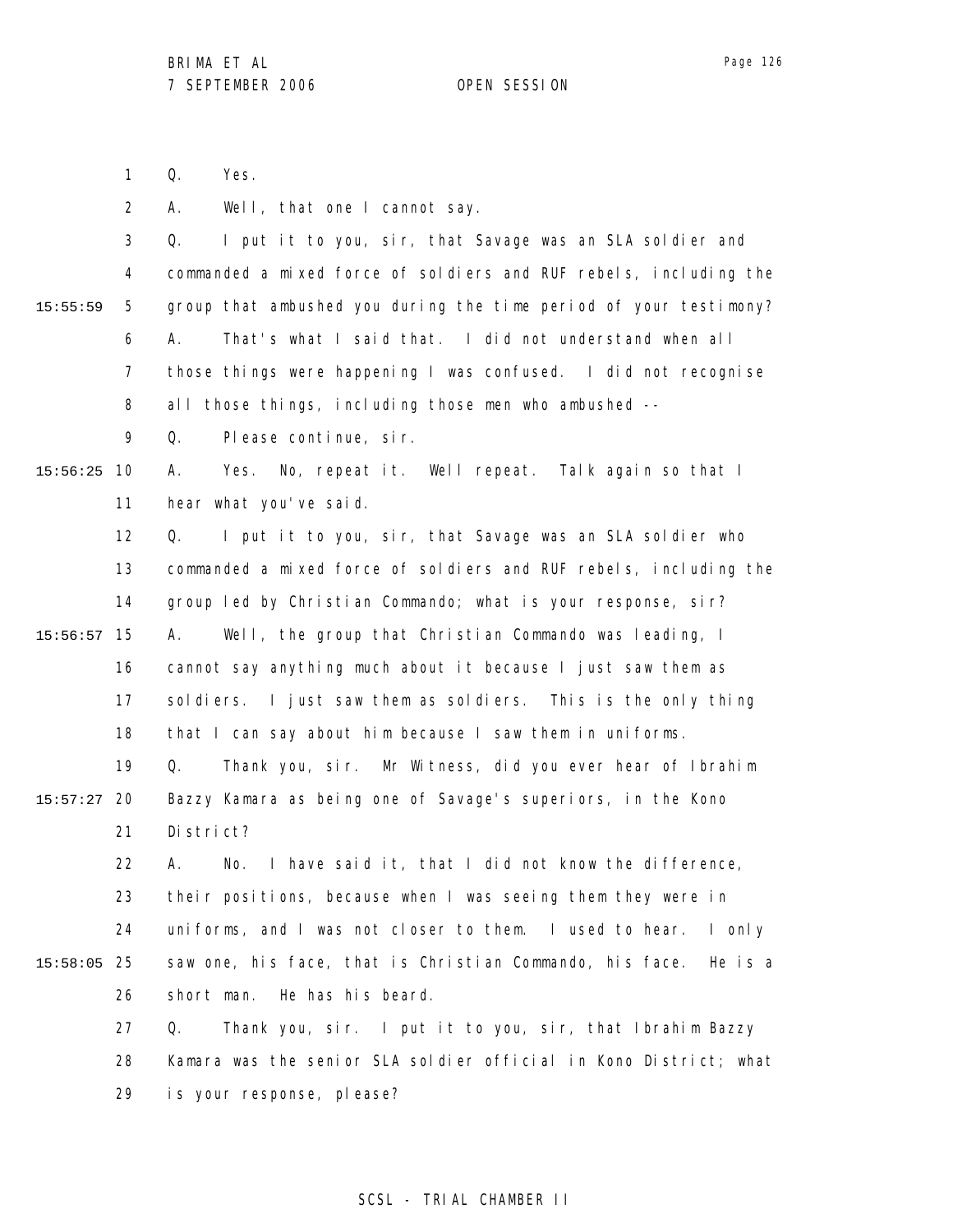1 2 3 4 5 6 7 8 9 10 15:59:03 11 12 13 14 15 15:59:24 16 17 18 19 20 21 22 23 24 25 26 27 28 29 15:58:51 A. Well, I cannot say about him because I did not know. And I was not here again. I have said that. I was not here. MR HARDAWAY: With the Court's indulgence for one moment, please. I thank the Court. Mr Witness, I thank you for your time and your evidence here today. I have no further questions of you. Your Honours, this completes my cross-examination. PRESIDING JUDGE: Thank you, Mr Hardaway. Any re-examination? MR FOFANAH: There is no re-examination, Your Honours. No. PRESIDING JUDGE: Thank you, Mr Fofana. Mr Witness --THE WITNESS: Sir, yes, My Lord. PRESIDING JUDGE: We would like to thank you for coming to Court to give evidence and your testimony is now finished and you will be able to go home. So if you would just please sit there for a moments until this Court adjourns and then you will be able to leave. All right. We will adjourn the Court until 9.15 tomorrow morning. [The witness withdrew] [Whereupon the hearing adjourned at 4.00 p.m., to be reconvened on Friday, the 8th day of September 2006, at 9.15 a.m.]